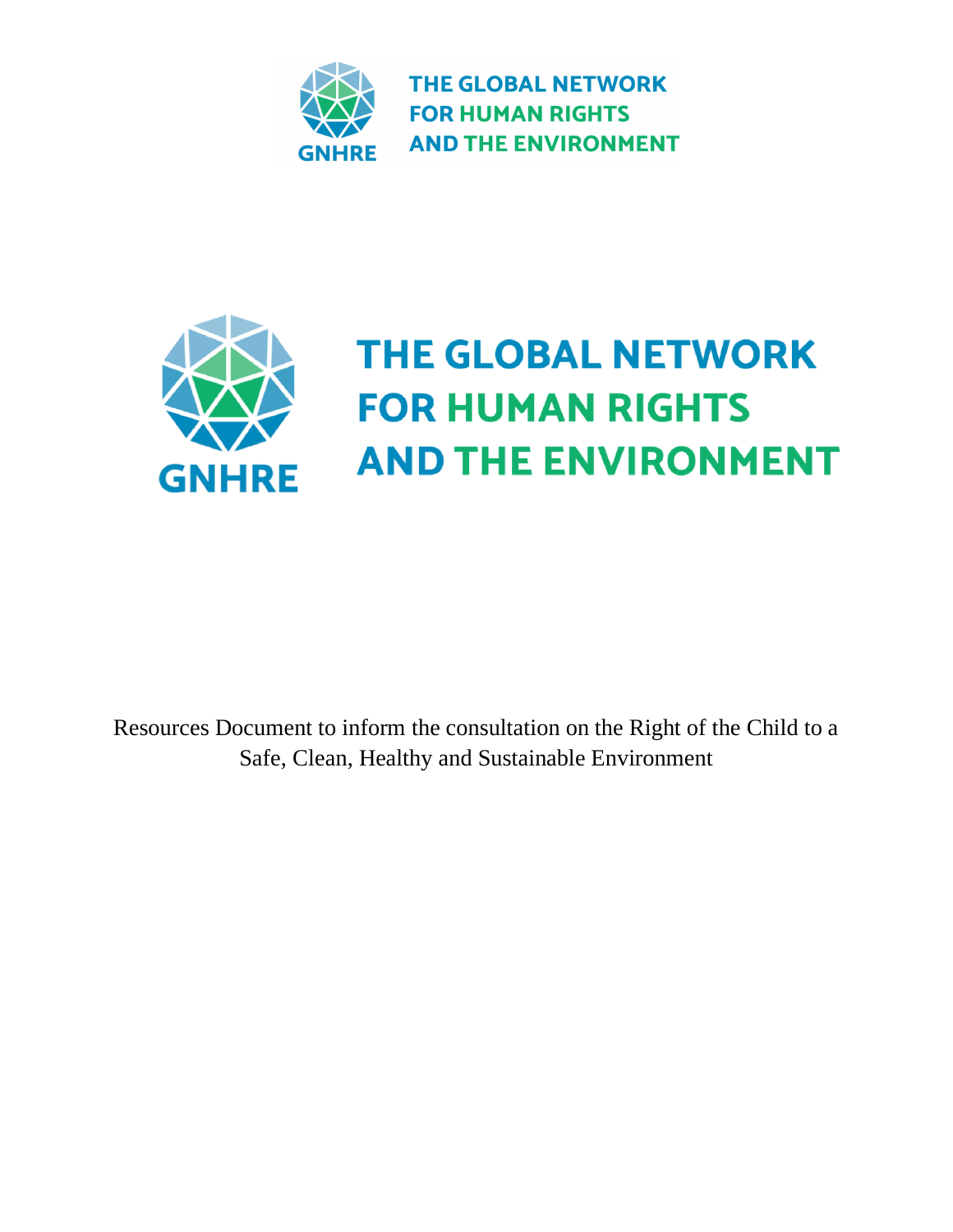

This resource document was prepared by a working group of the Global Network of Human Rights and the Environment (GNHRE). The working group has compiled these resources to inform the consultation on the right of the Child to a safe, clean, healthy and sustainable environment as part of the Draft general comment No. 26 on children's rights and the environment with a special focus on climate change. The GNHRE has contributed to the consultation in partnership with Terre des Hommes and Child Rights Connect.

#### AUTHORS:

Maria Antonia Tigre (GNHRE; Sabin Center for Climate Change Law, Columbia Law School), Natalia Urzola (GNHRE), Victoria Lichet (Global Pact Coalition; GNHRE), Erin Dobbelsteyn (University of Ottawa, Canada), Laura Mott (CUNY School of Law), Jolein Holtz (Leiden University, the Netherlands), Victoria Tiana Monfort (Leiden University), Paola Villavicencio Calzadilla (CEDAT, Universitat Rovira i Virgili), Rashmi Gupta (Jindal Global University), Lorena Zenteno (GI-ESCR, GNHRE, University of Edinburgh), Aoife Daly (School of Law/Environmental Research Institute, University College Cork), Alana Malinde S.N. Lancaster (University of the West Indies), Dina Lupin (GNHRE; Southampton School of Law), Felix Nana Kofi Ofori (REACT Humanitarian Network, Oxford)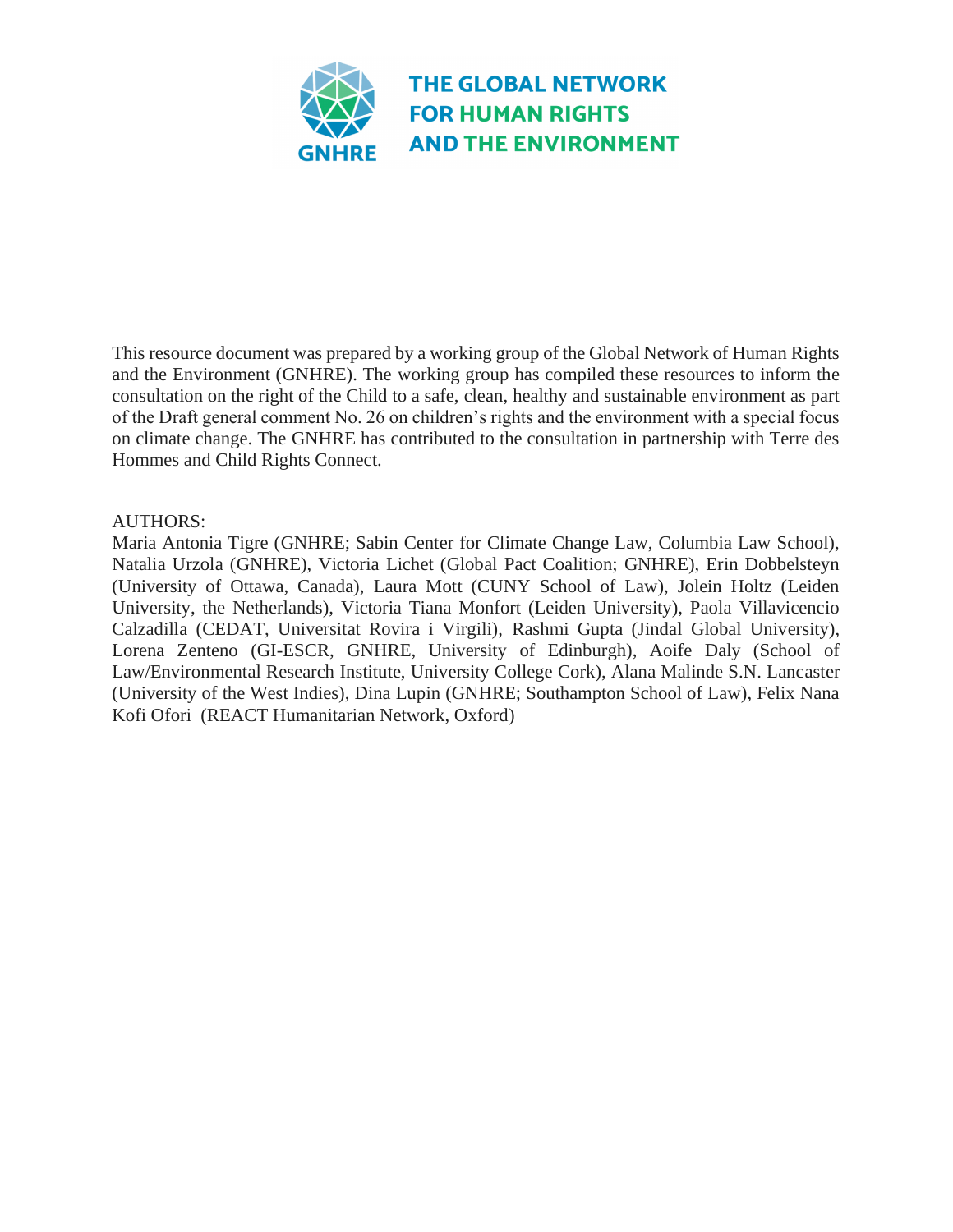

#### **Table of Contents**

| Reports of the special rapporteur on human rights and the environment:  1<br>$\mathbf{I}$ .      |  |
|--------------------------------------------------------------------------------------------------|--|
|                                                                                                  |  |
| 2.1. Reports of the Special Rapporteur on the human rights to safe drinking water and            |  |
| 2.2. Special Rapporteur on the implications for human rights of the environmentally sound        |  |
|                                                                                                  |  |
|                                                                                                  |  |
|                                                                                                  |  |
|                                                                                                  |  |
| 2.7. Special Rapporteur on the sale and sexual exploitation of children, including child         |  |
|                                                                                                  |  |
| 2.9. Special Rapporteur on the human rights of internally displaced persons 57                   |  |
|                                                                                                  |  |
| 2.11. Special Rapporteur on violence against women, its causes and consequences  61              |  |
| 2.12. Special Rapporteur on the issue of human rights obligations relating to the enjoyment of a |  |
|                                                                                                  |  |
|                                                                                                  |  |
|                                                                                                  |  |
|                                                                                                  |  |
| 3.4. Human Rights council holds an annual debate on the rights of persons with disabilities  72  |  |
|                                                                                                  |  |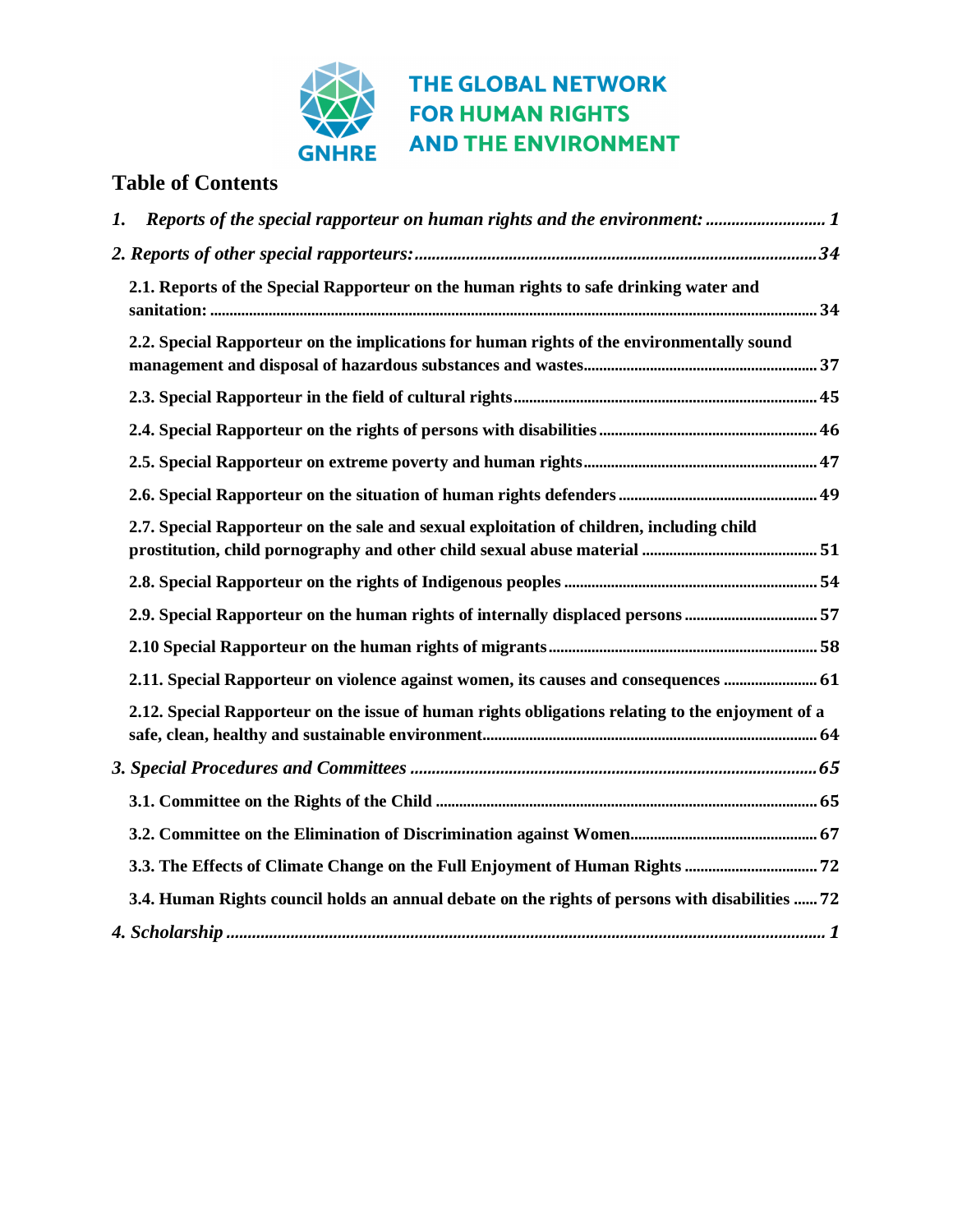

#### 1. Reports of the special rapporteur on human rights and the environment:

<span id="page-3-0"></span>

| Report                                                                                                   | References to Children's Rights and the Environment                                                                                                                                                                                                                                                                                                                                                                                                                                                                                                                                                                                      |
|----------------------------------------------------------------------------------------------------------|------------------------------------------------------------------------------------------------------------------------------------------------------------------------------------------------------------------------------------------------------------------------------------------------------------------------------------------------------------------------------------------------------------------------------------------------------------------------------------------------------------------------------------------------------------------------------------------------------------------------------------------|
| A/76/179                                                                                                 | 29. The environmental impacts caused primarily by industrial food systems interfere with the enjoyment of a wide range of<br>human rights, including the rights to life, health, water, food, a healthy environment, development, an adequate standard of                                                                                                                                                                                                                                                                                                                                                                                |
| (2021)                                                                                                   | living, cultural rights, the rights of the child and Indigenous rights.                                                                                                                                                                                                                                                                                                                                                                                                                                                                                                                                                                  |
| Health and sustainable food:<br>reducing the environmental<br>impacts of food systems on<br>human rights | 32. The Committee on Economic, Social and Cultural Rights stated that food should be "free from adverse substances."<br>Unfortunately, food can be a source of exposure to harmful bacteria, viruses, heavy metals, pesticides, growth hormones,<br>microplastics and dioxins. WHO estimates that foodborne hazards cause 420,000 premature deaths annually, disproportionately<br>affecting children under 5 (125,000 deaths) and people living in poverty.                                                                                                                                                                             |
|                                                                                                          | 38. Pesticides used in agriculture have contributed to increased yields but are linked to cancer, stroke, congenital anomalies,<br>adverse impacts on children's neurological development and neurodegenerative diseases including Parkinson's. Non-lethal<br>pesticide poisonings range from 30 million 56 to 385 million cases annually. The Committee on Economic, Social and Cultural<br>Rights expressed concerns about the serious health effects suffered by farming communities because of excessive agrochemical<br>use and recommended that States ban all agrochemicals that adversely affect human and environmental health. |
|                                                                                                          | F. Rights of children                                                                                                                                                                                                                                                                                                                                                                                                                                                                                                                                                                                                                    |
|                                                                                                          | 57. The Convention on the Rights of the Child requires "the provision of adequate nutritious foods and clean drinking water,<br>taking into consideration the dangers and risks of environmental pollution". Unfortunately, in 2019, 149 million children under<br>5 years of age were stunted, 45 million wasted and 39 million overweight, while at least 340 million children suffered from<br>micronutrient deficiencies. Despite studies showing breast milk may be contaminated by environmental pollutants, it remains<br>the best choice for infant health.                                                                      |
|                                                                                                          | 58. The Committee on the Rights of the Child has warned States about the dangers to children's health posed by water pollution,<br>specifically agrochemicals. 87 Children often undertake agricultural labour, risking exposure to pesticides. Young children                                                                                                                                                                                                                                                                                                                                                                           |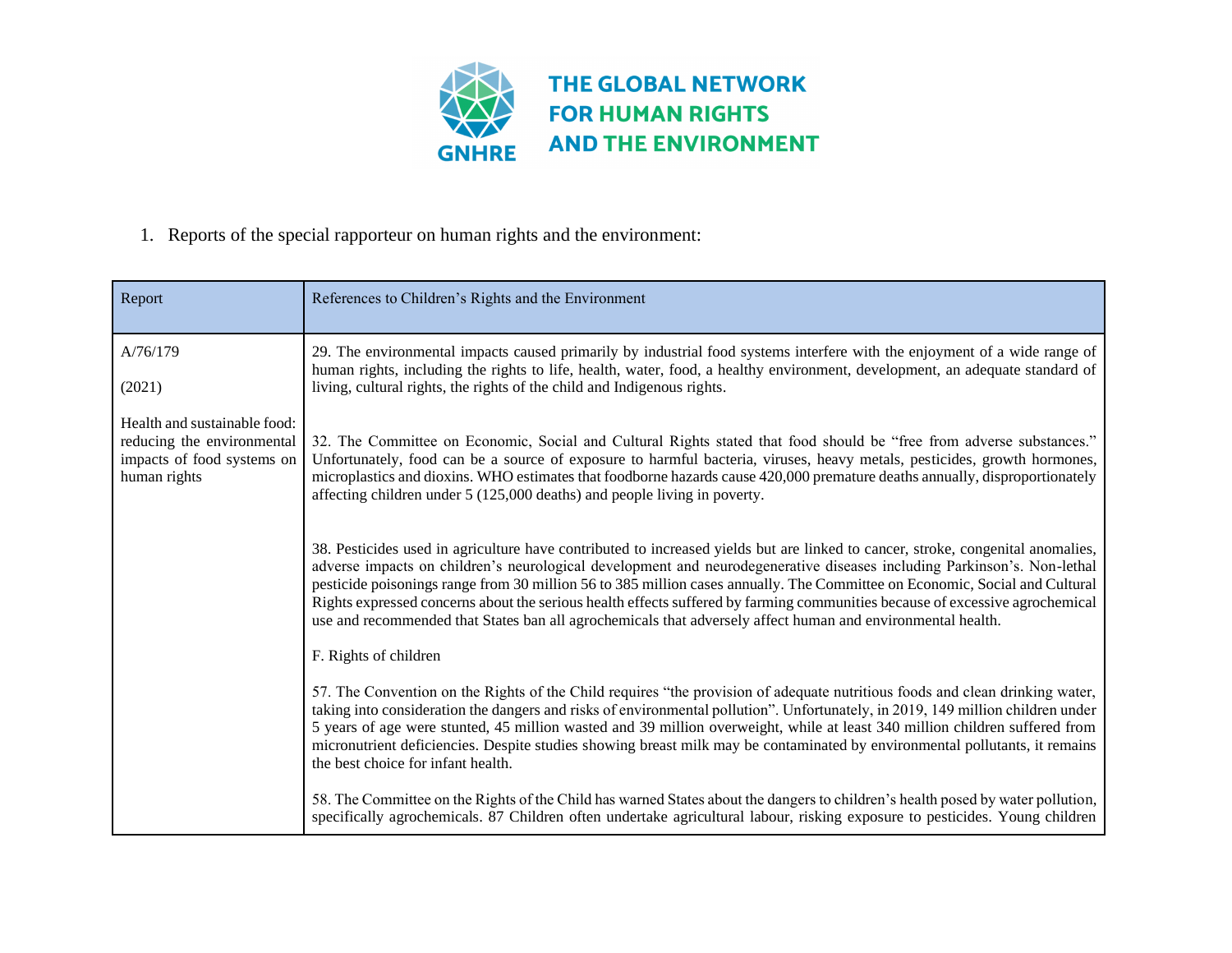

playing may be exposed to pesticides and contaminated soil, jeopardizing their neurological development. Early exposure of children to nitrates in water contaminated by agricultural fertilizer run-off can stunt their growth and affect brain development. The Committee urged States to strengthen the implementation of laws and other measures to ensure that the negative impact of "agrochemicals on underlying determinants of health, such as food, safe drinking water and sanitation, is minimized and that the entities responsible are held accountable and victims afforded effective remedies". The Committee also suggested that States reduce the use of agrochemicals, ban the use of pesticides prohibited in other States, strictly regulate aerial spraying, carry out comprehensive assessments of the health effects of air, water and soil pollution and increase monitoring of pollution and pesticide residues. 59. It is important to acknowledge and amplify children's voices. Among the comments submitted for the present report: "We should create vertical farms around the world to make plant-based food accessible to everyone" "Preserve the Amazon and limit the deforestation caused by agriculture" "Reduce animal agriculture to make way for more sustainable farming practices" "Eat less meat, eat local, seasonal and organic food" "Make people more aware about how much food they waste" "Mandatory use of organic food in schools" "Make laws against plastic that is not needed in packaging and make it compulsory to use sustainable packaging ... Ban plastic toys and glitter in fast food restaurants" 62. Lack of access to land is exacerbated by land, water and resource grabbing, often resulting in the forced eviction, displacement or loss of access to land for Indigenous peoples, peasants and local communities. The Committee on the Rights of the Child and the Committee on the Elimination of Racial Discrimination warned that businesses contribute to land-grabbing through financing, processing or trading palm oil, soybeans and other agricultural commodities, thus violating the rights of Indigenous peoples and children. 95 Other examples include the sale of oil exploration rights to hundreds of thousands of hectares of the Amazon to foreign companies despite the objections of Indigenous peoples and the sale of valuable farmland in Africa and elsewhere to foreign corporations. It is widely understood that, for Indigenous peoples and peasants, the loss of land leads to the destruction of their traditional way of life.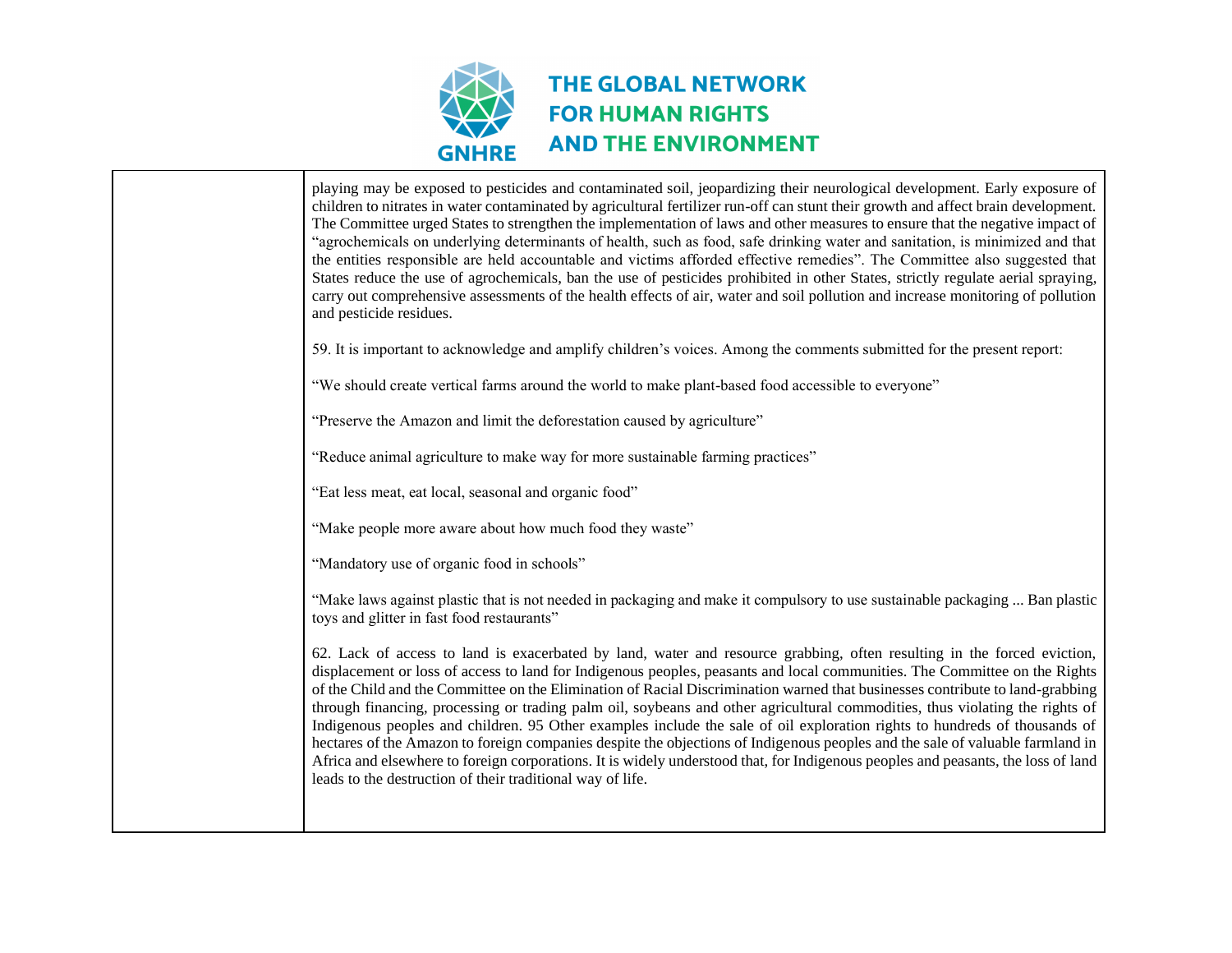

|                      | 77. Businesses play an important role in food systems but are responsible for inputheavy monoculture plantations, intensive<br>livestock operations, land and watergrabbing, deforestation and overfishing, thus exacerbating the global environmental crisis.<br>Through the production and marketing of unhealthy ultra-processed foods, including advertising aimed at children, businesses<br>negatively influence dietary choices. |
|----------------------|-----------------------------------------------------------------------------------------------------------------------------------------------------------------------------------------------------------------------------------------------------------------------------------------------------------------------------------------------------------------------------------------------------------------------------------------|
|                      | 94. While the foregoing changes are necessary, they are not sufficient to achieve the required transformation of today's food<br>systems. Fulfilling the rights to food and a healthy and sustainable environment requires additional policy and governance<br>changes:                                                                                                                                                                 |
|                      | (a) Increase equity:                                                                                                                                                                                                                                                                                                                                                                                                                    |
|                      |                                                                                                                                                                                                                                                                                                                                                                                                                                         |
|                      | c. Invest in vocational programmes for rural youth that offer training in food-related skills;                                                                                                                                                                                                                                                                                                                                          |
|                      | .                                                                                                                                                                                                                                                                                                                                                                                                                                       |
|                      | (b) Promote healthy and sustainable diets:                                                                                                                                                                                                                                                                                                                                                                                              |
|                      |                                                                                                                                                                                                                                                                                                                                                                                                                                         |
|                      | f. Prohibit marketing of breast milk substitutes and ultra-processed foods intended for babies, toddlers and young children;                                                                                                                                                                                                                                                                                                            |
|                      |                                                                                                                                                                                                                                                                                                                                                                                                                                         |
|                      | h. Provide food literacy programmes to the general population and children in particular;                                                                                                                                                                                                                                                                                                                                               |
|                      |                                                                                                                                                                                                                                                                                                                                                                                                                                         |
| Annex to A/GA/76/179 | France's Law on the fight against food waste (No. 2016-138) establishes a hierarchy of actions to be taken by each<br>136.<br>actor in the food chain, in descending order: prevent waste; use unsold food for human consumption; use unsold food for animal                                                                                                                                                                            |
| Good Practices       | feed; and use unsold food for composting and energy recovery. The Law also targets training and education for children in<br>schools by requiring information to be disseminated on food waste. Addressing food waste is also to be integrated into<br>sustainability initiatives undertaken by businesses.                                                                                                                             |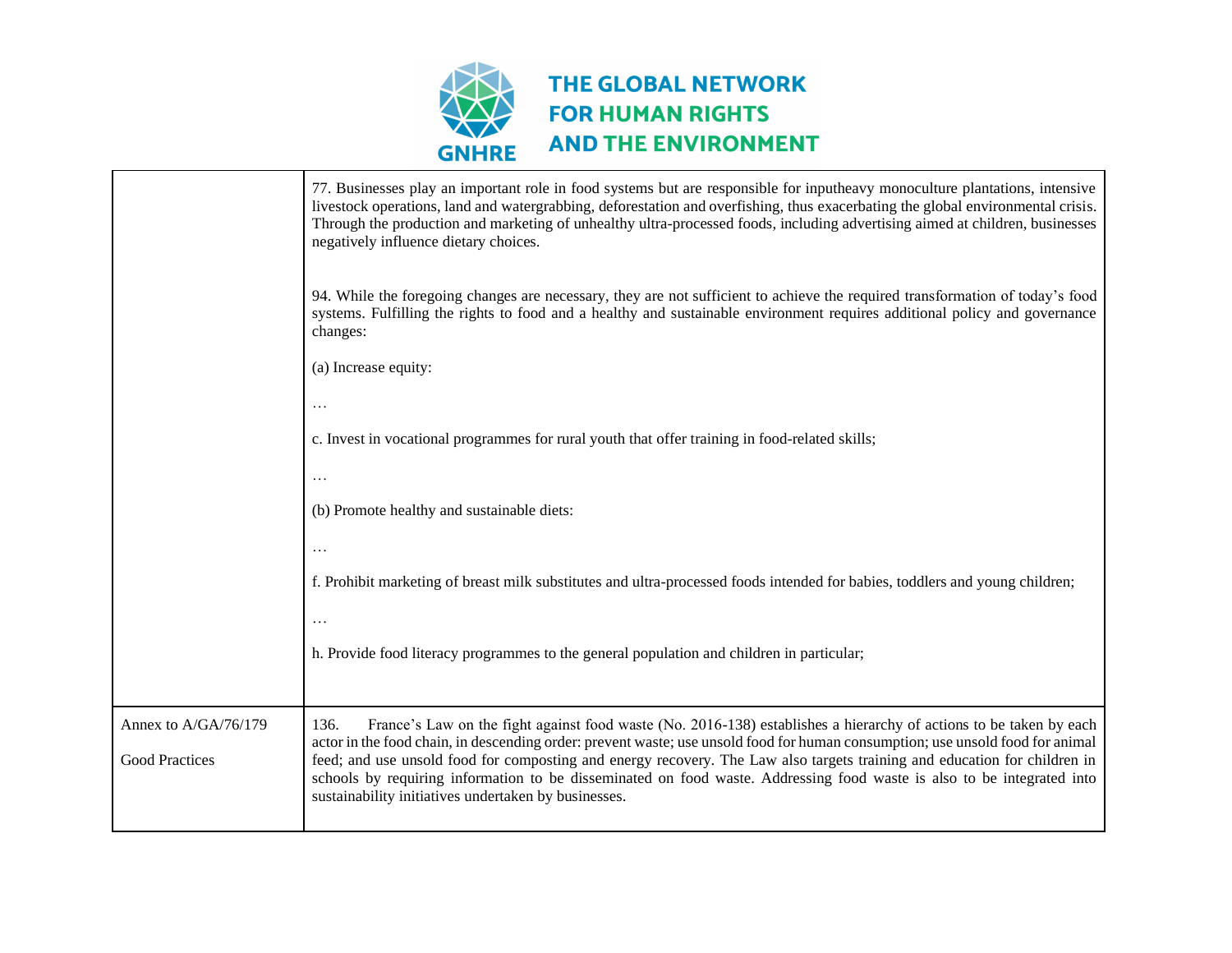

 $\Gamma$ 

|                                                                                  | 142.<br>Children and youth around the world are expressing grave concern about the impacts of climate change upon their<br>future. The minimum voting age should be lowered to 16 years or lower to enable youth to participate in and influence the<br>political system, which is to integral to shaping the world they will inherit. The voting age has already been lowered to 16 in a<br>number of nations including Argentina, Austria, Ecuador, Estonia, and Scotland. Youth Parliaments are also a powerful tool<br>for amplifying the voices and concerns of young people, with inspiring examples from Guyana and Scotland. |
|----------------------------------------------------------------------------------|--------------------------------------------------------------------------------------------------------------------------------------------------------------------------------------------------------------------------------------------------------------------------------------------------------------------------------------------------------------------------------------------------------------------------------------------------------------------------------------------------------------------------------------------------------------------------------------------------------------------------------------|
| A/HRC/46/28                                                                      | 11. Over 4 billion people – half the global population – lack access to safely managed sanitation, meaning their excreta is<br>untreated, threatening human and ecosystem health.8 Of those people, 673 million have no access to toilets, forcing them to                                                                                                                                                                                                                                                                                                                                                                           |
| (2021)<br>Human rights and the global                                            | practise open defecation. An estimated 367 million children attend schools without toilets. Only one in four people in least<br>developed countries enjoy access to soap and water in their homes for handwashing purposes.9 The consequences for health<br>and human rights during the coronavirus disease (COVID-19) pandemic have been catastrophic.                                                                                                                                                                                                                                                                              |
| water crisis: water pollution,<br>water scarcity and water-<br>related disasters | 12. Waterborne disease causes nearly 2 million preventable deaths worldwide annually, with the greatest burden falling on<br>children under 5 years of age.10 Water-related diseases are closely linked to poverty, and disproportionately affect vulnerable<br>groups.                                                                                                                                                                                                                                                                                                                                                              |
|                                                                                  | III. Impacts of the global water crisis on human rights                                                                                                                                                                                                                                                                                                                                                                                                                                                                                                                                                                              |
|                                                                                  | 25. Water pollution, water scarcity and water-related disasters have major impacts on a wide range of human rights, including<br>the rights to life, health, water, sanitation, food, a healthy environment, education, an adequate standard of living, development<br>and culture, and on the rights of the child. The Committee on Economic, Social and Cultural Rights has observed that "water<br>is indispensable for leading a life in human dignity".                                                                                                                                                                         |
|                                                                                  | A. Right to life                                                                                                                                                                                                                                                                                                                                                                                                                                                                                                                                                                                                                     |
|                                                                                  | 26. Although water is essential to life, contaminated water and water scarcity can cause death. Nearly 2 million deaths could<br>be prevented annually with safe and sufficient water. This includes hundreds of thousands of preventable deaths of children<br>aged 5 and under, mostly in low-income countries.                                                                                                                                                                                                                                                                                                                    |
|                                                                                  | F. Rights of children                                                                                                                                                                                                                                                                                                                                                                                                                                                                                                                                                                                                                |
|                                                                                  | 43. Every day, more than 700 children under the age of 5 die from water- and sanitation-related diseases. 48 By 2040, almost                                                                                                                                                                                                                                                                                                                                                                                                                                                                                                         |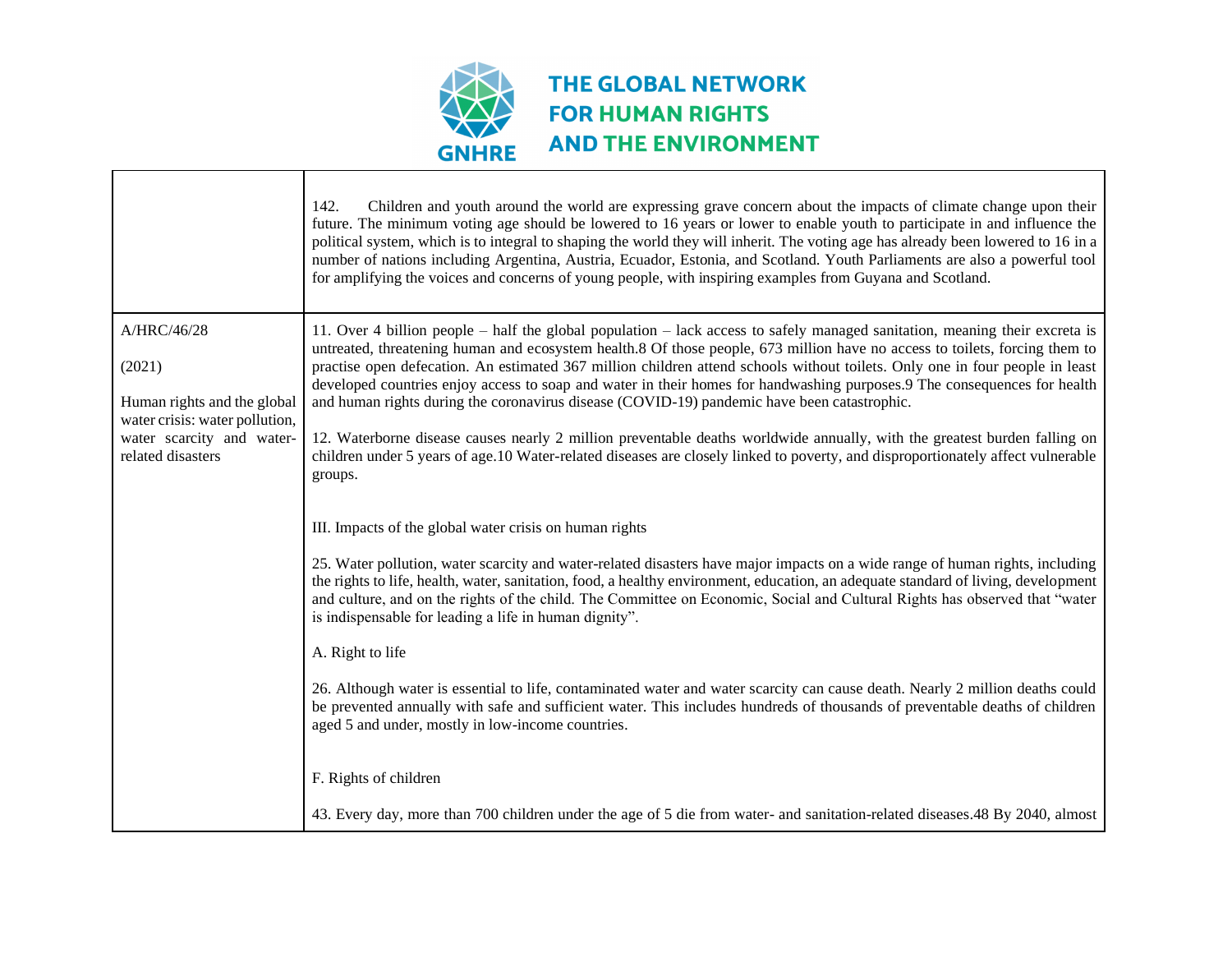

| 600 million children will live in regions with extremely limited water resources.49 Water-related disasters threaten the physical<br>and mental health of youth. Globally, over 500 million children live in extremely high-risk flood zones; 160 million live in<br>areas of high or extremely high drought severity, and 115 million are at high risk from tropical cyclones.                                                                                                                                                                                                                                                                                                                                                                                                                                                                                                                                                                                                                                                                                                                               |
|---------------------------------------------------------------------------------------------------------------------------------------------------------------------------------------------------------------------------------------------------------------------------------------------------------------------------------------------------------------------------------------------------------------------------------------------------------------------------------------------------------------------------------------------------------------------------------------------------------------------------------------------------------------------------------------------------------------------------------------------------------------------------------------------------------------------------------------------------------------------------------------------------------------------------------------------------------------------------------------------------------------------------------------------------------------------------------------------------------------|
| 44. The Committee on the Rights of the Child has warned States about the dangers posed by water pollution for children's<br>health, mentioning specifically agrochemicals, illegal mining and inadequate sewage treatment.51 Children are particularly<br>susceptible to diseases related to water pollution. Early exposure of children to nitrates in water contaminated by agricultural<br>fertilizer run-off stunts their growth and affects brain development, impacting their health in ways that have lifelong<br>consequences. Roundworm, whipworm and hookworm diseases occur through exposure to soil contaminated with faeces, and<br>can affect the nutritional status, growth and cognitive development of children.                                                                                                                                                                                                                                                                                                                                                                             |
| 45. It is imperative to listen to children's voices. Children submitted the following Comments for the present report: "Make<br>sure that the global water situation doesn't get worse, because every child has the right to grow up with access to clean water";<br>"Children should have the right to rivers with sufficient water, free of litter or harmful substances"; "Ensure clean water for the<br>entire population, especially the most needy"; "Stop pumping sewage into the sea"; and "I want world leaders to take immediate<br>action to save the planet – pass laws to ensure the oceans are clean, pollution is reduced, animals are protected, and life is<br>sustained".                                                                                                                                                                                                                                                                                                                                                                                                                   |
| 58. During the universal periodic review, States have been urged to develop comprehensive strategies to reduce water pollution.<br>In the context of safe and sufficient water, a rights-based approach demands "that States prioritize addressing the most urgent<br>and serious impacts on human rights, whether they stem from domestic, industrial or agricultural water contamination". States<br>have particular obligations to indigenous peoples, local communities, peasants, women, children, minorities, persons with<br>disabilities, older persons and other potentially disadvantaged or vulnerable communities.                                                                                                                                                                                                                                                                                                                                                                                                                                                                                |
| 66. States must "establish and maintain substantive environmental standards that are non-discriminatory, non-retrogressive and<br>otherwise respect, protect and fulfil human rights". All States should enact and enforce national standards for drinking water<br>quality and wastewater effluent quality, while banning particularly hazardous substances. Regulations should also set standards<br>for improving the collection, treatment and reuse of wastewater, agricultural run-off and urban run-off, and improving sludge<br>management. National standards must take into consideration the best interests of children.80 States should follow the United<br>Nations Environment Programme Framework for Freshwater Ecosystem Management, and guidance from WHO on standards<br>for drinking water quality and safe use of wastewater, excreta and greywater. Clear standards increase accountability. While<br>the majority of States have established standards for drinking water quality, in many States water quality does not meet those<br>standards, pointing to implementation problems. |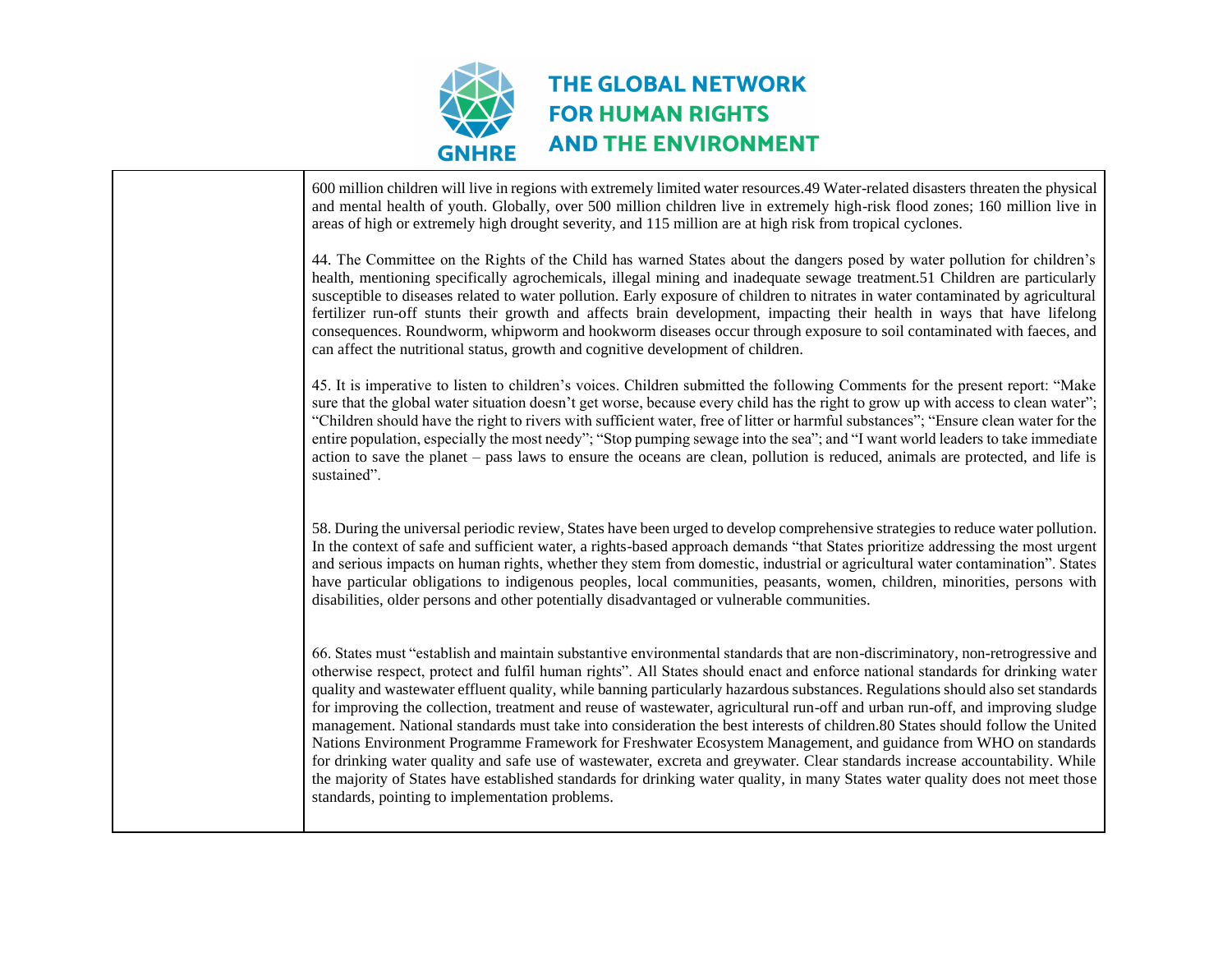

|                                                                           | International actions                                                                                                                                                                                                                                                                                                                                                                                                                                                                                                                                                                                                                                                                                                                                                                                                                                                                                                                                                                                                                                                                                                  |
|---------------------------------------------------------------------------|------------------------------------------------------------------------------------------------------------------------------------------------------------------------------------------------------------------------------------------------------------------------------------------------------------------------------------------------------------------------------------------------------------------------------------------------------------------------------------------------------------------------------------------------------------------------------------------------------------------------------------------------------------------------------------------------------------------------------------------------------------------------------------------------------------------------------------------------------------------------------------------------------------------------------------------------------------------------------------------------------------------------------------------------------------------------------------------------------------------------|
|                                                                           | (g) Increase accountability by ratifying the Optional Protocol to the International Covenant on Economic, Social and Cultural<br>Rights and the Optional Protocol to the Convention on the Rights of the Child on a communications procedure;                                                                                                                                                                                                                                                                                                                                                                                                                                                                                                                                                                                                                                                                                                                                                                                                                                                                          |
| Annex to A/HRC/46/28<br><b>Good Practices</b>                             | 95.<br>Mozambique's Water Regulatory Council is involved in decisions regarding service delivery standards and<br>affordability in order to ensure access to water and sanitation for people in poverty, particularly in slums. The Council found<br>that to deliver services effectively it is necessary to go beyond traditional models, understand who does not have access and<br>why, and find solutions based on the reality on the ground. Mozambique promotes the restructuring of tariffs to improve<br>affordability, such as deferring connection charges so they are paid over a series of billing periods. In Mozambique, some<br>communities (e.g. the village of Ndombe), are using solar electricity to power community water systems. Many women are<br>involved in managing and maintaining these systems. Women also benefit from increased economic opportunities. For example,<br>improved irrigation systems enable women to sell vegetables and fruits and increase their income. The improved yield of crops<br>also impacts diets, reducing malnutrition especially among women and children. |
| Press<br>Release<br>for<br>A/HRC/46/28                                    | Boyd said half the world's population live without safely managed sanitation and urgent action was also needed to help the<br>more than three billion people who either lack access to safe drinking water, or face periodic water shortages.<br>"Water pollution, water scarcity, water-related disasters and damage to healthy freshwater ecosystems have major impacts on                                                                                                                                                                                                                                                                                                                                                                                                                                                                                                                                                                                                                                                                                                                                           |
|                                                                           | a wide range of human rights, including the rights to life, health, water, sanitation, food, a healthy environment, an adequate<br>standard of living, development, culture, and the rights of the child," he said.                                                                                                                                                                                                                                                                                                                                                                                                                                                                                                                                                                                                                                                                                                                                                                                                                                                                                                    |
| A/75/161<br>(2020)                                                        | F. Rights of the child<br>49. The failure of States to prevent the degradation of an ecosystem or the extinction of a species could violate children's rights                                                                                                                                                                                                                                                                                                                                                                                                                                                                                                                                                                                                                                                                                                                                                                                                                                                                                                                                                          |
| A healthy biosphere and the<br>right<br>healthy<br>to<br>a<br>environment | to life, health, culture and a healthy environment. The United Nations High Commissioner for Human Rights stated that "all<br>children should enjoy () the certainty that the biodiversity of the natural world will remain for future generations".                                                                                                                                                                                                                                                                                                                                                                                                                                                                                                                                                                                                                                                                                                                                                                                                                                                                   |
|                                                                           | 50. The Committee on the Rights of the Child is concerned about the decline of nature. In concluding observations about the<br>Lao People's Democratic Republic, the Committee warned of "deforestation and the unrestrained construction of dams, which<br>leads to forced displacement, degradation of biodiversity and erosion of riverbanks, severely affecting the life and subsistence<br>possibilities of people in the area". The Committee also expressed concerns about the impacts of biodiversity loss on children                                                                                                                                                                                                                                                                                                                                                                                                                                                                                                                                                                                         |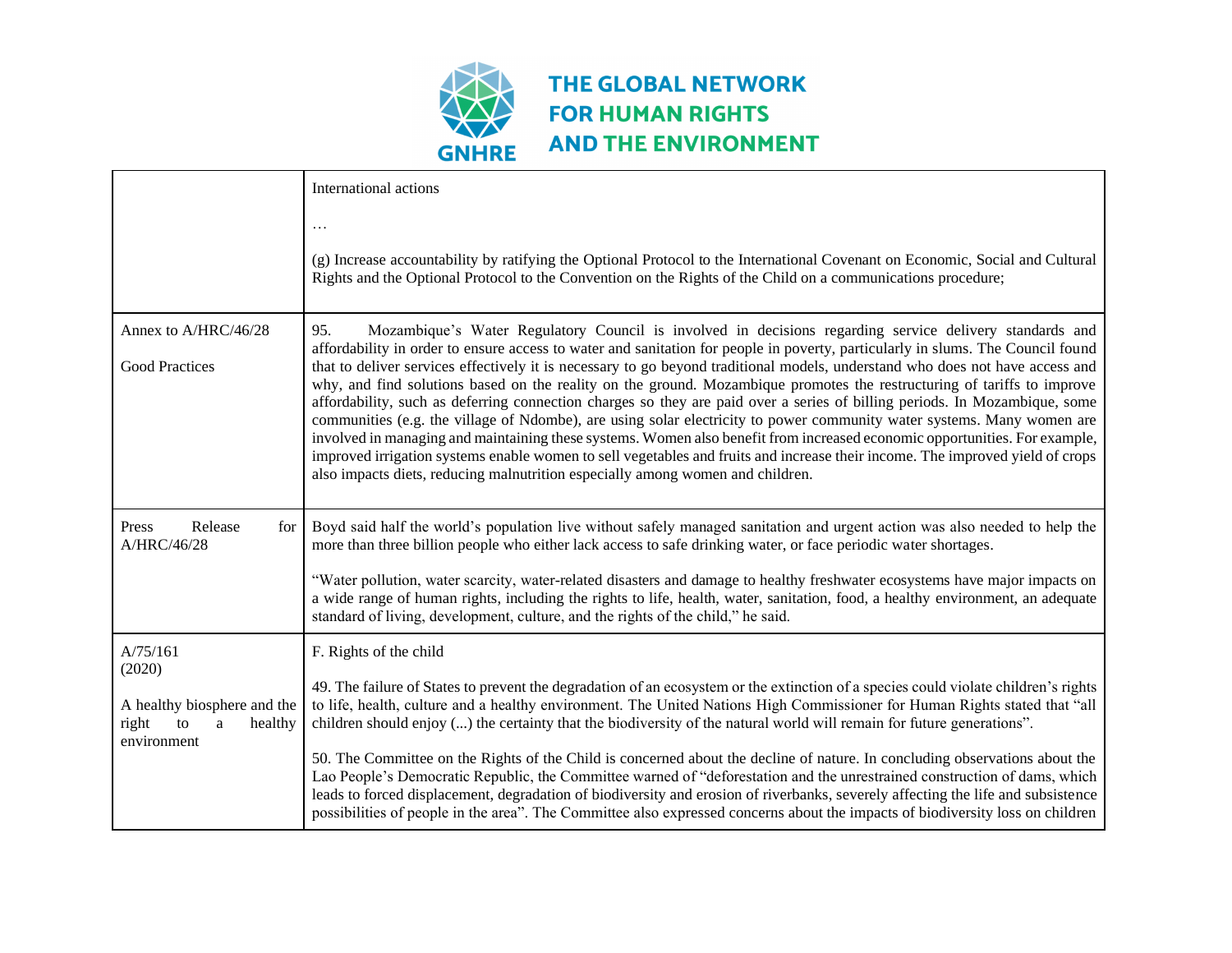

|                                            | and their rights in Seychelles.                                                                                                                                                                                                                                                                                                                                                                                                                                                                                                                                                                                                                                                                                                                                                                                                                                                                                                                                                                                                                                                                                                                                                                                                                                                                                                                                                                                                                                                                                                                                    |
|--------------------------------------------|--------------------------------------------------------------------------------------------------------------------------------------------------------------------------------------------------------------------------------------------------------------------------------------------------------------------------------------------------------------------------------------------------------------------------------------------------------------------------------------------------------------------------------------------------------------------------------------------------------------------------------------------------------------------------------------------------------------------------------------------------------------------------------------------------------------------------------------------------------------------------------------------------------------------------------------------------------------------------------------------------------------------------------------------------------------------------------------------------------------------------------------------------------------------------------------------------------------------------------------------------------------------------------------------------------------------------------------------------------------------------------------------------------------------------------------------------------------------------------------------------------------------------------------------------------------------|
|                                            | 51. The voices of children themselves are essential. They submitted the following ideas for the present report: give young<br>people opportunities to take action to support biodiversity and ecosystems; stop cutting down and burning forests; respect for<br>nature is essential; pass laws to ensure that the oceans are cleaned, pollution is reduced, animals are protected and life is<br>sustained; and there is no point in asking young people for their opinion and input if it does not influence the final decision.                                                                                                                                                                                                                                                                                                                                                                                                                                                                                                                                                                                                                                                                                                                                                                                                                                                                                                                                                                                                                                  |
|                                            | III. Human rights obligations relating to healthy ecosystems and biodiversity                                                                                                                                                                                                                                                                                                                                                                                                                                                                                                                                                                                                                                                                                                                                                                                                                                                                                                                                                                                                                                                                                                                                                                                                                                                                                                                                                                                                                                                                                      |
|                                            | $\ddotsc$                                                                                                                                                                                                                                                                                                                                                                                                                                                                                                                                                                                                                                                                                                                                                                                                                                                                                                                                                                                                                                                                                                                                                                                                                                                                                                                                                                                                                                                                                                                                                          |
|                                            | 63. Treaty bodies are also increasingly highlighting the human rights impacts of damage to ecosystems and biodiversity. The<br>adverse impacts of deforestation on human rights were mentioned in concluding observations by the Committee on the<br>Elimination of All Forms of Discrimination against Women (Côte d'Ivoire and Guyana), the Committee on the Rights of the<br>Child (Gabon, Guinea and Haiti), the Committee on Economic, Social and Cultural Rights (Argentina, Brazil and Colombia),<br>and the Committee on the Elimination of Racial Discrimination (Paraguay). The Committee on the Rights of the Child<br>expressed concern that the oil and gas industry of the Russian Federation is having negative impacts on indigenous peoples,<br>including children, through deforestation and pollution and "by endangering the species that are crucial to their livelihoods".<br>The Committee on the Elimination of Racial Discrimination urged Suriname to respect indigenous peoples' human rights by<br>completing adequate social, cultural and environmental impact assessments for developments proposed in their ancestral<br>territories, pursuant to the Akwé: Kon Voluntary Guidelines for the Conduct of Cultural, Environmental and Social Impact<br>Assessments regarding Developments Proposed to Take Place on, or which are Likely to Impact On, Sacred Sites and On Lands<br>and Waters Traditionally Occupied or Used by Indigenous and Local Communities, developed under the Convention on<br><b>Biological Diversity.</b> |
| Annex to A/75/161<br><b>Good Practices</b> | 23.<br>Laws in France and the Netherlands provide useful examples of national requirements for due diligence by businesses<br>to address environmental and human rights (including child labour). Effective due diligence should include access to remedies<br>and complaint mechanism which enable third parties to highlight concerns and seek redress, consistent with the UN Guiding<br>Principles on Business and Human Rights. France requires large companies to conduct due diligence on the environmental<br>and human rights implications of operations and supply chains, including children's environmental health rights. The<br>Netherlands enacted child labour due diligence legislation, requiring companies to assess whether their goods have been<br>produced using child labour, create a prevention plan and submit a statement detailing due diligence efforts to the Government.<br>Finland is in the process of developing a binding regulatory framework based on due diligence requirements that companies<br>will be required to meet in their operations both in Finland and abroad.                                                                                                                                                                                                                                                                                                                                                                                                                                                  |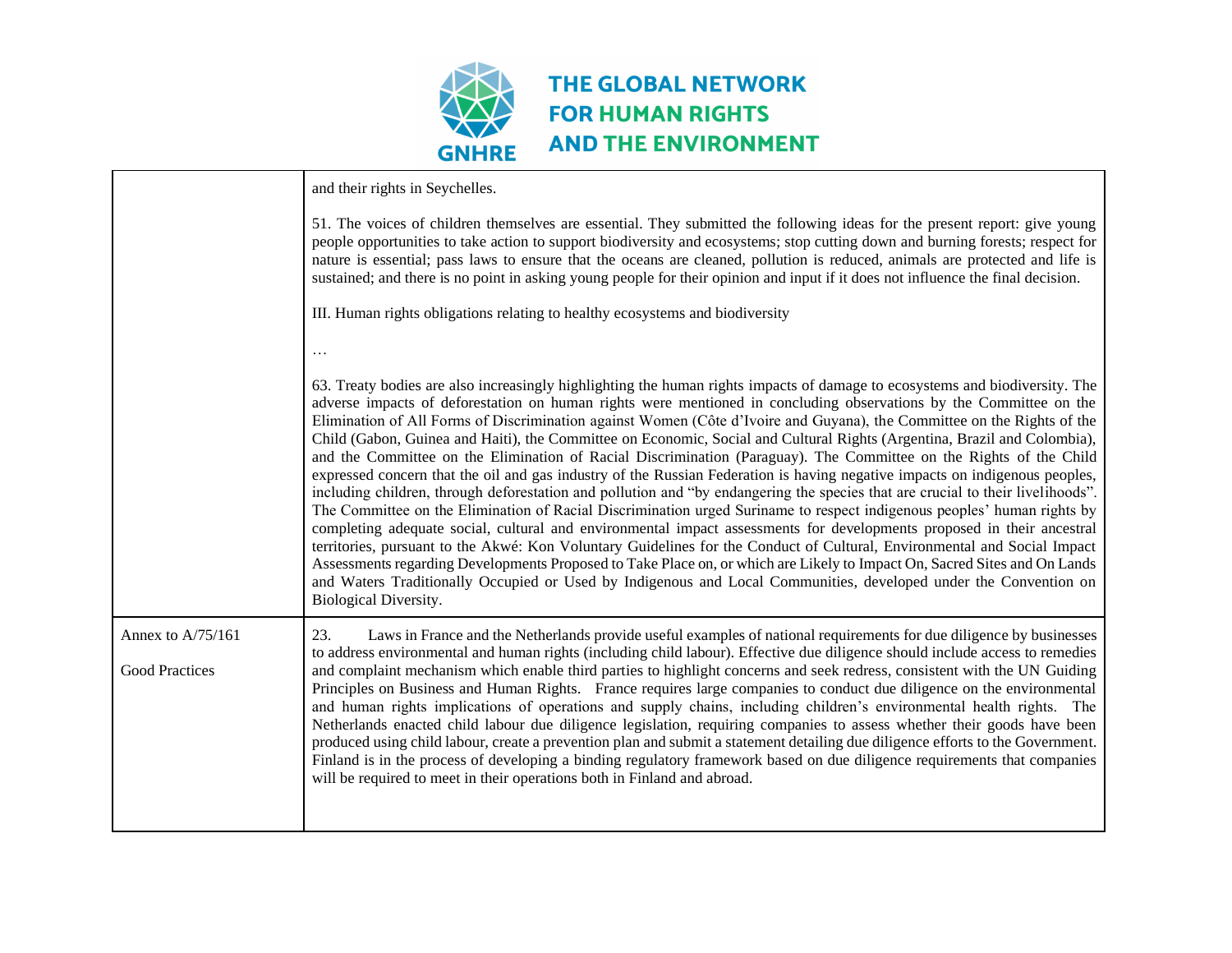

37. Many States, including Australia, Azerbaijan, China, El Salvador, France, Georgia, Guatemala, the Philippines, Qatar and Switzerland, as well as the State of Palestine, report having taken measures to improve children's environmental education, including information related to ecosystems and biodiversity. Environmental leadership workshops have been established for Indigenous youth in Mountain Province, Philippines. 46. Ecuador's Process of Promotion of Rights and Consultation of Children and Adolescents at the national level reached around 70,000 children aged 7 to 17. Among the priority issues identified by young persons were the need to protect trees, animals and biodiversity, and punish those responsible for harming nature. The voices of youth were then incorporated in the "National Plan for the Comprehensive Protection of Children and Adolescents to 2030" and the "Comprehensive Policy for the Promotion and Protection of the Rights of Persons Defending Human Rights and Nature." 48. The Global Youth Biodiversity Network is an interconnected and interdisciplinary network of young people from every region of the world, who share the common goal of preventing and halting the loss of biodiversity. Members are active in international forums to promote their rights and perspectives, including conferences of the parties to the Convention on Biological Diversity and other treaties. 164. One of the most widely reported good practices involves planting trees, which engages the public and provides a wide range of benefits to people and nature. These efforts range from Timor Leste to Pakistan. Timor Leste has a program called One Child, One Tree which involves the distribution of trees to all the schools throughout the country. Trees are to be planted within the school compound as well as in each student's household. Pakistan launched the 10 Billion Tree Tsunami initiative in 2018, following a successful program in the state of Khyber Pakhtunkhwa. 173. Efforts to restore and expand forests are underway in dozens of States including El Salvador, Ireland, Serbia, Turkmenistan, and Uruguay. In Azerbaijan, from 2000 to 2017, afforestation and reforestation measures were carried out on 150,000 hectares and almost 100 million trees were planted. In El Salvador, more than 350 sites have already been reforested. Plantatón Uruguay intends to engage youth to help the country restore 200,000 hectares of forests, facilitating adaptation to climate change and conserving biodiversity. 180. In 2011, the Philippines enacted a total ban on logging in natural forests, permitting trees to be cut only on plantations. This action was motivated by concerns about climate change, landslides, and a desire to ensure that future generations of Filipinos would be able to enjoy old-growth tropical forests and their rich biological diversity. An impetus for this good practice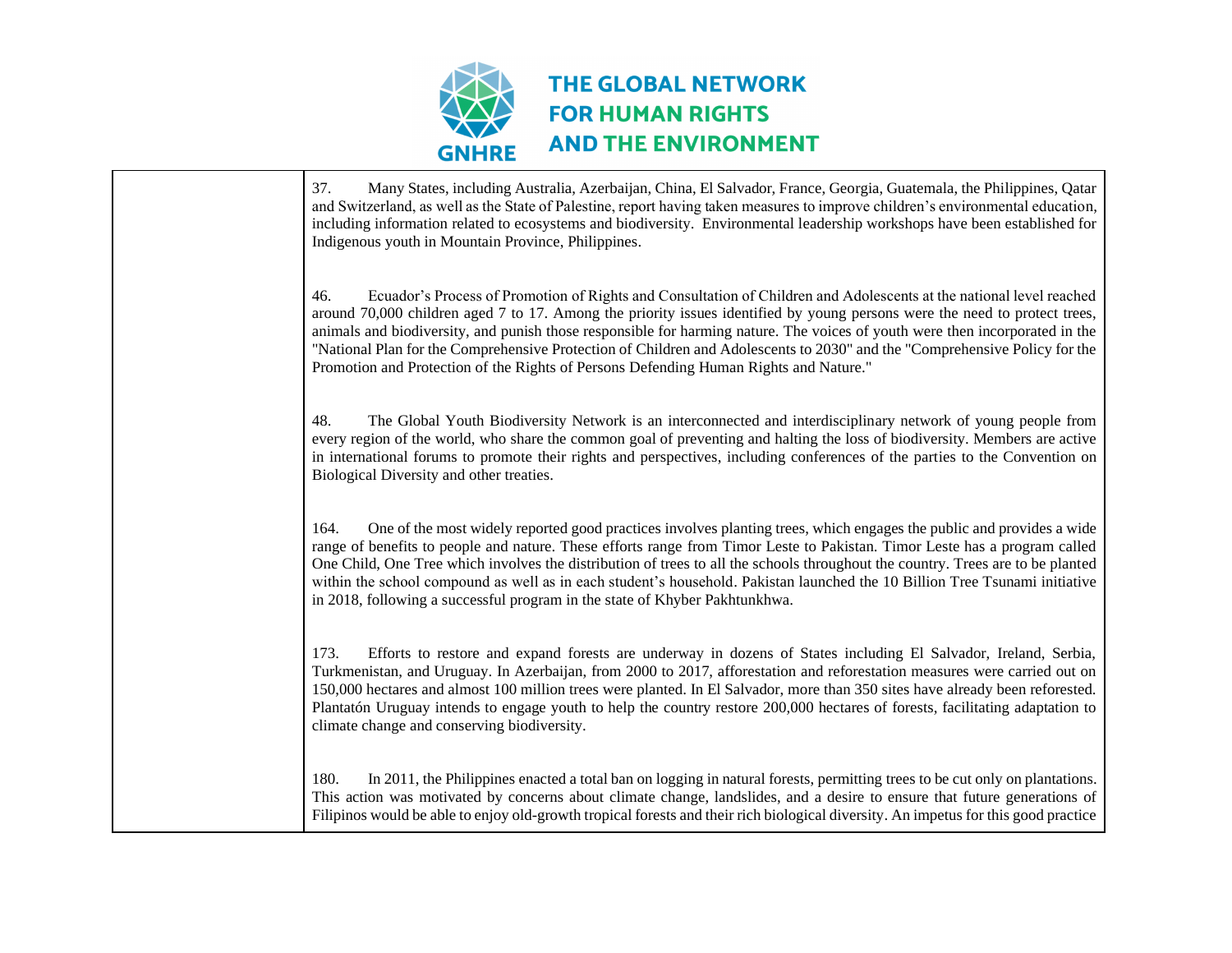

|                                                                                                   | was a 1993 Supreme Court decision in a ground-breaking lawsuit led on behalf of children and future generations. The case<br>asserted that clear-cutting old-growth forests violated the constitutional right to live in a healthy environment, and the court's<br>powerful judgment led to the cancellation of many logging contracts.                                                                                                                                                                                                                                                                                                                                                                                  |
|---------------------------------------------------------------------------------------------------|--------------------------------------------------------------------------------------------------------------------------------------------------------------------------------------------------------------------------------------------------------------------------------------------------------------------------------------------------------------------------------------------------------------------------------------------------------------------------------------------------------------------------------------------------------------------------------------------------------------------------------------------------------------------------------------------------------------------------|
|                                                                                                   | 182.<br>Benin enacted an innovative Sacred Forest Law in 2012. The law states that "The sacred forest should be sustainably<br>managed by the community to maintain its ecological, economic, socio-cultural, spiritual and recreational functions" (Article<br>4). A leading example is Gnanhouizounme Sacred Forest, a site that has been cared for by the local people for centuries. The<br>people of Gnanhouizounmè are active managers of their own forest and implement an ongoing regeneration programme, with<br>sapling nurseries in most of the local villages. To increase knowledge and pride about their natural heritage, especially in their<br>children, the community built a nature education center. |
|                                                                                                   | Children and youth around the world are expressing grave concern about the impacts of climate change upon their<br>222.<br>future. The minimum voting age should be lowered to 16 years or lower to enable youth to participate in and influence the<br>political system, which is to integral to shaping the world they will inherit. The voting age has already been lowered to 16 in a<br>number of nations including Argentina, Austria, Ecuador, Estonia, and Scotland.                                                                                                                                                                                                                                             |
| A/HRC/43/53                                                                                       | 2. Public participation in environmental decision-making                                                                                                                                                                                                                                                                                                                                                                                                                                                                                                                                                                                                                                                                 |
|                                                                                                   |                                                                                                                                                                                                                                                                                                                                                                                                                                                                                                                                                                                                                                                                                                                          |
| (2020)<br>Good practices on the right<br>to a safe, clean, healthy and<br>sustainable environment | 26. In 2017, Finland created the Agenda 2030 Youth Group to serve as an advocate for the Sustainable Development Goals<br>and to participate in national planning and implementation to achieve them. The Agenda 2030 Youth Group comprises 20<br>people with diverse backgrounds, aged between 15 and 28 years, from all over Finland. The group organized a debate on<br>climate change for presidential candidates and a youth climate summit in 2019, which involved 500 young people.                                                                                                                                                                                                                               |
|                                                                                                   | C. Substantive elements                                                                                                                                                                                                                                                                                                                                                                                                                                                                                                                                                                                                                                                                                                  |
|                                                                                                   | 1. Clean air                                                                                                                                                                                                                                                                                                                                                                                                                                                                                                                                                                                                                                                                                                             |
|                                                                                                   | 38. Nine out of 10 people globally live in areas that do not meet World Health Organization guidelines for air quality. Air<br>pollution causes 7 million premature deaths annually, including 600,000 children under the age of 5. More than 2 billion people<br>still rely on polluting cooking systems.                                                                                                                                                                                                                                                                                                                                                                                                               |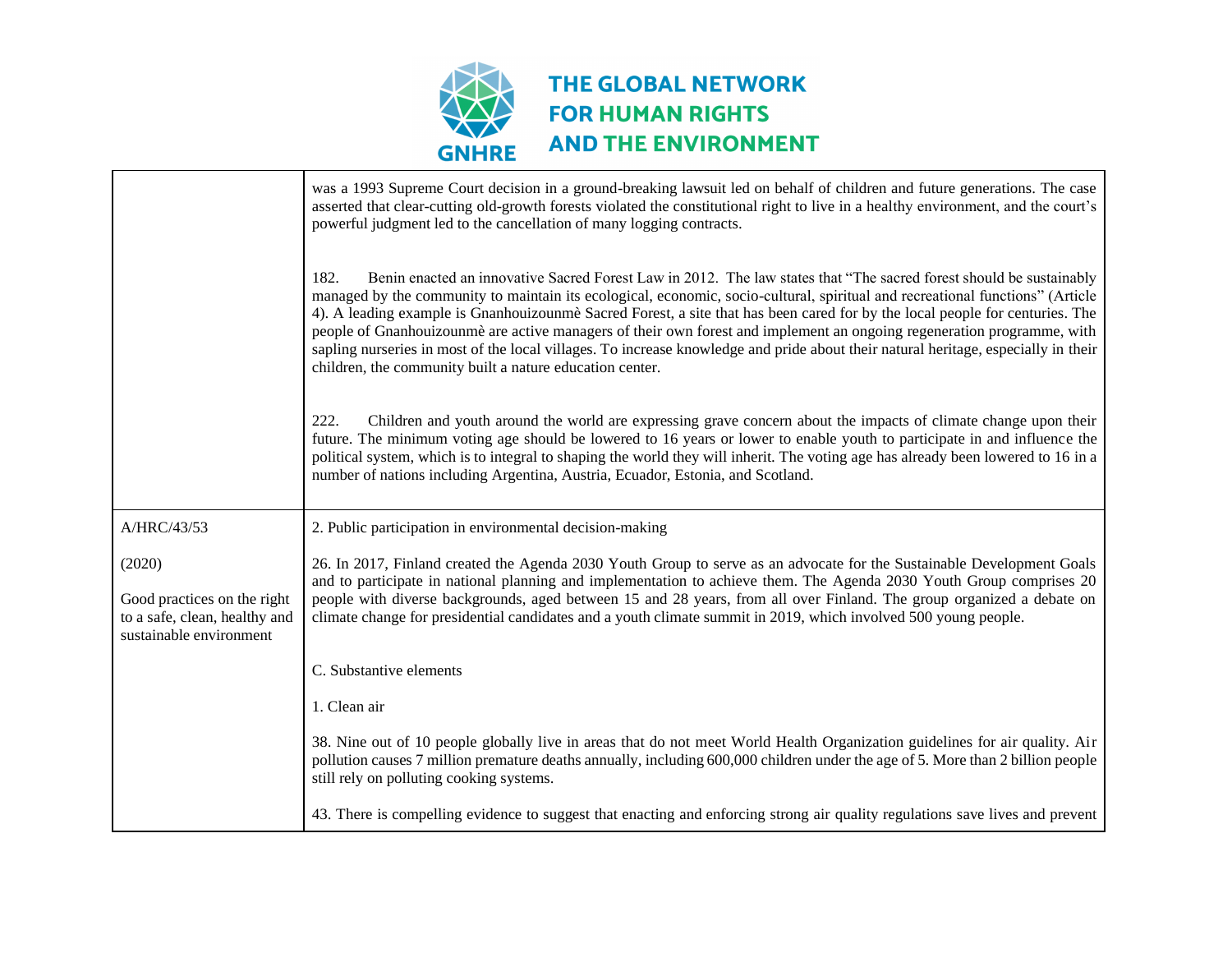

|                                                           | illnesses. Since the Clean Air Act was enacted in 1970, the American economy has grown by 262 per cent (measured by<br>increased GDP) while achieving an average reduction of 73 per cent for the six main air pollutants. The costs of the Clean Air<br>Act are measured in billions of dollars, while the benefits are in the trillions. Reduced air pollution in California resulted in<br>significant improvements in children's lung function.                                                                                                                                                                  |
|-----------------------------------------------------------|----------------------------------------------------------------------------------------------------------------------------------------------------------------------------------------------------------------------------------------------------------------------------------------------------------------------------------------------------------------------------------------------------------------------------------------------------------------------------------------------------------------------------------------------------------------------------------------------------------------------|
|                                                           | 45. Household air pollution from the use of inefficient stoves burning biomass, kerosene and coal causes millions of premature<br>deaths every year. Women and children face the highest risks. The most rapid progress in providing access to clean cooking,<br>through either liquefied petroleum gas, piped natural gas or electricity, has been achieved in India, Indonesia, Pakistan, the<br>Sudan and Viet Nam.                                                                                                                                                                                               |
|                                                           | 2. A safe climate                                                                                                                                                                                                                                                                                                                                                                                                                                                                                                                                                                                                    |
|                                                           | 55. Guatemala, Mexico, Morocco and the Philippines provide examples of climate change legislation addressing gender<br>equality. In Mexico, the General Law on Climate Change includes a specific focus on gender equality and empowering women.<br>In the Philippines, the Climate Change Act of 2009 requires the State to incorporate "a gender-sensitive, pro-children and pro-<br>poor perspective" in all climate change and renewable energy efforts, plans and programmes.                                                                                                                                   |
| A/HRC/43/53/Annex III                                     | II.<br>Additional good practices in the implementation of the right to a safe, clean, healthy and sustainable environment                                                                                                                                                                                                                                                                                                                                                                                                                                                                                            |
| Additional good practices in<br>the implementation of the | Procedural elements<br>A.                                                                                                                                                                                                                                                                                                                                                                                                                                                                                                                                                                                            |
| right to a safe, clean, healthy<br>and<br>sustainable     | 3) Access to justice                                                                                                                                                                                                                                                                                                                                                                                                                                                                                                                                                                                                 |
| environment                                               | 17.<br>Chile's National Human Rights Institution and the Chilean Ombudsperson for Children both used litigation against<br>the government in an effort to address an air pollution crisis in the communities of Quintero and Puchuncavi. Rooted in the<br>constitutional right of Chileans, including children and youth, to live in a pollution-free environment, the case resulted in a<br>strong decision from the Supreme Court of Chile. The Ombudsperson also undertook on-site visits to schools and called for a<br>focus on preventing pollution so children and youth can enjoy all of their human rights. |
|                                                           | <b>B.</b><br>Substantive elements                                                                                                                                                                                                                                                                                                                                                                                                                                                                                                                                                                                    |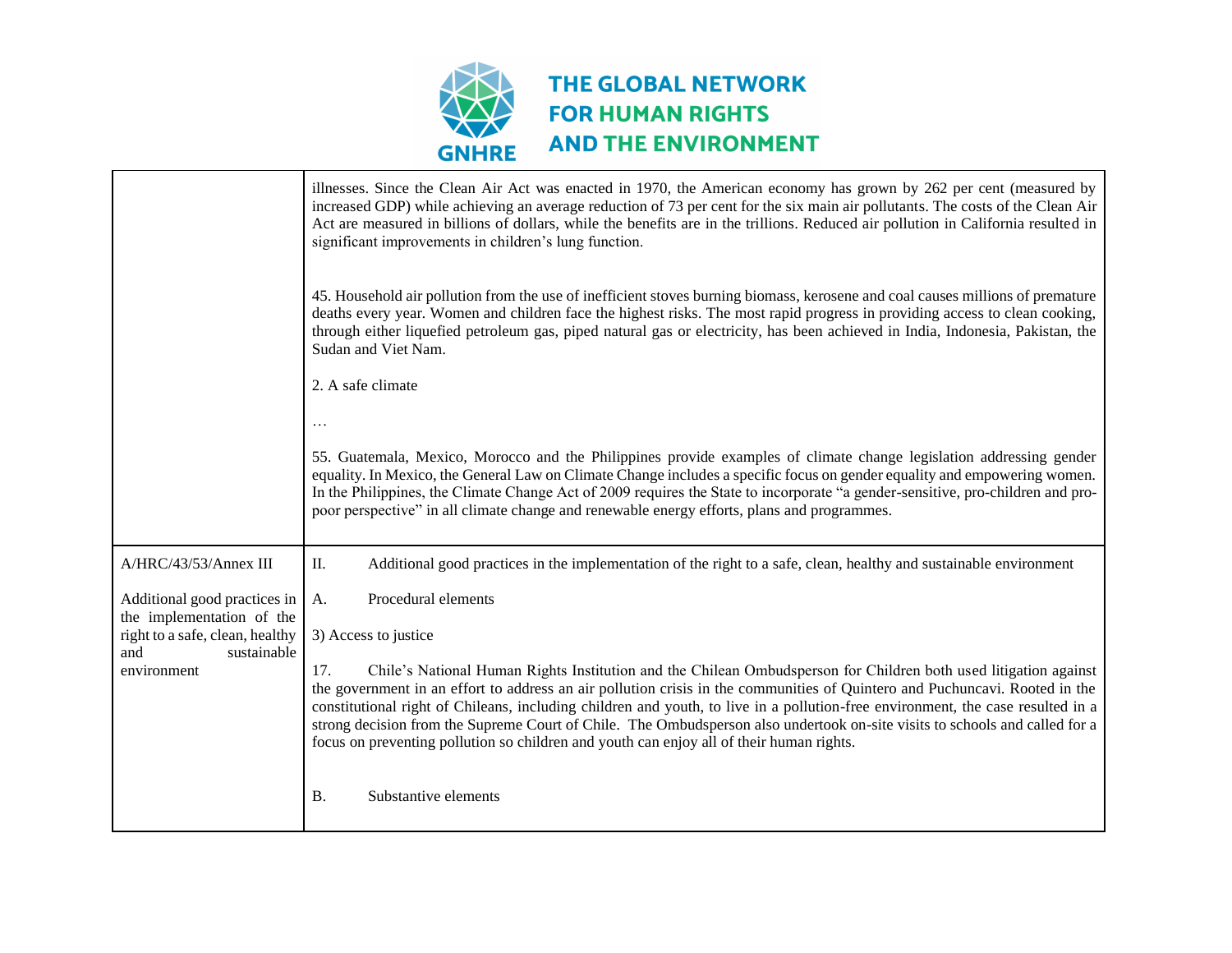

#### 1) Clean air

| 20.<br>An air quality health index has been developed using air quality data produced by the Hungarian air quality monitoring<br>network. The four categories of the air quality index are based on the health effects of the major air pollutants. The index values<br>are depicted on a map for all settlements where at least one monitoring station is located and published daily. Norway provides<br>an air quality forecast for today and tomorrow at all times in the entire country that can be accessed through mobile phones,<br>computers and tablets. The forecast, shown in maps and graphs, includes dust, nitrogen dioxide, ground-level ozone, particulate<br>matter. Health advice is provided for the general public, seniors, children, pregnant women, and people who are vulnerable to<br>air pollution due to pre-existing health conditions such as asthma and cardiovascular diseases. |
|-----------------------------------------------------------------------------------------------------------------------------------------------------------------------------------------------------------------------------------------------------------------------------------------------------------------------------------------------------------------------------------------------------------------------------------------------------------------------------------------------------------------------------------------------------------------------------------------------------------------------------------------------------------------------------------------------------------------------------------------------------------------------------------------------------------------------------------------------------------------------------------------------------------------|
| $\ddots$                                                                                                                                                                                                                                                                                                                                                                                                                                                                                                                                                                                                                                                                                                                                                                                                                                                                                                        |
| In response to problems caused by transboundary air pollution, Singapore created a program in 2013 to subsidize<br>31.<br>medical treatment for air pollution-related illnesses experienced by vulnerable populations including children, the elderly, and<br>low-income residents. Approximately 100,000 people benefited from these medical subsidies.                                                                                                                                                                                                                                                                                                                                                                                                                                                                                                                                                        |
| 2) A safe climate                                                                                                                                                                                                                                                                                                                                                                                                                                                                                                                                                                                                                                                                                                                                                                                                                                                                                               |
| Laws and policies                                                                                                                                                                                                                                                                                                                                                                                                                                                                                                                                                                                                                                                                                                                                                                                                                                                                                               |
| 58.<br>Children and youth whose voices are often ignored in political debates are increasingly turning to the judicial system<br>to protect their rights against climate impacts. In the United States, a group of youth plaintiffs asserted that a stable climate<br>system is a prerequisite for enjoying many rights, including the right to life. The government's motion to dismiss the case was<br>rejected by a Federal District Court judge who wrote "I have no doubt that the right to a climate system capable of sustaining<br>human life is fundamental to a free and ordered society." The case is ongoing. Children and youth have filed similar lawsuits<br>in all fifty US states.                                                                                                                                                                                                             |
| 59.<br>In Colombia in 2018, the Supreme Court ruled in favour of 25 young people who had filed a lawsuit to protect their<br>constitutional rights to life, food, water, and a healthy environment from deforestation and climate change. The court upheld<br>the children's rights and ordered the Colombian government to work with the youth to develop an effective plan to halt<br>deforestation in the Amazon.                                                                                                                                                                                                                                                                                                                                                                                                                                                                                            |
|                                                                                                                                                                                                                                                                                                                                                                                                                                                                                                                                                                                                                                                                                                                                                                                                                                                                                                                 |
| Energy efficiency                                                                                                                                                                                                                                                                                                                                                                                                                                                                                                                                                                                                                                                                                                                                                                                                                                                                                               |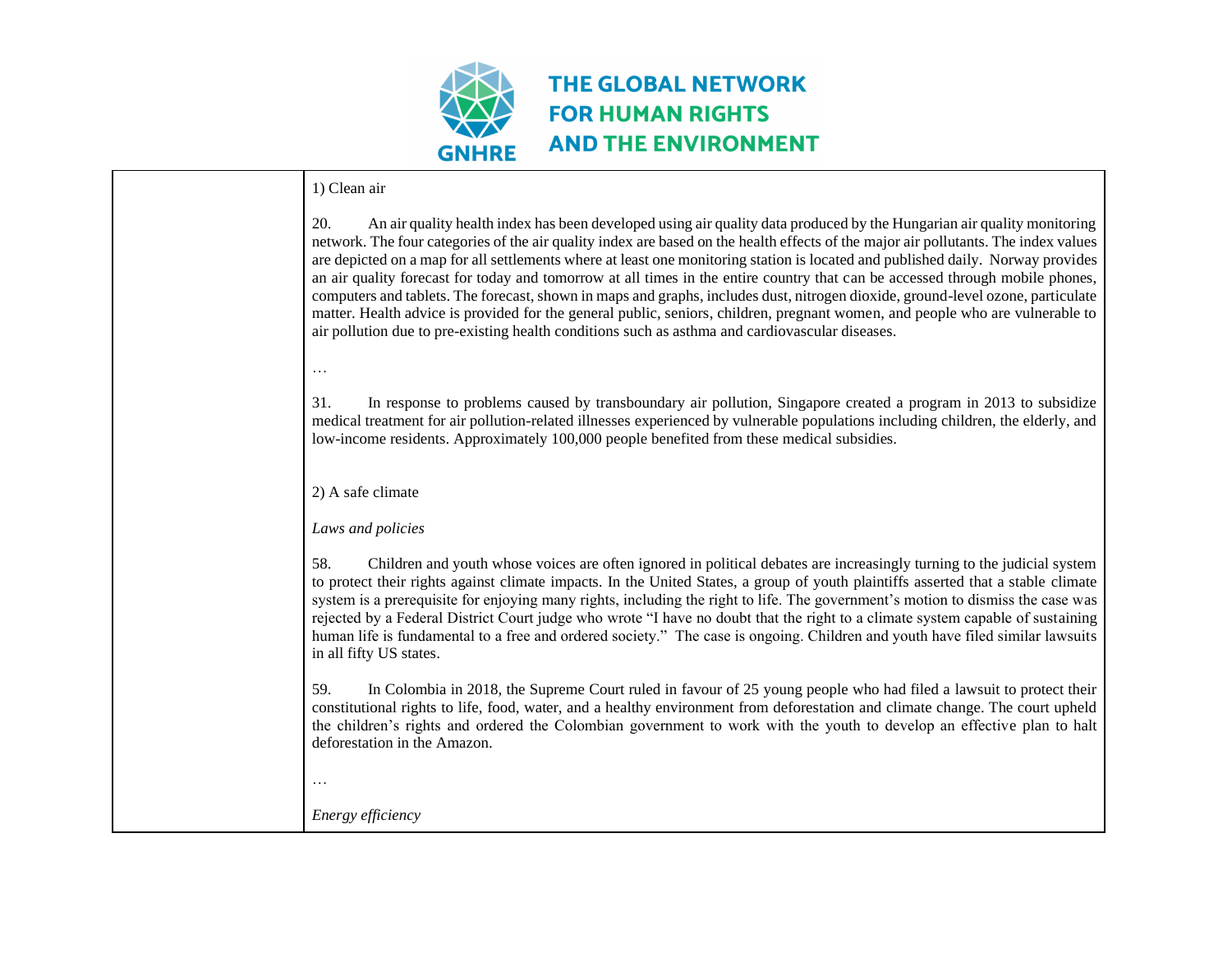

91. Many countries, led by India and Indonesia and also including Benin, Ecuador, Guatemala, Honduras, and Uganda, are making major efforts to reduce polluting cookstoves with cleaner fuels and technologies, which not only results in cleaner air and improved health (especially for women and children), but also reduces greenhouse gas emissions. 5) Non-toxic environments in which to live, work and play 150. Some businesses in industrialized countries continue to sell toxic products in developing countries, which is an inexcusable practice that governments should prohibit. Lead is a toxic substance that can harm anyone but has particularly devastating effects on the development of infants and children. The global phase-out of lead in gasoline, paint and other consumer items has been generally successful, generating enormous long-term health and economic benefits. Most, but not all, countries prohibit the use of leaded gasoline, restrict the use of lead in paint, and have rules limiting the use of lead in consumer products, particularly those intended for use by children. Nevertheless, some businesses in industrialized countries continue to sell lead and lead-based products in developing countries, which is an inexcusable practice that governments should prohibit. Similarly, some businesses sell extremely dirty diesel and gasoline in West Africa (containing sulphur levels hundreds of times higher than European law permits). 6) Healthy ecosystems and biodiversity 178. In 2011, the Philippines enacted a total ban on logging in natural forests, permitting trees to be cut only on plantations. This action was motivated by concerns about climate change, landslides, and a desire to ensure that future generations of Filipinos would be able to enjoy old-growth tropical forests and their rich biological diversity. An impetus for this good practice was a 1993 Supreme Court decision in a ground-breaking lawsuit led on behalf of children and future generations. The case asserted that clear-cutting old-growth forests violated the constitutional right to live in a healthy environment, and the court's powerful judgment led to the cancellation of many logging contracts. … 180. One of the most widely reported good practices involves planting trees, which engages the public and provides a wide range of benefits to people and nature. These efforts range from Timor l'este to Pakistan. Timor l'este has a program called One Child, One Tree which involves the distribution of trees to all the schools around the country. Trees are to be planted within the school compound as well as in each student's household. Pakistan launched the 10 Billion Tree Tsunami initiative in 2018, following a successful program in the state of Khyber Pakhtunkhwa.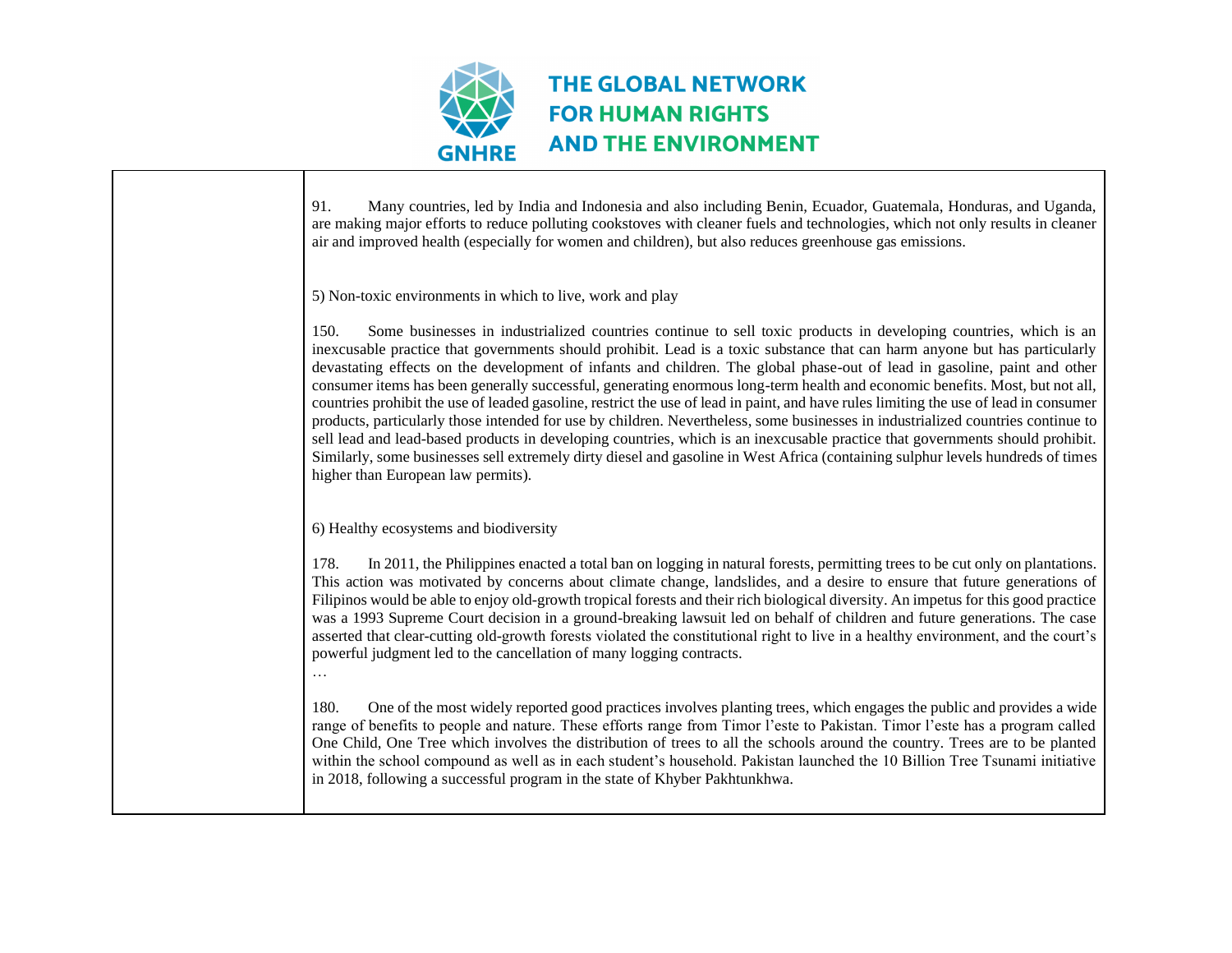

| $A/HRC/43/53/Annex IV -$<br>Africa      | Benin:                                                                                                                                                                                                                                                              |
|-----------------------------------------|---------------------------------------------------------------------------------------------------------------------------------------------------------------------------------------------------------------------------------------------------------------------|
|                                         | Legislative provisions<br>Article 17 of the Law No. 2015-08 of 8 December 2015 establishing the Children's Code of Benin                                                                                                                                            |
|                                         | All children have the right:                                                                                                                                                                                                                                        |
|                                         | $g$ ) to live in a healthy and peaceful environment;                                                                                                                                                                                                                |
|                                         | i) to access healthcare, in particular vaccinations and drinking water.                                                                                                                                                                                             |
|                                         | Tout enfant a le droit:                                                                                                                                                                                                                                             |
|                                         | g) de vivre dans un environnement sain et pacifique;                                                                                                                                                                                                                |
|                                         | i) d'accéder aux soins de santé, notamment à la vaccination et à l'eau potable.                                                                                                                                                                                     |
|                                         |                                                                                                                                                                                                                                                                     |
|                                         | Gabon:                                                                                                                                                                                                                                                              |
|                                         | Constitutional provisions<br>Article 1(8) of the Constitution of Gabon (with amendments up to 2011)                                                                                                                                                                 |
|                                         | The Gabonese Republic recognizes and guarantees the inalienable and imprescriptible human rights, which are necessarily<br>tied to the public powers:                                                                                                               |
|                                         | (8) The State, according to its means, guarantees to all, notably to children, mothers, the handicapped, aged workers and the<br>elderly the protection of health, social security, a preserved natural environment, rest and leisure;                              |
|                                         | La République gabonaise reconnaît et garantit les droits inviolables et imprescriptibles de                                                                                                                                                                         |
|                                         | l'Homme, qui lient obligatoirement les pouvoirs publics:                                                                                                                                                                                                            |
|                                         | 8°) L'Etat, selon ses possibilités, garantit à tous, notamment à l'enfant, à la mère, aux handicapés, aux vieux travailleurs et<br>aux personnes âgées, la protection de la santé, la sécurité sociale, un environnement naturel préservé, le repos et les loisirs; |
|                                         |                                                                                                                                                                                                                                                                     |
| $A/HRC/43/53/Annex$ V –<br>Asia-Pacific | Viet Nam:                                                                                                                                                                                                                                                           |
|                                         | Legislative provisions                                                                                                                                                                                                                                              |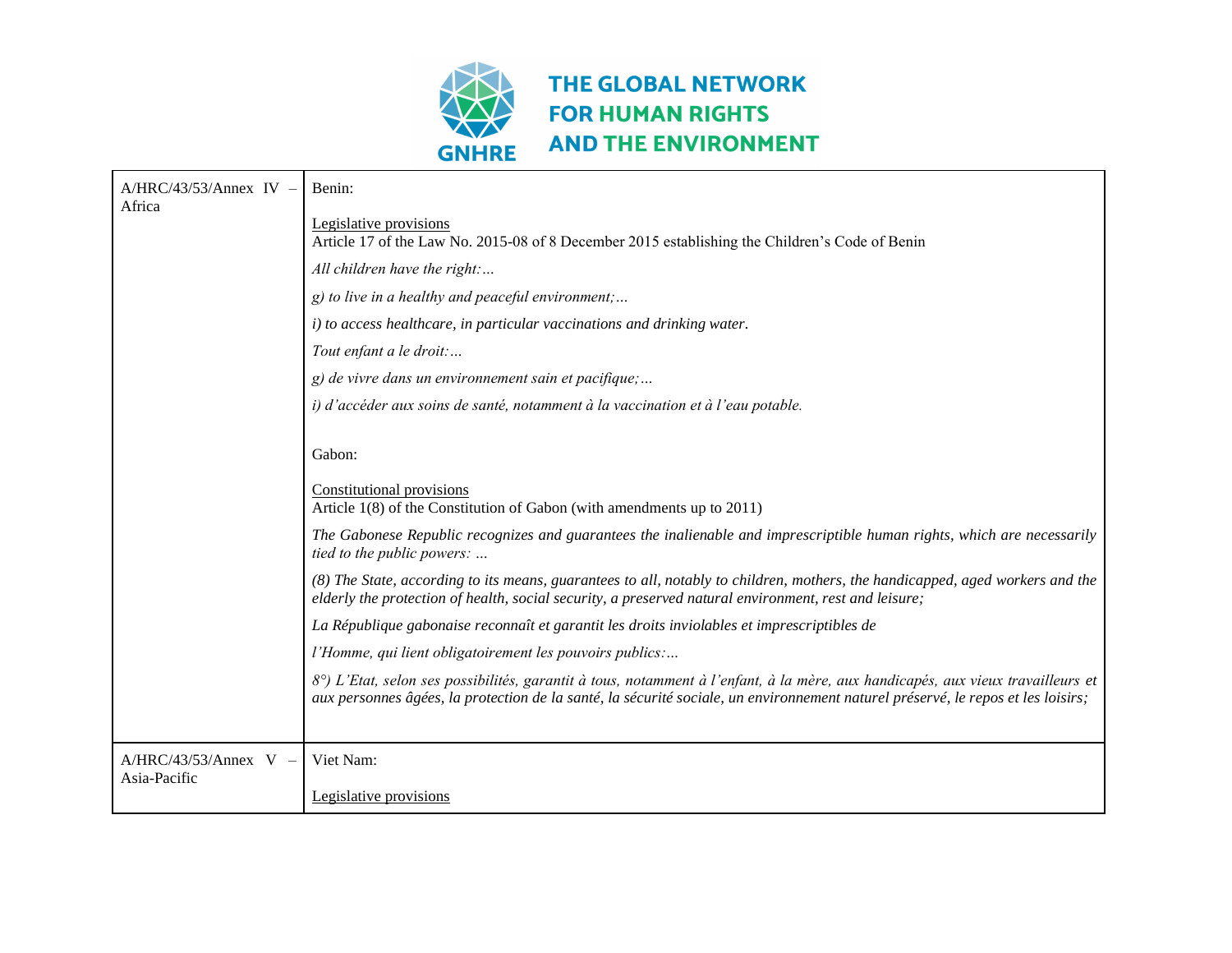

|                                            | Article 4 of the Law on Environmental Protection No. 55/2014                                                                                                                                                                                                                                                    |
|--------------------------------------------|-----------------------------------------------------------------------------------------------------------------------------------------------------------------------------------------------------------------------------------------------------------------------------------------------------------------|
|                                            | 1. Environmental protection is the responsibility and obligation of every agency, organization, family, household<br>and individual.                                                                                                                                                                            |
|                                            | Environmental protection must harmonize with the economic growth, social security, assurance about the<br>2.<br>children's right, promotion of gender equality, development and conservation of biodiversity, response to climate<br>changes, in order to ensure the human right to live in a pure environment. |
| $A/HRC/43/53/Annex$ VI -<br>Eastern Europe | Nothing specifically referencing children or youth                                                                                                                                                                                                                                                              |
| $A/HRC/43/53/Annex$ VII -                  | El Salvador                                                                                                                                                                                                                                                                                                     |
| Latin American and the<br>Caribbean        | Legislative provisions                                                                                                                                                                                                                                                                                          |
|                                            | Article 35 of the Law for the Integral Protection of Children and Adolescents, Decree No. 839 of 2009                                                                                                                                                                                                           |
|                                            | Right to a healthy environment.                                                                                                                                                                                                                                                                                 |
|                                            | Children and teenagers have a right to a healthy environment, ecologically sustainable and adequate for their development.                                                                                                                                                                                      |
|                                            | The State has the duty to provide in environmental policy, permanent programmes aimed at promoting the participation of<br>children and adolescents in the protection, conservation and enjoyment of natural resources and reduce the risks resulting<br>from environmental hazards.                            |
|                                            | Likewise, and with the cooperation of society and families, it should implement educational programmes linked to the adequate<br>management of solid waste, the recycling of garbage and the monitoring of the quality of the clean water supplied to its<br>community.                                         |
|                                            | Derecho a un medio ambiente sano                                                                                                                                                                                                                                                                                |
|                                            | Las niñas, niños y adolescentes tienen derecho a gozar de un medio ambiente sano, ecológicamente sustentable y adecuado<br>para su desarrollo.                                                                                                                                                                  |
|                                            | El Estado tiene el deber de prever en la política medioambiental, programas permanentes dirigidos a promover la<br>participación de la niña, niño y adolescente en la protección, conservación y disfrute de los recursos naturales y reducir los<br>riesgos resultantes de los peligros ambientales.           |
|                                            | Asimismo, y con la cooperación de la sociedad y las familias, deberá implementar programas educativos vinculados con el<br>manejo adecuado de los residuos sólidos, el reciclaje de basuras y el monitoreo de la calidad del agua potable suministrada a                                                        |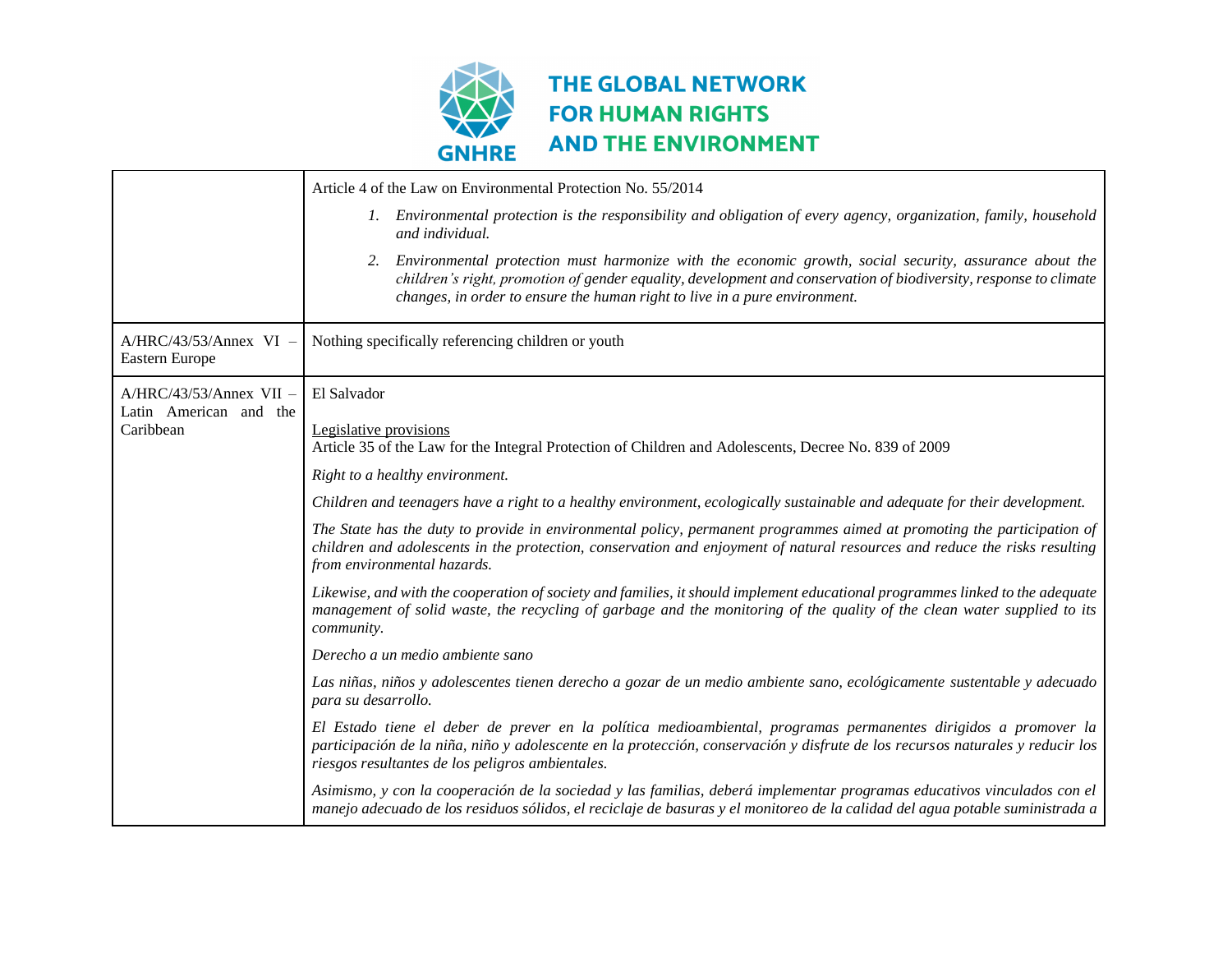

|                                                                                       | su comunidad.                                                                                                                                                                                                                                                                                                                                                                                                                                                                                                                                                                                                                                                                                                                                                                                                                                                                                                                                                                                                                                                                                                                                                                                                                                                           |
|---------------------------------------------------------------------------------------|-------------------------------------------------------------------------------------------------------------------------------------------------------------------------------------------------------------------------------------------------------------------------------------------------------------------------------------------------------------------------------------------------------------------------------------------------------------------------------------------------------------------------------------------------------------------------------------------------------------------------------------------------------------------------------------------------------------------------------------------------------------------------------------------------------------------------------------------------------------------------------------------------------------------------------------------------------------------------------------------------------------------------------------------------------------------------------------------------------------------------------------------------------------------------------------------------------------------------------------------------------------------------|
| A/HRC/43/53/Annex VIII -<br>Western Europe and Others                                 | Nothing specifically referencing children or youth                                                                                                                                                                                                                                                                                                                                                                                                                                                                                                                                                                                                                                                                                                                                                                                                                                                                                                                                                                                                                                                                                                                                                                                                                      |
| A/HRC/43/54<br>Advance<br>$\overline{\phantom{a}}$<br><b>Edited Version</b>           | Ш.<br>Barriers to the implementation, protection and fulfillment of the right to a healthy environment in the national and<br>regional contexts                                                                                                                                                                                                                                                                                                                                                                                                                                                                                                                                                                                                                                                                                                                                                                                                                                                                                                                                                                                                                                                                                                                         |
| (2020)<br>Summary<br>of report of<br>meeting on the right to a<br>healthy environment | Among some communities, there continues to be a lack of understanding about the complex interlinkages between<br>16.<br>human rights and the environment. There is a pressing need to continue to raise awareness about these connections. For<br>example, one participant explained the difficulties she had experienced when she had organized a meeting on eliminating lead<br>from paint. It was not easy for people at the meeting to understand how the use of lead in paint (which causes increased risks<br>of lead exposure for children, who are acutely vulnerable to the potentially devastating impacts of lead on neurological<br>development) is related to potential violations of human rights. The difficult legal language used in human rights combined<br>with the technical terminology of science can be highly challenging for people with limited education, or without backgrounds<br>in either of these subjects. It is essential to provide ecological education to children and youth of all ages, from preschool<br>through to college and university. People from all walks of life in all regions also require greater knowledge and understanding<br>of their fundamental human rights and the tools available to defend those rights. |
|                                                                                       | V.<br>Opportunities, needs and common themes<br>58.<br>There is a need to promote the voices of children and youth in environmental matters, as they are particularly<br>vulnerable and their rights are being violated and threatened. It is encouraging, and even inspiring, to witness the incredible<br>blossoming of youth climate activism (such as Fridays for Future and the Youth Climate Summit). Recently, a group of 16<br>children from around the world filed a petition with the Committee on the Rights of the Child, arguing that climate change is<br>violating a number of their rights. <sup>[1]</sup> The right to a healthy and sustainable environment is of paramount importance to children<br>and youth because they will be living when many of the impacts of climate change, biodiversity loss, water shortages and other<br>environmental challenges are expected to be worse than they are today.                                                                                                                                                                                                                                                                                                                                        |
|                                                                                       | $[1]$<br>"16 children, including Greta Thunberg, file landmark complaint to the United Nations Committee on the<br>Right of the Child: child petitioners protest lack of government action on climate crisis", 23 September 2019. Available at<br>www.unicef.org/press-releases/16-children-including-greta-thunberg-file-landmark-complaint-united-nations.                                                                                                                                                                                                                                                                                                                                                                                                                                                                                                                                                                                                                                                                                                                                                                                                                                                                                                            |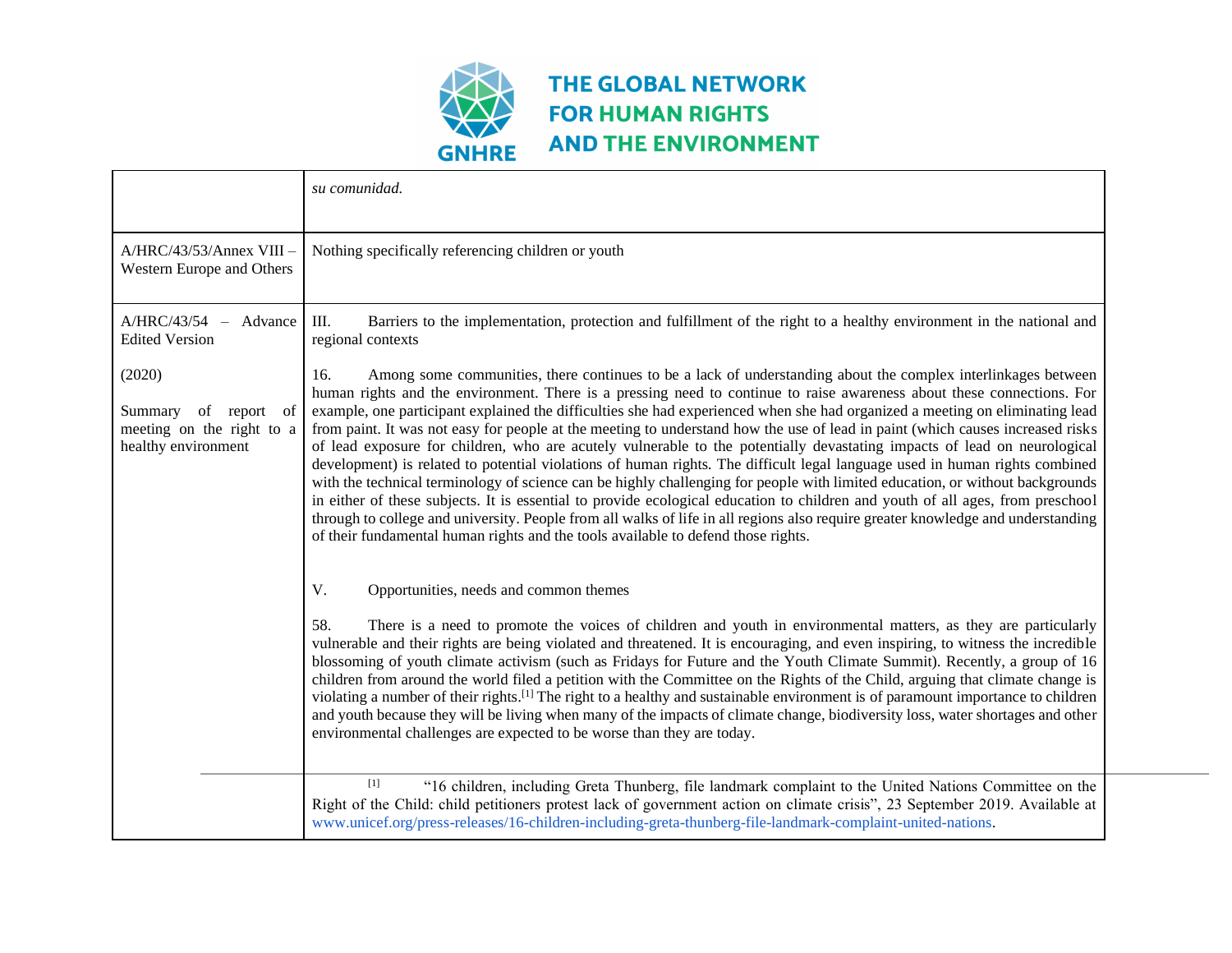

| A/74/161               | I. The global climate emergency                                                                                                                                                                                                                                                                                                                                                                                                                                                                                                                                                                                                                                                                                                                                                                          |
|------------------------|----------------------------------------------------------------------------------------------------------------------------------------------------------------------------------------------------------------------------------------------------------------------------------------------------------------------------------------------------------------------------------------------------------------------------------------------------------------------------------------------------------------------------------------------------------------------------------------------------------------------------------------------------------------------------------------------------------------------------------------------------------------------------------------------------------|
| (2019)<br>Safe climate | 1. We are in the midst of an unprecedented environmental crisis. Human activities are causing pollution, extinction and climate<br>change. Air pollution causes millions of premature deaths annually, including hundreds of thousands of children aged five and<br>under. Wildlife populations are in free fall and one million species are at risk of extinction. The most pressing environmental<br>risk is climate change, which not only exacerbates air pollution and biodiversity loss, but multiplies a broad range of risks,<br>detailed below, leading to negative impacts on billions of people. A growing number of States, including Canada, France and<br>the United Kingdom of Great Britain and Northern Ireland, have declared a global climate emergency.                              |
|                        | E. Rights of the child                                                                                                                                                                                                                                                                                                                                                                                                                                                                                                                                                                                                                                                                                                                                                                                   |
|                        | 40. The Convention on the Rights of the Child, in describing the right to health, explicitly requires that States act in the best<br>interests of the child and consider "the dangers and risks of environmental pollution". Children and young people around the<br>world are increasingly outspoken about the impacts of climate change on their rights and their future and the need for urgent<br>action. In response to the call for inputs for the present report, one indigenous youth leader observed that "Earth is a giving<br>planet  Everything we ever needed to live, to sur<br>vive, to enjoy the wonders of the world was provided by nature, yet we humans have become the most dangerous threat to life<br>on Earth."                                                                  |
|                        | 41. Children are particularly vulnerable to health problems exacerbated by climate change, including vector-borne diseases,<br>malnutrition, acute respiratory infections, diarrhoea and other water-borne illnesses. 44 Extreme weather events pose unique<br>threats to the health and well-being of young bodies and minds. Globally, over 500 million children live in extremely high -<br>risk flood zones; 160 million live in high or extremely high drought severity zones; and 115 million are at high risk from<br>tropical cyclones. By 2040, almost 600 million children will live in regions with extremely limited water resources. The United<br>Nations Children 's Fund warns that "climate change will harm the poorest and most vulnerable children first, hardest and<br>longest".45 |
|                        | 42. The Committee on the Rights of the Child has implored States to address climate change, "as this is one of the biggest<br>threats to children 's health and exacerbates health disparities". 46 In its reporting procedure, the Committee has increasingly<br>referred to climate change, urging States to consider the best interests of the child as a matter of primary consideration when<br>designing, implementing and monitoring laws and policies related to climate change, taking into account the explicit reference<br>to children's rights and intergenerational equity in the Paris Agreement.                                                                                                                                                                                         |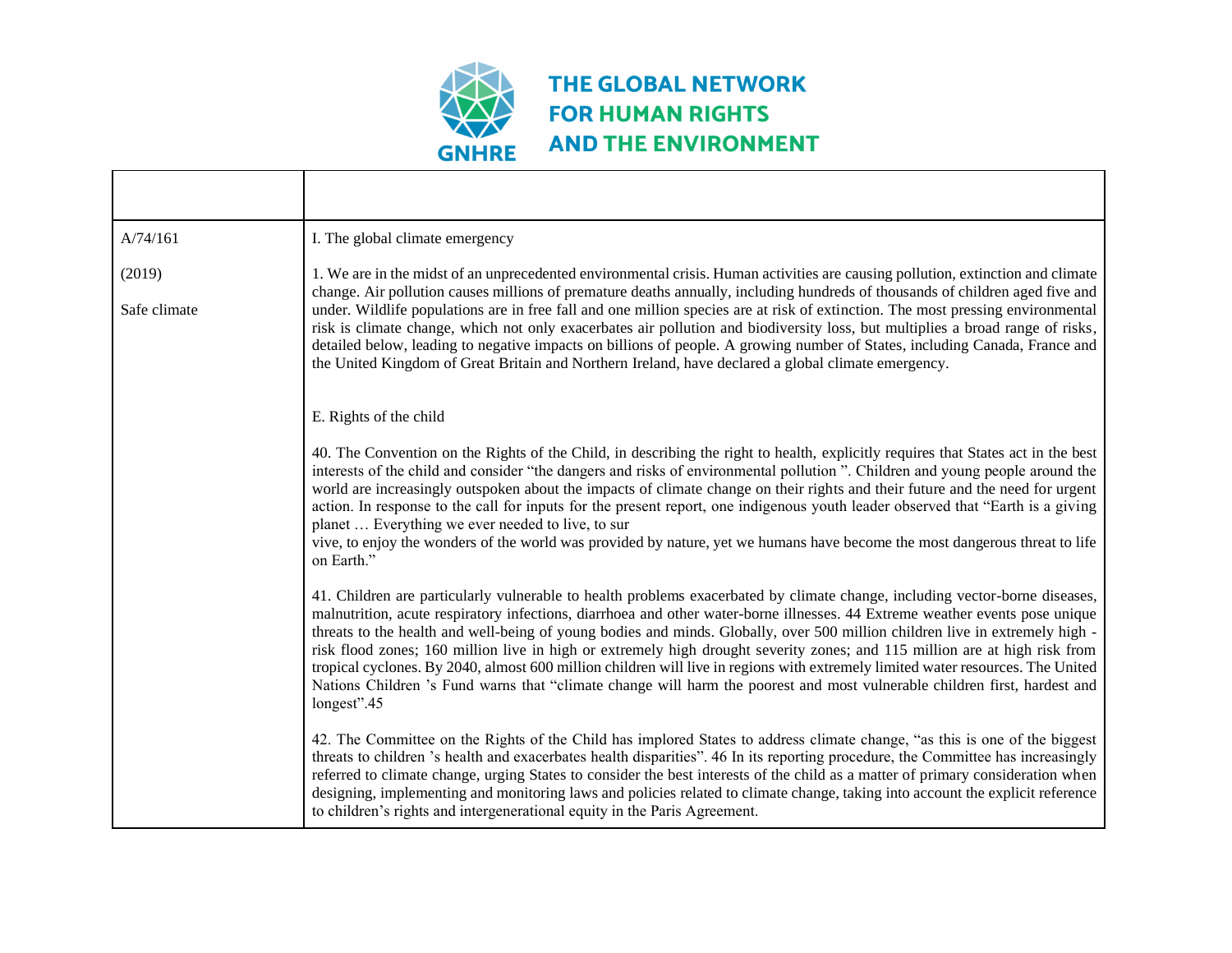

 $\Gamma$  G. Vulnerable populations

| G. Vulnerable populations                                                                                                                                                                                                                                                                                                                                                                                                                                                                                                                                                                                                                                                                                                                                                                  |
|--------------------------------------------------------------------------------------------------------------------------------------------------------------------------------------------------------------------------------------------------------------------------------------------------------------------------------------------------------------------------------------------------------------------------------------------------------------------------------------------------------------------------------------------------------------------------------------------------------------------------------------------------------------------------------------------------------------------------------------------------------------------------------------------|
| 46. The worst impacts afflict those who have contributed least to the problem and who have the fewest resources to adapt to,<br>or cope with, the impacts. For example, during droughts, women and children in low-income countries are often<br>disproportionately affected because of their responsibilities for collecting water and firewood. On the other hand, male farmers<br>face elevated risks of suicide during droughts. Understanding gender differences in vulnerability, roles and capacity is essential<br>for designing fair and effective climate actions.                                                                                                                                                                                                               |
| III. Human rights obligations relating to climate change                                                                                                                                                                                                                                                                                                                                                                                                                                                                                                                                                                                                                                                                                                                                   |
| 54. The Paris Agreement represents a breakthrough, in that it explicitly links human rights and climate change. In the<br>Agreement, the parties acknowledged that they "should, when taking action to address climate change, respect, promote and<br>consider their respective obligations on human rights, the right to health, the rights of indigenous peoples, local communities,<br>migrants, children, persons with disabilities and people in vulnerable situations and the right to development, as well as gender<br>equality, empowerment of women and intergenerational equity. "The Paris Agreement refined the concept of a safe climate as<br>"well below" a $2^{\circ}$ C increase in the average global temperature, and ideally limited to a 1.5 $^{\circ}$ C increase. |
| 57. Beginning in 2008, the Human Rights Council adopted a series of resolutions expressing concern that climate change poses<br>an immediate and far-reaching threat to people and communities around the world, and that the effects will be felt most acutely<br>by those who already live in vulnerable situations. The resolutions resulted in a series of reports on climate change and human<br>rights prepared by the Office of the United Nations High Commissioner for Human Rights, addressing general linkages, health,<br>children's rights, 65 migration 66 and gender.                                                                                                                                                                                                       |
| A. State obligations                                                                                                                                                                                                                                                                                                                                                                                                                                                                                                                                                                                                                                                                                                                                                                       |
| 64. Pursuant to international human rights law, States have procedural obligations to:                                                                                                                                                                                                                                                                                                                                                                                                                                                                                                                                                                                                                                                                                                     |
|                                                                                                                                                                                                                                                                                                                                                                                                                                                                                                                                                                                                                                                                                                                                                                                            |
| (b) Ensure an inclusive, equitable and gender-based approach to public participation in all climate-related actions, with a<br>particular emphasis on empowering the most affected populations, namely women, children, young people, indigenous peoples<br>and local communities, persons living in poverty, persons with disabilities, older persons, migrants, displaced people, and other                                                                                                                                                                                                                                                                                                                                                                                              |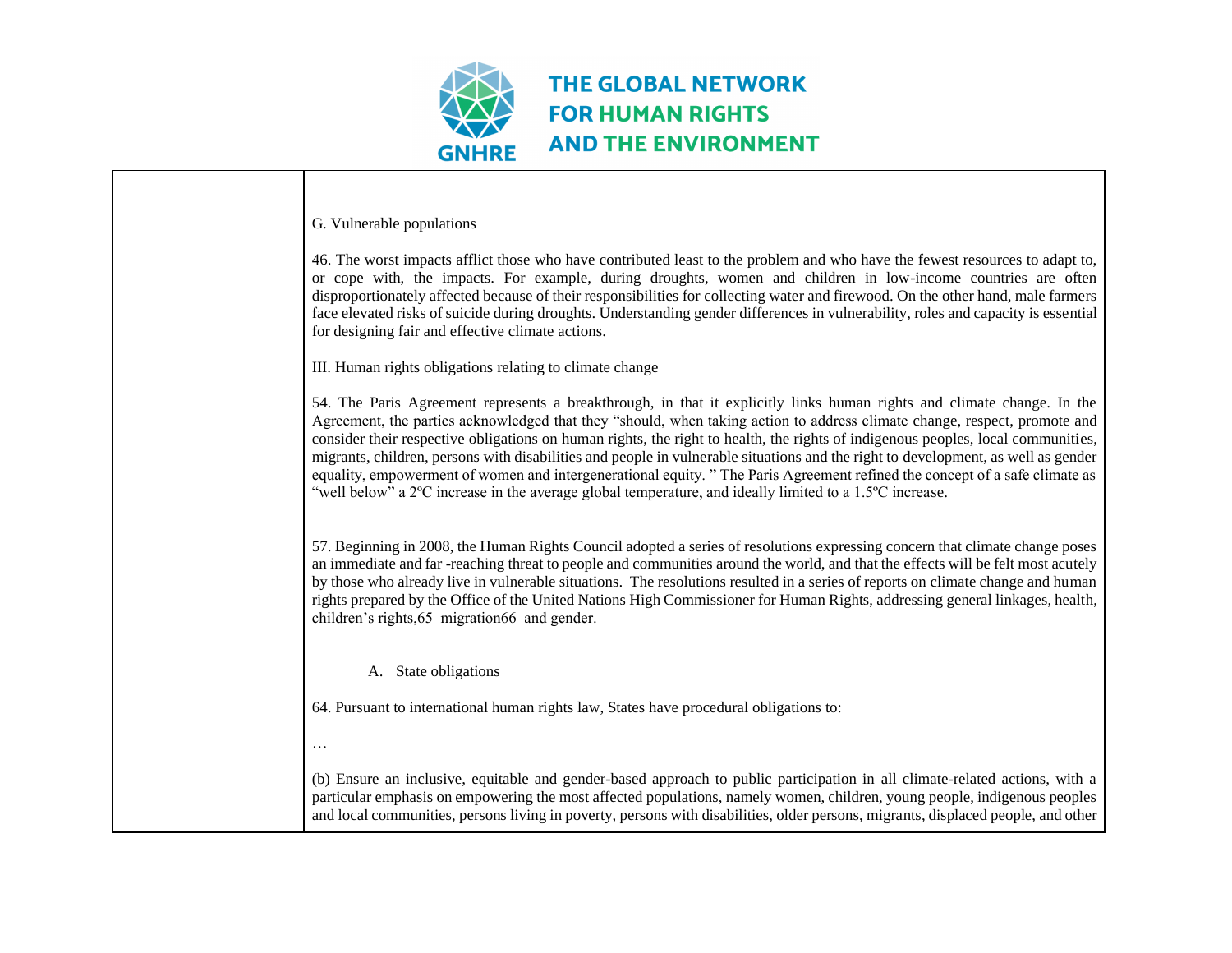

|                       | potentially at -risk communities;                                                                                                                                                                                                                                                                                                                                                                                                                                                                                                                                                                                                                                                                |
|-----------------------|--------------------------------------------------------------------------------------------------------------------------------------------------------------------------------------------------------------------------------------------------------------------------------------------------------------------------------------------------------------------------------------------------------------------------------------------------------------------------------------------------------------------------------------------------------------------------------------------------------------------------------------------------------------------------------------------------|
| A/74/161 Annex        | II. The Environmental rule of law                                                                                                                                                                                                                                                                                                                                                                                                                                                                                                                                                                                                                                                                |
| <b>Good Practices</b> | 15. Children and youth whose voices are often ignored in political debates are increasingly turning to the judicial system to<br>protect their rights against climate impacts. In the United States, a group of youth plaintiffs asserted that a stable climate system<br>is a prerequisite for enjoying many rights, including the right to life. The government's motion to dismiss the case was rejected<br>by a Federal District Court judge who wrote "I have no doubt that the right to a climate system capable of sustaining human<br>life is fundamental to a free and ordered society." The case is ongoing. Children and youth have filed similar lawsuits in all<br>fifty US states. |
|                       | 16. In Colombia in 2018, the Supreme Court ruled in favor of 25 young people who had filed a lawsuit to protect their<br>constitutional rights to life, food, water, and a healthy environment from deforestation and climate change. The court upheld<br>the children's rights and ordered the Colombian government to work with the youth to develop an effective plan to halt<br>deforestation in the Amazon.                                                                                                                                                                                                                                                                                 |
|                       | III. Mitigation                                                                                                                                                                                                                                                                                                                                                                                                                                                                                                                                                                                                                                                                                  |
|                       | D. Energy efficient buildings                                                                                                                                                                                                                                                                                                                                                                                                                                                                                                                                                                                                                                                                    |
|                       | 46. Many countries, led by India and Indonesia and also including Ecuador, Guatemala, Honduras, and Uganda, are making<br>major efforts to reduce polluting cookstoves with clean cookstoves, which not only results in cleaner air and improved health<br>(especially for women and children), but also reduces greenhouse gas emissions.                                                                                                                                                                                                                                                                                                                                                       |
|                       | VI. Systemic and transformative change                                                                                                                                                                                                                                                                                                                                                                                                                                                                                                                                                                                                                                                           |
|                       | 65. Children and youth around the world are expressing grave concern about the impacts of climate change upon their future.<br>The minimum voting age should be lowered to 16 years to enable youth to participate in and influence the political system,<br>which is to integral to shaping the world they will inherit. The voting age has already been lowered to 16 in a number of nations<br>including Argentina, Austria, Ecuador, Estonia, and Scotland.                                                                                                                                                                                                                                  |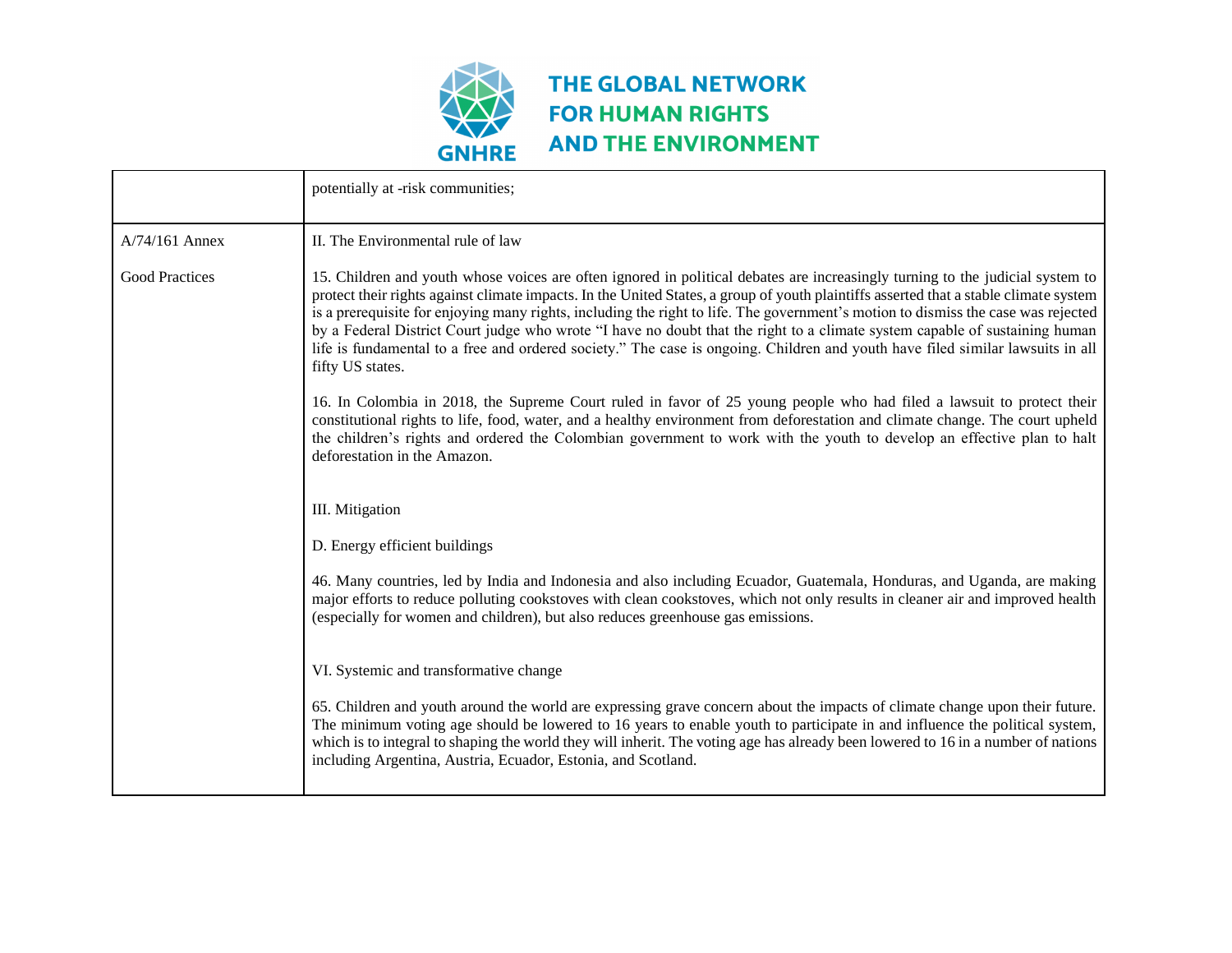

| A/HRC/40/55                  | 2. In its resolution 28/11, the Council extended the mandate of the mandate holder as Special Rapporteur. Mr. Knox produced<br>thematic reports addressing human rights obligations related to climate change (A/HRC/31/52), biodiversity (A/HRC/34/49)                                                                                                                                                                                                                                                                                                                                                                                                                                                                                                   |
|------------------------------|-----------------------------------------------------------------------------------------------------------------------------------------------------------------------------------------------------------------------------------------------------------------------------------------------------------------------------------------------------------------------------------------------------------------------------------------------------------------------------------------------------------------------------------------------------------------------------------------------------------------------------------------------------------------------------------------------------------------------------------------------------------|
| (2019)                       | and children's rights and the environment (A/HRC/37/58). In 2018, he presented to the Council framework principles on human                                                                                                                                                                                                                                                                                                                                                                                                                                                                                                                                                                                                                               |
| Clean air and the right to a | rights and the environment (A/HRC/37/59, annex), the main human rights obligations relating to the enjoyment of a safe, clean,<br>healthy and sustainable environment.                                                                                                                                                                                                                                                                                                                                                                                                                                                                                                                                                                                    |
| healthy and<br>sustainable   |                                                                                                                                                                                                                                                                                                                                                                                                                                                                                                                                                                                                                                                                                                                                                           |
| environment                  | II. Adverse impacts of poor air quality                                                                                                                                                                                                                                                                                                                                                                                                                                                                                                                                                                                                                                                                                                                   |
|                              | A. Impacts on human health                                                                                                                                                                                                                                                                                                                                                                                                                                                                                                                                                                                                                                                                                                                                |
|                              | 23. Exposure to air pollution causes a wide range of health effects including respiratory illness and infections, heart disease,<br>stroke, lung cancer and negative birth outcomes (e.g. pre-term birth and low birth weight). A growing body of evidence links<br>air pollution to other health problems including cataracts, ear infections, the onset of asthma in children, chronic deficits in<br>lung function, stunting, diabetes, childhood obesity, developmental delays, reduced intelligence and neurological disorders<br>affecting both children and adults.                                                                                                                                                                                |
|                              | 25. More than 90 per cent of the world's population lives in regions that exceed WHO guidelines for healthy ambient air quality,<br>specifically with respect to fine particulate matter, or PM2.5. In other words, over 6 billion people – including 2 billion children<br>- are breathing air that has adverse consequences for their health and well-being.                                                                                                                                                                                                                                                                                                                                                                                            |
|                              | 26. Together, ambient and household air pollution contribute to 7 million premature deaths annually, including the deaths of<br>approximately 600,000 children. This staggering death toll includes more than 2 million people in South and South-East Asia,<br>more than 2 million people in the Western Pacific region (including China), almost 1 million people in Africa, more than half<br>a million in Europe, almost half a million in the Eastern Mediterranean and more than 300,000 in the Americas. Emerging<br>evidence about air pollution and health indicates these may be underestimates. Dependence on solid fuels, kerosene and<br>polluting cookstoves causes more premature deaths than HIV/AIDS, malaria and tuberculosis combined. |
|                              | B. Impacts on vulnerable populations                                                                                                                                                                                                                                                                                                                                                                                                                                                                                                                                                                                                                                                                                                                      |
|                              | 31. Air pollution affects everyone, causing widespread violations of the right to breathe clean air. Yet the burden of related<br>disease has a disproportionate impact on certain vulnerable populations. Among the most severely harmed are women, children,<br>the elderly, minorities, indigenous peoples and members of traditional communities, people living in poverty, people with pre-<br>existing health conditions such as respiratory conditions or heart disease and people who fall into several of these categories.                                                                                                                                                                                                                      |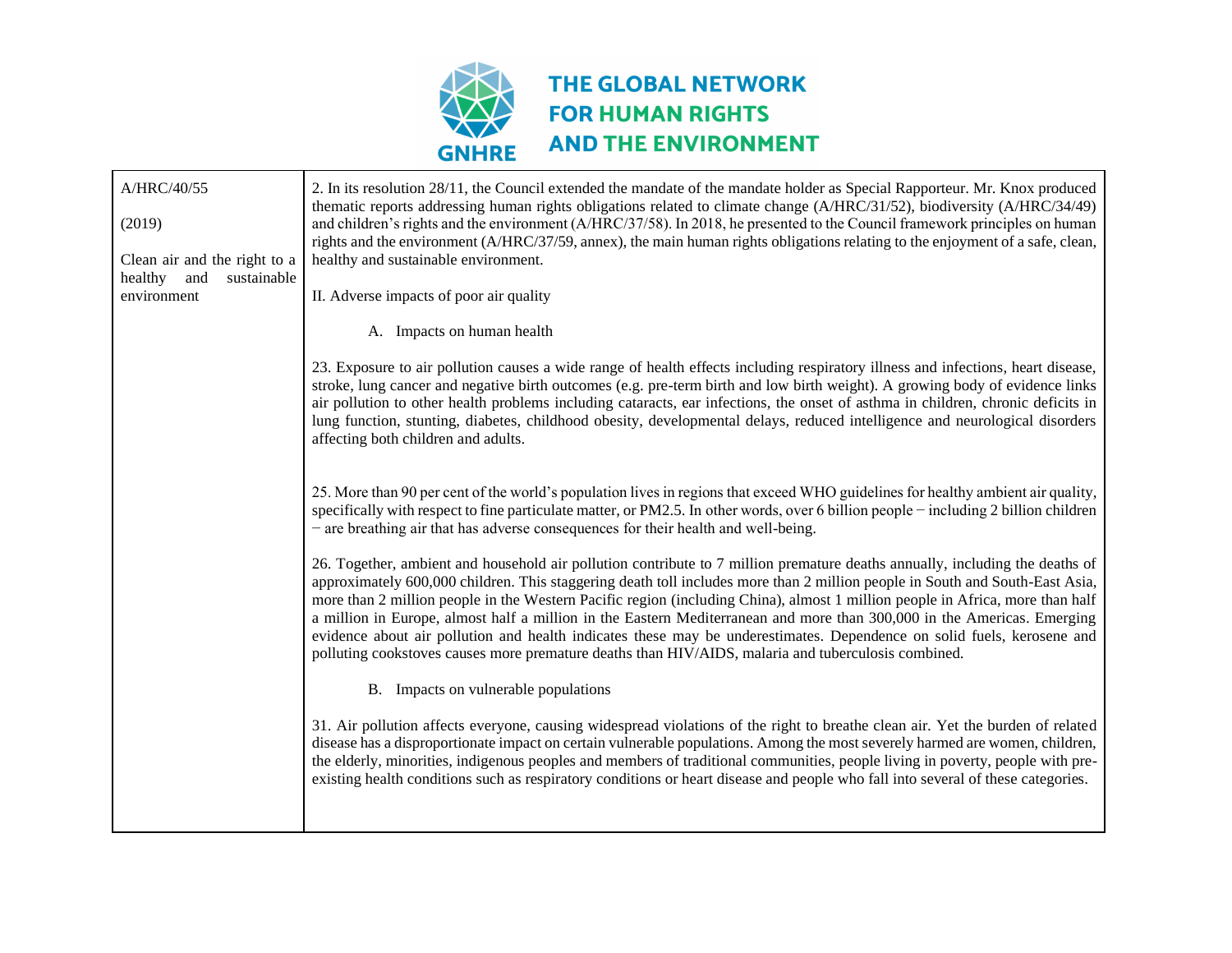

| 33. Children are uniquely vulnerable to the adverse impacts of poor air quality due to physiological, behavioural and<br>environmental factors.14 Their developing brains and bodies are exquisitely sensitive to toxic substances and they have longer<br>life expectancy, so that childhood exposure can have lifelong health consequences. Air pollution is the leading risk factor for<br>acute lower respiratory tract infections (e.g. pneumonia) in children under 5.                                                                                                                                                                                                                                                                                                                                                                                                                                                                                                                       |
|----------------------------------------------------------------------------------------------------------------------------------------------------------------------------------------------------------------------------------------------------------------------------------------------------------------------------------------------------------------------------------------------------------------------------------------------------------------------------------------------------------------------------------------------------------------------------------------------------------------------------------------------------------------------------------------------------------------------------------------------------------------------------------------------------------------------------------------------------------------------------------------------------------------------------------------------------------------------------------------------------|
| III. Effects of air pollution on the enjoyment of human rights                                                                                                                                                                                                                                                                                                                                                                                                                                                                                                                                                                                                                                                                                                                                                                                                                                                                                                                                     |
| 47. Special procedures of the Human Rights Council have urged States to tackle the scourge of air pollution. In a report on<br>children's rights and the environment (A/HRC/37/58), the mandate holder emphasized the need to reduce the catastrophic<br>health impacts of air pollution. In 2016, the Special Rapporteur on the implications for human rights of the environmentally<br>sound management and disposal of hazardous substances and wastes decried the "silent pandemic" of disease associated with<br>childhood exposure to toxic substances, including air pollution (A/HRC/33/41). In 2018, the Independent Expert on the<br>enjoyment of all human rights by older persons called upon States to reduce air pollution because it "disproportionately affects"<br>the health of older persons" (A/HRC/39/50). Special rapporteurs have also produced country reports highlighting the<br>importance of tackling air pollution (A/HRC/30/40/Add.1 and Corr.1, A/HRC/37/58/Add.2). |
| A. Right to life                                                                                                                                                                                                                                                                                                                                                                                                                                                                                                                                                                                                                                                                                                                                                                                                                                                                                                                                                                                   |
| 52. As noted earlier, air pollution causes 7 million premature deaths annually, including the deaths of more than 600,000<br>children. These staggering and almost incomprehensible statistics represent an egregious violation of the right to life.                                                                                                                                                                                                                                                                                                                                                                                                                                                                                                                                                                                                                                                                                                                                              |
| C. Rights of the child                                                                                                                                                                                                                                                                                                                                                                                                                                                                                                                                                                                                                                                                                                                                                                                                                                                                                                                                                                             |
| 55. The Convention on the Rights of the Child, in describing the right to health, explicitly requires that States act in the best<br>interests of the child and consider "the dangers and risks of environmental pollution" (art. 24 (2) (c)). This led WHO to conclude<br>that "children have a basic human right to breathe clean air in their homes, schools, and communities".                                                                                                                                                                                                                                                                                                                                                                                                                                                                                                                                                                                                                 |
| 56. The Committee on the Rights of the Child concluded that "States should take measures to address the dangers and risks<br>that local environmental pollution poses to children's health in all settings".28 In several concluding observations, the<br>Committee has urged States to scale up and expedite actions to protect children from polluted air.2                                                                                                                                                                                                                                                                                                                                                                                                                                                                                                                                                                                                                                      |
| IV. Human rights obligations relating to clean air                                                                                                                                                                                                                                                                                                                                                                                                                                                                                                                                                                                                                                                                                                                                                                                                                                                                                                                                                 |
| 62. At each of these stages, States must ensure that the public is fully informed and has an opportunity to participate in decision-                                                                                                                                                                                                                                                                                                                                                                                                                                                                                                                                                                                                                                                                                                                                                                                                                                                               |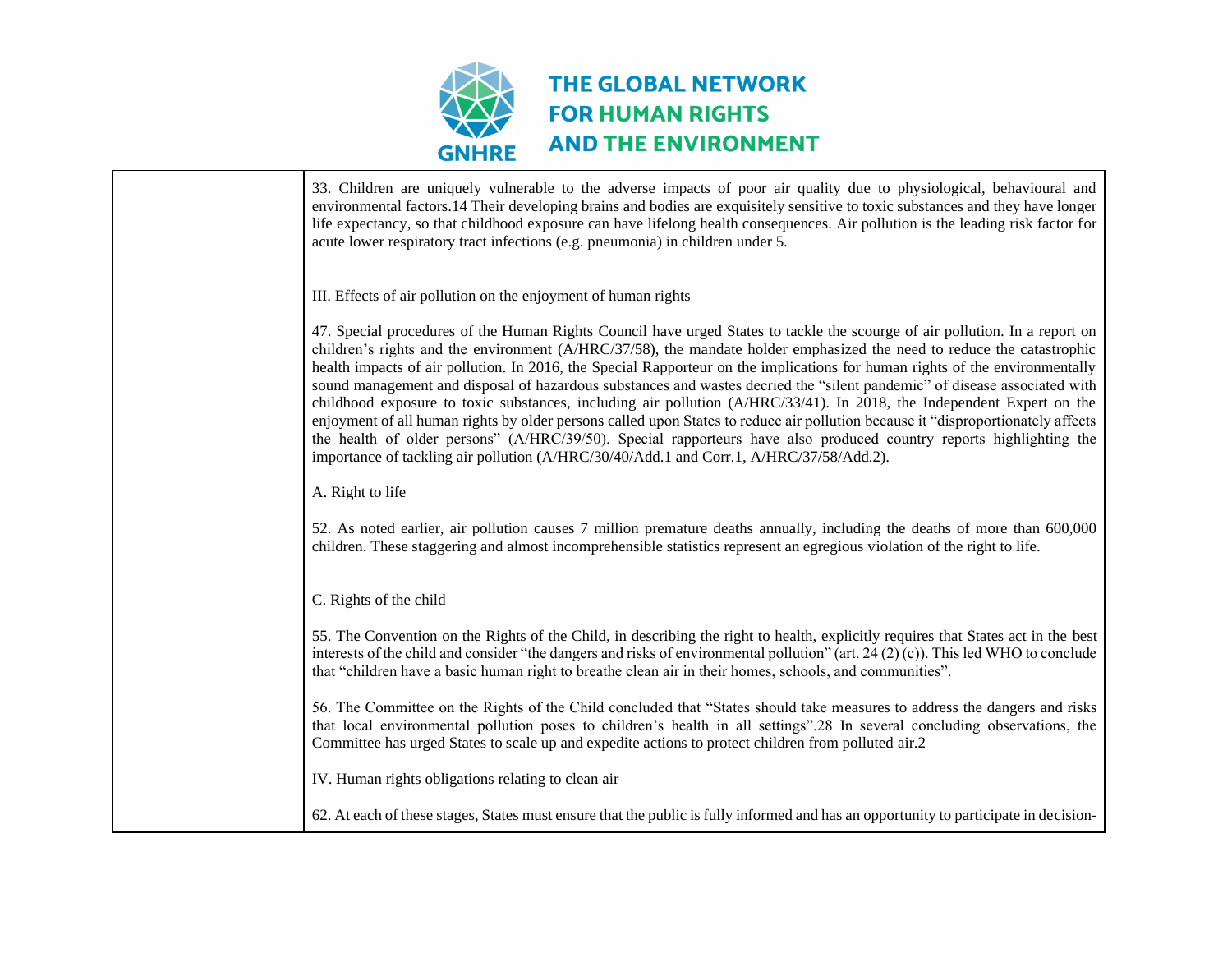

|                                              | making processes. Extra effort should always be made to reach out to women, children and others in vulnerable situations<br>whose voices are too often not heard in environmental policy processes. States must pay special attention to environmental<br>defenders working to protect the right to clean air.<br>D. Establishing air quality legislation, regulations and standards<br>71. Air quality standards should protect the most vulnerable members of society, in part by applying the precautionary principle<br>and using adequate margins of safety. National standards must take into consideration the best interests of children. The<br>complete absence or weakness of national air quality standards in many States indicates a widespread failure to fulfil this<br>fundamental human rights obligation, with devastating impacts upon the health of children around the world. |
|----------------------------------------------|-----------------------------------------------------------------------------------------------------------------------------------------------------------------------------------------------------------------------------------------------------------------------------------------------------------------------------------------------------------------------------------------------------------------------------------------------------------------------------------------------------------------------------------------------------------------------------------------------------------------------------------------------------------------------------------------------------------------------------------------------------------------------------------------------------------------------------------------------------------------------------------------------------|
|                                              | Business obligations related to air quality<br>79. Businesses are obliged to respect human rights in all aspects of their operations, yet are a major source of air pollution. In<br>terms of their potential impacts on air quality, businesses should comply with the Guiding Principles on Business and Human<br>Rights as well as the Children's Rights and Business Principles.                                                                                                                                                                                                                                                                                                                                                                                                                                                                                                                |
|                                              | V. Good practices<br>B. Cleaner air: progress in reducing ambient air pollution<br>92. There is compelling evidence that enacting and enforcing strong air quality regulations saves lives and prevents illnesses.<br>Since the Clean Air Act was enacted in 1970, the economy of the United States of America has grown by 262 per cent (measured<br>by increased gross domestic product) while achieving average reductions of 73 per cent for six main air pollutants. Full<br>implementation of the Clean Air Act will prevent 230,000 premature deaths per year by 2020. Its costs are measured in billions<br>of dollars, while the benefits are in the trillions. Reduced air pollution in California resulted in significant improvements in<br>children's lung function.52                                                                                                                 |
| Press release for<br>A/HRC/40/55 (Clean air) | Air pollution: The silent killer that claims 7 million lives each year<br>90 percent of world's population at risk from air pollution<br>600,000 children die prematurely every year from polluted air                                                                                                                                                                                                                                                                                                                                                                                                                                                                                                                                                                                                                                                                                              |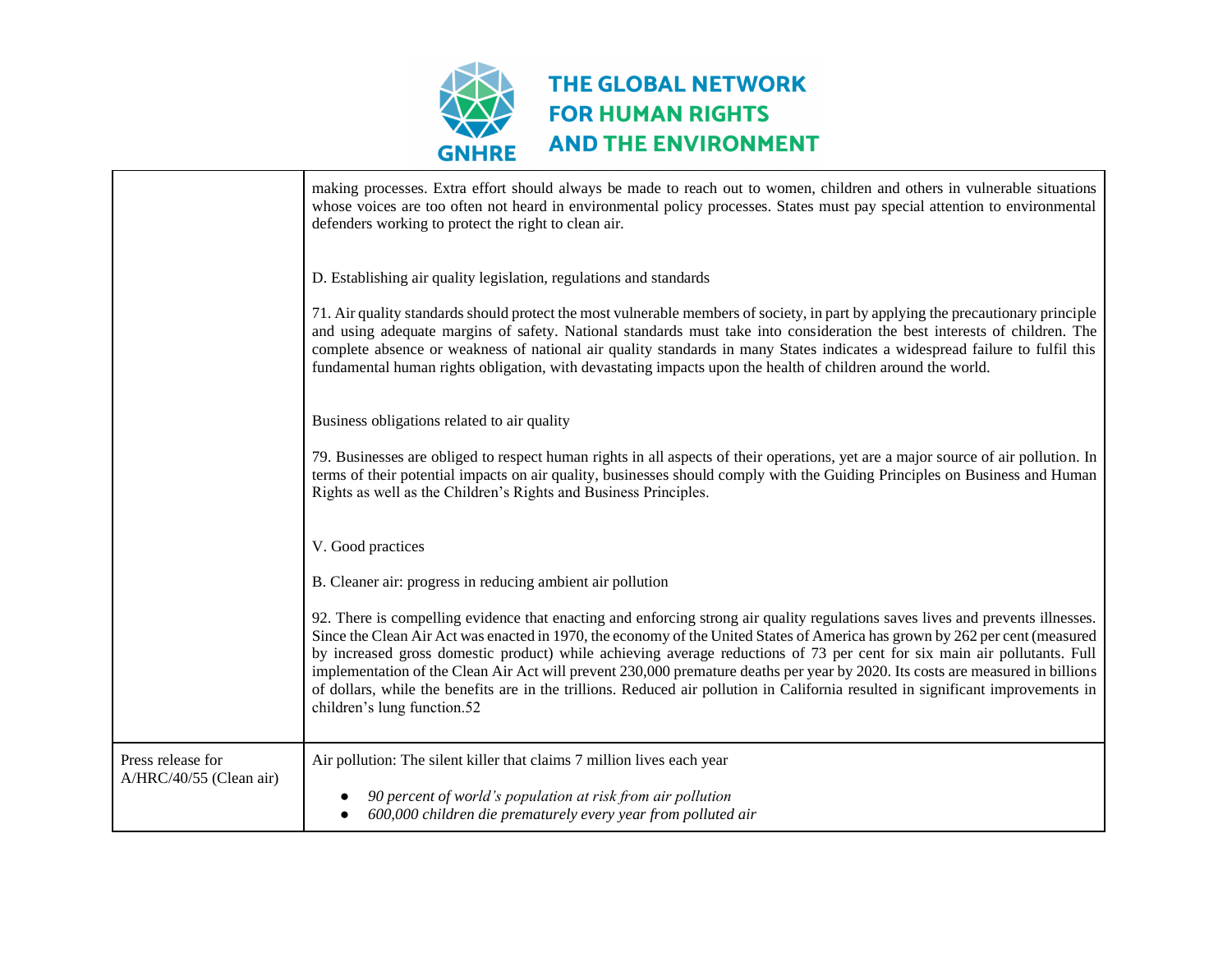

|                                                       | UN expert says States have legal obligation to ensure healthy environment<br>$\bullet$                                                                                                                                                                                                                                                                                                                                                                                                                                                                                                                                                               |
|-------------------------------------------------------|------------------------------------------------------------------------------------------------------------------------------------------------------------------------------------------------------------------------------------------------------------------------------------------------------------------------------------------------------------------------------------------------------------------------------------------------------------------------------------------------------------------------------------------------------------------------------------------------------------------------------------------------------|
|                                                       | GENEVA (4 March 2019) – More than 6 billion people, one-third of them children, are regularly inhaling air so polluted that<br>it puts their life, health and well-being at risk, a UN expert on human rights and the environment said today.                                                                                                                                                                                                                                                                                                                                                                                                        |
|                                                       | David Boyd said that air pollution, both outside and inside homes, is a silent, sometimes invisible, prolific killer that is<br>responsible for the premature death of 7 million people each year, including 600,000 children.                                                                                                                                                                                                                                                                                                                                                                                                                       |
|                                                       | "Yet, this pandemic receives inadequate attention as these deaths are not as dramatic as those caused by other disasters or<br>epidemics," the Special Rapporteur told the Human Rights Council in Geneva. "Every hour, 800 people are dying, many after<br>years of suffering, from cancer, respiratory illnesses or heart disease directly caused by breathing polluted air."                                                                                                                                                                                                                                                                      |
|                                                       | Boyd said that failing to ensure clean air constituted a violation of their fundamental right to a healthy environment, a right that<br>is legally recognised by 155 States and should be globally recognised.                                                                                                                                                                                                                                                                                                                                                                                                                                       |
|                                                       | "People cannot avoid inhaling whatever contaminants are present in the air inside their homes or in their communities," the<br>expert said.                                                                                                                                                                                                                                                                                                                                                                                                                                                                                                          |
|                                                       | "Air pollutants are everywhere, largely caused by burning fossil fuels for electricity, transportation, and heating, as well as<br>from industrial activities, poor waste management and agricultural practices."                                                                                                                                                                                                                                                                                                                                                                                                                                    |
|                                                       | Women and children, who in many less wealthy countries spend a lot of time at home, are disproportionally affected by indoor<br>air pollution caused by cooking, heating or lighting with solid fuels and kerosene.                                                                                                                                                                                                                                                                                                                                                                                                                                  |
| A/73/188<br>(2018)<br>Global recognition of the       | 5. In March 2015, in its resolution 28/11, the Human Rights Council decided to extend the mandate for another three years,<br>changed the title of the mandate holder to Special Rapporteur and encouraged him to continue to study the human rights<br>obligations relating to the enjoyment of a safe, clean, healthy and sustainable environment and to identify and promote good<br>practices relating to those obligations. He submitted reports on specific aspects of that relationship, including climate change<br>and human rights, in 2016 (A/HRC/31/52), biodiversity and human rights, in 2017 (A/HRC/34/49), and children's rights and |
| right to a safe, clean, healthy<br>and<br>sustainable | the environment, in 2018 (A/HRC/37/58).                                                                                                                                                                                                                                                                                                                                                                                                                                                                                                                                                                                                              |
| environment                                           | II. "Greening" human rights                                                                                                                                                                                                                                                                                                                                                                                                                                                                                                                                                                                                                          |
|                                                       | 16. This discretion is not unlimited. One constraint is that decisions as to the establishment and implementation of appropriate<br>levels of environmental protection must always comply with obligations of non-discrimination. Another constraint is the strong<br>presumption against retrogressive measures in relation to the progressive realization of economic, social and cultural rights.4                                                                                                                                                                                                                                                |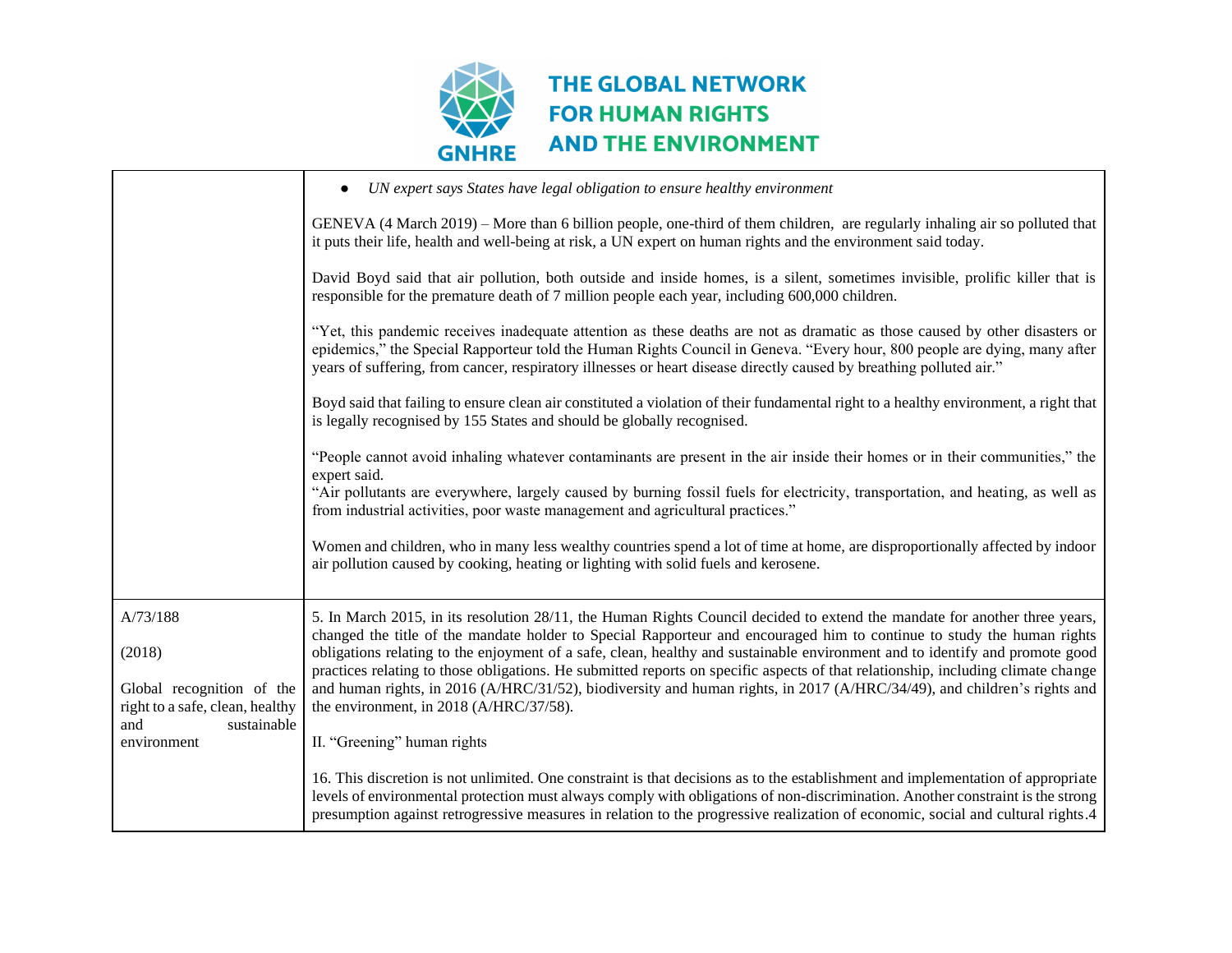

| Other factors that should be taken into account in assessing whether environmental standards otherwise respect, protect and<br>fulfill human rights include the following:                                                                                                                                                                                                                                                                                                                                                                                                                                                                                                                                                                                                                                                                                                                                                                                                                                                                                                                                                                                                    |
|-------------------------------------------------------------------------------------------------------------------------------------------------------------------------------------------------------------------------------------------------------------------------------------------------------------------------------------------------------------------------------------------------------------------------------------------------------------------------------------------------------------------------------------------------------------------------------------------------------------------------------------------------------------------------------------------------------------------------------------------------------------------------------------------------------------------------------------------------------------------------------------------------------------------------------------------------------------------------------------------------------------------------------------------------------------------------------------------------------------------------------------------------------------------------------|
| $\ldots$                                                                                                                                                                                                                                                                                                                                                                                                                                                                                                                                                                                                                                                                                                                                                                                                                                                                                                                                                                                                                                                                                                                                                                      |
| (d) The standards must comply with all relevant human rights obligations. For example, in all actions concerning children, the<br>best interests of the child must be a primary consideration;                                                                                                                                                                                                                                                                                                                                                                                                                                                                                                                                                                                                                                                                                                                                                                                                                                                                                                                                                                                |
| 22. Finally, human rights law requires States to take special care to respect, protect and fulfill the rights of those who are most<br>at risk from environmental harm. As the Human Rights Council has recognized, while the human rights implications of<br>environmental damage are felt by individuals and communities around the world, the consequences are felt most acutely by<br>those segments of the population that are already in vulnerable situations (see Human Rights Council resolution 34/20). Persons<br>may be vulnerable because they are unusually susceptible to certain types of environmental harm or because they are denied<br>their human rights, or both. Those who are at greater risk from environmental harm for either or both reasons often include<br>women, children, persons living in poverty, members of indigenous peoples and traditional communities, older persons, persons<br>with disabilities, national, ethnic, religious or linguistic minorities and displaced persons. Many persons are vulnerable and<br>subject to discrimination along more than one dimension, such as children living in poverty or indigenous women. |
| 24. Many other segments of the population can also be at risk from environmental harm. Examples of potential vulnerability<br>include the following:                                                                                                                                                                                                                                                                                                                                                                                                                                                                                                                                                                                                                                                                                                                                                                                                                                                                                                                                                                                                                          |
| (b) Children have little or no control over the environmental threats that they face, lack the knowledge and ability to protect<br>themselves, and are developing physically. As a result, they are more susceptible to many types of environmental harm. Of the<br>approximately 6 million deaths of children under the age of 5 in 2015, more than 1.5 million could have been prevented through<br>the reduction of environmental risks. Moreover, exposure to pollution and other environmental harms in childhood can have<br>lifelong consequences, including diminished mental capacity and an increased likelihood of cancer and other diseases (see<br>A/HRC/37/58);<br>$\cdots$                                                                                                                                                                                                                                                                                                                                                                                                                                                                                     |
| These vulnerabilities often overlap, such as in the case of women and children from minority groups who live in poverty,<br>compounding the risks of environmental harm and the concomitant violation of their human rights.                                                                                                                                                                                                                                                                                                                                                                                                                                                                                                                                                                                                                                                                                                                                                                                                                                                                                                                                                  |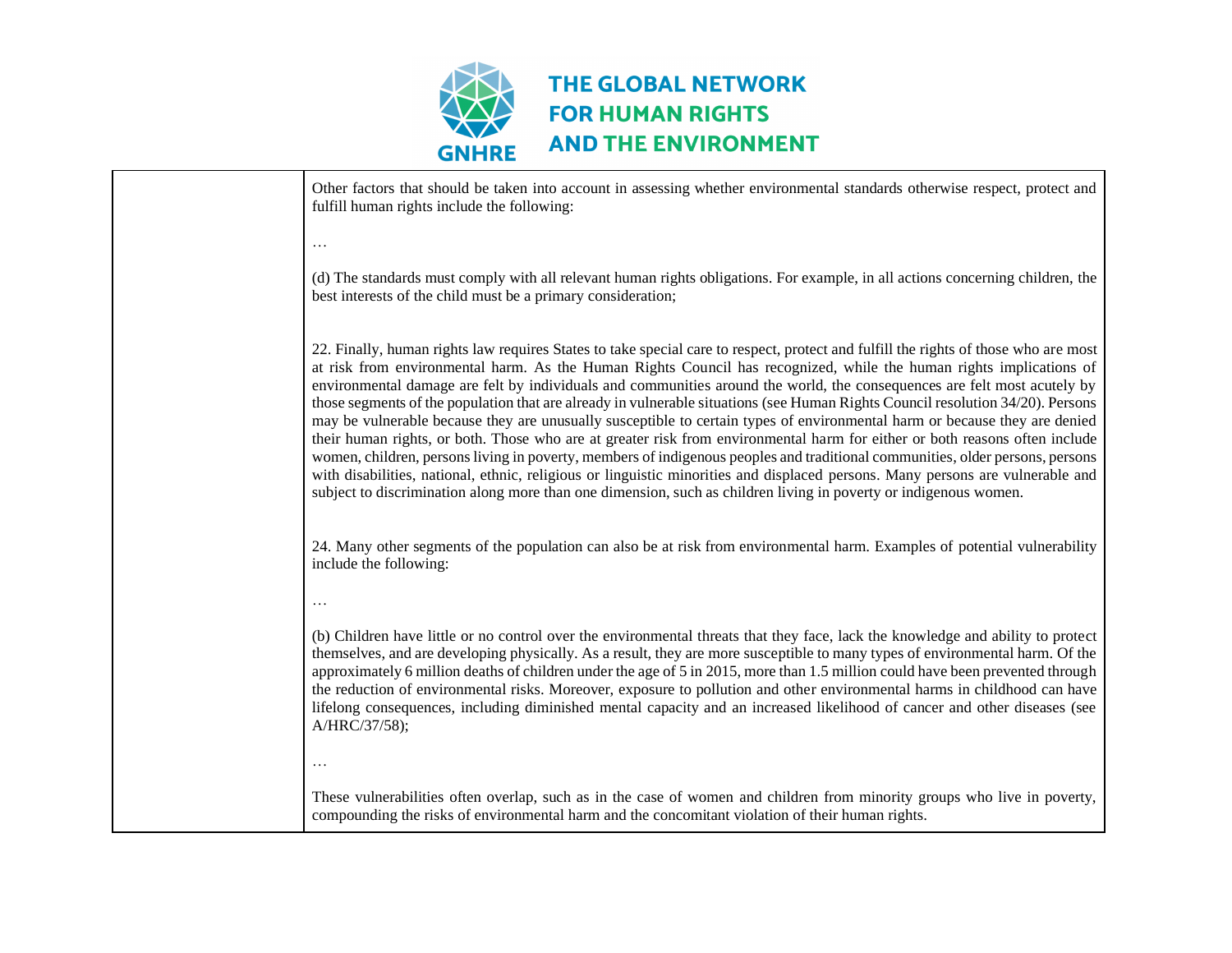

|                                                                                | IV. United Nations recognition of the human right to a safe, clean, healthy and sustainable environment<br>45. Of particular importance are the positive effects of the recognition of the right to a healthy environment on vulnerable<br>populations, including women, children, persons living in poverty, members of indigenous peoples and traditional communities,<br>older persons, persons with disabilities, minorities and displaced persons. Respecting and fulfilling the right to a healthy<br>environment should ensure a minimum level of environmental quality for all members of society, consistent with international<br>standards, with a particular emphasis on those populations that currently shoulder a disproportionate share of the burden of<br>pollution and other environmental harms or that do not enjoy adequate access to essential environmental goods and services,<br>such as safe water and adequate sanitation. A leading example is the progress made in respecting the right to a healthy<br>environment of impoverished communities in the heavily polluted Matanza-Riachuelo watershed in Argentina following a<br>powerful decision of the Supreme Court of Argentina in 2008. After confirming that the citizens' constitutional right to a<br>healthy environment had been violated by extensive industrial pollution, the court ordered all levels of government and relevant<br>businesses to undertake comprehensive remedial action, including pollution abatement, environmental remediation and clean-<br>up, and infrastructure improvements. A decade after the court's decision, there have been substantial improvements in<br>environmental quality (air, water and soil), and new drinking water and wastewater treatment infrastructure has been<br>constructed. While the environmental problems facing the residents of this long-standing pollution hotspot are not completely<br>solved, the extent of progress is impressive. It is worth noting that, in nations facing severe challenges with the rule of law or<br>extreme poverty, the right to a healthy environment, like many human rights, is less likely to make a significant tangible impact<br>on people's lives. |
|--------------------------------------------------------------------------------|-----------------------------------------------------------------------------------------------------------------------------------------------------------------------------------------------------------------------------------------------------------------------------------------------------------------------------------------------------------------------------------------------------------------------------------------------------------------------------------------------------------------------------------------------------------------------------------------------------------------------------------------------------------------------------------------------------------------------------------------------------------------------------------------------------------------------------------------------------------------------------------------------------------------------------------------------------------------------------------------------------------------------------------------------------------------------------------------------------------------------------------------------------------------------------------------------------------------------------------------------------------------------------------------------------------------------------------------------------------------------------------------------------------------------------------------------------------------------------------------------------------------------------------------------------------------------------------------------------------------------------------------------------------------------------------------------------------------------------------------------------------------------------------------------------------------------------------------------------------------------------------------------------------------------------------------------------------------------------------------------------------------------------------------------------------------------------------------------------------------------------------------------------------------------------------------------------------------------------------------------|
| A/HRC/37/58                                                                    | The table of contents and introduction are reproduced here, but every provision is relevant.                                                                                                                                                                                                                                                                                                                                                                                                                                                                                                                                                                                                                                                                                                                                                                                                                                                                                                                                                                                                                                                                                                                                                                                                                                                                                                                                                                                                                                                                                                                                                                                                                                                                                                                                                                                                                                                                                                                                                                                                                                                                                                                                                  |
| (2018)<br>Children's rights and the<br>environment (Child-friendly<br>version) | Contents<br>I.<br>International attention to the relationship between children's rights and the environment  3<br>П.<br>Ш.<br>Human rights obligations relating to the protection of children from environmental harm  10<br>IV.<br>V.                                                                                                                                                                                                                                                                                                                                                                                                                                                                                                                                                                                                                                                                                                                                                                                                                                                                                                                                                                                                                                                                                                                                                                                                                                                                                                                                                                                                                                                                                                                                                                                                                                                                                                                                                                                                                                                                                                                                                                                                        |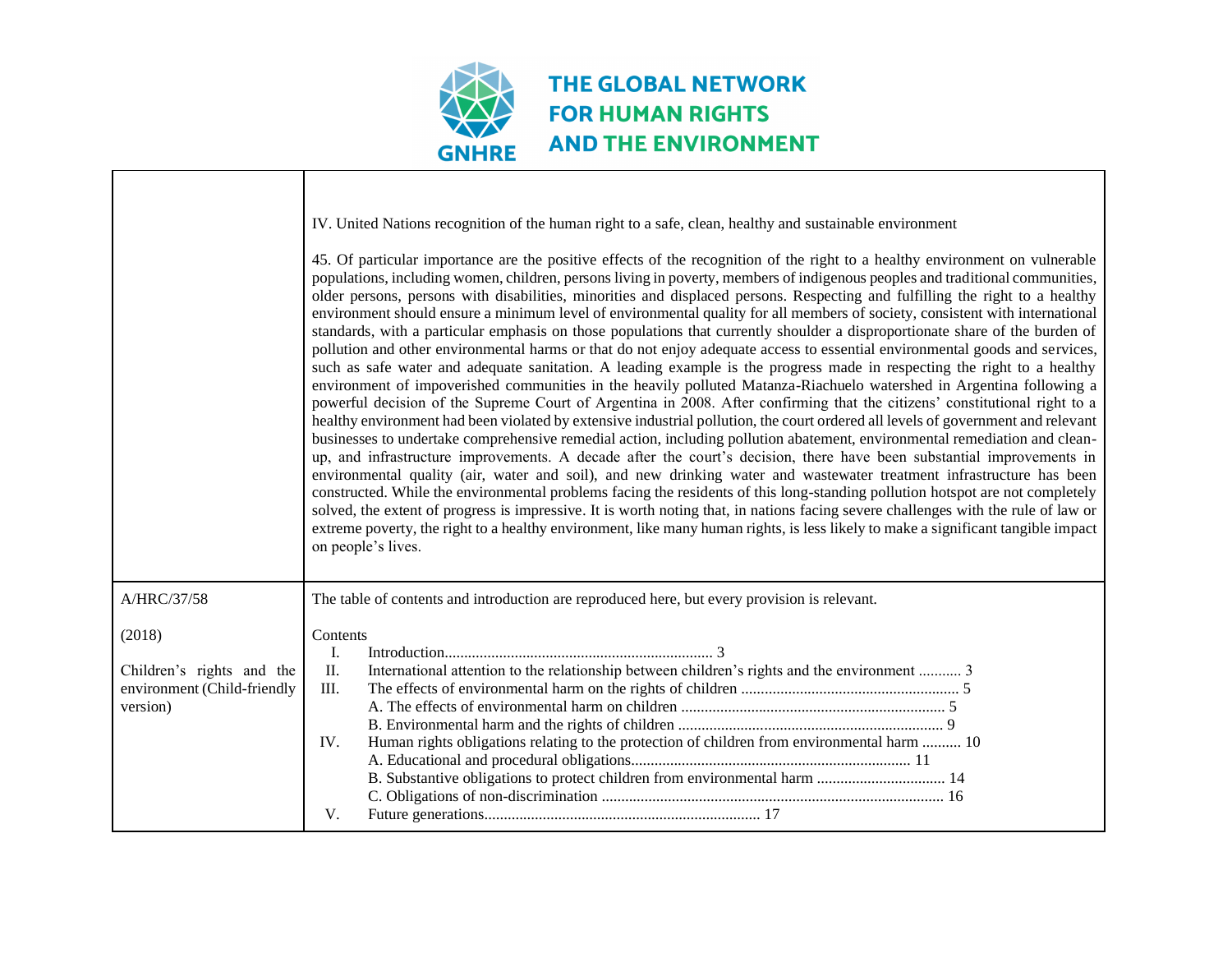

|                             | VI.                                                                                                                                                                                                                                                                                                                                                                                                                                                                                                                                                                     |
|-----------------------------|-------------------------------------------------------------------------------------------------------------------------------------------------------------------------------------------------------------------------------------------------------------------------------------------------------------------------------------------------------------------------------------------------------------------------------------------------------------------------------------------------------------------------------------------------------------------------|
|                             | I. Introduction                                                                                                                                                                                                                                                                                                                                                                                                                                                                                                                                                         |
|                             | 1. After reviewing the activities of the Special Rapporteur in 2017, the present report focuses on the rights of children in relation<br>to the environment, addressing the ways that environmental harm prevents children from enjoying their human rights and the<br>obligations that States have to protect children from such harm.                                                                                                                                                                                                                                 |
|                             | 5. In preparation for the present report, the Special Rapporteur participated in the day of general discussion of the Committee<br>on the Rights of the Child on children's rights and the environment, on 23 September 2016. He held an expert meeting and a<br>public consultation on 22–23 June 2017, and sent a questionnaire to States and other interested stakeholders, which elicited<br>over 40 responses. He also examined statements and reports of human rights mechanisms and international organizations, as<br>well as other sources.                    |
|                             | 6. Section II of the present report reviews the increasing attention being paid to the relationship of the rights of children to<br>environmental harm. Section III describes the severe effects of environmental harm on the rights of children. Section IV outlines<br>the human rights obligations relating to children's rights in the environmental context. Section V addresses the relationship of<br>future generations and children's rights. Section VI concludes with recommendations aimed at protecting the rights of children<br>from environmental harm. |
| A/HRC/37/59                 | Framework principle 6                                                                                                                                                                                                                                                                                                                                                                                                                                                                                                                                                   |
| <b>Framework Principles</b> | States should provide for education and public awareness on<br>environmental matters.                                                                                                                                                                                                                                                                                                                                                                                                                                                                                   |
|                             | Commentary<br>15. States have agreed that the education of the child shall be directed to, among other things, the development of respect for<br>human rights and the natural environment. Environmental education should begin early and continue throughout the educational<br>process. It should increase students' understanding of the close relationship between humans and nature, help them to appreciate<br>and enjoy the natural world and strengthen their capacity to respond to environmental challenges.                                                  |
|                             | 16. Increasing the public awareness of environmental matters should continue into adulthood. To ensure that adults as well as<br>children understand environmental effects on their health and well-being, States should make the public aware of the specific<br>environmental risks that affect them and how they may protect themselves from those risks.                                                                                                                                                                                                            |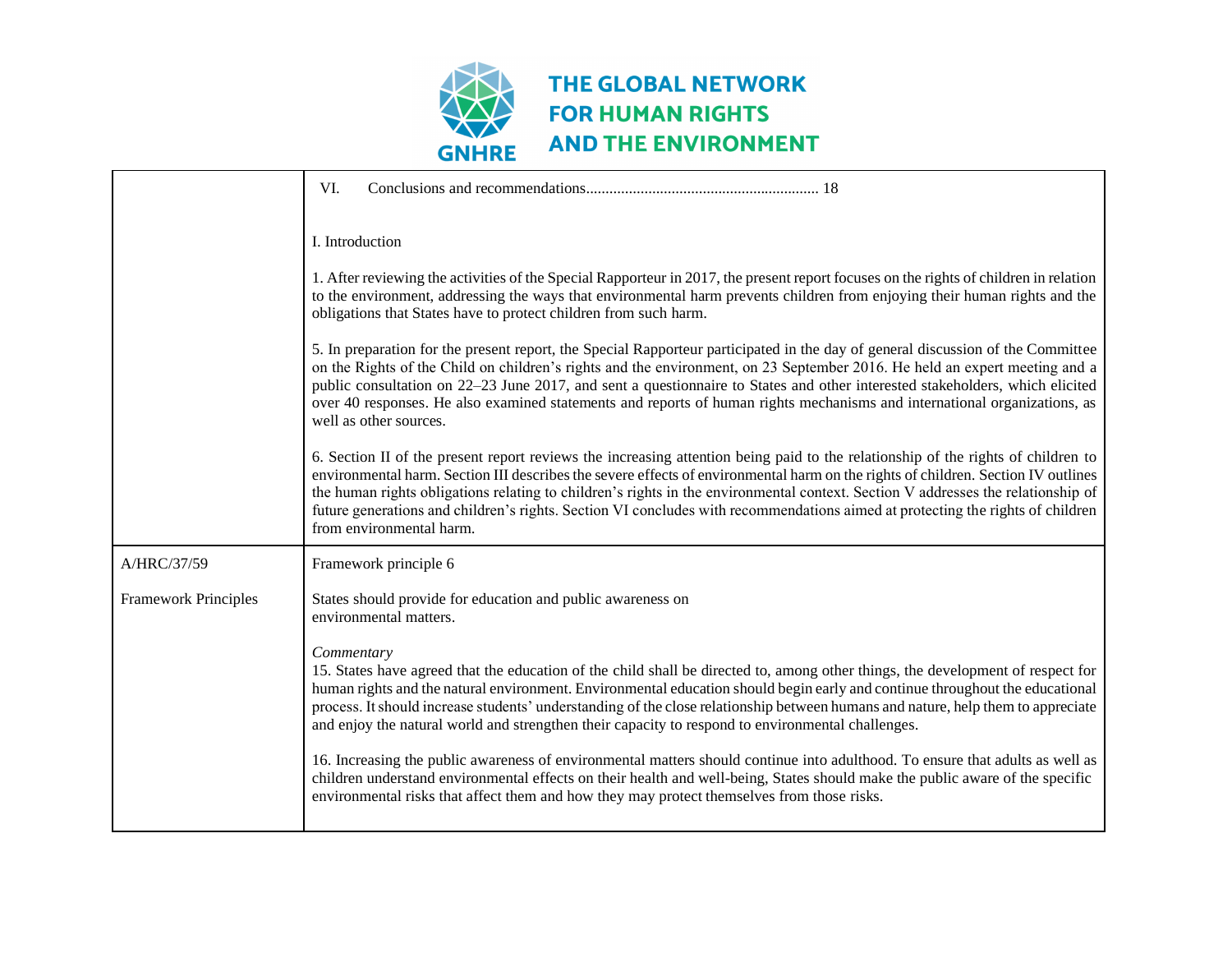

|                                       | Framework principle 14<br>States should take additional measures to protect the rights of those who are most vulnerable to, or at particular risk from,<br>environmental harm, taking into account their needs, risks and capacities.<br>Commentary                                                                                                                                                                                                                                                                                                                                        |
|---------------------------------------|--------------------------------------------------------------------------------------------------------------------------------------------------------------------------------------------------------------------------------------------------------------------------------------------------------------------------------------------------------------------------------------------------------------------------------------------------------------------------------------------------------------------------------------------------------------------------------------------|
|                                       | .<br>41. Those who are at greater risk from environmental harm for either or both reasons often include women, children, persons<br>living in poverty, members of indigenous peoples and traditional communities, older persons, persons with disabilities, ethnic,<br>racial or other minorities and displaced persons. The many examples of potential vulnerability include the following:<br>$\cdot$ .                                                                                                                                                                                  |
|                                       | (b) Children are vulnerable for many reasons, including that they are developing physically and that they are less resistant to<br>many types of environmental harm. Of the approximately 6 million deaths of children under the age of 5 in 2015, more than<br>1.5 million could have been prevented through the reduction of environmental risks. Moreover, exposure to pollution and other<br>environmental harms in childhood can have lifelong consequences, including by increasing the likelihood of cancer and other<br>diseases (see A/HRC/37/58);<br>$\cdots$                    |
|                                       | 45. States should ensure that their legal and institutional frameworks for environmental protection effectively protect those who<br>are in vulnerable situations. They must comply with their obligations of non-discrimination (framework principle 3), as well as<br>any other obligations relevant to specific groups. For example, any environmental policies or measures that may affect<br>children's rights must ensure that the best interests of children are a primary consideration.                                                                                           |
| A/HRC/34/49<br>(2017)<br>Biodiversity | 57. Human rights bodies continue to clarify the duties owed to non-indigenous as well as indigenous people whose way of life<br>depends directly on ecosystems. While much more work remains to be done to define these obligations and the obligations<br>owed to others in vulnerable situations (who may include women, children, the elderly, the disabled and the extremely poor)<br>in relation to environmental harm in general and the loss of ecosystem services in particular, the obligations are already clear<br>enough that States and others should take them into account. |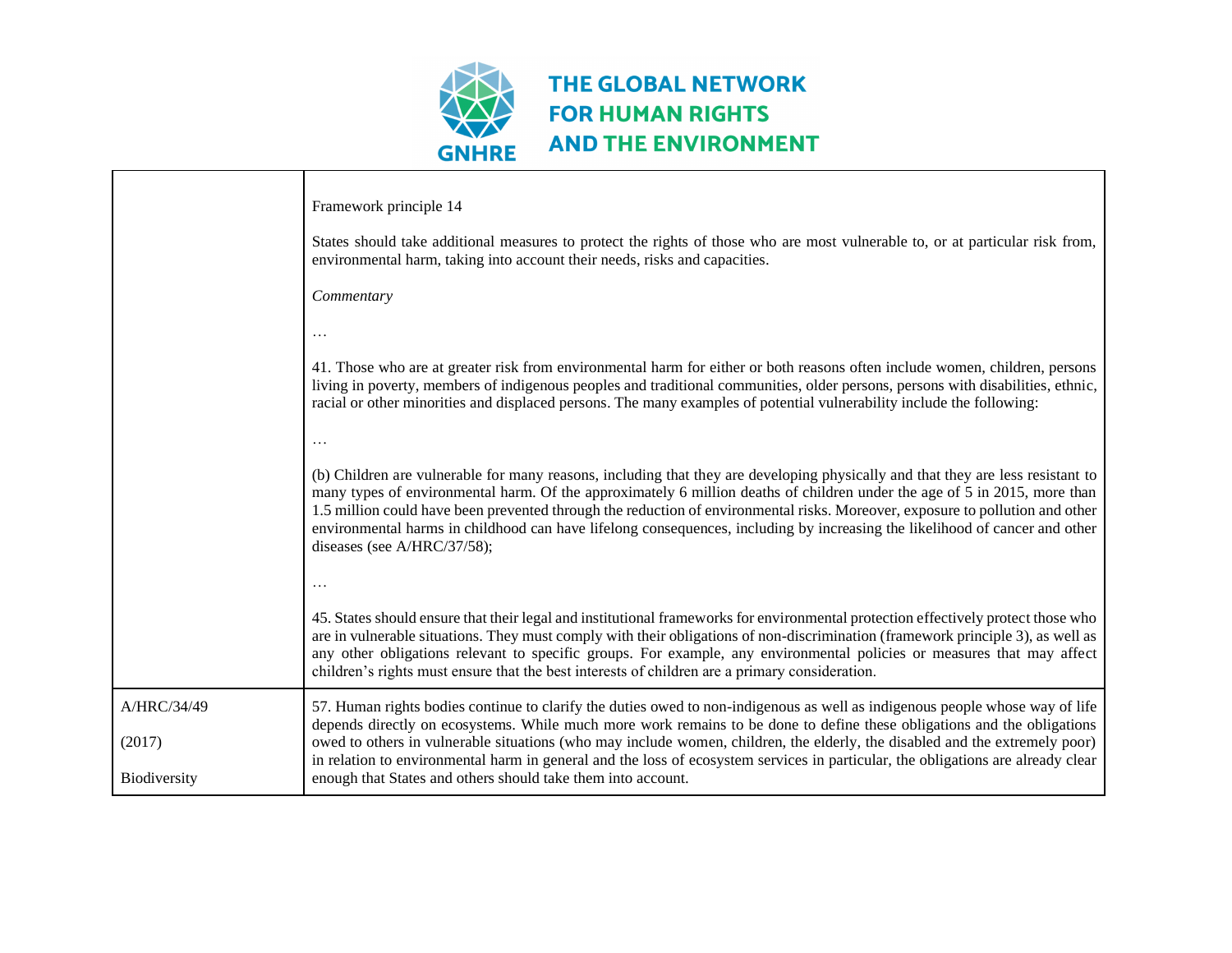

| A/HRC/31/52    | II. Increasing attention to the relationship between climate change and human rights                                                                                                                                                                                                                                                                                                                                                                                                                                                                                                                                                                                                                                                                                                                                                                                                                                                                      |
|----------------|-----------------------------------------------------------------------------------------------------------------------------------------------------------------------------------------------------------------------------------------------------------------------------------------------------------------------------------------------------------------------------------------------------------------------------------------------------------------------------------------------------------------------------------------------------------------------------------------------------------------------------------------------------------------------------------------------------------------------------------------------------------------------------------------------------------------------------------------------------------------------------------------------------------------------------------------------------------|
| (2016)         | $\cdots$                                                                                                                                                                                                                                                                                                                                                                                                                                                                                                                                                                                                                                                                                                                                                                                                                                                                                                                                                  |
| Climate change | 18. In connection with the Paris conference, other international organizations published reports on climate change and human<br>rights. For example, the United Nations Environment Programme (UNEP) published a thorough examination of the application<br>of human rights norms to climate change, and the United Nations Children's Fund (UNICEF) issued a detailed study of the<br>effects of climate change on children.9                                                                                                                                                                                                                                                                                                                                                                                                                                                                                                                            |
|                | $\cdots$                                                                                                                                                                                                                                                                                                                                                                                                                                                                                                                                                                                                                                                                                                                                                                                                                                                                                                                                                  |
|                | III. Effects of climate change on the enjoyment of human rights                                                                                                                                                                                                                                                                                                                                                                                                                                                                                                                                                                                                                                                                                                                                                                                                                                                                                           |
|                | $\cdots$                                                                                                                                                                                                                                                                                                                                                                                                                                                                                                                                                                                                                                                                                                                                                                                                                                                                                                                                                  |
|                | 24. As average global temperatures rise, deaths, injuries and displacement of persons from climate-related disasters such as<br>tropical cyclones increase, as do mortality and illness from heat waves, drought, disease and malnutrition. In general, the greater<br>the increase in average temperature, the greater the effects on the rights to life and health as well as other human rights. The<br>foreseeable consequences of even a 2°C rise in average global temperature are dramatic. According to the Intergovernmental<br>Panel on Climate Change, they include an increasing probability of "declining work productivity, morbidity (e.g., dehydration,<br>heat stroke, and heat exhaustion), and mortality from exposure to heat waves. Particularly at risk are agricultural and<br>construction workers as well as children, homeless people, the elderly, and women who have to walk long hours to collect<br>water".                 |
|                |                                                                                                                                                                                                                                                                                                                                                                                                                                                                                                                                                                                                                                                                                                                                                                                                                                                                                                                                                           |
|                | 32. In what has become a tragic annual event, a deadly typhoon struck the Philippines. Record floods inundated Chennai in<br>India, as well as towns across the United Kingdom of Great Britain and Northern Ireland and along the Mississippi River in the<br>United States of America. Parts of Argentina, Brazil, Paraguay and Uruguay experienced their worst flooding in 50 years,<br>forcing the evacuation of tens of thousands of people. Other areas suffered from too little water. UNICEF warned that 11<br>million children in eastern and southern Africa were at risk of hunger, disease and lack of water because of drought conditions.<br>Lake Poopó, the second-largest lake in the Plurinational State of Bolivia, was reported to have dried up as a result of changing<br>weather patterns. As 2016 began, scientists reported that 2015 was the hottest year in modern history, about 1°C warmer than<br>the preindustrial average. |
|                | 2. Facilitating public participation                                                                                                                                                                                                                                                                                                                                                                                                                                                                                                                                                                                                                                                                                                                                                                                                                                                                                                                      |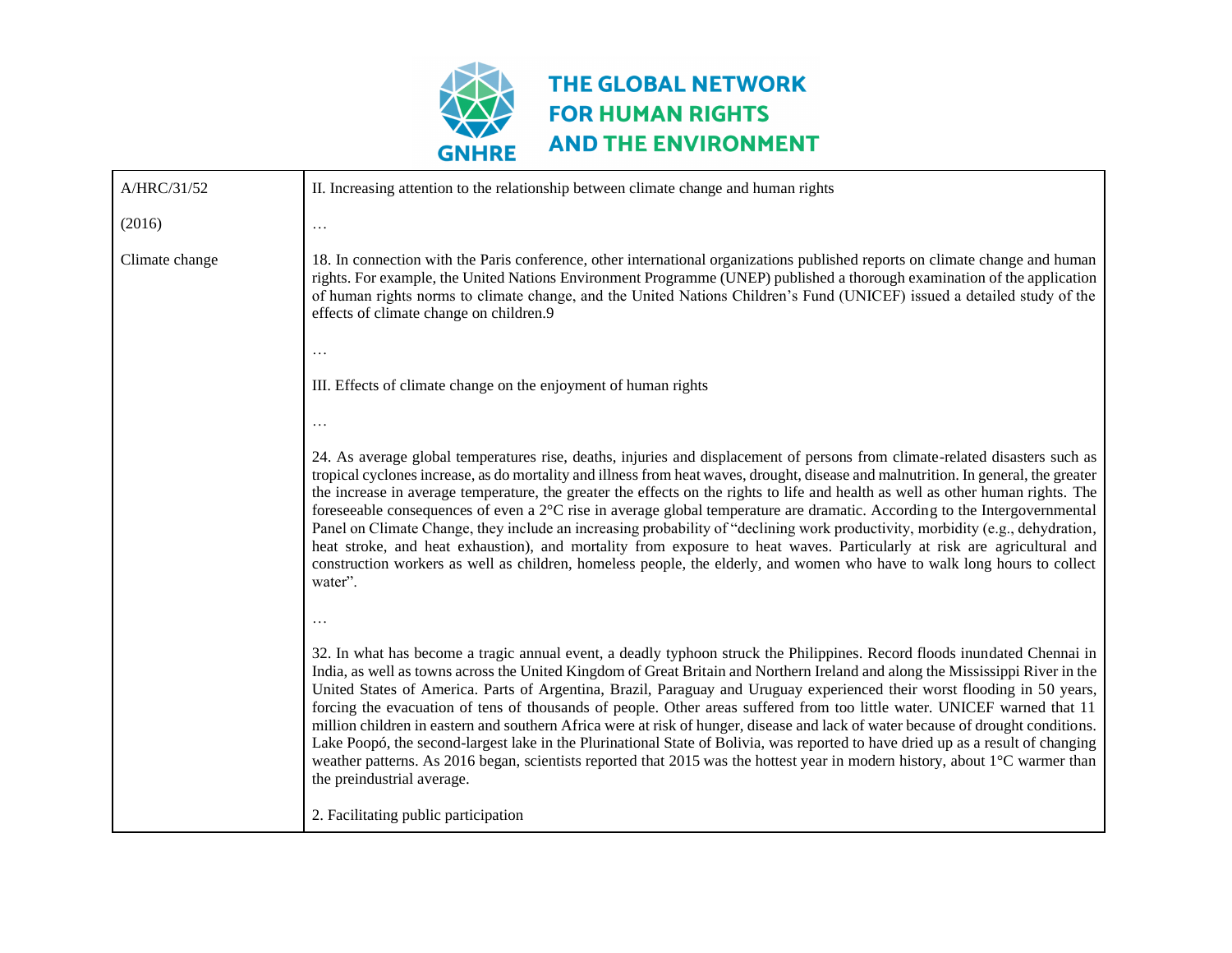

| 57. There can be no doubt that this duty encompasses decision-making in relation to climate policy. States have long emphasized<br>the importance of public participation in addressing climate change. Article 6 (a) of the United Nations Framework Convention<br>on Climate Change requires its parties to promote and facilitate public participation, and the General Assembly has recognized<br>"the need to engage a broad range of stakeholders at the global, regional, national and local levels, including national,<br>subnational and local governments, private businesses and civil society, and including youth and persons with disabilities, and<br>that gender equality and the effective participation of women and indigenous peoples are important for effective action on all<br>aspects of climate change". Similarly, article 12 of the Paris Agreement requires its parties to cooperate in taking appropriate<br>measures to enhance public participation. |
|---------------------------------------------------------------------------------------------------------------------------------------------------------------------------------------------------------------------------------------------------------------------------------------------------------------------------------------------------------------------------------------------------------------------------------------------------------------------------------------------------------------------------------------------------------------------------------------------------------------------------------------------------------------------------------------------------------------------------------------------------------------------------------------------------------------------------------------------------------------------------------------------------------------------------------------------------------------------------------------|
| D. Obligations in relation to vulnerable groups                                                                                                                                                                                                                                                                                                                                                                                                                                                                                                                                                                                                                                                                                                                                                                                                                                                                                                                                       |
| 81. States have an overarching obligation not to discriminate in the application of their environmental laws and policies. In<br>addition, States have heightened duties with respect to members of certain groups that may be particularly vulnerable to<br>environmental harm, including women, children and indigenous peoples (see A/HRC/25/53, paras. 69-78). As the Human<br>Rights Council has stated, the effects of climate change are felt most acutely by those who are already in vulnerable situations.<br>Usually, the most vulnerable have also done the least to contribute to the problem. In this regard, climate change is inherently<br>discriminatory.                                                                                                                                                                                                                                                                                                           |
| 82. States acting individually and in cooperation should take steps to protect the most vulnerable from climate change.40<br>Procedurally, States should continue to assess the effects of climate change, and of actions taken to mitigate and to adapt to it,<br>on vulnerable communities. They should ensure that those who are in vulnerable situations and who are marginalized are fully<br>informed of the effects of climate actions, that they are able to take part in decision-making processes, that their concerns are<br>taken into account and that they have access to remedies for violations of their rights. Substantively, States should seek to<br>protect the most vulnerable in developing and implementing all climate-related actions. Even if mitigation targets are met,<br>vulnerable communities may still suffer harm as a result of climate change. Indeed, many are already experiencing adverse<br>effects.                                         |
| FN41 See, e.g., the Committee on the Rights of the Child's general comment No. 15 (2013), para. 50 (because climate change<br>"is one of the biggest threats to children's health", States should "put children's health concerns at the centre of their climate<br>change adaptation and mitigation strategies").                                                                                                                                                                                                                                                                                                                                                                                                                                                                                                                                                                                                                                                                    |
|                                                                                                                                                                                                                                                                                                                                                                                                                                                                                                                                                                                                                                                                                                                                                                                                                                                                                                                                                                                       |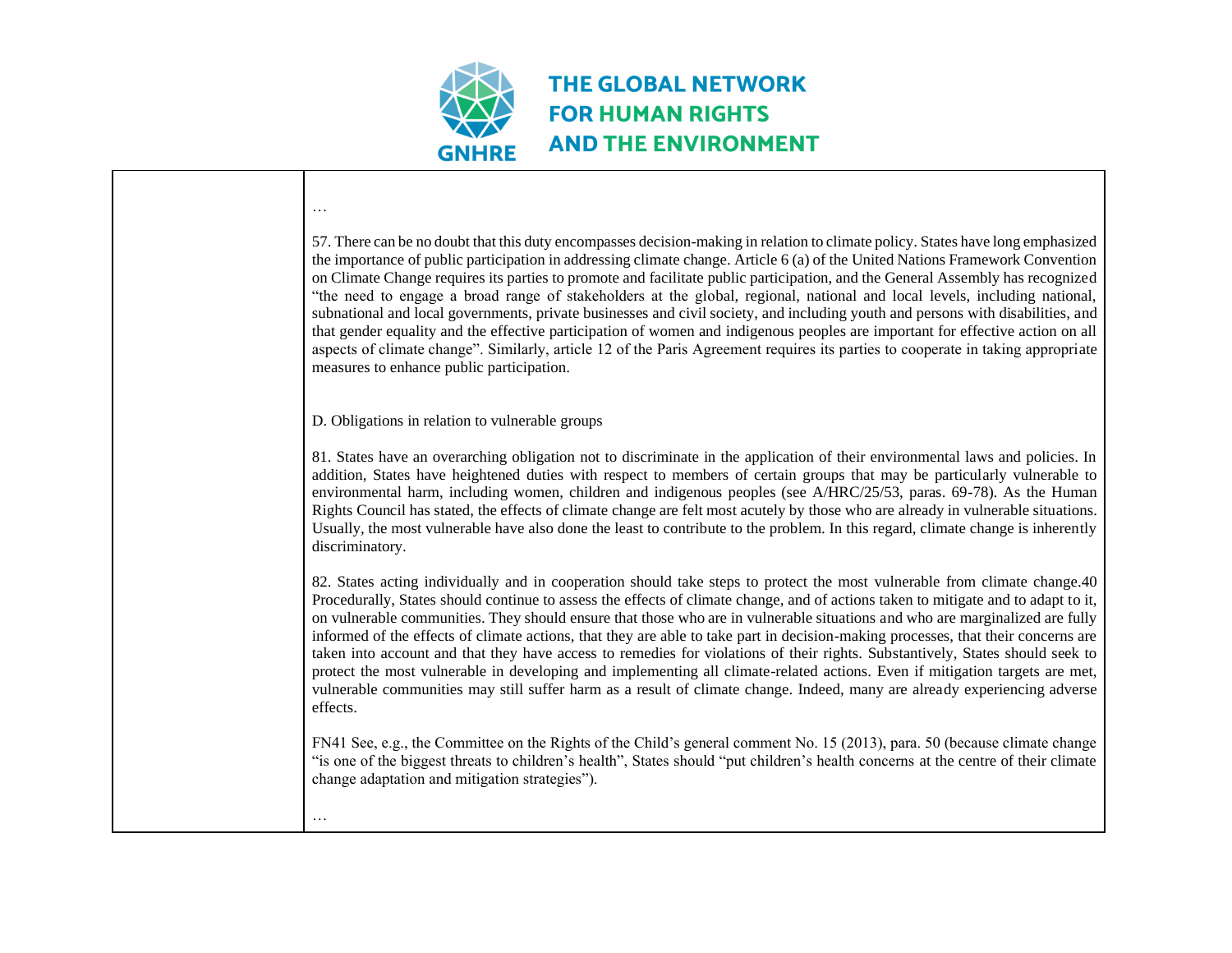

 $\blacksquare$ 

|                                 | 84. The Paris Agreement recognizes the importance of respecting the rights of the most vulnerable. Its preamble specifically<br>refers to the rights of indigenous peoples, local communities, migrants, children, persons with disabilities and people in<br>vulnerable situations, as well as gender equality, in calling on the parties to respect, promote and consider their respective<br>obligations on human rights when taking action to address climate change. Article 7 of the Agreement emphasizes that, in<br>addition to being country-driven, participatory and fully transparent, adaptation action should be gender-responsive and take<br>into consideration vulnerable groups, communities and ecosystems. To ensure that States satisfy their human rights obligations,<br>they must implement the commitments they have made in relation to the protection of the most vulnerable.                                                                                                                                                                                                                                                                                                                                                                                                                                                                                                                                                                                                                                            |
|---------------------------------|-----------------------------------------------------------------------------------------------------------------------------------------------------------------------------------------------------------------------------------------------------------------------------------------------------------------------------------------------------------------------------------------------------------------------------------------------------------------------------------------------------------------------------------------------------------------------------------------------------------------------------------------------------------------------------------------------------------------------------------------------------------------------------------------------------------------------------------------------------------------------------------------------------------------------------------------------------------------------------------------------------------------------------------------------------------------------------------------------------------------------------------------------------------------------------------------------------------------------------------------------------------------------------------------------------------------------------------------------------------------------------------------------------------------------------------------------------------------------------------------------------------------------------------------------------|
| A/HRC/31/53                     | United Nations Children's Fund                                                                                                                                                                                                                                                                                                                                                                                                                                                                                                                                                                                                                                                                                                                                                                                                                                                                                                                                                                                                                                                                                                                                                                                                                                                                                                                                                                                                                                                                                                                      |
| (2016)<br>Implementation report | 31. The approach of the United Nations Children's Fund (UNICEF) to environmental sustainability emphasizes the explicit<br>recognition of children's rights in the environmental context, given their vulnerabilities to climate and environmental impacts<br>and their specific needs. UNICEF has developed many tools, including reports, technical briefings, and handbooks, to provide<br>technical assistance to partners that are relevant to implementing children's rights in relation to the environment. These tools<br>cover a wide range of issues from water and sanitation to climate change education, sustainable energy and disaster risk<br>reduction.<br>32. At the country level, UNICEF has worked with Governments to incorporate a child rights approach within national<br>legislation. For example, the UNICEF office in Viet Nam worked closely with the Government on its 2014 environmental law,<br>which includes a chapter on green growth and climate change, as well as principles related to the role of civil society, gender<br>equality and respect for the best interest of children. With UNICEF support, the Ministry of Education also approved a<br>curriculum for formal education that includes competencies on environmental education and climate change, promoting<br>children as critical agents of change. In Zimbabwe, UNICEF supported the development of the Government's National Climate<br>Change Response Strategy, which provides a framework for climate change adaptation and mitigation. |
|                                 | Human rights treaty bodies<br>34. Human rights treaty monitoring bodies have contributed significantly to clarifying State obligations in connection to human<br>rights relating to the environment. The Special Rapporteur has developed five reports on the work of the Human Rights<br>Committee, the Committee on Economic, Social and Cultural Rights, the Committee on the Elimination of Racial<br>Discrimination, the Committee on the Elimination of Discrimination against Women and the Committee on the Rights of the<br>Child. Each of the reports looks at the relevant interpretations of their respective treaties by the committees in their country<br>reports, views on communications and general comments.7                                                                                                                                                                                                                                                                                                                                                                                                                                                                                                                                                                                                                                                                                                                                                                                                                    |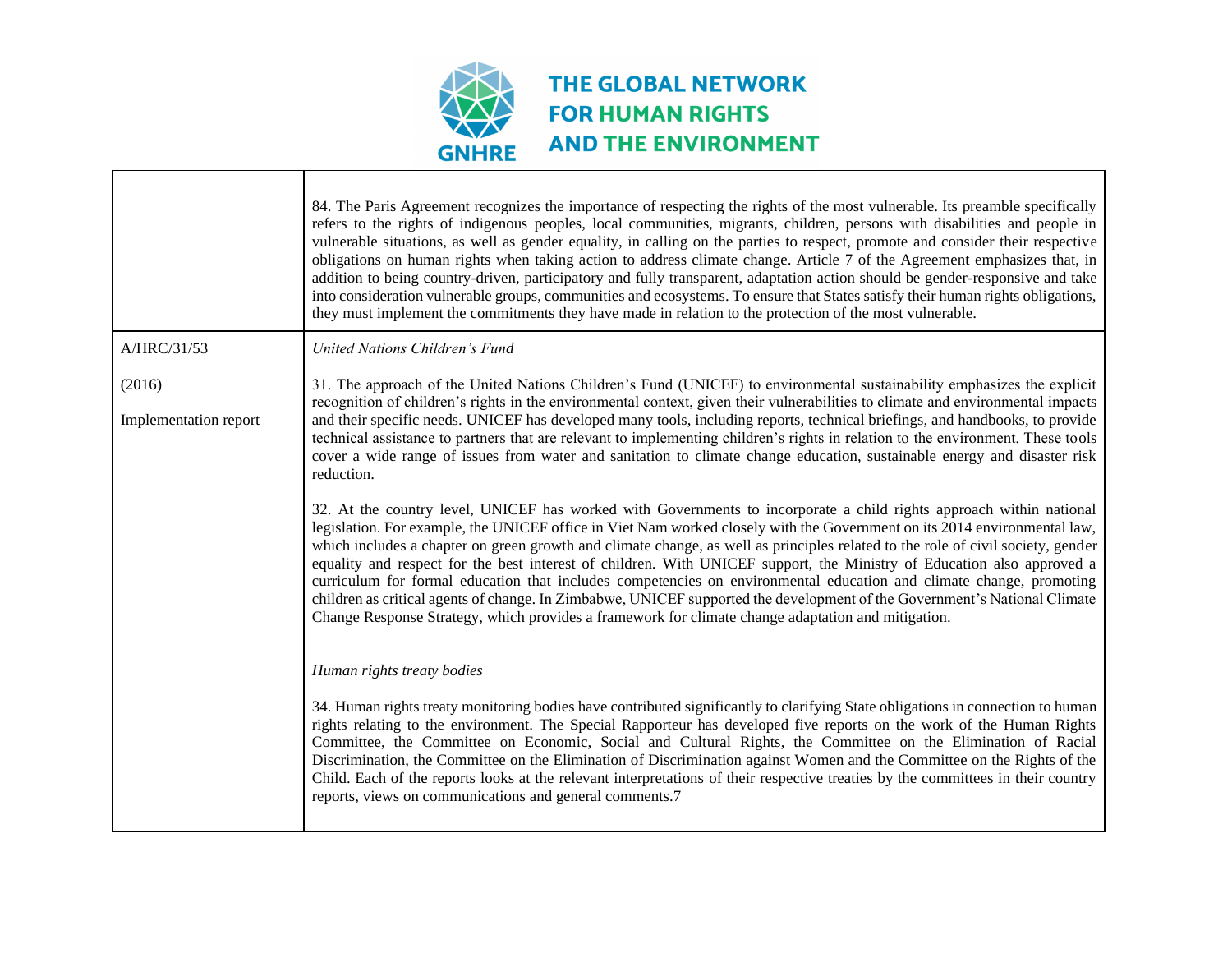

|                       | 36. The Special Rapporteur will participate in a day of general discussion that the Committee on the Rights of the Child plans<br>to hold in September 2016, with a specific focus on the human rights of the child to enjoy a healthy environment. The<br>Committee on Economic, Social and Cultural Rights is also considering the preparation of a general comment that would<br>address environmental issues.                                                                                                    |
|-----------------------|----------------------------------------------------------------------------------------------------------------------------------------------------------------------------------------------------------------------------------------------------------------------------------------------------------------------------------------------------------------------------------------------------------------------------------------------------------------------------------------------------------------------|
|                       | III. Special Rapporteur on the issue of human rights obligations relating to the enjoyment of a safe, clean, healthy and<br>sustainable environment                                                                                                                                                                                                                                                                                                                                                                  |
|                       | .                                                                                                                                                                                                                                                                                                                                                                                                                                                                                                                    |
|                       | 75. The Special Rapporteur received many other suggestions concerning areas that need further clarification and analysis,<br>including with respect to the protection of ecosystems, transboundary environmental harm, chemical and waste management,<br>air pollution control, the human rights dimensions of hydraulic fracturing (fracking), the right to a remedy in cases involving<br>environmental destruction, children's rights in relation to the environment and the situation of environmental migrants. |
| A/HRC/28/61<br>(2015) | 89. Also in 2013, Guatemala adopted a climate change framework law that has several important elements relating to human<br>rights, including provisions that the Government facilitate broad public participation in designing and carrying out climate<br>change actions. Similarly, the Jordanian Ministry of the Environment published a national climate change policy in 2013 that                                                                                                                             |
| Good practices report | integrates a human rights approach to climate change mitigation and adaptation. The policy lists as a short-term objective that<br>the "interests of vulnerable groups, with emphasis on the poor, youth and gender are adequately addressed in mitigation and<br>adaptation policies and strategies." The policy also provides for a campaign to increase public awareness and facilitate public<br>consultation.                                                                                                   |
|                       | I. Obligations relating to members of groups in vulnerable situations                                                                                                                                                                                                                                                                                                                                                                                                                                                |
|                       | 93. The human rights obligations relating to the environment include a general obligation of non-discrimination in the<br>application of environmental law and policy. As described by the Independent Expert in his mapping report, States have<br>additional obligations with respect to those who may be particularly vulnerable to environmental harm, including women,<br>children, minorities and those living in poverty, as well as indigenous peoples (A/HRC/25/53, paras. 69-78).                          |
|                       | 95. The rights of children are often overlooked in setting environmental policies. The United Nations Children's Fund<br>(UNICEF) is partnering with countries to try to reduce the effects of climate change and environmental degradation on                                                                                                                                                                                                                                                                       |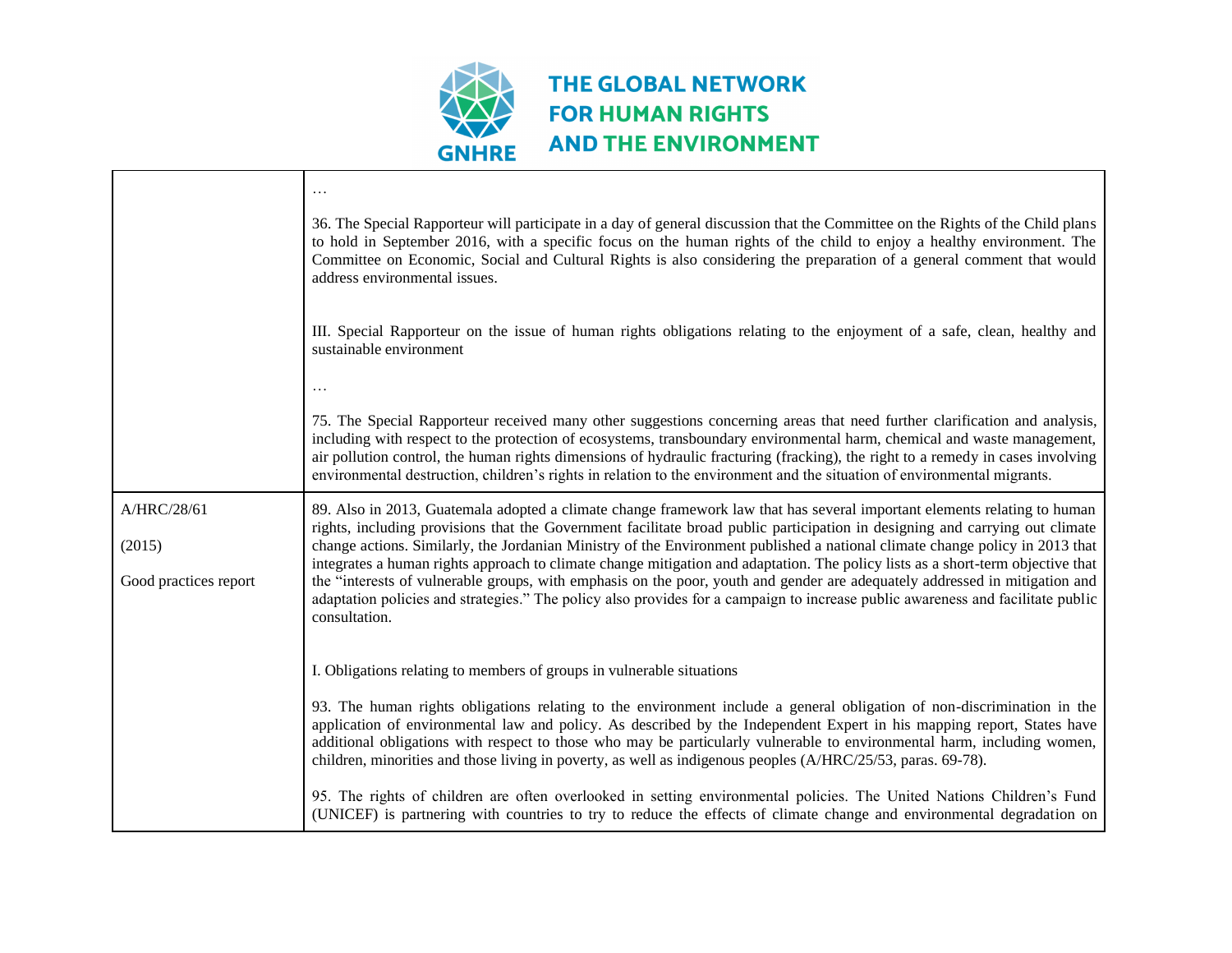

Г

|                | children's rights, and to "identify and enhance opportunities to advance the rights of children which arise from global and local<br>attention on climate change and environmental degradation." In Burundi, for example, UNICEF is implementing Project<br>Lumière, which enables community groups to purchase bicycle pedal-powered generators and LED lights that can provide light<br>for a household for up to 10 days. Access to energy protects child health and safety by reducing harmful emissions from the<br>burning of kerosene and firewood in homes, and by providing light at night for children to study.                                                                                                                 |
|----------------|--------------------------------------------------------------------------------------------------------------------------------------------------------------------------------------------------------------------------------------------------------------------------------------------------------------------------------------------------------------------------------------------------------------------------------------------------------------------------------------------------------------------------------------------------------------------------------------------------------------------------------------------------------------------------------------------------------------------------------------------|
| A/HRC/25/53    | III. Human rights threatened by environmental harm                                                                                                                                                                                                                                                                                                                                                                                                                                                                                                                                                                                                                                                                                         |
| (2014)         | $\cdots$                                                                                                                                                                                                                                                                                                                                                                                                                                                                                                                                                                                                                                                                                                                                   |
| Mapping report | 24. The rights of children, too, may be particularly affected by environmental degradation. The Convention on the Rights of<br>the Child states that environmental pollution poses "dangers and risks" to nutritious foods and clean drinking water (art. 24,<br>para. 2(c)). In its concluding observations on country reports, the Committee on the Rights of the Child regularly addresses<br>environmental hazards as barriers to the realization of the right to health and other rights.20 The Special Rapporteur on<br>hazardous substances and wastes has emphasized the harm to children's rights to health caused by exposure to mercury and<br>other hazardous substances in extractive industries (A/HRC/21/48, paras. 28–30). |
|                | C. Obligations relating to members of groups in vulnerable situations                                                                                                                                                                                                                                                                                                                                                                                                                                                                                                                                                                                                                                                                      |
|                | 69. The human rights obligations relating to the environment include a general obligation of non-discrimination in their<br>application. In particular, the right to equal protection under the law, which is protected by the Universal Declaration of Human<br>Rights (art. 7) and many human rights agreements, includes equal protection under environmental law.67 States have additional<br>obligations with respect to groups particularly vulnerable to environmental harm. The following sections describe obligations<br>specific to three groups in particular: women, children and indigenous peoples.68                                                                                                                       |
|                | 2. Children                                                                                                                                                                                                                                                                                                                                                                                                                                                                                                                                                                                                                                                                                                                                |
|                | 73. The Convention on the Rights of the Child provides that in all actions concerning children, including those taken by<br>administrative authorities and legislative bodies, "the best interests of the child shall be a primary consideration" (art. 3, para.<br>1). In its general comment No. 14 (2013), the Committee on the Rights of the Child has made it clear that this provision applies<br>to actions, such as environmental regulation, that affect children as well as other population groups, and it has stated that where<br>decisions "will have a major impact" on children, "a greater level of protection and detailed procedures to consider their best<br>interests is appropriate" (paras. 19, 20).               |
|                | 74. More specifically, article 24.2(c) of the Convention provides that States Parties shall pursue full implementation of the right                                                                                                                                                                                                                                                                                                                                                                                                                                                                                                                                                                                                        |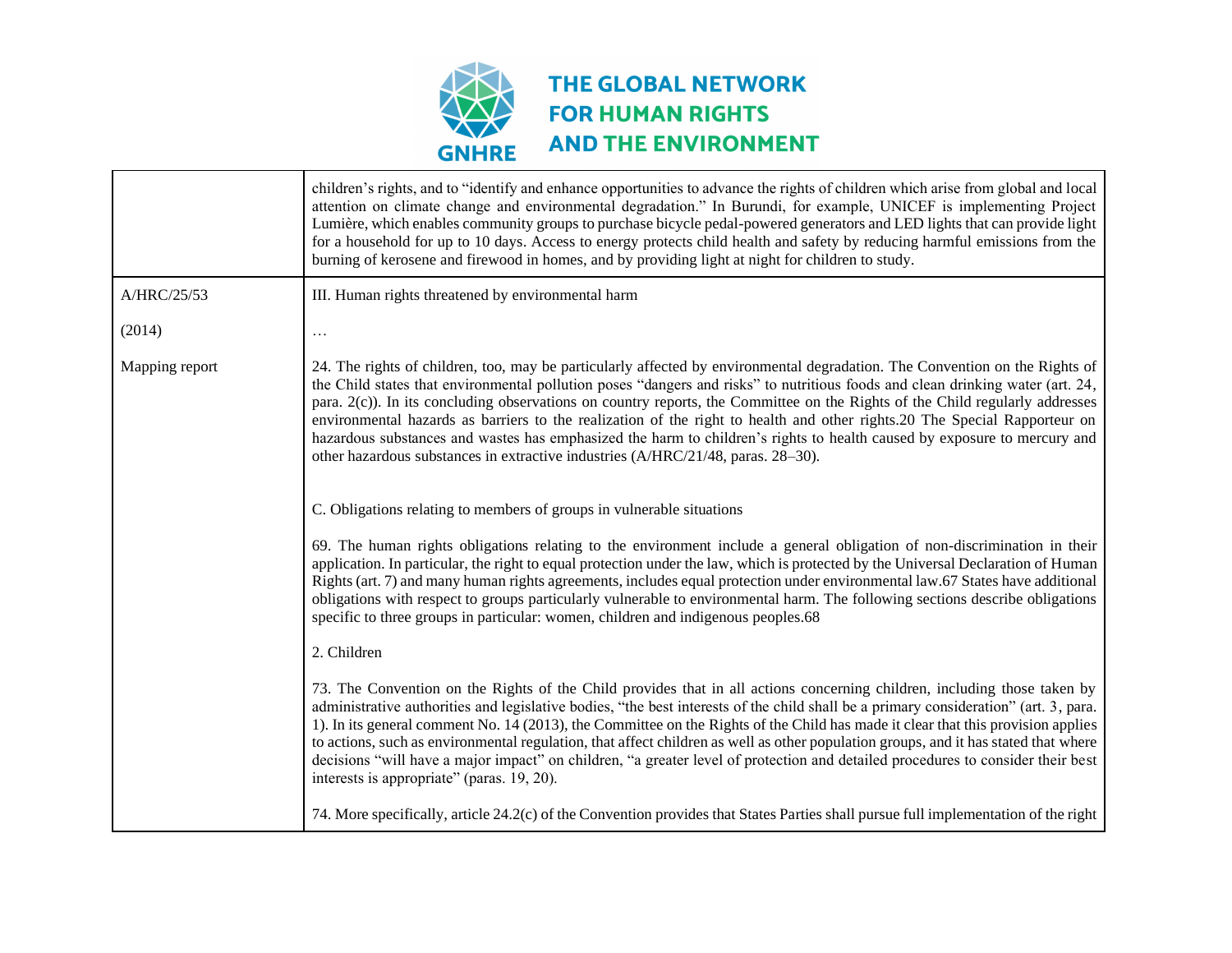

|                    | of the child to the enjoyment of the highest attainable standard of health and, in particular, shall take appropriate measures "to<br>combat disease and malnutrition through the provision of adequate nutritious foods and clean drinking water, taking into<br>consideration the dangers and risks of environmental pollution." In its general comment No. 15 (2013), the Committee stated<br>that under article $24.2(c)$ , "States should take measures to address the dangers and risks that local environmental pollution poses<br>to children's health," should "regulate and monitor the environmental impact of business activities that may compromise<br>children's right to health, food security and access to safe drinking water and to sanitation," and should "put children's health<br>concerns at the centre of their climate change adaptation and mitigation strategies" (paras. 49, 50). The Committee has<br>emphasized elsewhere as well the importance of regulation of business in order to protect children's rights, including from the<br>effects of environmental harm (e.g. general comment No. 16 (2013), para. 31). |
|--------------------|-------------------------------------------------------------------------------------------------------------------------------------------------------------------------------------------------------------------------------------------------------------------------------------------------------------------------------------------------------------------------------------------------------------------------------------------------------------------------------------------------------------------------------------------------------------------------------------------------------------------------------------------------------------------------------------------------------------------------------------------------------------------------------------------------------------------------------------------------------------------------------------------------------------------------------------------------------------------------------------------------------------------------------------------------------------------------------------------------------------------------------------------------------|
|                    | 75. In its general comment No. 9 (2006) on the rights of children with disabilities, the Committee stated that "countries should<br>establish and implement policies to prevent dumping of hazardous materials and other means of polluting the environment.<br>Furthermore, strict guidelines and safeguards should also be established to prevent radiation accidents" (para. 54). The<br>Committee has also urged States to collect and submit information on the possible effects of environmental pollution on<br>children's health, and to address particular environmental problems, in its concluding observations on country reports.71<br>Finally, the Convention states that the States Parties agree that the education of the child shall be directed, inter alia, to "the<br>development of respect for the natural environment" (art. 29, para. $1(e)$ ).                                                                                                                                                                                                                                                                              |
|                    | 81. In addition to a general requirement of non-discrimination in the application of environmental laws, States may have<br>additional obligations to members of groups particularly vulnerable to environmental harm. Such obligations have been<br>developed in some detail with respect to women, children and indigenous peoples, but work remains to be done to clarify the<br>obligations pertaining to other groups.                                                                                                                                                                                                                                                                                                                                                                                                                                                                                                                                                                                                                                                                                                                           |
| A/HRC/22/43        | II. The evolution of environmental rights                                                                                                                                                                                                                                                                                                                                                                                                                                                                                                                                                                                                                                                                                                                                                                                                                                                                                                                                                                                                                                                                                                             |
| (2013)             |                                                                                                                                                                                                                                                                                                                                                                                                                                                                                                                                                                                                                                                                                                                                                                                                                                                                                                                                                                                                                                                                                                                                                       |
| Preliminary report | B. Human rights vulnerable to environmental harm                                                                                                                                                                                                                                                                                                                                                                                                                                                                                                                                                                                                                                                                                                                                                                                                                                                                                                                                                                                                                                                                                                      |
|                    | 23. Some global human rights treaties explicitly refer to environmental threats to human rights, particularly the right to health.<br>The Convention on the Rights of the Child states that environmental pollution poses "dangers and risks" to nutritious foods and<br>clean drinking water, which Parties are required to take appropriate measures to provide in the course of pursuing full<br>implementation of the right of the child to the highest attainable standard of health (art. 24, para. 2 (c)). Similarly, article 12,<br>paragraph 2 (b) of the International Covenant on Economic, Social and Cultural Rights provides that the steps Parties must take<br>to achieve the full realization of the right to health "shall include those necessary for  the improvement of all aspects of<br>environmental and industrial hygiene". The Committee on Economic, Social and Cultural Rights has interpreted this phrase to                                                                                                                                                                                                            |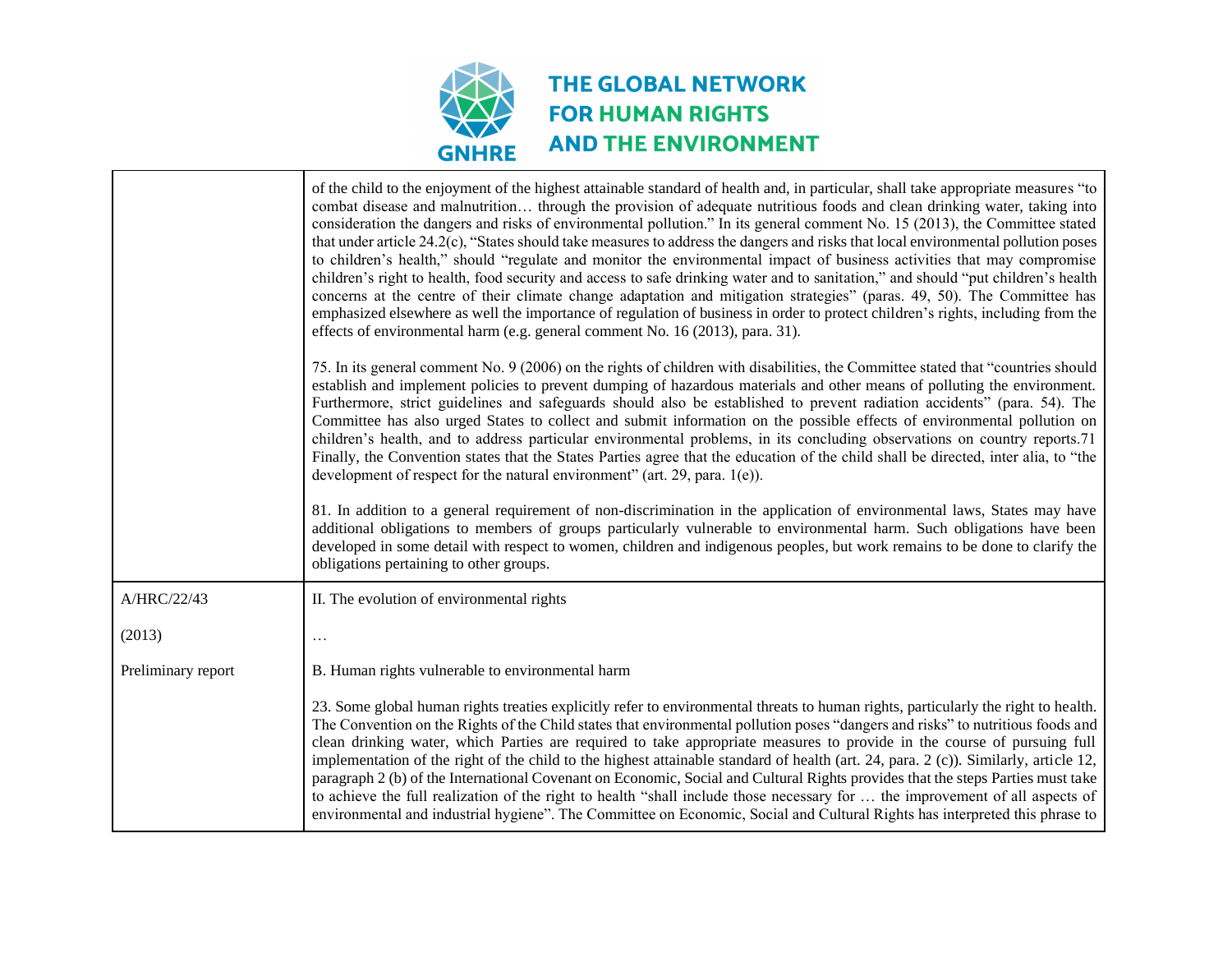

comprise, inter alia, "the requirement to ensure an adequate supply of safe and potable water and basic sanitation; [and] the prevention and reduction of the population"s exposure to harmful substances such as radiation and harmful chemicals or other detrimental environmental conditions that directly or indirectly impact upon human health". … C. Human rights vital to environmental policymaking … 32. Similarly, although the Rio Declaration does not refer to principles of nondiscrimination in the exercise of procedural rights, it does emphasize the role of certain vulnerable groups, including women, youth, indigenous people and people under oppression, in environmental policymaking (principles 20–23). The Aarhus Convention includes a clear requirement of nondiscrimination, stating that within the scope of the Convention, "the public shall have access to information, have the possibility to participate in decision-making and have access to justice in environmental matters without discrimination as to citizenship, nationality or domicile" (art. 3, para. 9). Again, there are strong similarities to requirements of non-discrimination in human rights law. The final outcome of the 2012 United Nations Conference on Sustainable Development (A/CONF.216/16, para. 1, resolution I "The future we want") connects non-discrimination more explicitly to human rights norms in its treatment of gender equality, citing the Convention on the Elimination of All Forms of Discrimination against Women and stating the resolve of the State participants to "unlock the potential of women as drivers of sustainable development", including by repealing discriminatory laws and ensuring equal access to justice and legal support (ibid., paras. 236 and 238). III. Framing the issues … C. Vulnerable groups and non-discrimination 44. As the Council has recognized in its resolution 16/11, "environmental damage is felt most acutely by those segments of the population already in vulnerable situations". Resolution 19/10 instructs the Independent Expert to apply a gender perspective by, inter alia, considering the particular situation of women and girls and identifying gender-specific discrimination and vulnerabilities, and it is clear that women and children are among the groups vulnerable to environmental harm. The special procedures and OHCHR have identified other groups as well. For example, the then Independent Expert on the question of human rights and extreme poverty pointed out in a report to the General Assembly (A/65/259) that "environmental degradation disproportionately affects those living in extreme poverty" (para. 37). The then representative of the Secretary-General on the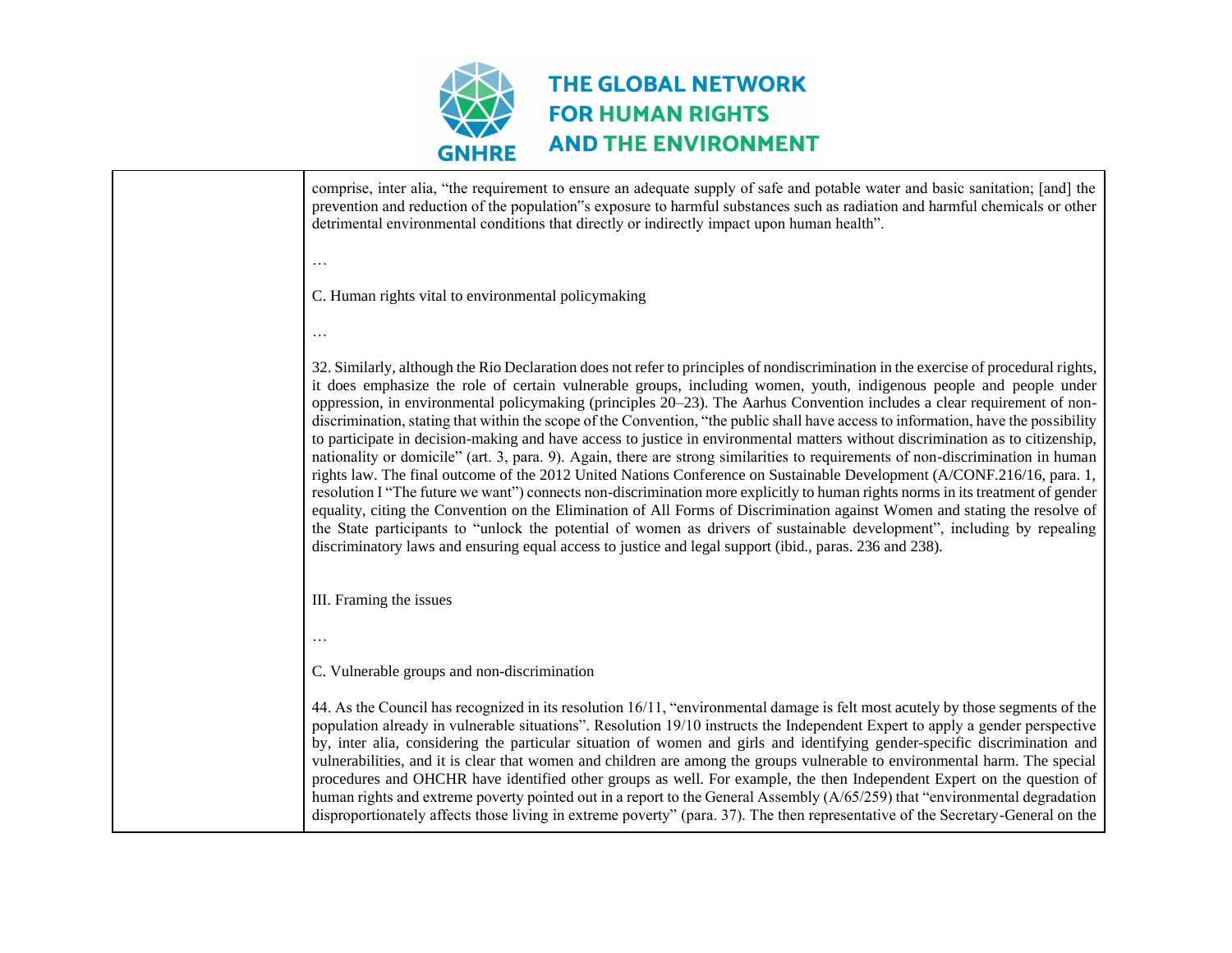

human rights of internally displaced persons highlighted in a report (A/HRC/10/13) "normative gaps in the current legal framework for protection of those displaced by the effects of global warming" (para. 22). And the OHCHR report on climate change (A/HRC/10/61) emphasized that, in addition to creating large numbers of migrants, climate change will particularly affect other vulnerable groups, including women, children and indigenous peoples (paras. 42–54).

- 2. Reports of other special rapporteurs:
- 2.1. Reports of the Special Rapporteur on the human rights to safe drinking water and sanitation:

| Report                                                                                                                                                                                                            | References to Children's Rights and the Environment                                                                                                                                                                                                                                                                                                                                                                                                                                                                                                                                                                                                                                                                                                                                                                                                           |
|-------------------------------------------------------------------------------------------------------------------------------------------------------------------------------------------------------------------|---------------------------------------------------------------------------------------------------------------------------------------------------------------------------------------------------------------------------------------------------------------------------------------------------------------------------------------------------------------------------------------------------------------------------------------------------------------------------------------------------------------------------------------------------------------------------------------------------------------------------------------------------------------------------------------------------------------------------------------------------------------------------------------------------------------------------------------------------------------|
| Special thematic report on climate<br>change and the human rights to water<br>Special<br>sanitation by<br>the<br>and<br>Rapporteur on the human rights to safe<br>drinking water and sanitation (January<br>2022) | 5. Subsequently, a series of HRC resolutions and reports including thematic reports by several Special Procedures<br>mandate-holders affirmed the impact of climate change on human rights and the need for human rights<br>mechanisms to strengthen responses to climate change, as well as highlighted the disproportionate size of this<br>impact on certain groups, including women and girls, children, migrants, persons with disabilities, and older<br>persons. The links between climate change and human rights, as well as State obligations to protect human rights<br>from the impacts of climate change, have also been explored by many Special Procedures mandate-holders, and<br>human rights treaty monitoring bodies, many of which referred to the impact of climate change on the human<br>rights to safe drinking water and sanitation. |
| Part 1: Outlining the impacts of climate<br>change on the human rights to water<br>and sanitation around the world<br>(2022)                                                                                      | 23. Individuals living or working on flooded land can suffer economic consequences, exacerbating poverty and<br>impacting their access to water and sanitation services. Recurring floods can cause communities to abandon safe<br>sanitation and hygiene practices and return to defecating in the open. Floods can put large numbers of people into<br>refugee camps or temporary accommodation with water and sanitation facilities that are less likely to be culturally<br>acceptable, meet the menstrual hygiene needs of women and girls, or serve groups in vulnerable situations, such<br>as LGBTQ persons, children, persons with disabilities and older persons.                                                                                                                                                                                   |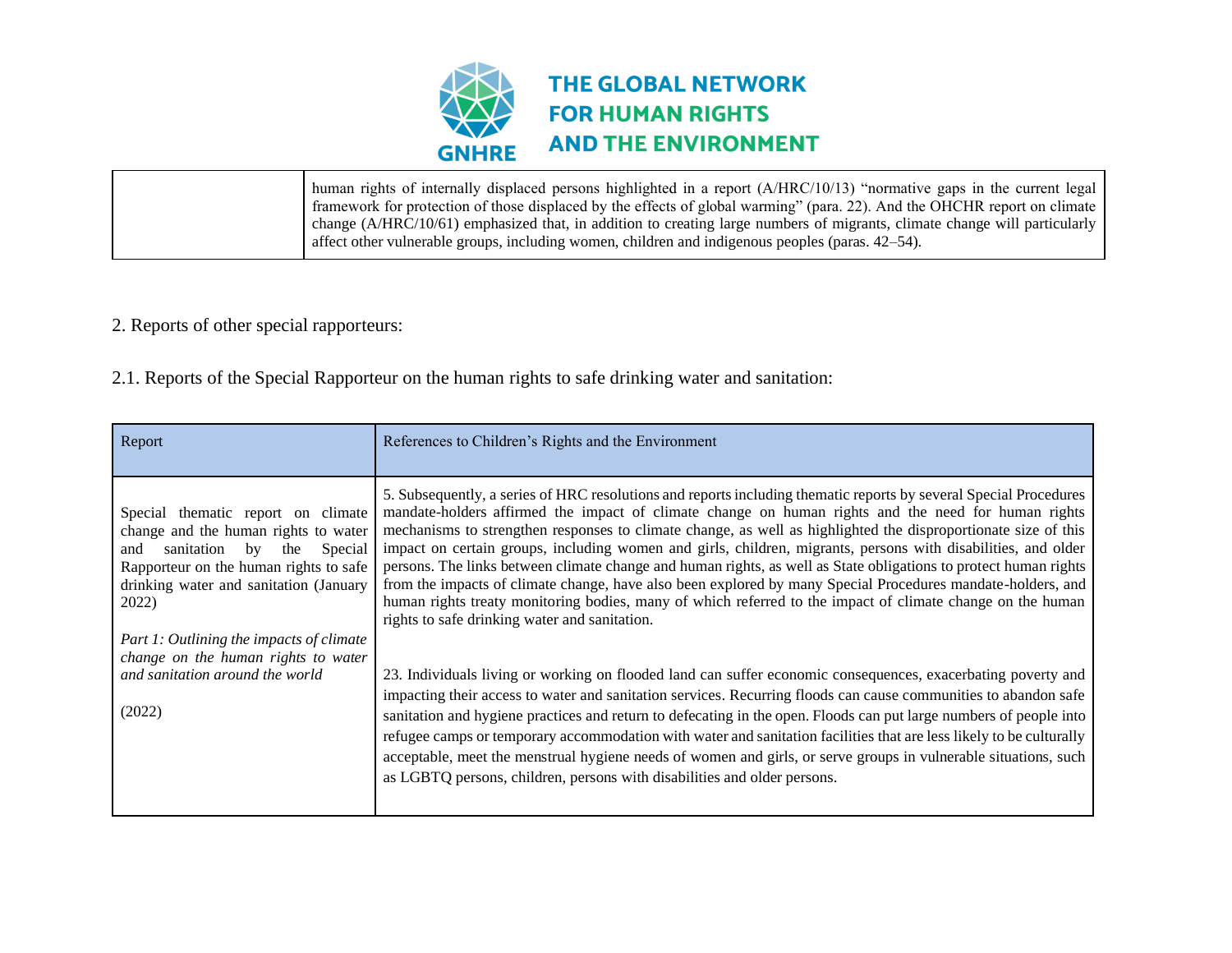

Τ

| Special thematic report on climate<br>change and the human rights to water<br>sanitation<br>by the<br>Special<br>and<br>Rapporteur on the human rights to safe<br>drinking water and sanitation (January<br>2022)    | 5. In 2010, the Conference of the Parties to the United Nations Framework Convention on Climate Change adopted<br>Decision 1/CP.16, in which it was noted that the adverse effects of climate change have implications for the<br>effective enjoyment of human rights, that the effects will be felt most acutely by those segments of the population<br>that are already vulnerable, and that States parties should, in all climate change-related actions, fully respect<br>human rights. In 2015, 196 State parties adopted the Paris Agreement, which explicitly states that "parties should,<br>when taking action to address climate change, respect, promote and consider their respective obligations on human<br>rights, including the rights of indigenous peoples, local communities, migrants, children, persons with disabilities<br>and people in vulnerable situations and the right to development, as well as gender equality, empowerment of<br>women and intergenerational equity". In article 7(5) of the Paris Agreement, the State parties specifically<br>acknowledged that adaptation action should follow a country-driven, gender-responsive, participatory and fully<br>transparent approach, taking into consideration vulnerable groups, communities and ecosystems. |
|----------------------------------------------------------------------------------------------------------------------------------------------------------------------------------------------------------------------|---------------------------------------------------------------------------------------------------------------------------------------------------------------------------------------------------------------------------------------------------------------------------------------------------------------------------------------------------------------------------------------------------------------------------------------------------------------------------------------------------------------------------------------------------------------------------------------------------------------------------------------------------------------------------------------------------------------------------------------------------------------------------------------------------------------------------------------------------------------------------------------------------------------------------------------------------------------------------------------------------------------------------------------------------------------------------------------------------------------------------------------------------------------------------------------------------------------------------------------------------------------------------------------------------|
| Part 2: The impacts of climate change<br>on the human rights to safe drinking<br>water and sanitation of groups and<br>$\frac{\partial f}{\partial x}$<br>populations<br>situations<br>in<br>vulnerability<br>(2022) | 6. Several of the Human Rights Council resolutions and reports highlighted the disproportionate impact of climate<br>change on the human rights of certain groups, including women and girls, children, migrants, persons with<br>disabilities, and older persons. The links between climate change and human rights and States' human rights<br>obligations have also been explored by many Special Procedures mandate-holders and the human rights treaty<br>monitoring mechanisms, many of which highlight the impact of climate change on the human rights to safe<br>drinking water and sanitation. Most recently, the Human Rights Council (resolution 47/24) requested the<br>Secretary-General to consult member States and other relevant stakeholders in order to prepare and submit to the<br>50th session of the Human Rights Council a report on the adverse impact of climate change on the full and<br>effective enjoyment of human rights of people in vulnerable situations.                                                                                                                                                                                                                                                                                                     |
|                                                                                                                                                                                                                      | 35. The Human Rights Council has often drawn attention to the effects of climate change on the enjoyment and<br>exercise of the children's rights. It recognized that children are among the most vulnerable to climate change,<br>which may have a serious impact on their enjoyment of the right to highest attainable standard of physical and<br>mental health, right to education, right to adequate food, to adequate housing, and rights to safe drinking water<br>and sanitation (resolution 32/33). The Human Rights Council also placed a particular emphasis on the impacts of<br>climate change on children with disabilities, children on the move, children living in poverty, children separated<br>from their families and indigenous children (resolution 35/20).                                                                                                                                                                                                                                                                                                                                                                                                                                                                                                                |
|                                                                                                                                                                                                                      | 36. The impact of climate change on the children's rights to water and sanitation ranges from loss of connections                                                                                                                                                                                                                                                                                                                                                                                                                                                                                                                                                                                                                                                                                                                                                                                                                                                                                                                                                                                                                                                                                                                                                                                 |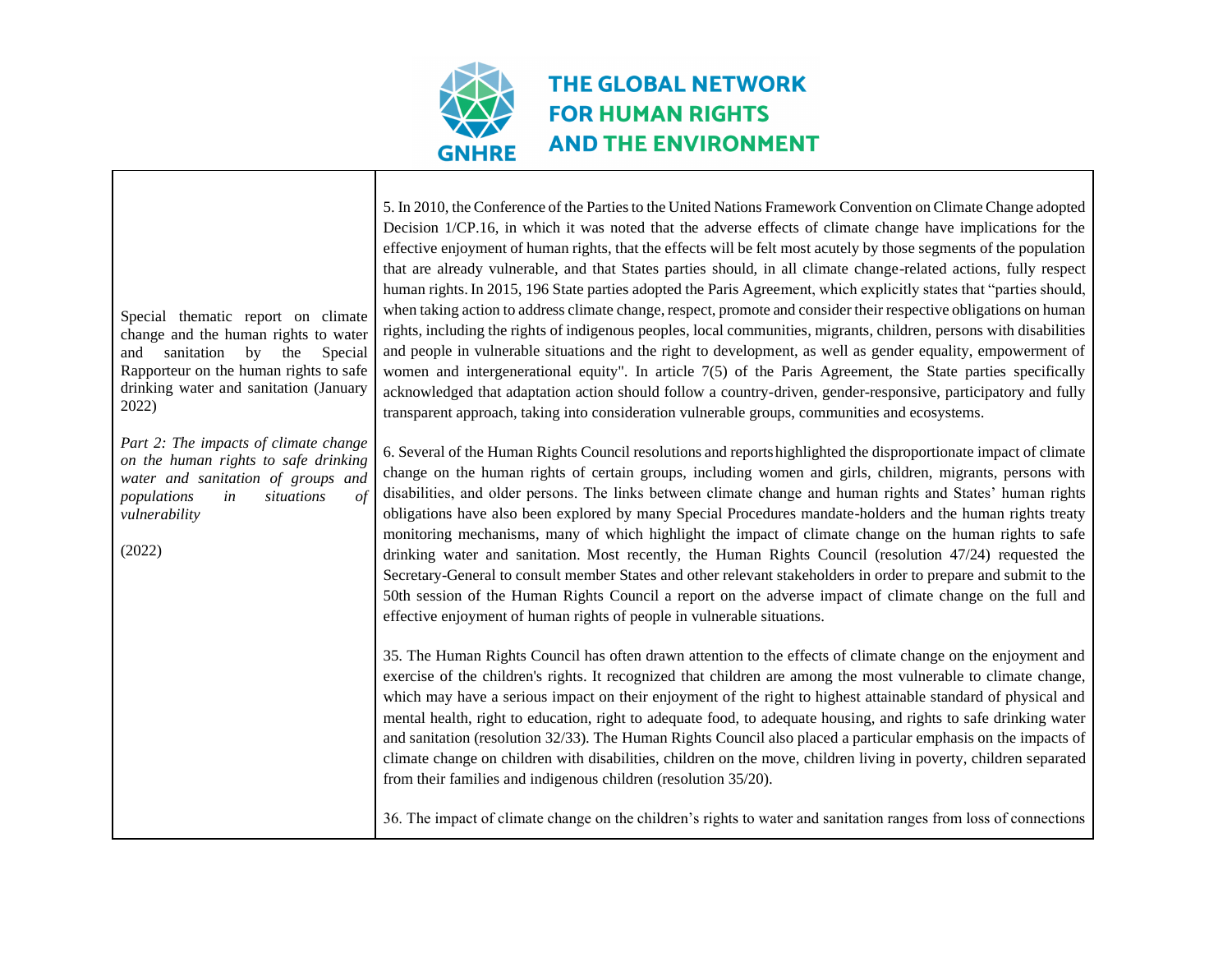

| to families to adverse health effects from concentration of contaminants in drinking water. First, children are<br>exposed to displacement due to floods and other extreme events. 330 million children are currently highly exposed<br>to riverine flooding, and 240 million children are exposed to coastal flooding. These types of flooding are both<br>predicted to increase as a consequence of climate change, with increased intense rainfall and glacier melt, and<br>increased occurrence of extreme events and sea-level rise, respectively with potential for destruction of water and<br>sanitation infrastructure. 400 million children are currently highly exposed to cyclones, a number that is also<br>expected to rise. Massive displacement as a result of droughts, floods, and extreme events such as cyclones can<br>also increase the vulnerability that children face. For instance, the loss of connections to families, communities<br>and protective services can reduce their access to safely managed water and sanitation services, as well as hygiene<br>education. |
|-----------------------------------------------------------------------------------------------------------------------------------------------------------------------------------------------------------------------------------------------------------------------------------------------------------------------------------------------------------------------------------------------------------------------------------------------------------------------------------------------------------------------------------------------------------------------------------------------------------------------------------------------------------------------------------------------------------------------------------------------------------------------------------------------------------------------------------------------------------------------------------------------------------------------------------------------------------------------------------------------------------------------------------------------------------------------------------------------------|
| 37. Second, children exposed to the impacts of water scarcity face physical and socio-economic consequences.<br>920 million children (over one third of children globally) are currently highly exposed to water scarcity. The rate<br>of exposure is likely to worsen as climate increases frequency and severity of droughts, water stress, seasonal and<br>interannual variability, contamination – and demand and competition for water increases, resulting in depletion<br>of available water resources. Water scarcity can lead to the use of unsafe water, which in turn contributes to<br>communicable diseases, to which children are more physically vulnerable. Water scarcity can also put pressure on<br>families with many children – children, particularly girls, may be taken out of school to help with fetching water,<br>and miss out on education.                                                                                                                                                                                                                            |
| 38. Finally, water pollution, which is expected to increase, contributes to diarrhoeal diseases that cause more than<br>350,000 deaths a year of children under 5 years old, and another 80,000 deaths of children aged 5 to 14. When<br>children get sick with diarrhoea, they are unable to absorb the nutrients they need to grow, which may lead to<br>stunting. UNICEF stated in 2022 that approximately 149. 2 million children under 5 suffer from stunting as a<br>result of inadequate nutrition and unhealthy water and sanitation. Stunted children are not only shorter than they<br>should be for their age; they suffer harm throughout their lives, including weaker immune systems and reduced<br>brain development.                                                                                                                                                                                                                                                                                                                                                                |
| 39. Children around the world are taking to the streets and advocating for their rights in the face of slow and<br>insufficient climate mitigation and adaptation. The mandate of the Special Rapporteur has organized a yearly<br>Human Rights Youth Challenge since 2018. The fourth Human Rights Youth Challenge held in 2021 focused on                                                                                                                                                                                                                                                                                                                                                                                                                                                                                                                                                                                                                                                                                                                                                         |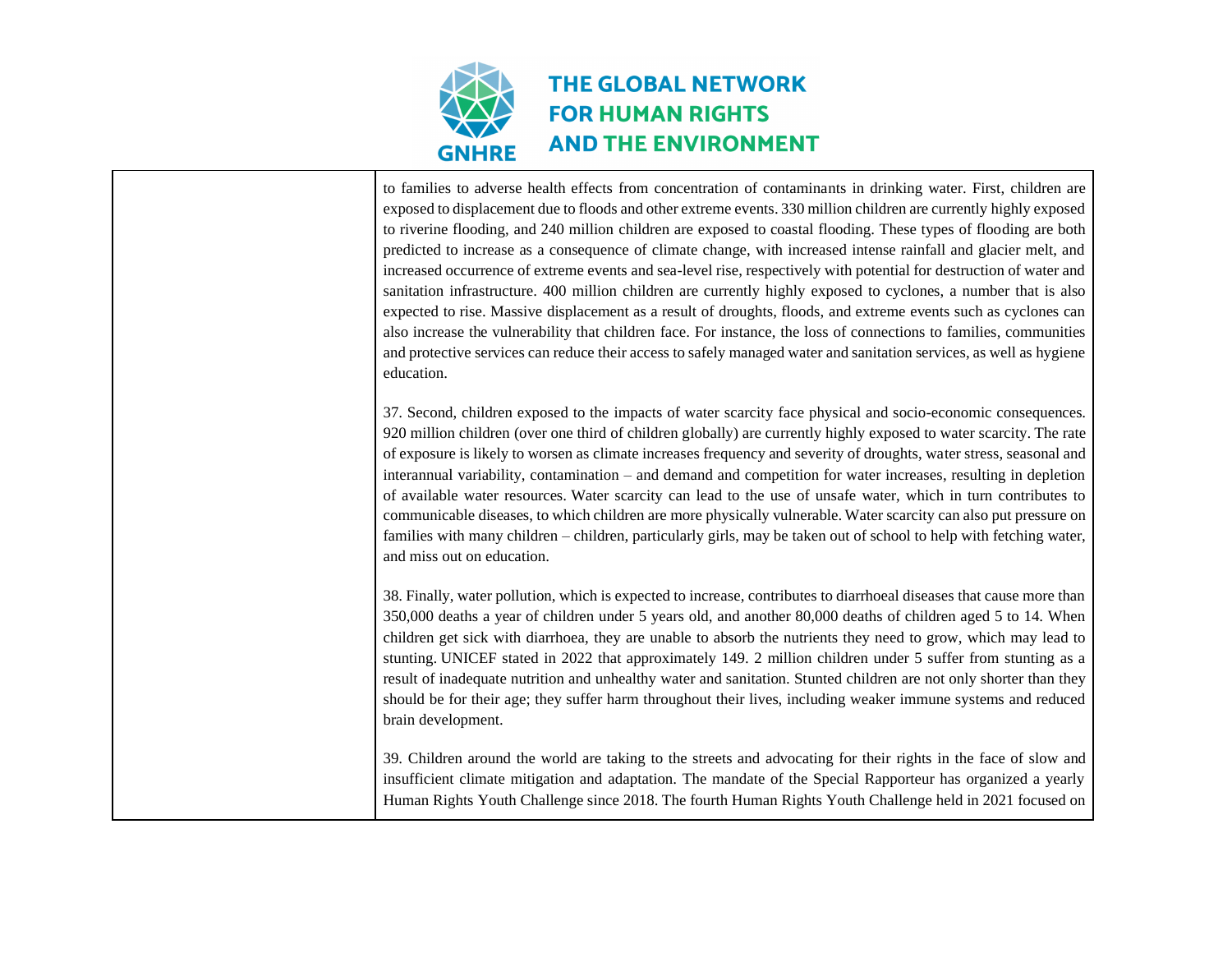

|                                                                                              | the topic of climate change and human rights showcased the impressive understanding and motivation of children<br>surrounding climate and human rights issues. Despite this, the voices of children rarely reach the arenas in which<br>decisions on climate mitigation and adaptation are made.                                                                                                                                                                                                                                                                                                                                                                                                                                                                                                       |
|----------------------------------------------------------------------------------------------|--------------------------------------------------------------------------------------------------------------------------------------------------------------------------------------------------------------------------------------------------------------------------------------------------------------------------------------------------------------------------------------------------------------------------------------------------------------------------------------------------------------------------------------------------------------------------------------------------------------------------------------------------------------------------------------------------------------------------------------------------------------------------------------------------------|
| A/74/197<br>Impact of mega-projects on the human<br>rights to water and sanitation<br>(2019) | Human rights impact assessment on water and sanitation should include plans and implementation measures to<br>avoid and redress impact on the physical accessibility of water sources or sanitation facilities and, when necessary,<br>provide alternative services. Additionally, the impact on access to sanitation facilities due to lack of accessibility<br>to water needs to be taken into account.<br>In Colombia, for example, the construction of the El Cercardo Dam, located in the La Guajira municipality, led<br>to temporarily drying up considerable parts of the river. As a result, the water supply of the Wayuu indigenous<br>peoples discontinued and women and children had to travel long distances to access water from a well and to<br>transport it by donkeys (COL 8/2016). |

2.2. Special Rapporteur on the implications for human rights of the environmentally sound management and disposal of hazardous substances and wastes

| Report                                                                                                                                                        | References to Children's Rights and the Environment                                                                                                                                                                                                                                                                                                                                                                                                                                                                                                                                                                                                                                                                                                                               |
|---------------------------------------------------------------------------------------------------------------------------------------------------------------|-----------------------------------------------------------------------------------------------------------------------------------------------------------------------------------------------------------------------------------------------------------------------------------------------------------------------------------------------------------------------------------------------------------------------------------------------------------------------------------------------------------------------------------------------------------------------------------------------------------------------------------------------------------------------------------------------------------------------------------------------------------------------------------|
|                                                                                                                                                               |                                                                                                                                                                                                                                                                                                                                                                                                                                                                                                                                                                                                                                                                                                                                                                                   |
| A/75/290<br>(2020)<br>Implications for human rights<br>of the environmentally sound<br>management and disposal of<br>hazardous<br>substances<br>and<br>wastes | 39. Since assuming the mandate in 2014, the Special Rapporteur has focused extensively on the deeply concerning<br>situation of childhood exposure to toxic substances and other pollutants. Children are uniquely vulnerable to adverse<br>health impacts due to toxic and otherwise hazardous substances and wastes. The World Health Organization estimates<br>that over 30 per cent of the global burden of disease can be attributed to environmental factors. Of that amount, 40 per<br>cent falls on children under five years of age, translating into three million deaths annually. It is generally accepted that<br>environmental risk factors act in concert and are exacerbated by adverse social and economic conditions, particularly<br>poverty and malnutrition. |
|                                                                                                                                                               | 40. The Special Rapporteur's 2016 report to the Human Rights Council (A/HRC/33/41) was the first thematic report by a<br>Special Rapporteur to highlight in detail the relevance of the Convention on the Rights of the Child to environment<br>protection. The Special Rapporteur denounced the fact that that children continue to be born "pre-polluted" and denied<br>their right to bodily integrity, among others, before they can walk. Studies have shown the presence of hundreds of                                                                                                                                                                                                                                                                                     |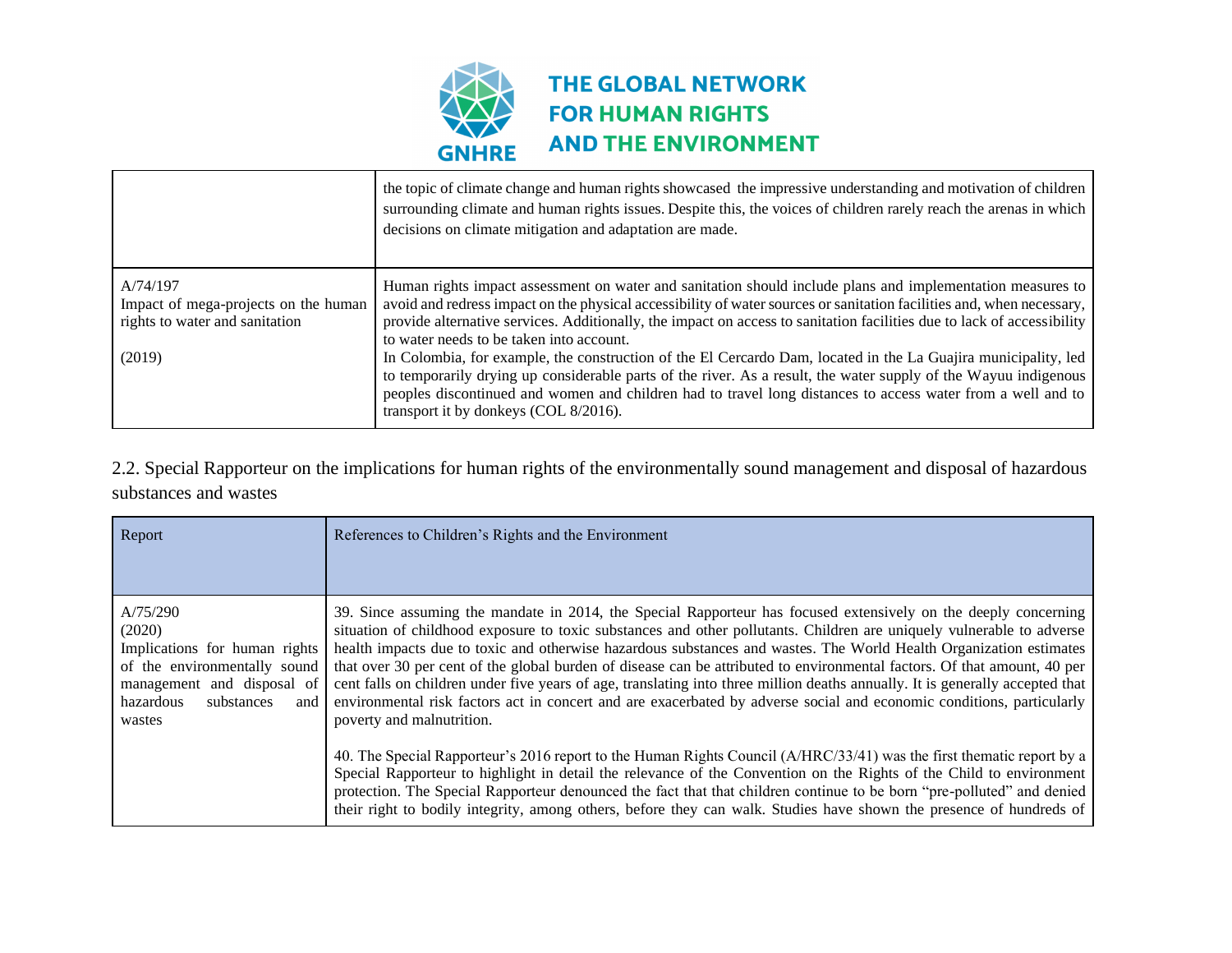

| different toxic substances in young and unborn children. Because of widespread childhood exposure, the world is<br>witnessing a "silent pandemic" of disease, disability and premature death.                                                                                                                                                                                                                                                                                                                                                                                                                                                                                                                                                                                                                                                                                                                                                                                                                                                                                                                                                          |
|--------------------------------------------------------------------------------------------------------------------------------------------------------------------------------------------------------------------------------------------------------------------------------------------------------------------------------------------------------------------------------------------------------------------------------------------------------------------------------------------------------------------------------------------------------------------------------------------------------------------------------------------------------------------------------------------------------------------------------------------------------------------------------------------------------------------------------------------------------------------------------------------------------------------------------------------------------------------------------------------------------------------------------------------------------------------------------------------------------------------------------------------------------|
| 41. The Convention on the Rights of the Child creates a duty to prevent childhood exposure and in essence enshrines the<br>right of the child to a healthy environment. Childhood exposure to toxic chemicals implicates a number of rights under<br>the Convention, the ratification of which creates the legal obligation to protect the rights of the child to life and to the<br>highest attainable standard of health, and to protect children from pollution and contamination, secure their physical<br>integrity and keep them free from unwanted intrusions in their bodies. The right of the child to bodily integrity has been<br>emphasized by the Special Rapporteur in the present report and other aspects of his work on toxic exposures. In the light<br>of those provisions, the Convention's accountability mechanism and ratification by all but one State, and the obligation<br>that the child's best interests be a primary consideration of States in environmental and occupational laws, the Special<br>Rapporteur believes that the Convention is the most underutilized environmental treaty to date.                      |
| 42. During his country visits, the Special Rapporteur has emphasized the situation of children exposed to various<br>hazardous substances. In the United Kingdom, the Special Rapporteur emphasized the "plague" of childhood exposure to<br>air pollutants and other toxic exposures (see A/HRC/36/41/Add.1, para. 23). The United Kingdom House of Commons<br>Environmental Audit Committee has acknowledged that health conditions associated with exposure to harmful chemicals<br>include developmental disorders, endocrine disruption, breathing difficulties, reproductive disorders, cancers and<br>neurological disorders, and that fetuses, children and pregnant women are most at risk. The Committee echoed the Special<br>Rapporteur's warning that, increasingly, we find that children are being born "pre-polluted.                                                                                                                                                                                                                                                                                                                  |
| 43. The Special Rapporteur also addressed cases of children exposed to hazardous substances and wastes through<br>communications. In discussions from 2018 to 2020 with the Secretary-General regarding the Organization's responsibility<br>towards victims of lead poisoning in Kosovo, 21 the Special Rapporteur has called on the United Nations to take immediate<br>action to provide justice and remedies for displaced minority communities who were housed in United Nations camps<br>constructed on toxic wasteland in Kosovo.22 Around 600 members of the Roma, Ashkali and Egyptian communities were<br>placed in the camps between 1999 and 2013 on land known to have been contaminated by lead. Approximately half were<br>children under the age of 14. The Special Rapporteur has through this process urged the Secretary-General to revise the<br>proposed trust fund, which has neither mobilized the necessary resources nor is capable of providing many of the victims<br>with their expectation from the United Nations and its Member States. At present, only one State has contributed to the<br>trust fund, only \$10,000. |
| 44. Lead poisoning has been a persistent concern of the mandate holder, a fact that speaks to the extent of the global crisis<br>facing children from one of the most well-established hazards to a child's healthy development. In 2016, the Special<br>Rapporteur and other mandate holders highlighted the exposure to lead of people living in Flint, Michigan, United States,<br>including children, who were found to have elevated levels of lead in their blood. Childhood exposure to lead is associated                                                                                                                                                                                                                                                                                                                                                                                                                                                                                                                                                                                                                                      |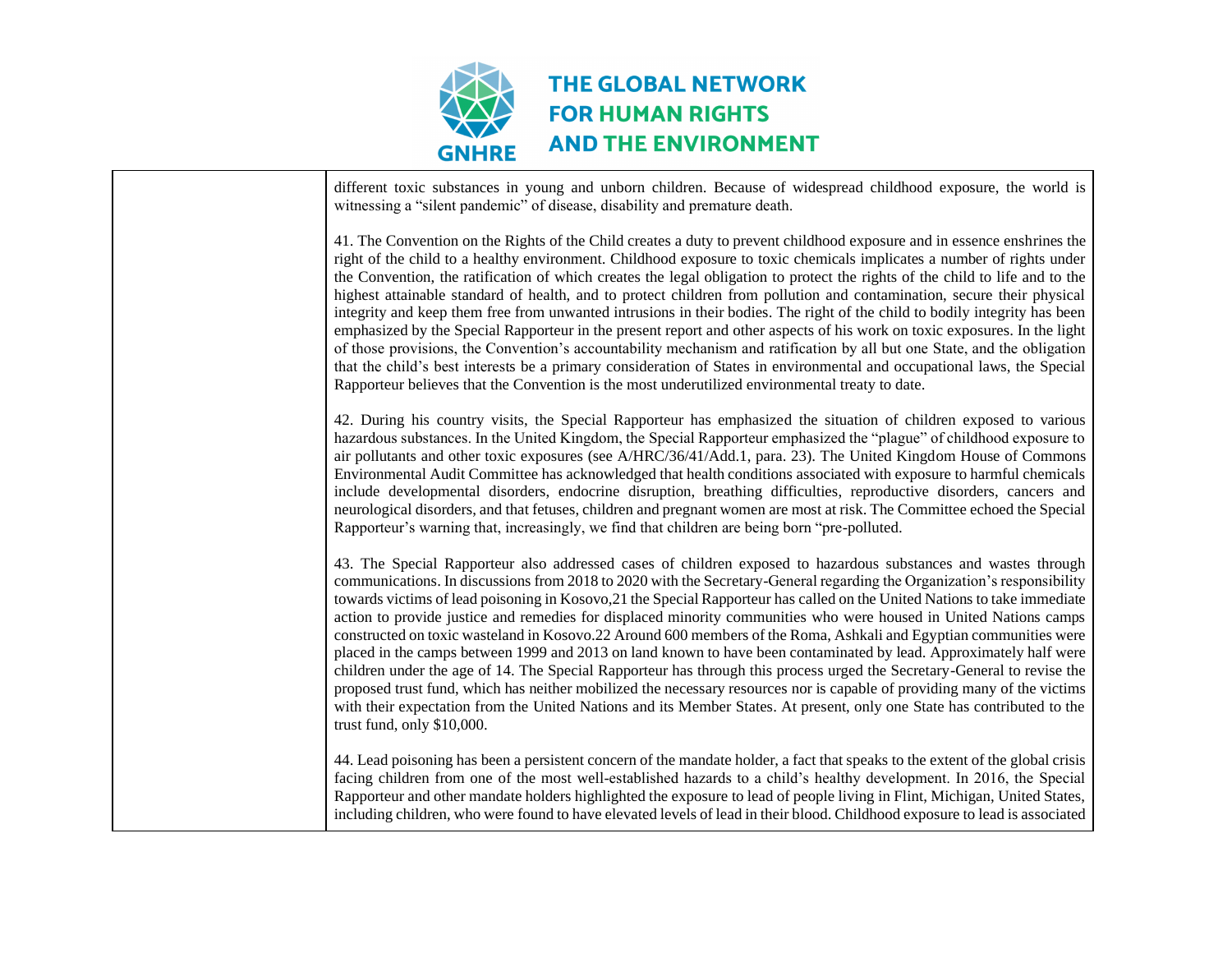

| with a wide range of impacts, including neurodevelopmental effects, mortality, impaired renal function, hypertension,<br>impaired fertility and adverse pregnancy outcomes. This may lead to behaviour or attention problems, difficulties in<br>school, hearing problems, kidney damage, reduced IQ, slowed body growth, muscle weakness and coma.                                                                                                                                                                                                                                                                                                                                                                                                                                                                                                                                                                                                                                                                                                                                                                                                                                  |
|--------------------------------------------------------------------------------------------------------------------------------------------------------------------------------------------------------------------------------------------------------------------------------------------------------------------------------------------------------------------------------------------------------------------------------------------------------------------------------------------------------------------------------------------------------------------------------------------------------------------------------------------------------------------------------------------------------------------------------------------------------------------------------------------------------------------------------------------------------------------------------------------------------------------------------------------------------------------------------------------------------------------------------------------------------------------------------------------------------------------------------------------------------------------------------------|
| 45. The case in Flint is not an isolated incident, and in the United States and around the world, various other cases have<br>been brought to the attention of the mandate holder. The Special Rapporteur and others raised concerns about the improper<br>management of lead in a lead smelter operated from 2007 to March 2014 near the Owino Uhuru community, in Kenya.<br>Because of direct and indirect lead exposure, Owino Uhuru community members, including children, and former workers<br>of the smelter face serious health problems and human rights violations, without having been provided with adequate<br>remedies over the seven years prior.                                                                                                                                                                                                                                                                                                                                                                                                                                                                                                                     |
| 46. The Special Rapporteur and others addressed alleged lead contamination and poisoning in Zamfara State, Nigeria,<br>from artisanal gold mines. The high levels of lead found in the earth coupled with the use of rudimentary mining methods<br>reportedly resulted in a lead poisoning epidemic among children.24 In 2011, the mandate holder addressed alleged cases<br>of acute lead poisoning, from which nearly 400 children have died since March 2010 as a result of lead poisoning, the<br>majority of whom aged under 5 years.25 Allegedly, an additional 30,000 people in seven villages in Zamfara State had<br>been identified as being at risk of lead exposure by inhalation or ingestion.                                                                                                                                                                                                                                                                                                                                                                                                                                                                          |
| 47. The Special Rapporteur remains concerned that millions of children around the world continue to engage in the worst<br>form of child labour, where they use or are exposed to hazardous substances. Particularly grave is the situation of child<br>labour in mining and agriculture. The Special Rapporteur has had discussions with various stakeholders from States and<br>businesses regarding the existence of this problem in global supply chains, as well as communications regarding child<br>labour on tobacco farms in Zimbabwe.26 It was alleged that, in the tobacco industry in Zimbabwe, children are involved<br>in work on farms and other parts of the production process and do so in hazardous conditions, often performing tasks that<br>threaten their health and safety or interfere with their education, including pesticide exposure.                                                                                                                                                                                                                                                                                                                  |
| 48. An equally disturbing trend is the exposure of children to endocrine-disrupting chemicals, where instead of<br>guaranteeing their right to food and nutrition without toxic or hazardous substances, children are "turned into adults"<br>before they should because of hormones in food. This presents questions of legality versus immorality; although research<br>may still be novel, and more evidence needed to provide conclusive links, some substances already known to be harmful<br>in food continue to be used on the false premise that they are within legal limits, despite the human rights abuses and<br>violations occasioned. While such exposure may be legal, this does not serve to eliminate the negative health and<br>developmental effects on children. In his visit to Denmark, the Special Rapporteur commended the Government's<br>leadership in preventing exposure to endocrine disruptors and other chemicals of concern to the rights of the child.<br>Denmark has applied the principles of prevention and precaution to protect children from toxic threats, often leading to<br>improved standards of protection both in Denmark and abroad. |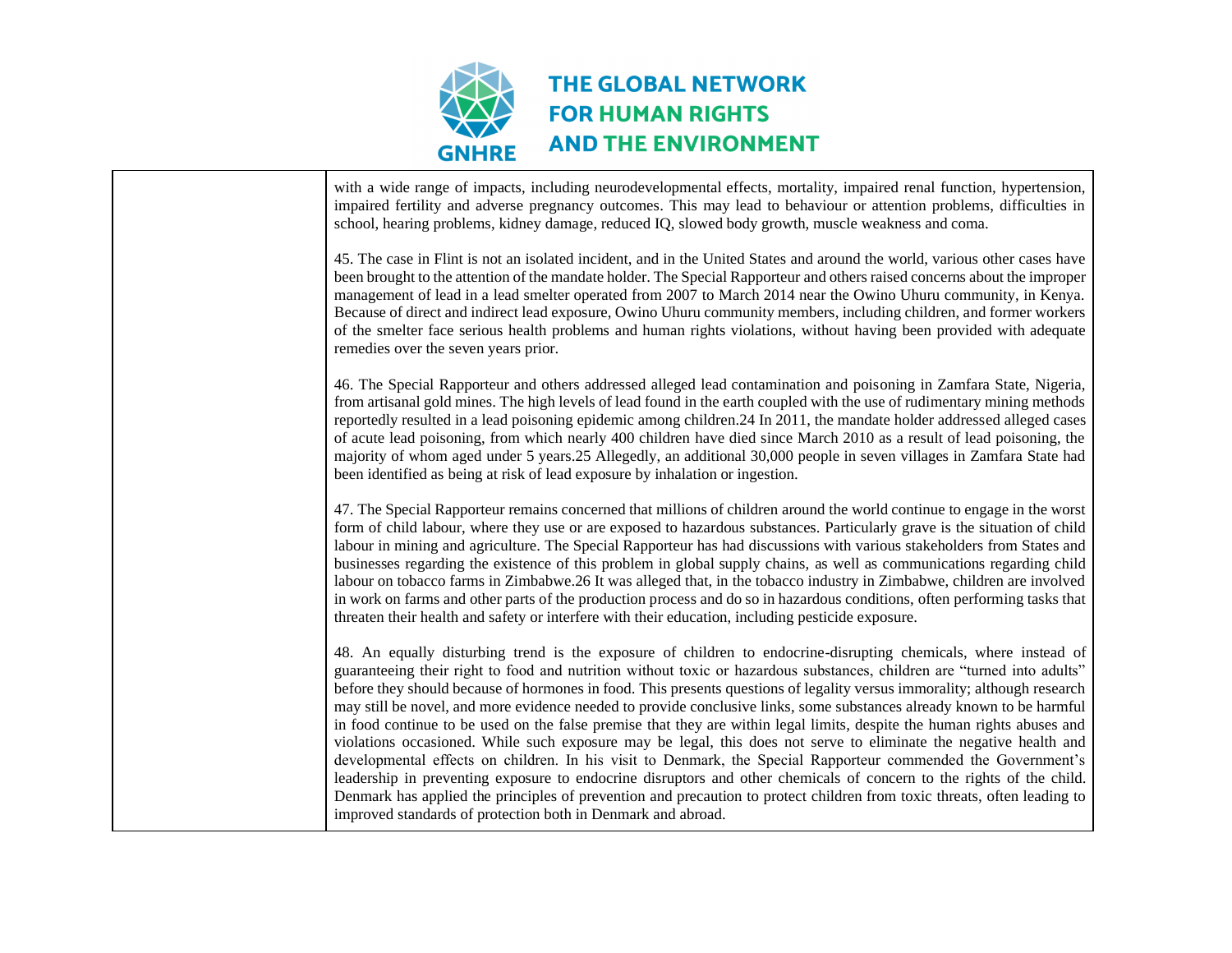

| BHRRC_Chemical_Briefing<br>(2018)<br>Business & human rights in the<br>chemical<br>industry:<br>An<br>of<br>company<br>assessment<br>to human rights<br>responses<br>issues | Human rights at stake<br>This section explores two key human rights issues that chemical companies can impact: (1) workers' rights and<br>(2) indigenous and communities' rights. These represent areas of risk based on the information provided to the<br>Resource Centre. They do not cover the full scope of human rights impacts chemical companies can have. Others<br>include the rights of women and children outside the context of child labour.                                                                                                                                                                                                                                                                                                                                                                                                                                                                                                                                                                                                                                                                                                   |
|-----------------------------------------------------------------------------------------------------------------------------------------------------------------------------|--------------------------------------------------------------------------------------------------------------------------------------------------------------------------------------------------------------------------------------------------------------------------------------------------------------------------------------------------------------------------------------------------------------------------------------------------------------------------------------------------------------------------------------------------------------------------------------------------------------------------------------------------------------------------------------------------------------------------------------------------------------------------------------------------------------------------------------------------------------------------------------------------------------------------------------------------------------------------------------------------------------------------------------------------------------------------------------------------------------------------------------------------------------|
|                                                                                                                                                                             | Workplace health and safety<br>Almost two thirds of the cases documented related to human rights within the workplace, with health and safety<br>being key concerns. Allegations included health consequences of accidents at work and health risks associated<br>with child labour and childhood exposure to hazardous substances, among others. Human rights issues related to<br>health and safety in the workplace are also inextricably linked to the right to information. People have a right to<br>know whether they are or may be exposed to hazardous substances. To realize this right, information must be<br>accessible and non-discriminatory. In many cases, workers lacked accessible information on health and safety<br>issues, for example when that information was not made available in their language or clearly labelled pictures<br>were not provided.<br>While there are positive steps – regulations at the global level, industry-wide initiatives, and individual<br>company actions – critical gaps remain, particularly in protecting the rights of workers, children, low-income<br>communities and other vulnerable groups. |
| A/HRC/33/41<br>(2016)<br>Report<br>Special<br>of<br>the<br>Rapporteur on the implications<br>of the<br>human<br>rights<br>for                                               | State obligation to prevent childhood exposure:<br>17. Four principles guide the interpretation and implementation of the Convention on the Rights of the Child. States must<br>take these into consideration when designing, implementing and enforcing public health, environmental and labour laws<br>to protect children's rights from toxics and pollution.<br>18. The Convention on the Rights of the Child makes it clear that States have an obligation to prevent exposure to toxics<br>by children, as well as by women of reproductive age.                                                                                                                                                                                                                                                                                                                                                                                                                                                                                                                                                                                                       |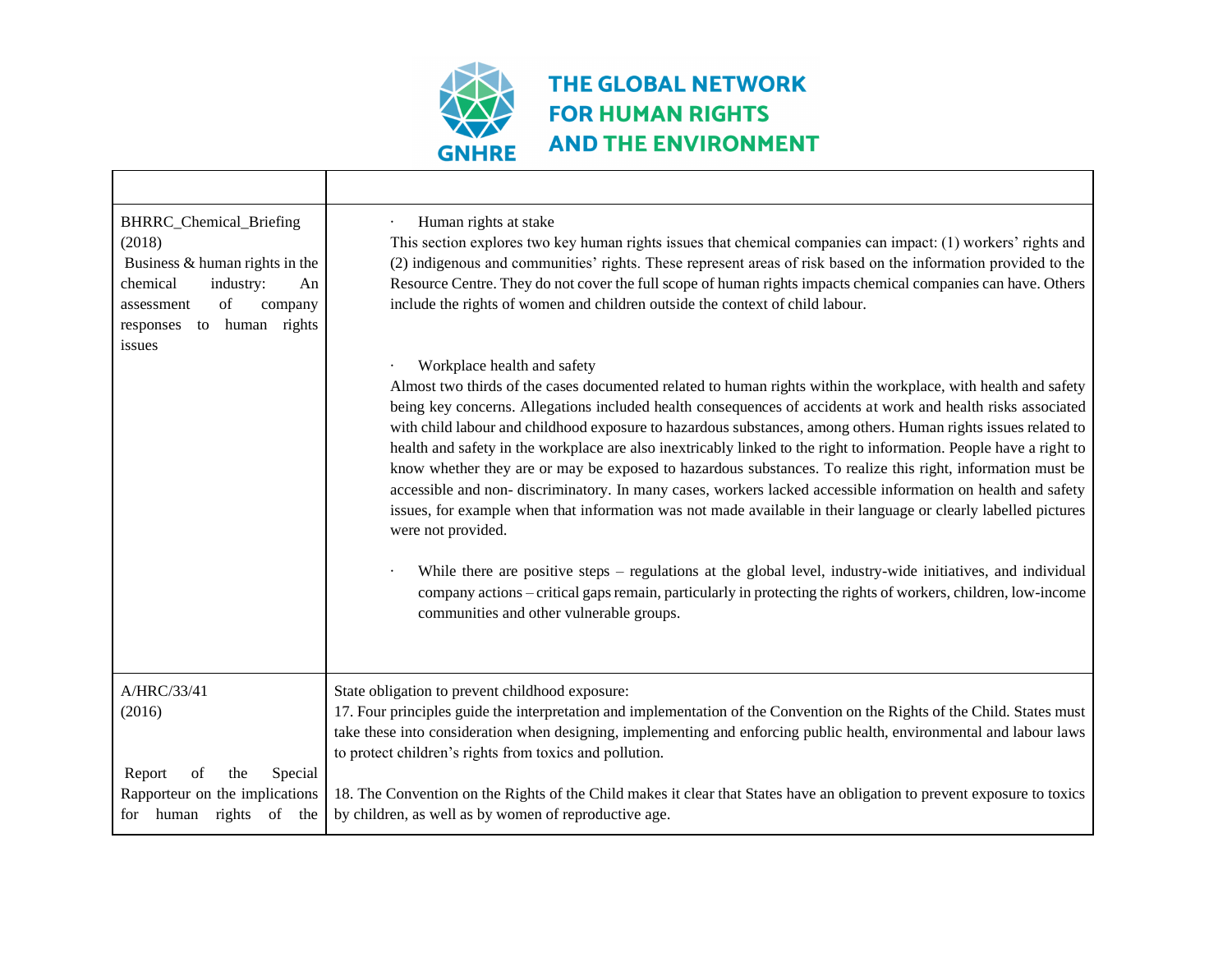

| environmentally<br>sound                 |                                                                                                                                                                                                                                                                                                                                                                                                                                                                                                                                                                                                                                                                                                                                                                                                                                                                                                                               |
|------------------------------------------|-------------------------------------------------------------------------------------------------------------------------------------------------------------------------------------------------------------------------------------------------------------------------------------------------------------------------------------------------------------------------------------------------------------------------------------------------------------------------------------------------------------------------------------------------------------------------------------------------------------------------------------------------------------------------------------------------------------------------------------------------------------------------------------------------------------------------------------------------------------------------------------------------------------------------------|
| management and disposal of               | Best interests of the child                                                                                                                                                                                                                                                                                                                                                                                                                                                                                                                                                                                                                                                                                                                                                                                                                                                                                                   |
| hazardous<br>substances<br>and<br>wastes | 19. The best interests of the child — including future generations who will inherit the toxic legacy of previous generations<br>— must be a "primary consideration" in the interpretation and implementation of the rights enshrined in the Convention<br>on the Rights of the Child (art. 3, para. 1). States parties must integrate and apply this guiding principle and substantive<br>right "in all actions", including legislative, administrative and judicial proceedings that relate to toxic substances or<br>pollution, bearing in mind children's unique vulnerabilities to toxics, pollution, and known and unknown risks factors.<br>States should be in a position to explain and be held accountable for how they respected the right of present and future<br>children to have their best interests considered in decision-making, including how this right has been weighed against<br>other considerations. |
|                                          | 20. States must pursue the "full implementation" of the child's right to health, and must be guided by the right of the child<br>to have his or her best interests taken into account as a "primary consideration" when considering "the dangers and risks<br>of environmental pollution" to health.                                                                                                                                                                                                                                                                                                                                                                                                                                                                                                                                                                                                                          |
|                                          | 21. The best interests of the child are best served by preventing exposure to toxic chemicals and pollution, and taking<br>precautionary measures with respect to those substances whose risks are not well understood. Unfortunately, industrial<br>competitiveness, risk management options and cost-benefit considerations are prioritized over the best interests of the<br>child.                                                                                                                                                                                                                                                                                                                                                                                                                                                                                                                                        |
|                                          | B. Right to be heard<br>22. The right to be heard is a guiding principle of the Convention on the Rights of the Child, and is inextricable from<br>public health and environmental threats such as toxics and pollution.46 The right is closely linked with the question of<br>consent, and with the phenomenon of children being born "pre-polluted".                                                                                                                                                                                                                                                                                                                                                                                                                                                                                                                                                                        |
|                                          | 23. Every child capable of forming his or her own views has the right to be heard and to influence decision-making<br>processes that may be relevant in his or her life.47 Such views are to be given due weight in accordance with the age and<br>maturity of the child.                                                                                                                                                                                                                                                                                                                                                                                                                                                                                                                                                                                                                                                     |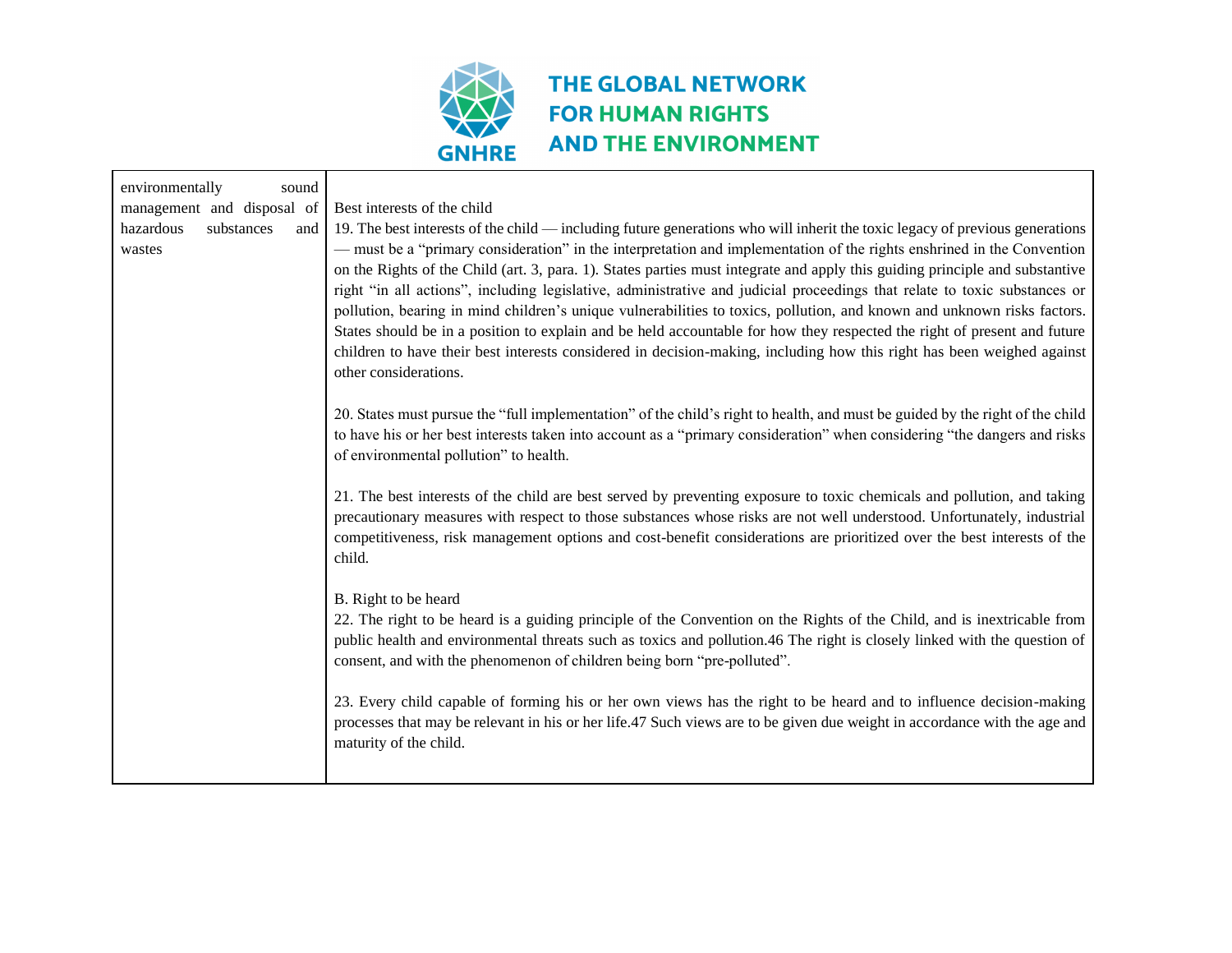

| 24. Critical from a human rights perspective is that children are exposed to harmful substances before they are capable of<br>forming their own opinions, and this is in the period in their lives when they are most at risk from toxic exposures that<br>can lead to the development of associated diseases, disorders and illnesses.                                                                                                                                                                                                                                                                                                                                                                                      |
|------------------------------------------------------------------------------------------------------------------------------------------------------------------------------------------------------------------------------------------------------------------------------------------------------------------------------------------------------------------------------------------------------------------------------------------------------------------------------------------------------------------------------------------------------------------------------------------------------------------------------------------------------------------------------------------------------------------------------|
| 25. When children are capable of forming their views, they are not being heard on important decisions related to toxics<br>and pollution. Article 12 is the key participation right in the Convention on the Rights of the Child, as it recognizes the<br>child as a full human being with the ability to participate in society and in decisions about his or her well-being.                                                                                                                                                                                                                                                                                                                                               |
| 26. While parents and guardians have primary responsibility for the upbringing and development of the child, they are,<br>for many reasons, powerless to protect children from exposure to toxics from a myriad of unavoidable sources. States<br>must prevent childhood exposure, in recognition of the right of present and future generations to be heard.                                                                                                                                                                                                                                                                                                                                                                |
| Right to life, survival and development<br>27. Every child has the inherent right to life and States are duty-bound to ensure to the maximum extent possible the<br>survival and development of the child. A holistic concept of childhood development should include consideration of<br>factors such as freedom from exposure to toxics and pollution, as such exposure can have an adverse impact on the child's<br>physical, mental, psychological and social development. The child's right to life, survival and development is contingent<br>upon the realization of the rights to health, to food, water and adequate housing, and to a healthy environment, as well as<br>to physical integrity and to information. |
| 28. Exposure to toxic chemicals during crucial periods of development can affect the way in which genes are expressed,<br>leading to deadly or adverse developmental outcomes for some children. Often these are not seen at birth, when a<br>seemingly healthy child may in fact have suffered disruptions to his development that may lead to a higher probability of<br>diseases and disabilities later in life, and in many cases premature death. States must prevent childhood exposure to toxics<br>to protect the right of all children to life, survival and development.                                                                                                                                           |
| Right to physical and mental integrity<br>29. The right to physical and mental integrity is well established under international human rights law. This right<br>encapsulates the right of each human being, including children, to autonomy and self-determination over his or her own<br>body. It considers a non-consensual physical or mental intrusion against the body to be a human rights violation.                                                                                                                                                                                                                                                                                                                 |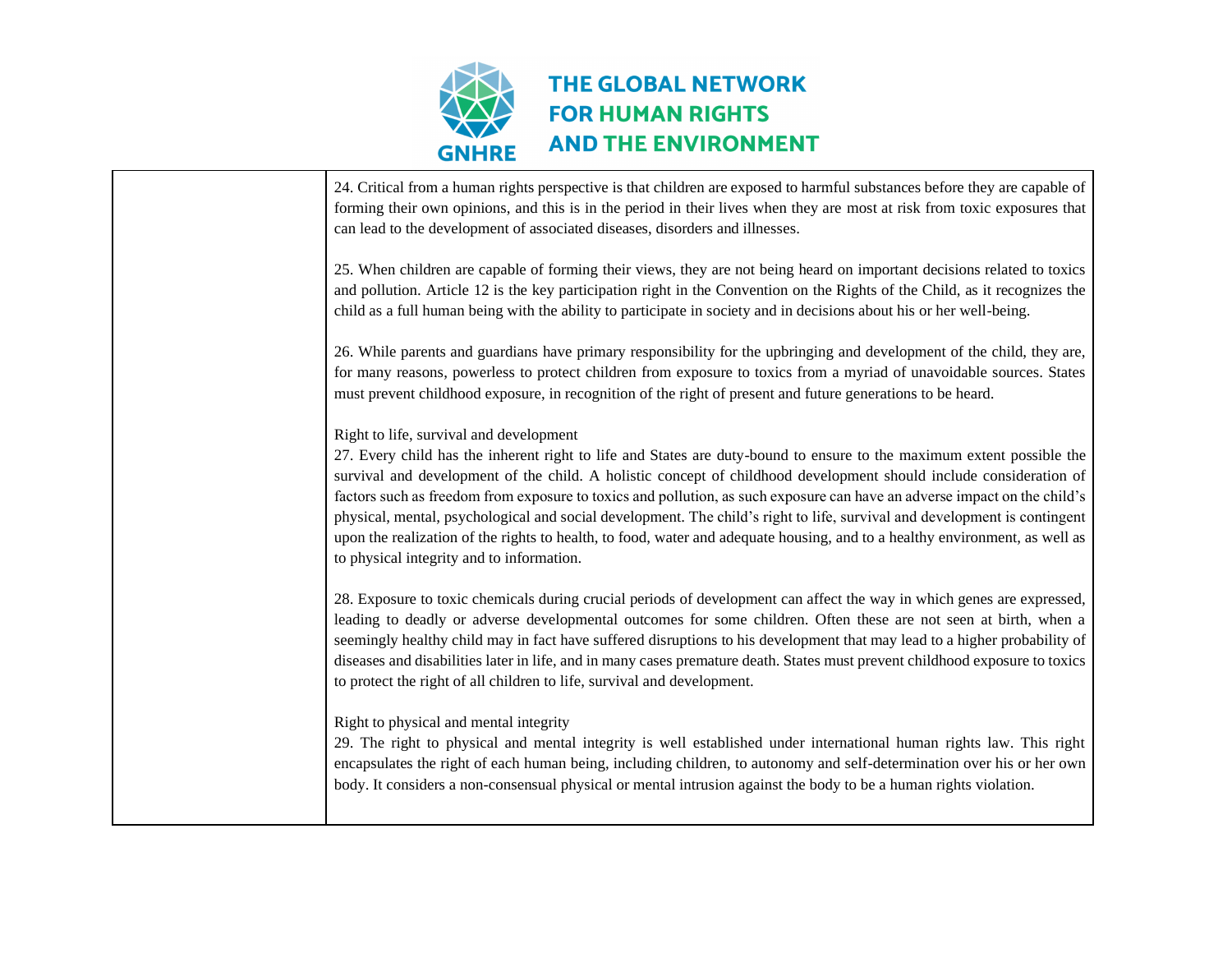

| 30. Childhood exposure to toxics occurs without the child's (or parent's) consent. Even if a parent were somehow able to<br>identify every product and possible source of exposure to toxics that might harm their child, they are often powerless to<br>do anything about it, particularly when it involves food, water or air pollution. Young children lack the physical and/or<br>mental ability to vocalize opinions and understand the dangers and potential consequences of toxics until long after harm<br>has been inflicted. This, for example, is why children are not allowed to buy cigarettes or alcohol until a certain age in<br>many countries and are prohibited from working in hazardous conditions. |
|--------------------------------------------------------------------------------------------------------------------------------------------------------------------------------------------------------------------------------------------------------------------------------------------------------------------------------------------------------------------------------------------------------------------------------------------------------------------------------------------------------------------------------------------------------------------------------------------------------------------------------------------------------------------------------------------------------------------------|
| 31. Both the International Covenant on Civil and Political Rights and the Convention on the Rights of the Child protect<br>the physical and mental integrity of children. States must protect children from "all forms of physical or mental violence,<br>injury or abuse, neglect or negligent treatment". The Convention on the Rights of the Child (art. 37) and the International<br>Covenant on Civil and Political Rights (art. 7) require States to protect children from torture and other cruel, inhuman or<br>degrading treatment or punishment. All regional human rights instruments recognize the right to physical integrity.                                                                              |
| 32. The right to physical integrity is implicated by actions or inactions that give rise to contact, not by whether the contact<br>resulted in adverse health impacts. For example: "The common law over the centuries has always protected individuals<br>from unwanted intentional contacts with their person The common law action of battery developed out of the law's<br>recognition of an individual's interest in personal autonomy and bodily integrity — that is, the right of a person to<br>participate in and make decisions about his own body."                                                                                                                                                           |
| 33. Under international law, no derogation is allowed from the right to physical integrity. Under the American Convention<br>on Human Rights, the right of respect for physical integrity is explicitly non-derogable. Courts have interpreted strictly<br>the right to physical integrity, such that even the medical, life-saving exposure to hazardous substances is a violation of a<br>child's right to physical integrity if without consent. Children have an unqualified right to effective prevention and<br>protection from violence.58 No form of violence against children is justifiable and all forms of violence against children<br>are preventable.                                                     |
| 34. While the right to physical and mental integrity has traditionally been raised in connection with incarceration,<br>interrogation and medical experimentation, this right is implicated by human exposure to toxics. Although acute<br>poisonings and high levels of intoxication present an unquestionable violation of the right to physical integrity, this right<br>also extends to chronic, low-level exposure to toxic substances.                                                                                                                                                                                                                                                                             |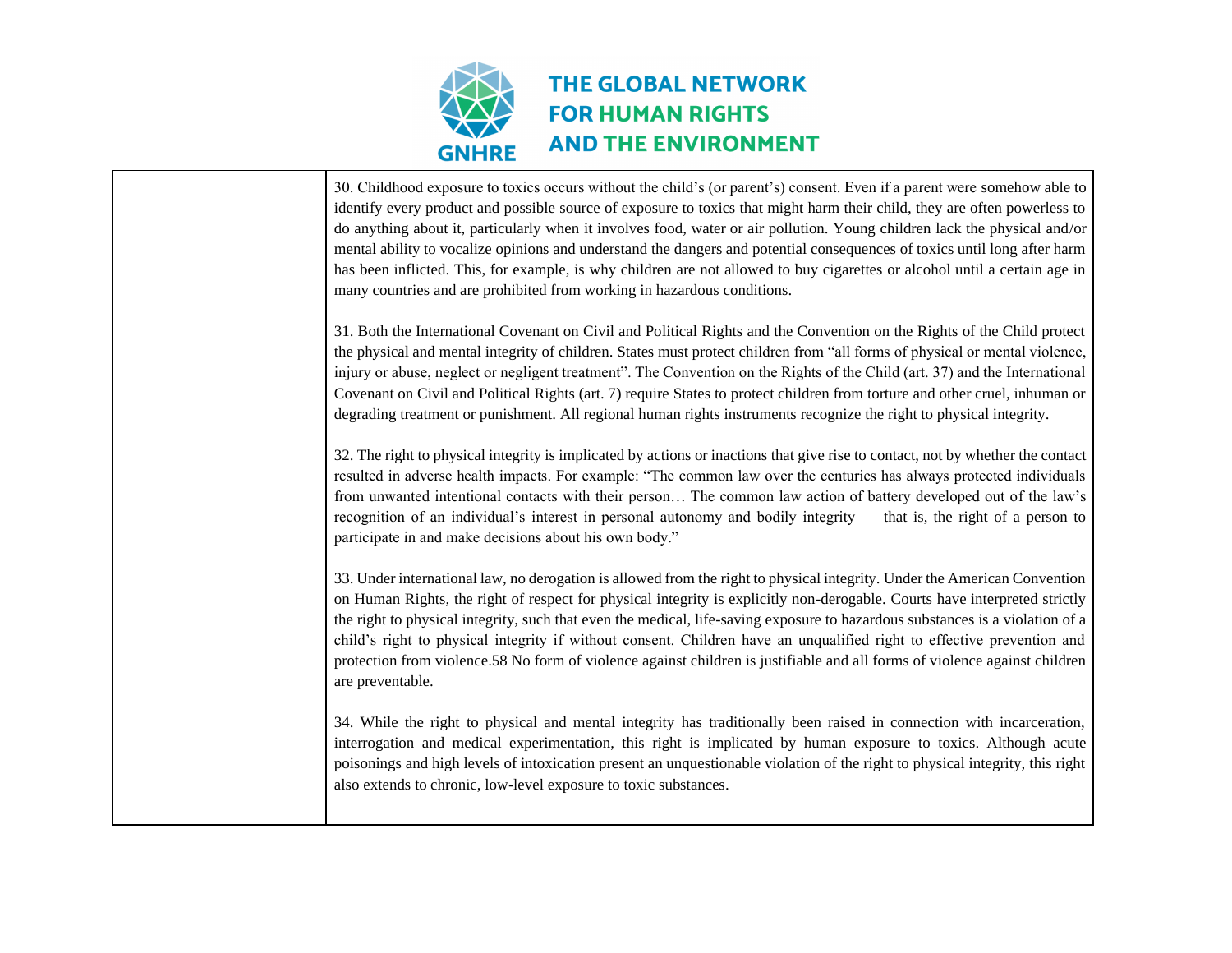

| 35. The pervasive intrusion of toxics, a phenomenon and legal argument also known as "toxic trespass", raises the question<br>of whether States have taken the right of physical and mental integrity into account in the design of laws and policies.<br>Policies are typically geared towards the risk that accompanies exposure, rather than preventing exposure at the outset.                                                                                                                                                                                                                                                                                                                                         |
|----------------------------------------------------------------------------------------------------------------------------------------------------------------------------------------------------------------------------------------------------------------------------------------------------------------------------------------------------------------------------------------------------------------------------------------------------------------------------------------------------------------------------------------------------------------------------------------------------------------------------------------------------------------------------------------------------------------------------|
| 36. Violence — likewise, torture and cruel, inhuman or degrading treatment — can take many different forms. Incessant<br>exposure to toxics and pollution can be violent, torturous, degrading, cruel and inhumane. Parents of children exposed<br>incessantly to pollution or toxic chemicals bear an enormous level of psychological stress and anxiety, worrying what the<br>impacts may be in the future. Children who live in or around locations of widespread pollution or contamination may be<br>subject to painful harassment and discrimination.                                                                                                                                                                |
| 37. States have an obligation to ensure that laws and policies do not permit the production, use, emission or disposal of<br>hazardous substances in a manner that results in children being exposed to them.                                                                                                                                                                                                                                                                                                                                                                                                                                                                                                              |
| 38. States must also take active measures to ensure that children are not exposed to chemical substances with unknown<br>properties. States must ensure that individual substances and combinations of substances are well characterized as safe<br>before children are exposed, in order to protect the child from "scientific experimentation" and actions or inactions not in<br>their best interests.                                                                                                                                                                                                                                                                                                                  |
| Right to an effective remedy<br>39. States have a duty to ensure that children have access to an effective remedy for violations of their rights, including<br>those due to exposure to toxics. To be effective, remedies should be appropriately adapted for children, taking into account<br>their special needs, risks, and evolving development and capacities. An effective remedy includes (a) the right to equal<br>and effective access to justice; (b) effective and prompt reparation for harm suffered; and (c) access to relevant information<br>concerning violations and reparation mechanism. This includes, inter alia, compensation and satisfaction, rehabilitation<br>and guarantees of non-repetition. |
| 40. The right to an effective remedy requires the remediation of contaminated sites, the cessation of actions or inactions<br>that give rise to impacts, the provision of health care, and the dissemination of information to ensure that parents and<br>children know how to prevent recurrence. Timely reparation to prevent recurrence is essential.                                                                                                                                                                                                                                                                                                                                                                   |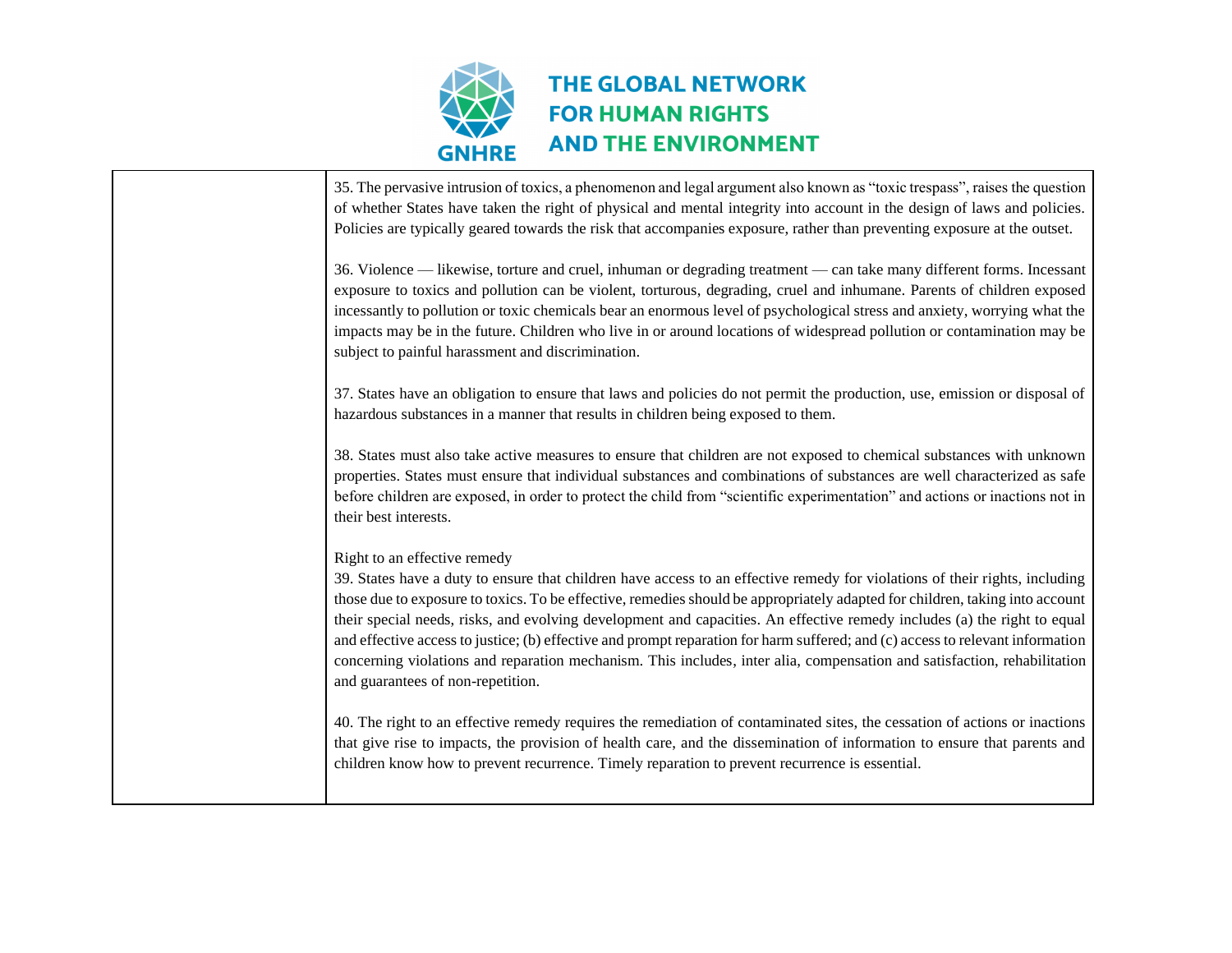

| 41. Prevention is the best and often only means of ensuring access to an effective remedy. Children exposed are at risk of<br>life-long impacts, many of which are irreversible, for example the impacts on brain function from lead. The elevated risks<br>of cancer, diabetes, respiratory problems, behavioural disorders, hormonal dysfunctions and other health impacts linked<br>to the hundreds of toxic chemicals children are exposed to cannot be erased. Even if medical treatments are available, the<br>mental suffering that accompanies a child's exposure to toxics cannot be remedied.                                                                                                                                                                                                |
|--------------------------------------------------------------------------------------------------------------------------------------------------------------------------------------------------------------------------------------------------------------------------------------------------------------------------------------------------------------------------------------------------------------------------------------------------------------------------------------------------------------------------------------------------------------------------------------------------------------------------------------------------------------------------------------------------------------------------------------------------------------------------------------------------------|
| 42. The violation of a child's physical integrity from toxics cannot be undone. Causation presents a largely insurmountable<br>obstacle to remedy, with numerous variables and missing information enabling perpetrators to escape accountability. As<br>information is made available, the hazardous substance exposure levels previously considered "safe" continue to fall and<br>increasing numbers of industrial chemicals and pesticides are identified as hazardous — helping to prevent harms in the<br>future, but of far less use to child victims of the past in realizing their right to an effective remedy. Businesses that have<br>left the present generation with contamination are often no longer in existence, financially unable or unwilling to pay for<br>complete remediation. |
| 43. States have a duty to prevent recurrence of human rights violations. The inadequate emphasis on prevention and<br>precaution, in favour of an emphasis on risk management without adequate information on which to calculate the risks,<br>has failed to protect human rights, including children's rights.                                                                                                                                                                                                                                                                                                                                                                                                                                                                                        |

## 2.3. Special Rapporteur in the field of cultural rights

| Report            | References to Children's Rights and the Environment                                                                                             |
|-------------------|-------------------------------------------------------------------------------------------------------------------------------------------------|
| A/HRC/46/34/Add.1 | <b>Recommendations</b>                                                                                                                          |
| (2020)            | 77. To improve the realization of cultural rights in facing the environmental crisis caused by the climate emergency, the<br>Government should: |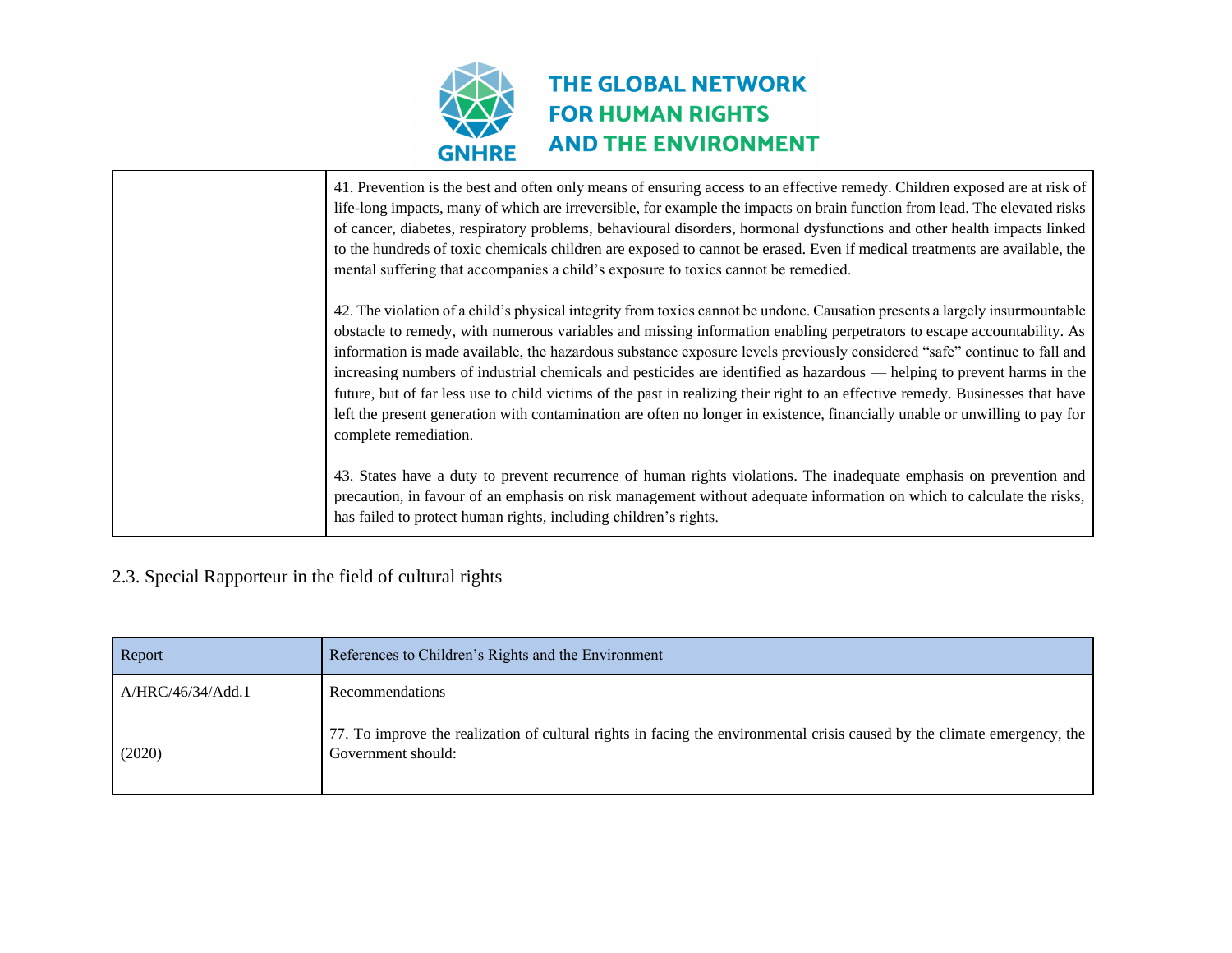

| Report<br>of<br>the<br>Special<br>Rapporteur in the field of<br>Karima<br>cultural<br>rights,<br>Bennoune* on her mission to<br>Tuvalu | (a) Periodically assess the human rights impact of climate change and natural disasters, including on the enjoyment of<br>cultural rights, and including on a variety of social groups, such as youth, women, persons with disabilities, persons living<br>in poverty and minorities;                                                                                                                                                                                                                                            |
|----------------------------------------------------------------------------------------------------------------------------------------|----------------------------------------------------------------------------------------------------------------------------------------------------------------------------------------------------------------------------------------------------------------------------------------------------------------------------------------------------------------------------------------------------------------------------------------------------------------------------------------------------------------------------------|
| A/75/298<br>(2020)                                                                                                                     | 8. [] Climate change magnifies existing gender inequalities between girls and boys, and raises cultural rights-related<br>obstacles for girls, including increased difficulties accessing education.                                                                                                                                                                                                                                                                                                                             |
| Special Rapporteur in the field<br>of cultural rights, Karima<br>addresses<br>the<br>Bennoune,<br>cultural and cultural rights         | 9. Climate change is "the most significant intergenerational equity issue of our time. Children and future generations are<br>bearing, or will come to bear, the brunt of its impact on a polluted, degraded planet."                                                                                                                                                                                                                                                                                                            |
| dimensions of the current<br>climate emergency.                                                                                        | Youth must be recognized not just as representatives of the future, but as full participants in making climate policy in the<br>present.                                                                                                                                                                                                                                                                                                                                                                                         |
| A/HRC/43/50/Add.2<br>(2020)                                                                                                            | E. Climate change, environment and cultural rights                                                                                                                                                                                                                                                                                                                                                                                                                                                                               |
| Visit to Maldives Report of the<br>Special Rapporteur in the field<br>of cultural rights. Maldives.                                    | 79. During her mission, the Special Rapporteur visited a centuries-old cemetery reportedly containing the graves of those<br>involved in bringing Islam to Maldives. That cemetery is perhaps less than 100 metres from the ocean. Locals feared the<br>site would be gone in 10 years, owing to sea-level rise and erosion. A 15-year-old Maldivian environmental and cultural<br>heritage activist said to the Special Rapporteur: "I fear for the survival of my country." No young person should have to<br>face such fears. |

### 2.4. Special Rapporteur on the rights of persons with disabilities

|  | Report | References to Children's Rights and the Environment |
|--|--------|-----------------------------------------------------|
|--|--------|-----------------------------------------------------|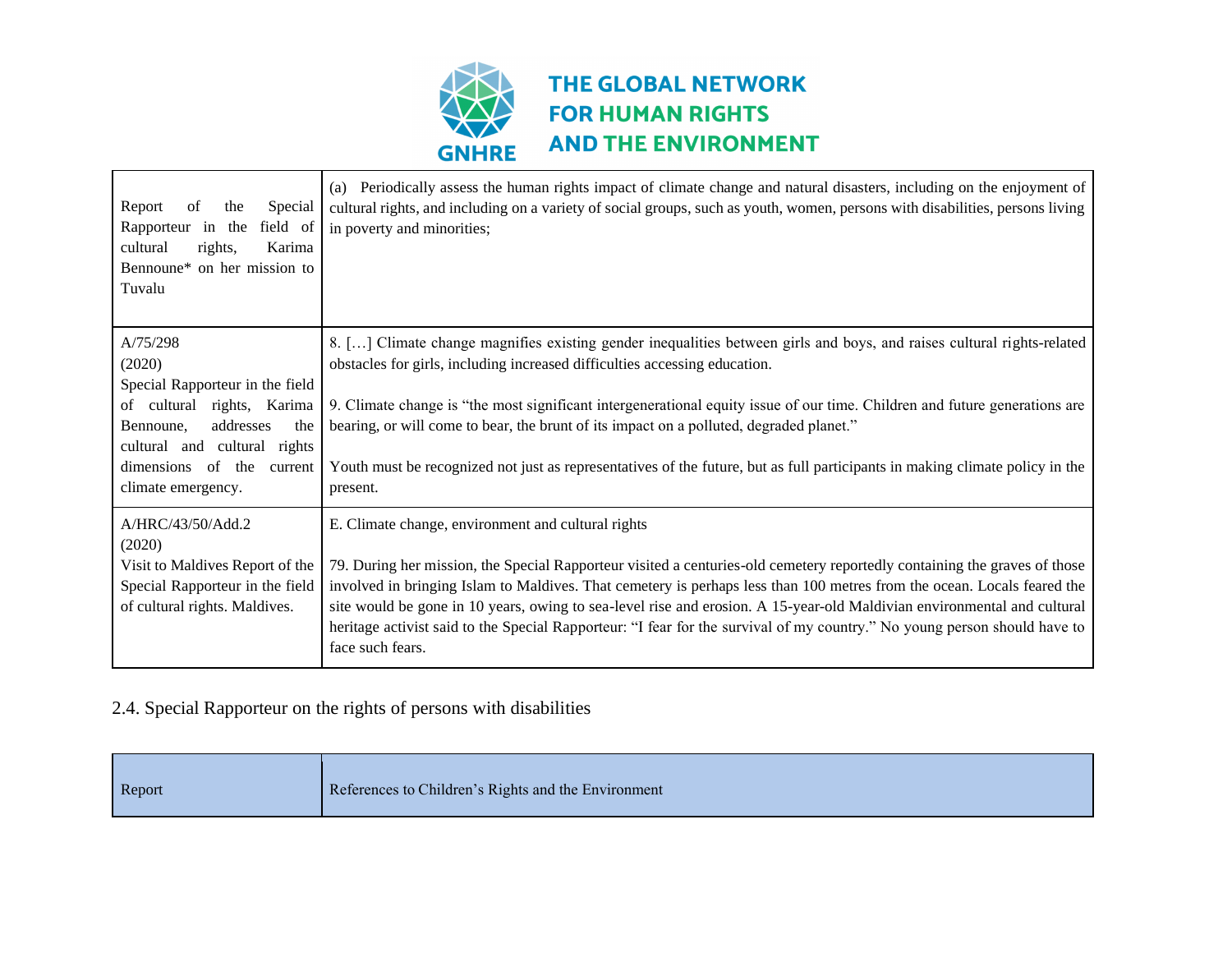

| Special<br>Rapporteur<br>the<br>on<br>rights<br>of<br>with<br>persons<br>disabilities. | [unofficial translation]: Our collective faces the interruption of basic services such as health, support and rehabilitation<br>services; several times without the corresponding support mechanisms to ensure mobility, or even with the risk to face<br>death if they cease to work, as is the case of artificial respirators that depend on electricity availability. Where Access to<br>water and sanitation is limited, hygiene and nourishment are left unattended, which poses a risk to our integrity. Moreover, |
|----------------------------------------------------------------------------------------|--------------------------------------------------------------------------------------------------------------------------------------------------------------------------------------------------------------------------------------------------------------------------------------------------------------------------------------------------------------------------------------------------------------------------------------------------------------------------------------------------------------------------|
| Panel discussion on the rights                                                         | in emergency situations, women and girls with disabilities face a greater threat of gender-based violence.                                                                                                                                                                                                                                                                                                                                                                                                               |
| of persons with disabilities in                                                        |                                                                                                                                                                                                                                                                                                                                                                                                                                                                                                                          |
| the context of climate change,                                                         | "Nuestro colectivo se enfrenta a la interrupción de servicios básicos de salud, de servicios de apoyo y rehabilitación;                                                                                                                                                                                                                                                                                                                                                                                                  |
| HRC44, statement by the                                                                | muchas veces sin acceso a los dispositivos de apoyo para la movilidad, o con el riesgo de perder su vida si estos dejan de                                                                                                                                                                                                                                                                                                                                                                                               |
| Special Rapporteur, Geneva, 8                                                          | funcionar, como es el caso de los respiradores frente a cortes del servicio de electricidad. En situaciones donde el acceso                                                                                                                                                                                                                                                                                                                                                                                              |
| July 2020 (Spanish only)                                                               | al agua y el saneamiento es limitado, necesidades básicas de higiene y alimentación para nuestro colectivo quedan                                                                                                                                                                                                                                                                                                                                                                                                        |
|                                                                                        | desatendidas poniendo en riesgo nuestra integridad. Además, en contextos de emergencias, las niñas y mujeres con                                                                                                                                                                                                                                                                                                                                                                                                         |
|                                                                                        | discapacidad enfrentan mayor riesgo de violencia basada en género."                                                                                                                                                                                                                                                                                                                                                                                                                                                      |
|                                                                                        |                                                                                                                                                                                                                                                                                                                                                                                                                                                                                                                          |

## 2.5. Special Rapporteur on extreme poverty and human rights

| Report                                                                  | References to Children's Rights and the Environment                                                                                                                                                                                                                                                                                                                                                                                                                                                             |
|-------------------------------------------------------------------------|-----------------------------------------------------------------------------------------------------------------------------------------------------------------------------------------------------------------------------------------------------------------------------------------------------------------------------------------------------------------------------------------------------------------------------------------------------------------------------------------------------------------|
| A/75/181/Rev.1                                                          |                                                                                                                                                                                                                                                                                                                                                                                                                                                                                                                 |
| (2020)                                                                  | 28. Efforts to move towards sustainable energy should coalesce with efforts to ensure universal access to affordable,<br>reliable and modern energy services, in accordance with target 7.1 of the Sustainable Development Goals. A large number<br>of households still do not have access to affordable modern energy services, especially in rural communities. In 2017, 840<br>million people did not have access to electricity (compared with 1.2 billion in 2010), and 3 billion people still lack access |
| The<br>Special<br>Rapporteur on<br>extreme poverty and human<br>rights. | to clean cooking solutions and are exposed to dangerous levels of air pollution, causing millions of deaths each year, mostly<br>among women and children.                                                                                                                                                                                                                                                                                                                                                      |
|                                                                         |                                                                                                                                                                                                                                                                                                                                                                                                                                                                                                                 |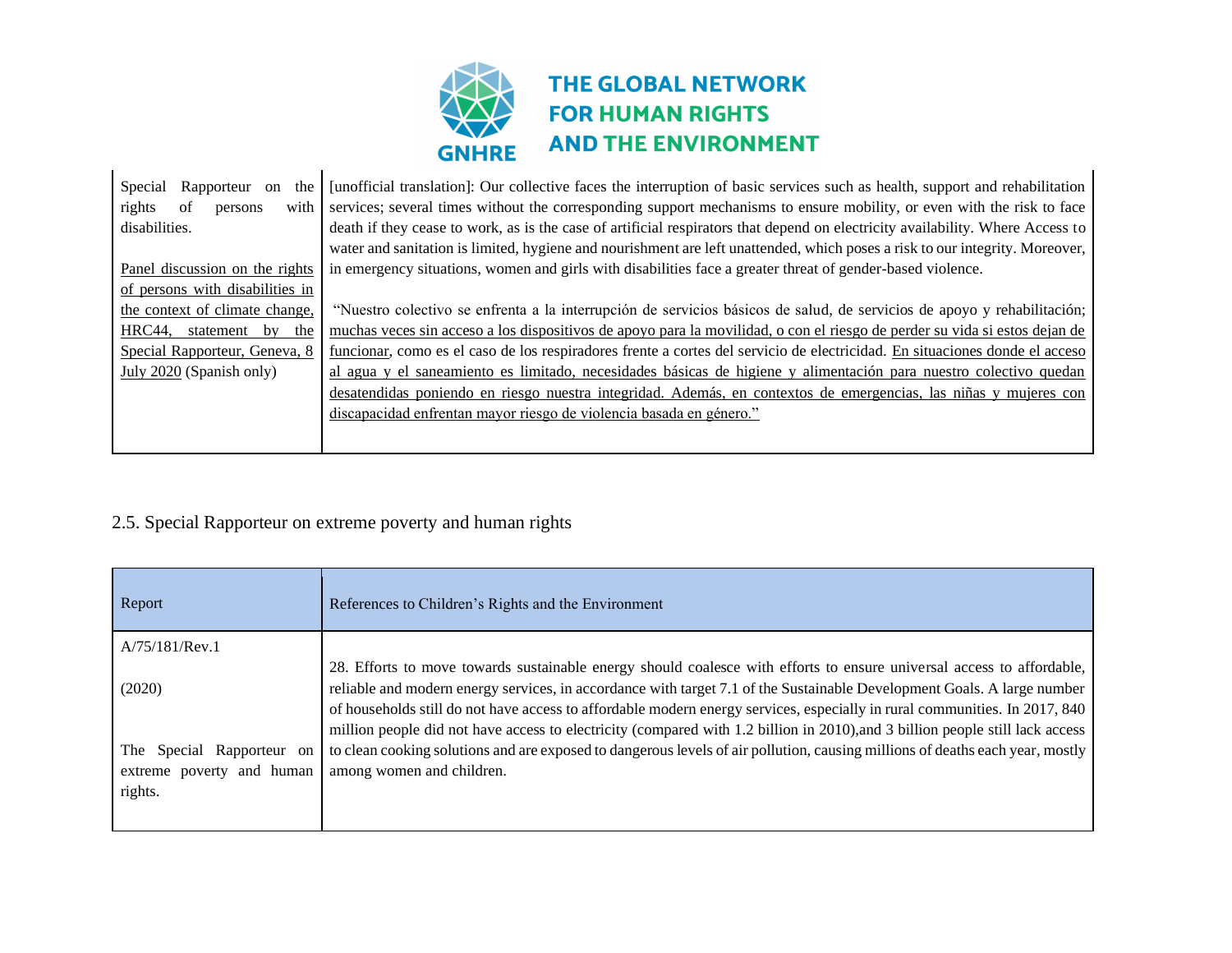

| a) The "just transition" in the<br>economic<br>recovery:<br>poverty within<br>eradicating<br>boundaries.<br>planetary<br>https://www.undocs.org/en/A/<br>75/181/REV.1                                          |                                                                                                                                                                                                                                                                                                                                                                                                                                                                                                                                                                                                                                                                                                                                                                                                                                                                                                                                                                                                                                                                                                                                                                                                                             |
|----------------------------------------------------------------------------------------------------------------------------------------------------------------------------------------------------------------|-----------------------------------------------------------------------------------------------------------------------------------------------------------------------------------------------------------------------------------------------------------------------------------------------------------------------------------------------------------------------------------------------------------------------------------------------------------------------------------------------------------------------------------------------------------------------------------------------------------------------------------------------------------------------------------------------------------------------------------------------------------------------------------------------------------------------------------------------------------------------------------------------------------------------------------------------------------------------------------------------------------------------------------------------------------------------------------------------------------------------------------------------------------------------------------------------------------------------------|
| The Special Rapporteur on<br>extreme poverty and human<br>rights.<br>A/76/177<br>(2021)<br>https://undocs.org/A/76/177<br>b) The persistence of poverty:<br>how real equality can break the<br>vicious cycles. | Health.<br>8. Poverty and ill health are interrelated. Disadvantaged groups are exposed to environmental hazards and extreme<br>temperatures, and to financial barriers in accessing health care. Adults with an early experience of poverty during childhood<br>are at a higher risk of developing hypertension or chronic inflammation. Moreover, poverty affects both the long-term<br>health prospects of individuals and their economic prospects because of its impacts on the child's development.<br>Housing<br>13. Children from socioeconomically disadvantaged households are generally more likely to grow up in overcrowded,<br>poorly insulated housing that is exposed to polluted and unsafe environments. They are also more likely to live in<br>neighbourhoods that are "ghettoized", violent and with inadequate access to essential services. These living conditions<br>affect health, of course, both because of housing conditions as such – including exposure to high levels of air pollution,<br>especially where clean energy is inaccessible or regulation insufficient- and because of poor food environments and the<br>limited access to green areas for physical exercise and leisure. [7] |
| A/HRC/41/39<br>(2019)                                                                                                                                                                                          | 24. Treaty bodies have recommended that States set national targets for greenhouse gas emissions, intensify<br>efforts to reach targets, transition to renewable energy, regulate private actors, mitigate the impact of natural<br>disasters and protect vulnerable populations. However, in-depth analysis of the three most engaged treaty bodies<br>(the Committee on Economic, Social and Cultural Rights, the Committee on the Rights of the Child and the<br>Committee on the Elimination of Discrimination against Women) shows that just 9 per cent of references to<br>climate change since 2008 have dealt with mitigation, the issue of greatest importance for reversing the current                                                                                                                                                                                                                                                                                                                                                                                                                                                                                                                           |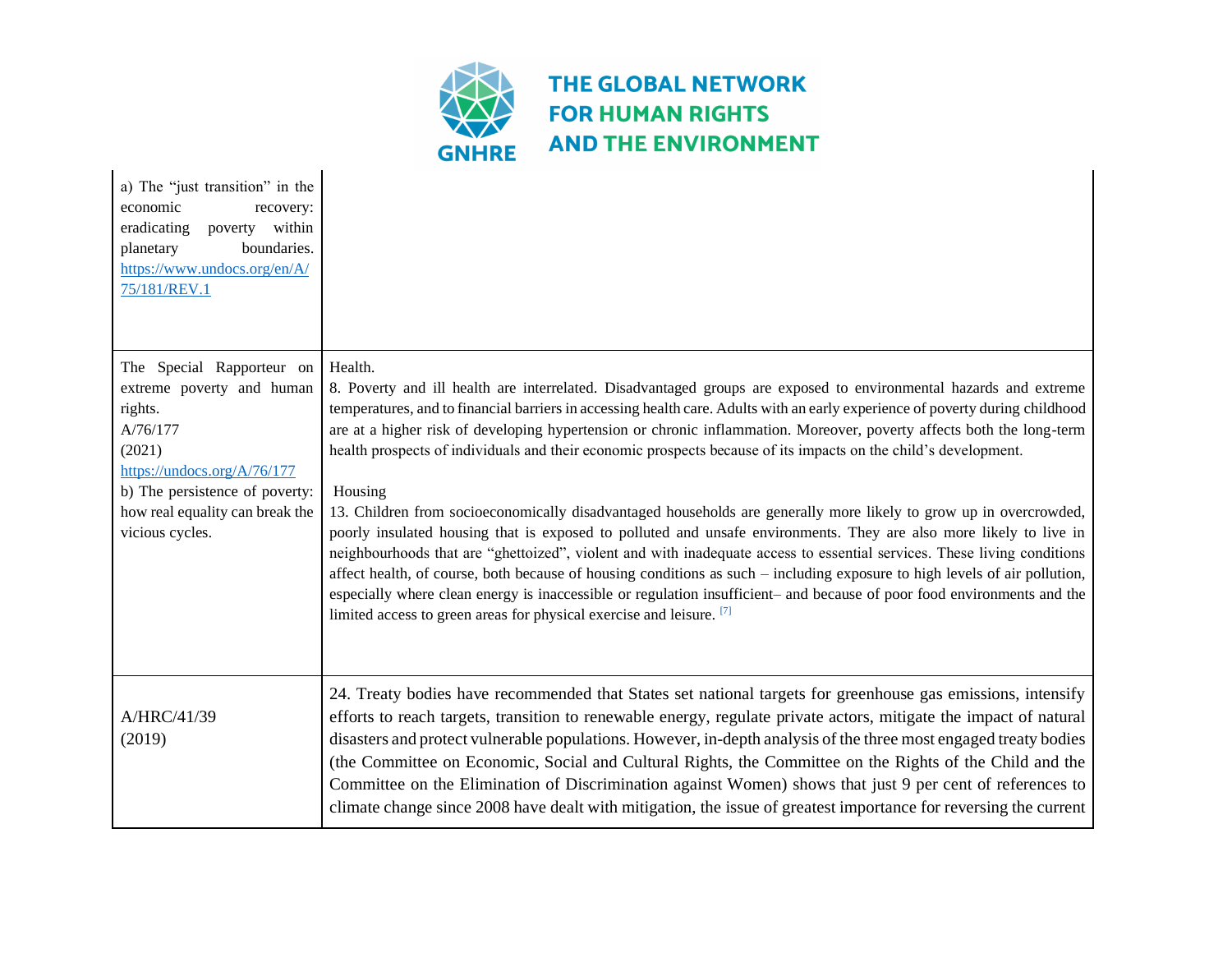

| The Special Rapporteur on<br>extreme poverty and human | trajectory. These bodies appear far more comfortable in addressing adaptation, impacts on particular groups<br>and procedural rights than confronting the core causes of climate change itself. And while the Committee on |
|--------------------------------------------------------|----------------------------------------------------------------------------------------------------------------------------------------------------------------------------------------------------------------------------|
| rights.                                                | Economic, Social and Cultural Rights has pushed developing countries to seek assistance, treaty bodies have                                                                                                                |
| Climate<br>change<br>and I<br>C)                       | by and large not taken a role in determining the responsibility of wealthier countries to provide financial and                                                                                                            |
| poverty.                                               | technical assistance for climate action.                                                                                                                                                                                   |
|                                                        |                                                                                                                                                                                                                            |
|                                                        |                                                                                                                                                                                                                            |
| https://undocs.org/A/HRC/                              |                                                                                                                                                                                                                            |
| 41/39                                                  |                                                                                                                                                                                                                            |
|                                                        |                                                                                                                                                                                                                            |
|                                                        |                                                                                                                                                                                                                            |

## 2.6. Special Rapporteur on the situation of human rights defenders

| Report                                                                                          | References to Children's Rights and the Environment                                                                                                                                                                                                                                                                           |
|-------------------------------------------------------------------------------------------------|-------------------------------------------------------------------------------------------------------------------------------------------------------------------------------------------------------------------------------------------------------------------------------------------------------------------------------|
| $A/73/215$ (2018): 'Situation of<br>human rights defenders: note /<br>by the Secretary-General' | 35. Unfortunately, not all of the discourse about human rights defenders has been positive or even productiveEven<br>children have reported fearing harassment and other more serious mistreatment if they speak up.                                                                                                          |
|                                                                                                 | 62. Children, the elderly, persons with disabilities and other marginalized groups continue to face barriers as defenders of<br>human rights. It is imperative to seek ways to bring the perceptions and concerns of such individuals and groups into the<br>discussion of the future of the human rights defender community" |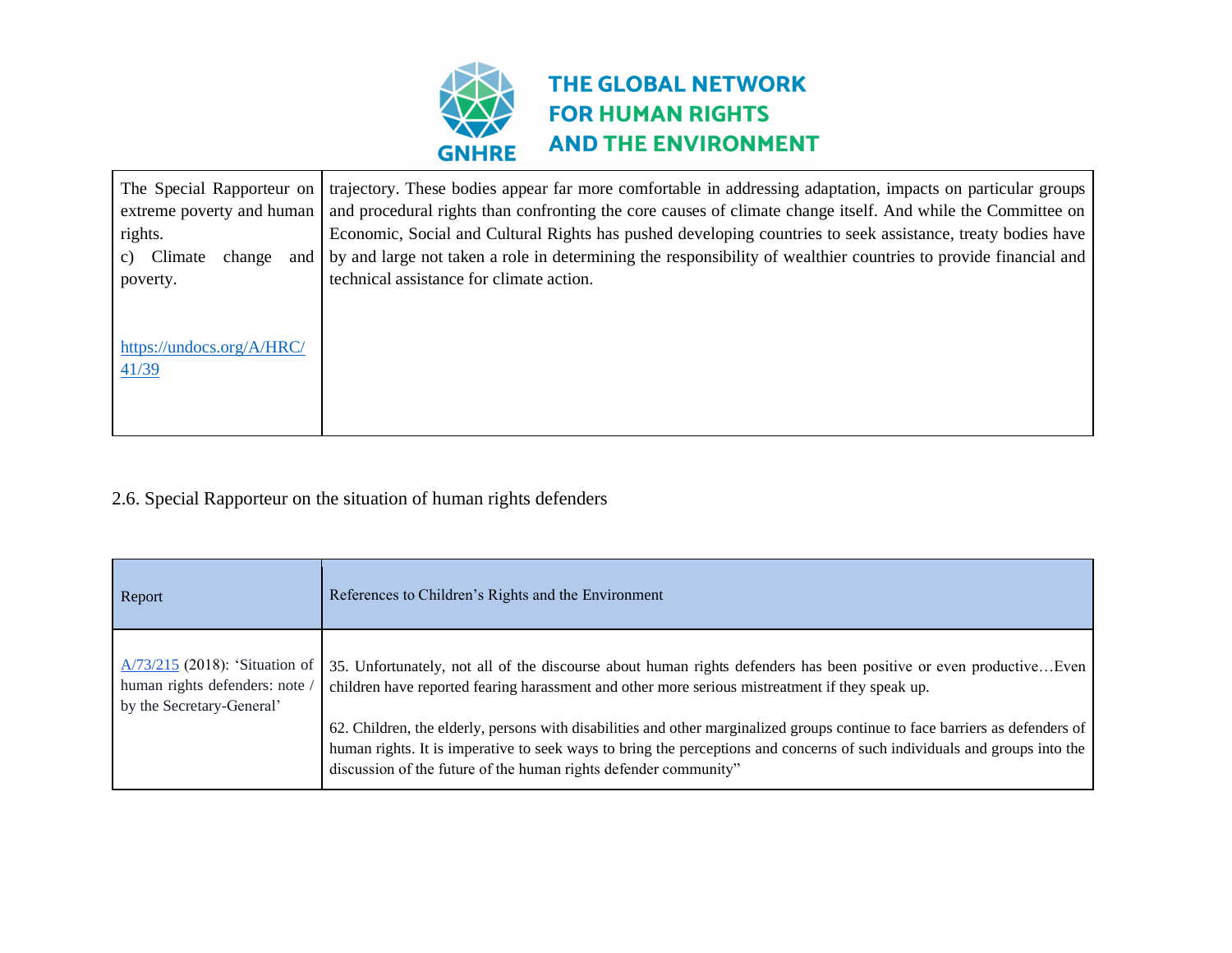

| A/HRC/25/55 (2013): 'Report<br>of the Special Rapporteur on<br>the situation of human rights<br>defenders, Margaret<br>Sekaggya' | 92. With regard to youth and student defenders, the Special Rapporteur is concerned about how youth is perceived in<br>society. Often, their young age and alleged lack of maturity are used as grounds for not giving them a say in public affairs.<br>The Special Rapporteur regrets that there is a trend in many countries of passing legislation that prohibits young people<br>from participating in public assemblies. Other legislative moves pertain to the Internet, social media and instant messaging,<br>which are increasingly subject to control by Governments"                                                                                                                                                                                                                                                                                                                                                                                                                                                                                                                                                                                                                                                                                              |
|----------------------------------------------------------------------------------------------------------------------------------|------------------------------------------------------------------------------------------------------------------------------------------------------------------------------------------------------------------------------------------------------------------------------------------------------------------------------------------------------------------------------------------------------------------------------------------------------------------------------------------------------------------------------------------------------------------------------------------------------------------------------------------------------------------------------------------------------------------------------------------------------------------------------------------------------------------------------------------------------------------------------------------------------------------------------------------------------------------------------------------------------------------------------------------------------------------------------------------------------------------------------------------------------------------------------------------------------------------------------------------------------------------------------|
| A/HRC/19/55 (2011): 'Report<br>of the Special Rapporteur on<br>the situation of human rights<br>defenders,<br>Margaret Sekaggya' | III. Selected groups of defenders at risk: journalists and media workers; defenders working on land and environmental<br>issues; and youth and student defenders<br>3. Youth and student defenders<br>97. Despite recognition in international human rights law of the legitimacy of their work, youth and student defenders<br>continue to face severe violations of their human rights as a result of that work<br>$\Rightarrow$ This section includes also activities, risks and challenges faced by youth and student defenders and<br>an overview by region (paras 101-116)                                                                                                                                                                                                                                                                                                                                                                                                                                                                                                                                                                                                                                                                                             |
| A/62/225<br>$(2007)$ :<br>'Human<br>rights defenders : note / by the<br>Secretary-General'                                       | 18. The monitoring of the implementation of the right to freedom of peaceful assembly which has encouraged States<br>parties on a few occasions to facilitate the exercise by children of their right to freedom of expression, including their rights<br>to freedom of association and of peaceful assembly, so that they can freely discuss, participate and express views and<br>opinions on all matters affecting them. (See CRC/C/15/Add.252, para. 39 and CRC/C/15/Add.180, para. 34)<br>C. Students' protests:<br>69. Violations suffered by student activists linked to their participation in demonstrations included arrests, often resulting<br>in incommunicado detention, and excessive use of force by the police<br>101b. In particular, States should On student protests: take steps to create a conducive environment that allows children<br>and young adults to associate and express views on matters affecting them as well as on broader human rights issues.<br>Student protests have a high educational value as they are among the first experiences of public participation and human<br>rights defence of students. Ensuring conducive environment for student protest is a social investment in addition to a legal<br>obligation (para 101 b). |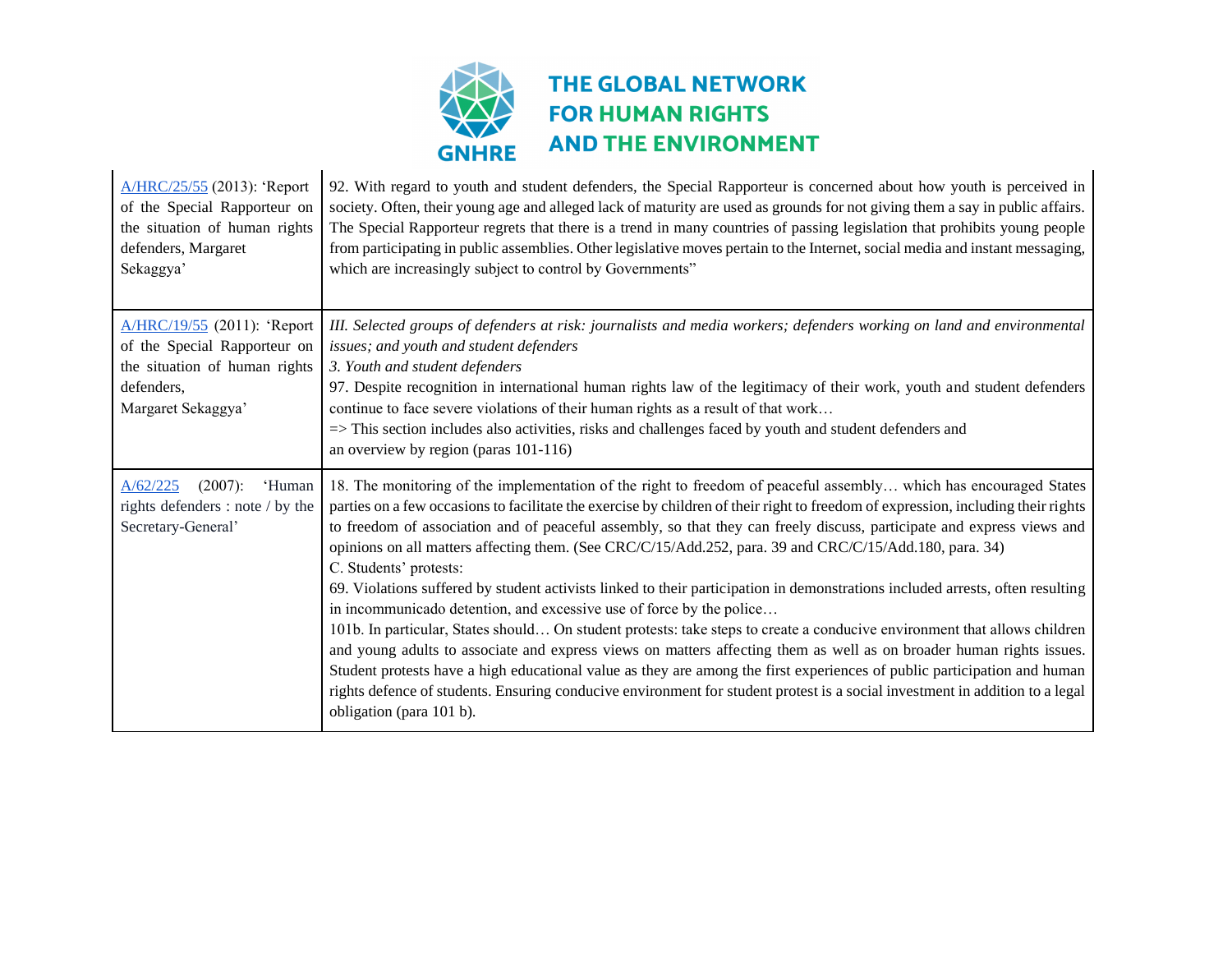

2.7. Special Rapporteur on the sale and sexual exploitation of children, including child prostitution, child pornography and other child sexual abuse material

| Report                                                                                                                                                                                                                                      | References to Children's Rights and the Environment                                                                                                                                                                                                                                                                                                                                                                                                                                                                                                                                                                                                                                                                                                                                                                                                                                                                                                                                                                                                                                                                                                                                                                                                                                                                                                                                                                                                                                                                                                                                                                                                                                                                                                                                                                                                                                                                                                                                                                                  |
|---------------------------------------------------------------------------------------------------------------------------------------------------------------------------------------------------------------------------------------------|--------------------------------------------------------------------------------------------------------------------------------------------------------------------------------------------------------------------------------------------------------------------------------------------------------------------------------------------------------------------------------------------------------------------------------------------------------------------------------------------------------------------------------------------------------------------------------------------------------------------------------------------------------------------------------------------------------------------------------------------------------------------------------------------------------------------------------------------------------------------------------------------------------------------------------------------------------------------------------------------------------------------------------------------------------------------------------------------------------------------------------------------------------------------------------------------------------------------------------------------------------------------------------------------------------------------------------------------------------------------------------------------------------------------------------------------------------------------------------------------------------------------------------------------------------------------------------------------------------------------------------------------------------------------------------------------------------------------------------------------------------------------------------------------------------------------------------------------------------------------------------------------------------------------------------------------------------------------------------------------------------------------------------------|
| A/72/164 (2017): 'Sale and<br>sexual exploitation of children,<br>including child prostitution,<br>child pornography and other<br>child sexual abuse material;<br>trafficking in persons,<br>and<br>especially<br>women<br>and<br>children' | 18. The increase in conflict and humanitarian crises has led to a record level of displacement, with 24.2 million new<br>displacements worldwide in 2016, mostly caused by weather-related disasters. Children are disproportionately affected by<br>conflict and humanitarian crises By the end of 2015, 28 million children had been forcibly displaced by violence and<br>conflict, of whom 17 million had been internally displaced, 1 million were asylum-seekers and 10 million were refuges.<br>Children are overrepresented in the number of refugees worldwide, accounting for 51 per cent of the 22.5 million refugees<br>in 2016, while they only represent a third of the world's population.<br>29. Chaos in the aftermath of a natural disaster can also exacerbate the vulnerability to exploitation of the affected<br>communities by making children more prone to accepting, for example, bogus offers of employment or education from<br>traffickers or criminal networks. In order to support the family's dire economic situation or meet their own needs, children<br>are sold or trafficked for the purpose of labour exploitation. They may be entrusted by family members to people who<br>promise to find them work either within or outside the country, or they may directly offer their services to employers and<br>middle persons. Once in the hands of traffickers who prey on their eagerness to work and send money to the family, those<br>children are forced into the worst forms of child labour.<br>74. Conflict and natural and humanitarian disasters expose children, and more particularly those unaccompanied or<br>separated from their families, to multifaceted vulnerabilities and put them at a higher risk of being trafficked, sold and<br>sexually exploited, coerced into child or forced marriages, and used in the worst forms of child labour. While girls are<br>more likely to fall victims to sexual exploitation, there are nonetheless also cases of boys being abused. |
| A/HRC/34/55 (2016): 'Report<br>of the Special Rapporteur on                                                                                                                                                                                 | 56. In the context of conflicts or following a natural disaster, children are often separated from their families and the<br>national infrastructure is weakened or rendered incapable of functioning. In such situations, adoption processes are                                                                                                                                                                                                                                                                                                                                                                                                                                                                                                                                                                                                                                                                                                                                                                                                                                                                                                                                                                                                                                                                                                                                                                                                                                                                                                                                                                                                                                                                                                                                                                                                                                                                                                                                                                                    |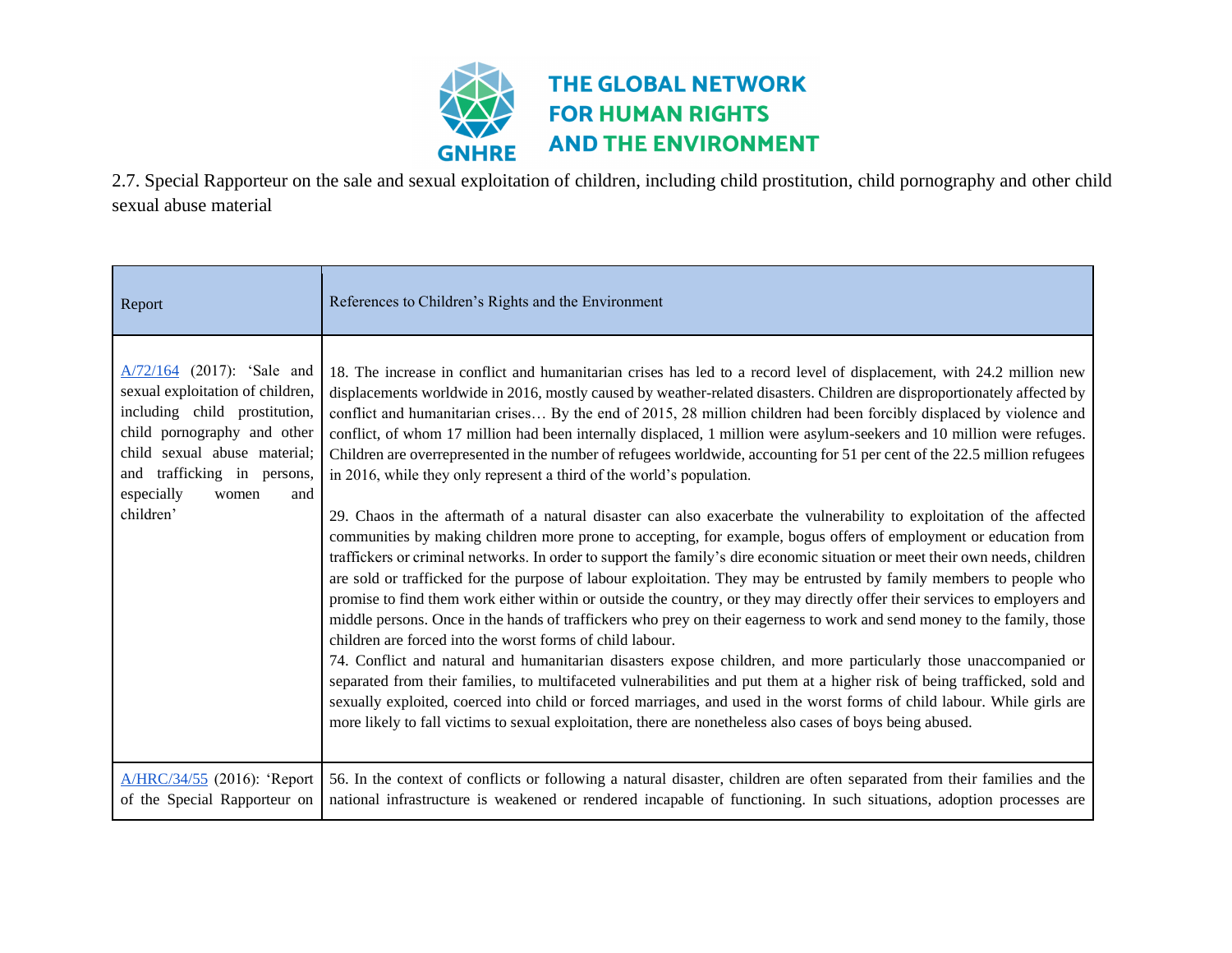

| the sale of children,<br>child<br>child<br>prostitution<br>and<br>pornography'                                                                                        | particularly open to abuse: children may be deemed adoptable even though their parents are still alive or there may be no<br>monitoring function to ensure that no illegal acts are being committed (A/HRC/19/63 and Corr.1)<br>95. The Special Rapporteur invites all States to:<br>(l) Take effective measures to protect children who are victims of armed conflict and natural disasters from becoming<br>victims of illegal adoption.                                                                                                                                                                                                                                                                                                                                                                                                                                                                                                                                                                                                                                                                                                                                                                                                                                                                                                                                                                                                                                                                                                                                                                                                                                                                                                                                                      |
|-----------------------------------------------------------------------------------------------------------------------------------------------------------------------|-------------------------------------------------------------------------------------------------------------------------------------------------------------------------------------------------------------------------------------------------------------------------------------------------------------------------------------------------------------------------------------------------------------------------------------------------------------------------------------------------------------------------------------------------------------------------------------------------------------------------------------------------------------------------------------------------------------------------------------------------------------------------------------------------------------------------------------------------------------------------------------------------------------------------------------------------------------------------------------------------------------------------------------------------------------------------------------------------------------------------------------------------------------------------------------------------------------------------------------------------------------------------------------------------------------------------------------------------------------------------------------------------------------------------------------------------------------------------------------------------------------------------------------------------------------------------------------------------------------------------------------------------------------------------------------------------------------------------------------------------------------------------------------------------|
| A/71/261 (2016): 'Sale of<br>children, child prostitution and<br>child pornography Note by the<br>Secretary-General'                                                  | 52. Families living in poverty may be confronted by events affecting the family's income, such as the loss of a job, an<br>economic crisis or a natural disaster affecting production, or the illness or death of the family's breadwinner. The impact<br>of such shocks may drive families into survival strategies, resorting to debt or delivering children for the purpose of labour<br>or other forms of exploitation. Children from families with only one or no living parent have been found to be particularly<br>vulnerable to being exploited for domestic work or fishing.                                                                                                                                                                                                                                                                                                                                                                                                                                                                                                                                                                                                                                                                                                                                                                                                                                                                                                                                                                                                                                                                                                                                                                                                          |
| A/HRC/25/48 (2013): 'Report<br>of the Special Rapporteur<br>on the sale of children, child<br>prostitution<br>and<br>child<br>pornography, Najat Maalla<br>$M'$ jid?' | 6. The progression of globalization, the continued expansion of the use of the Internet, including in developing countries,<br>increased migration — either internationally or domestically, in particular due to urbanization, the economic and financial<br>crisis, natural disasters, conflicts and climate-related changes have all affected children's vulnerability<br>5. Climate change and natural disasters (based on (A/HRC/19/63)<br>44. Global warming and natural disasters have continued to affect children in all parts of the world. According to UNICEF,<br>"climate-related hazards are increasing, accounting for 70 per cent of all disasters today compared to 50 per cent two<br>decades ago, and such climate-related crises are projected to affect hundreds of millions every year as early as 2015"<br>45. Drought, earthquakes and floods put children at risk. They directly affect the child's daily environment by impacting<br>food security, water sources and diseases, among others. They increase vulnerability by creating further hardships for<br>families and may be an incentive to migrate. They weaken governance systems, affect delivery of services and dislocate<br>families. Following a natural disaster, children are more likely to be unidentified, hastily fostered, adopted or placed in<br>long-term care institutions. Some people exploit the chaotic environment to engage in criminal activities, including selling<br>children for the purposes of illegal adoption, forced labour or sexual exploitation. Evidence suggests that climate extremes<br>have a tangible impact on the sale and sexual exploitation of children.<br>46. Climate change and natural disasters are likely to remain significant concerns in coming years |
| $(2013)$ : 'Effective<br>A/68/275<br>prevention<br>strategies<br>in                                                                                                   | 26. "Pull factors" refer to the elements that draw children into exploitative situations. They include both the reasons why<br>some children may be lured into sexual exploitation and the demand side that creates conditions for harm. New                                                                                                                                                                                                                                                                                                                                                                                                                                                                                                                                                                                                                                                                                                                                                                                                                                                                                                                                                                                                                                                                                                                                                                                                                                                                                                                                                                                                                                                                                                                                                    |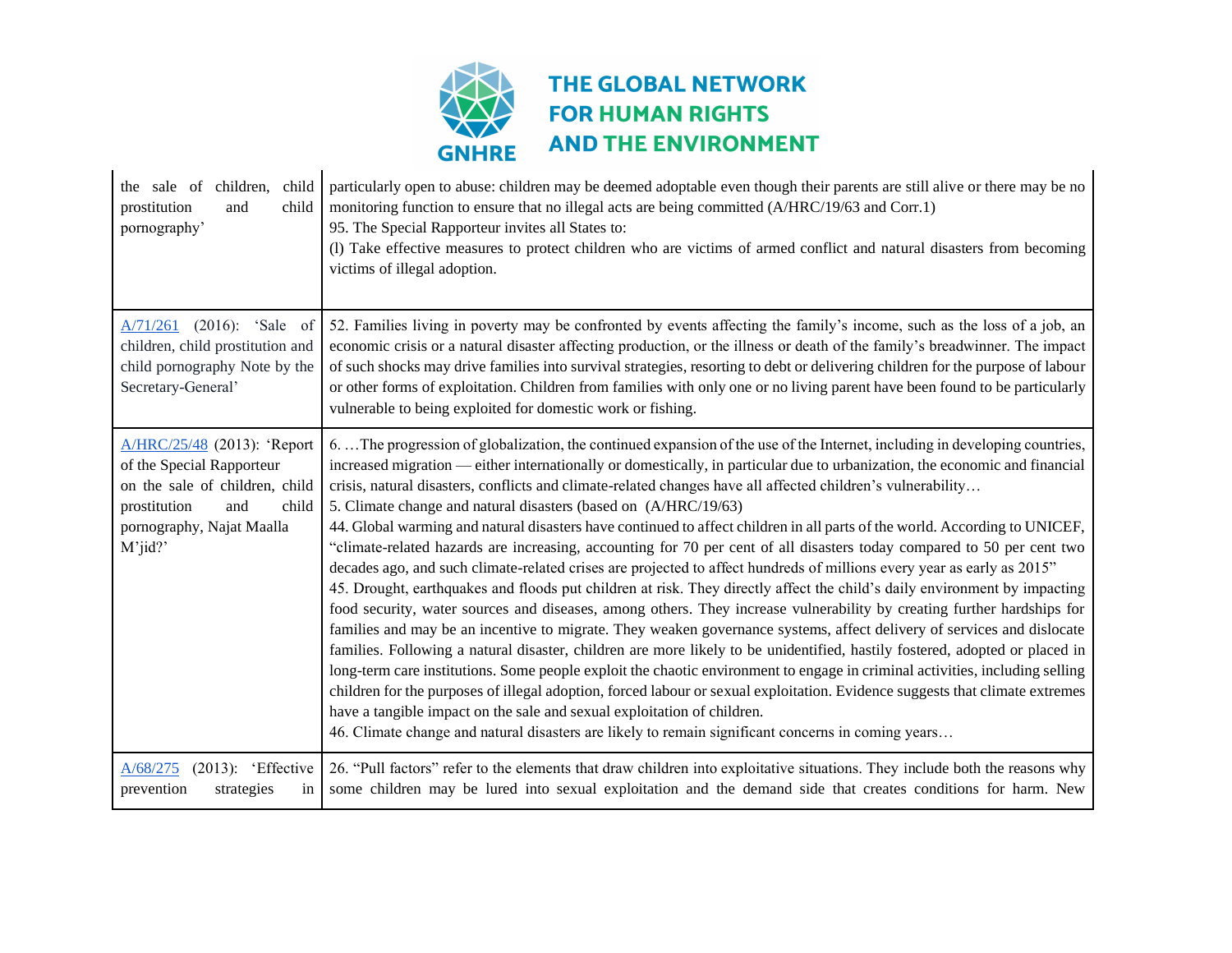

| combating the sale and sexual<br>exploitation of children'                                                                                                                                                                                                                                                                                 | technologies, globalization, criminal networks and external shocks, such as economic crises, conflicts or natural disasters,<br>all affect the nature of risks and the exposure of children to them.<br><b>Environmental factors</b><br>59. Shocks in the broader context may also contribute to putting children at risk. Drought or conflict, for instance, may<br>break down governance systems, disrupt families and drive families and children away from their environment, increasing<br>their vulnerability. Studies on the impact of climate change and natural disasters on children have underscored their effects<br>on the sale and sexual exploitation of children.<br>7. Child protection during humanitarian crises<br>93. During humanitarian crises following natural disasters or climate-related catastrophes, child-friendly and safe spaces<br>should be established in temporary shelters or camps where every child can rest and play with a sense of normalcy and<br>receive care and support under the supervision of trained professionals and appropriate security. Temporary shelter<br>arrangements and the delivery of basic services should be established with a view to avoiding the accidental separation of<br>children from their families. |
|--------------------------------------------------------------------------------------------------------------------------------------------------------------------------------------------------------------------------------------------------------------------------------------------------------------------------------------------|----------------------------------------------------------------------------------------------------------------------------------------------------------------------------------------------------------------------------------------------------------------------------------------------------------------------------------------------------------------------------------------------------------------------------------------------------------------------------------------------------------------------------------------------------------------------------------------------------------------------------------------------------------------------------------------------------------------------------------------------------------------------------------------------------------------------------------------------------------------------------------------------------------------------------------------------------------------------------------------------------------------------------------------------------------------------------------------------------------------------------------------------------------------------------------------------------------------------------------------------------------------------------------|
| A/HRC/19/63 (2011): 'Report<br>of the Special Rapporteur on<br>the sale of<br>children, child prostitution and<br>child<br>pornography,<br>Najat<br>Maalla M'jid' $\Rightarrow$ a thematic<br>study on the protection of<br>children from sale and sexual<br>exploitation<br>following<br>humanitarian crisis due to<br>natural disasters. | III. Protection of children from sale and sexual exploitation following humanitarian crisis due to natural disasters<br>13. The present report explores the impact of humanitarian crises – particularly natural disasters – on the vulnerability of<br>children to sale and other forms of exploitation. The report provides an overview of challenges, good practices and lessons<br>learned in relation to the protection of children in natural disasters<br>B. Children's vulnerability in natural disasters 1. Natural disasters and climate-related catastrophes<br>Paras 15 ff                                                                                                                                                                                                                                                                                                                                                                                                                                                                                                                                                                                                                                                                                           |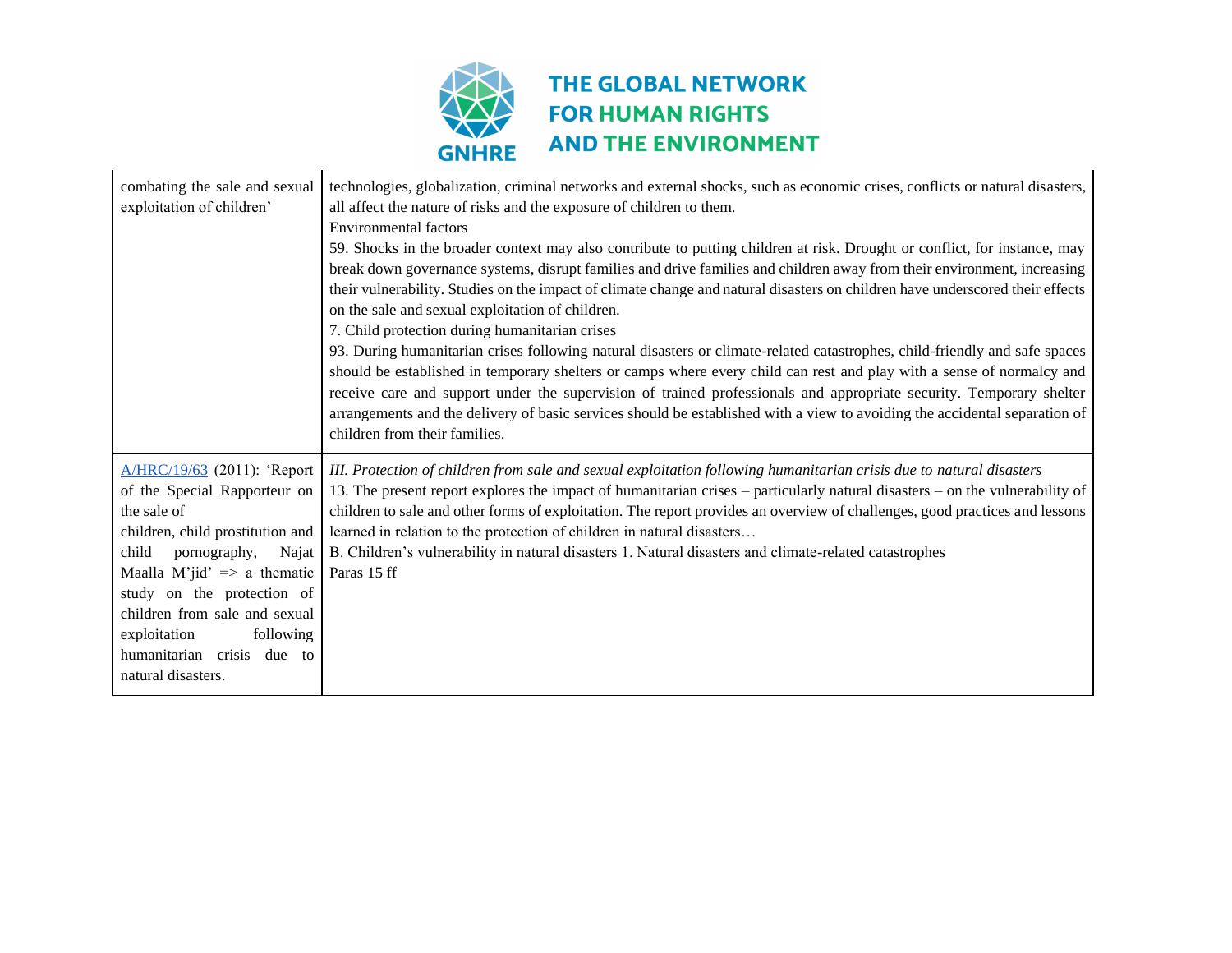

### 2.8. Special Rapporteur on the rights of Indigenous peoples

| Report                                                                                                                                                                                                                                                                  | References to Children's Rights and the Environment                                                                                                                                                                                                                                                                                                                                                                                                                                                                                                                                                                                                                                                                                                                                                                                                                                                                                                                                                                                                                                                                                                                                                                                                                                                                                                                                                 |
|-------------------------------------------------------------------------------------------------------------------------------------------------------------------------------------------------------------------------------------------------------------------------|-----------------------------------------------------------------------------------------------------------------------------------------------------------------------------------------------------------------------------------------------------------------------------------------------------------------------------------------------------------------------------------------------------------------------------------------------------------------------------------------------------------------------------------------------------------------------------------------------------------------------------------------------------------------------------------------------------------------------------------------------------------------------------------------------------------------------------------------------------------------------------------------------------------------------------------------------------------------------------------------------------------------------------------------------------------------------------------------------------------------------------------------------------------------------------------------------------------------------------------------------------------------------------------------------------------------------------------------------------------------------------------------------------|
| Report<br>Special<br>the<br>of<br>Rapporteur on the situation of<br>human rights and fundamental<br>freedoms of indigenous people,<br>Stavenhagen,<br>Rodolfo<br>submitted in accordance with<br>Commission<br>resolution<br>$2001/65*(2003)$<br>https://documents-dds- | The human rights of indigenous peoples and communities must be considered of the utmost priority when development<br>projects are undertaken in indigenous areas. Governments should account the human rights of indigenous peoples a crucial<br>factor when considering the objectives, costs and benefits of any development project in such areas, particularly when<br>major private or public investments are intended. The potential long-term economic, social and cultural effects of major<br>development projects on the livelihood, identity, social organization and well-being of indigenous communities must be<br>taken into account in the assessment of their expected outcomes, and must be closely monitored on an ongoing basis.<br>Such effects would include health and nutrition status, migration and resettlement, changes in economic activities, levels<br>of living, as well as cultural transformations and socio-psychological conditions, with special attention given to women<br>and children.                                                                                                                                                                                                                                                                                                                                                                     |
| ny.un.org/doc/UNDOC/GEN/G<br>03/105/44/PDF/G0310544.pdf?<br><b>OpenElement</b>                                                                                                                                                                                          | 22. The Bakun Dam in Malaysia is reported to cause the forced displacement of 5,000-8,000 indigenous persons from 15<br>communities by clear-cutting 80,000 hectares of rainforest. Indigenous peoples in Manipur, India, were reported to suffer<br>a similar fate caused by the building of 25 hydroelectric dams. Thousands of families of the Santhal Adivasi people in the<br>Jharkhand province of India have reportedly been displaced as a result of extraction of minerals without proper<br>compensation or economic security. In Thailand, several highland communities including the Karen people have<br>reportedly been moved out of national parks against their will, whereas tourist development in Hawaii resulted in the<br>displacement of indigenous people and their increasing poverty. Asian indigenous representatives expressed to the WGIP<br>that " conflict and development interventions had resulted in large-scale displacements, internal and external, and<br>serious consequences for [indigenous] children and youth resulted from the implementation of inappropriate and non-<br>consultative development projects.<br>In June 2001 the Inter-American Court of Human Rights asked the Government of Colombia to take "urgent and<br>concerted" measures regarding the disappearance of an Emberá leader, and to guarantee the right to life and the physical |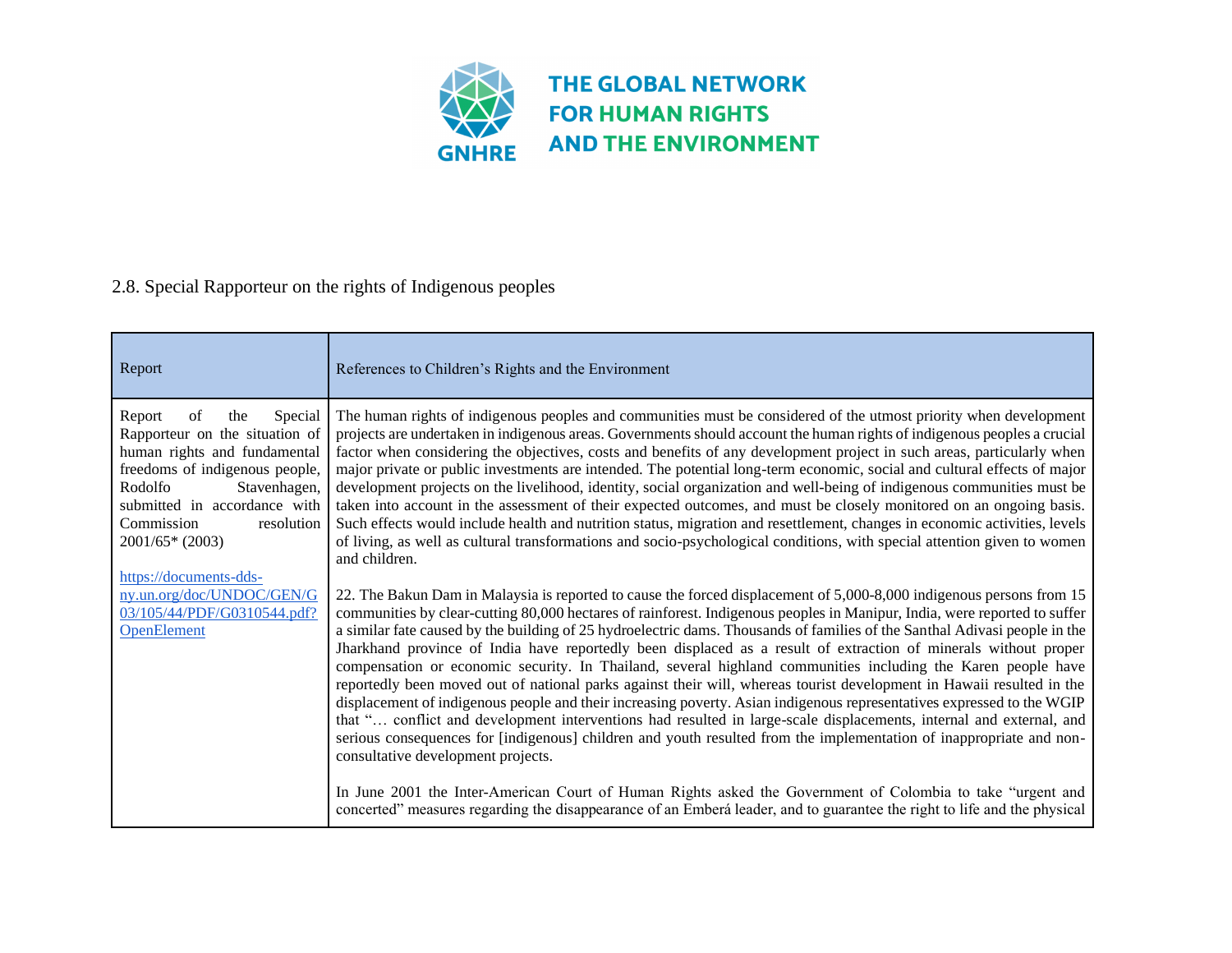

|                                                                                                                                                                                                                                                        | integrity of the rest of the community. It had to reiterate this appeal several days later as a result of Government inaction.<br>In 2002 further assassinations and forced disappearances decimated the Emberá-Katío communities in the region. In<br>October the Office of the United Nations High Commissioner for Human Rights in Bogotá issued a press statement<br>denouncing the forced displacement of an Emberá community of 800 people, including 250 children, due to threats by<br>the FARC and called upon the national Government to take adequate protective measures.                                                                                                                                                                                                                                                                                                                                                                                                                                                                                                                                                                                                                                                                                                                                                                             |
|--------------------------------------------------------------------------------------------------------------------------------------------------------------------------------------------------------------------------------------------------------|-------------------------------------------------------------------------------------------------------------------------------------------------------------------------------------------------------------------------------------------------------------------------------------------------------------------------------------------------------------------------------------------------------------------------------------------------------------------------------------------------------------------------------------------------------------------------------------------------------------------------------------------------------------------------------------------------------------------------------------------------------------------------------------------------------------------------------------------------------------------------------------------------------------------------------------------------------------------------------------------------------------------------------------------------------------------------------------------------------------------------------------------------------------------------------------------------------------------------------------------------------------------------------------------------------------------------------------------------------------------|
|                                                                                                                                                                                                                                                        | 51. Involuntary displacement readily leads to a violation of several economic, social and cultural rights. Despite claims<br>to the contrary, resettled Adivasis have generally had to suffer a reduction in their standard of living, the loss of livelihood<br>resources, and a reduction of health standards, a situation that stands counter to articles 11 and 12 of the International<br>Covenant on Economic, Social and Cultural Rights. While in displaced communities Government has established schools<br>for the population, there are reports that due to economic hardship many children cannot afford to stay in school, whereas<br>the curriculum appears to be ill-adapted to the cultural and language needs of Adivasi children (art. 13). There have also<br>been reports of violence and the use of force by the police upon protesters and resisters to displacement, in violation of<br>the International Covenant on Civil and Political Rights. The NBA recently called for protest of the decision by the<br>Narmada Control Authority63 in May 2002 to allow the dam height to rise to 95 m even though over 35,000 families<br>displaced when the dam height reached 90 m have still not been resettled.<br>74. Potential long-term economic, social and cultural effects of major development projects on the livelihood, identity, |
|                                                                                                                                                                                                                                                        | social organization and well-being of indigenous communities must be included in the assessment of their expected<br>outcomes, and must be closely monitored on an ongoing basis. Such effects would include health and nutrition status,<br>migration and resettlement, changes in economic activities, levels of living, as well as cultural transformations and socio-<br>psychological conditions, with special attention given to women and children.                                                                                                                                                                                                                                                                                                                                                                                                                                                                                                                                                                                                                                                                                                                                                                                                                                                                                                        |
| Indigenous peoples and<br>coronavirus disease (COVID-<br>19) recovery Report of the<br>Special Rapporteur on the<br>rights of indigenous peoples,<br>José Francisco Calí Tzay*<br>(August 2021)<br>https://documents-dds-<br>ny.un.org/doc/UNDOC/GEN/G | 24. A disproportionately high percentage of indigenous children do not have access to the Internet at home, which creates<br>barriers to education and causes disengagement from learning. Closing the technological gap will allow indigenous<br>communities greater opportunity to work and study remotely. Internet access is also necessary to communicate emergency<br>information during future pandemics.                                                                                                                                                                                                                                                                                                                                                                                                                                                                                                                                                                                                                                                                                                                                                                                                                                                                                                                                                  |
|                                                                                                                                                                                                                                                        | 34. The United Nations Declaration on the Rights of Indigenous Peoples states that: "States shall take effective measures<br>and, where appropriate, special measures to ensure continuing improvement of their economic and social conditions.<br>Particular attention shall be paid to the needs of indigenous elders, women, youth, children and persons with disabilities."<br>(art. 21 (2)). The risk of indigenous peoples being overlooked both in pandemic mitigation efforts and in the post-COVID-<br>19 recovery process, including, in particular, indigenous women, children, persons with disabilities and older persons, is<br>growing exponentially.                                                                                                                                                                                                                                                                                                                                                                                                                                                                                                                                                                                                                                                                                              |
|                                                                                                                                                                                                                                                        | 35. A gender-based approach is needed when planning and implementing COVID-19 recovery measures to address                                                                                                                                                                                                                                                                                                                                                                                                                                                                                                                                                                                                                                                                                                                                                                                                                                                                                                                                                                                                                                                                                                                                                                                                                                                        |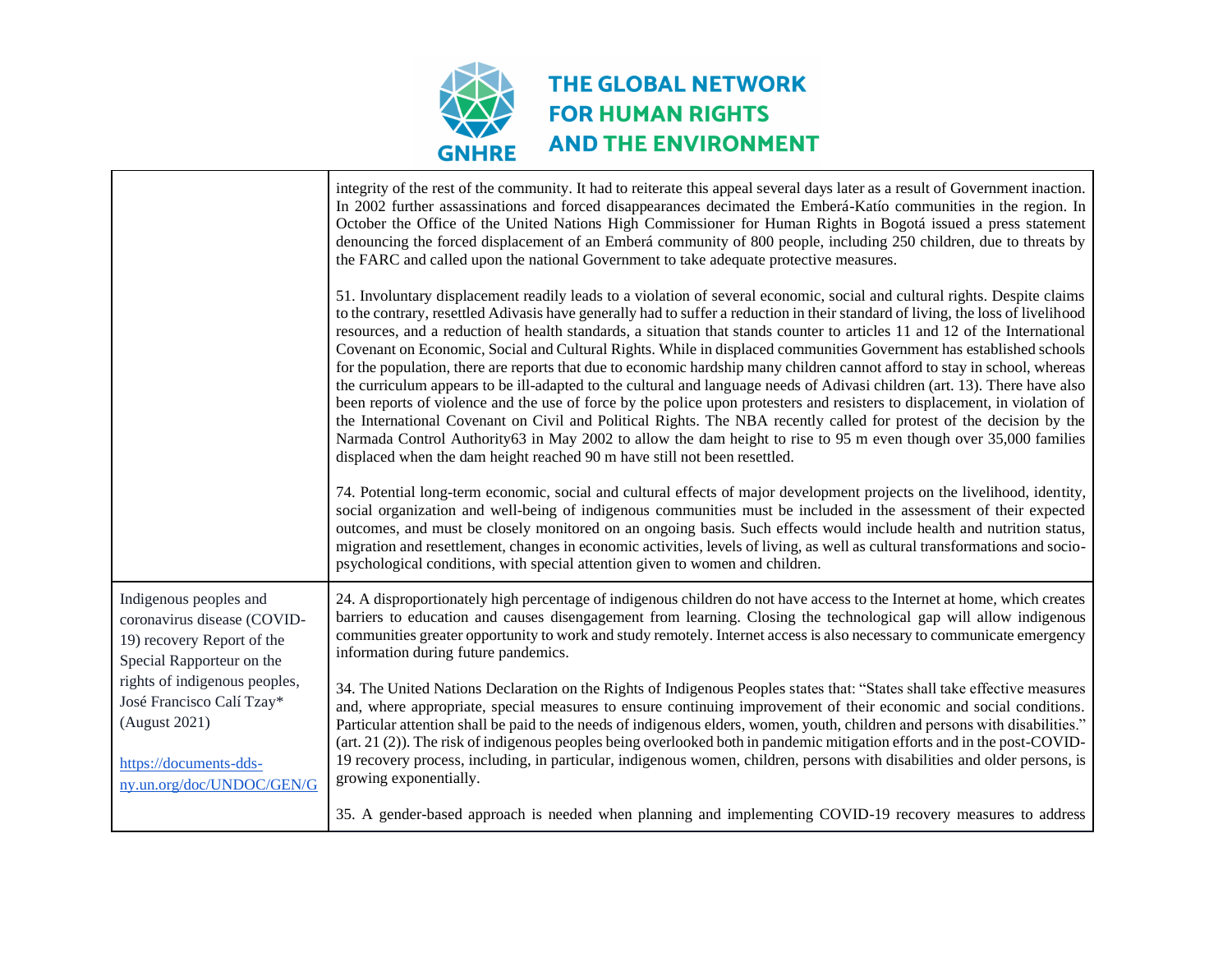

| 21/217/10/PDF/G2121710.pdf?<br><b>OpenElement</b>                                                                                          | inequalities and the unique impacts on women. Women are often the primary caregivers for children and other dependents<br>and tend to bear the burden of domestic labour, which has increased in the light of stay-at-home orders.<br>36. The educational needs of children and youth need to be considered to catch up from extended periods of school                                                                                                                                                                                                                                                                                                                                                                                                                                                                            |
|--------------------------------------------------------------------------------------------------------------------------------------------|------------------------------------------------------------------------------------------------------------------------------------------------------------------------------------------------------------------------------------------------------------------------------------------------------------------------------------------------------------------------------------------------------------------------------------------------------------------------------------------------------------------------------------------------------------------------------------------------------------------------------------------------------------------------------------------------------------------------------------------------------------------------------------------------------------------------------------|
|                                                                                                                                            | shutdowns and difficulty accessing remote learning. One of the benefits of indigenous children remaining at home and<br>learning remotely has been the increased opportunity for cultural teachings and the transmission of knowledge between<br>generations. In many cases the pandemic has deepened "connections to land, culture and language which provide some<br>potential for pathways forward". 48 Unfortunately, school closures have also led to increased levels of pregnancy and<br>early marriage among schoolaged girls. Girls are also less likely to receive support to continue with their education due<br>to increased domestic responsibilities and will need targeted support in COVID-19 recovery measures.                                                                                                  |
|                                                                                                                                            | 51. Some States have initiated programmes that could have positive impacts on indigenous peoples during the COVID-<br>19 recovery phase. First Nations in British Columbia, Canada, already had an agreement in place between the national<br>and provincial Governments to improve emergency management services and indigenous leaders report that results were<br>achieved. As part of a COVID-19 recovery spending package, Canada allocated funding to indigenous peoples to enhance<br>public health measures and assist with supportive care costs, conducted round tables and surveys with indigenous<br>communities and launched a violence prevention programme to provide culturally relevant support to indigenous women,<br>children, lesbian, gay, bisexual, transgender and intersex persons and two-spirit people. |
| Rights of indigenous peoples<br>report of the Special Rapporteur or<br>the Rights of Indigenous Peoples<br>A/HRC45/34, 18 June 2020        | 6. The Special Rapporteur had an official visit scheduled to Denmark and Greenland from 9 to 19 March 2020. Although<br>the country visit was initiated, it had to be interrupted due to COVID-19 restrictions and security concerns. The Special<br>Rapporteur notes that the Government of Denmark and the Government of Greenland have both indicated their desire for<br>the visit to be completed, and she hopes that this can be carried out by her successor as soon as the situation allows.<br>Among the preliminary non-exhaustive topics that will be addressed as part of the country visit are the situation of children<br>and youth, health, self-governance, development and climate change impacts.                                                                                                               |
| nttps://digitallibrary.un.org/record/<br>3875103?ln=zh CN                                                                                  |                                                                                                                                                                                                                                                                                                                                                                                                                                                                                                                                                                                                                                                                                                                                                                                                                                    |
| Special<br>Report<br>$% \left( \mathcal{A}\right)$ of<br>the<br>Rapporteur on the Indigenous<br>Peoples,<br>A/HRC/3917-10<br>(August 2018) | 78. Furthermore, indigenous women who are criminalized suffer gendered impacts. Smear campaigns tend to target<br>indigenous women by spreading rumours that they are dishonourable women of poor reputation who violate indigenous<br>traditions by engaging in public participation and advocacy on community concerns. The aim of such defamation is to<br>disempower and alienate women from their families and communities. While the majority of indigenous individuals who<br>face criminal charges are men, women bear the brunt of their absence as they have to single-handedly assume all                                                                                                                                                                                                                               |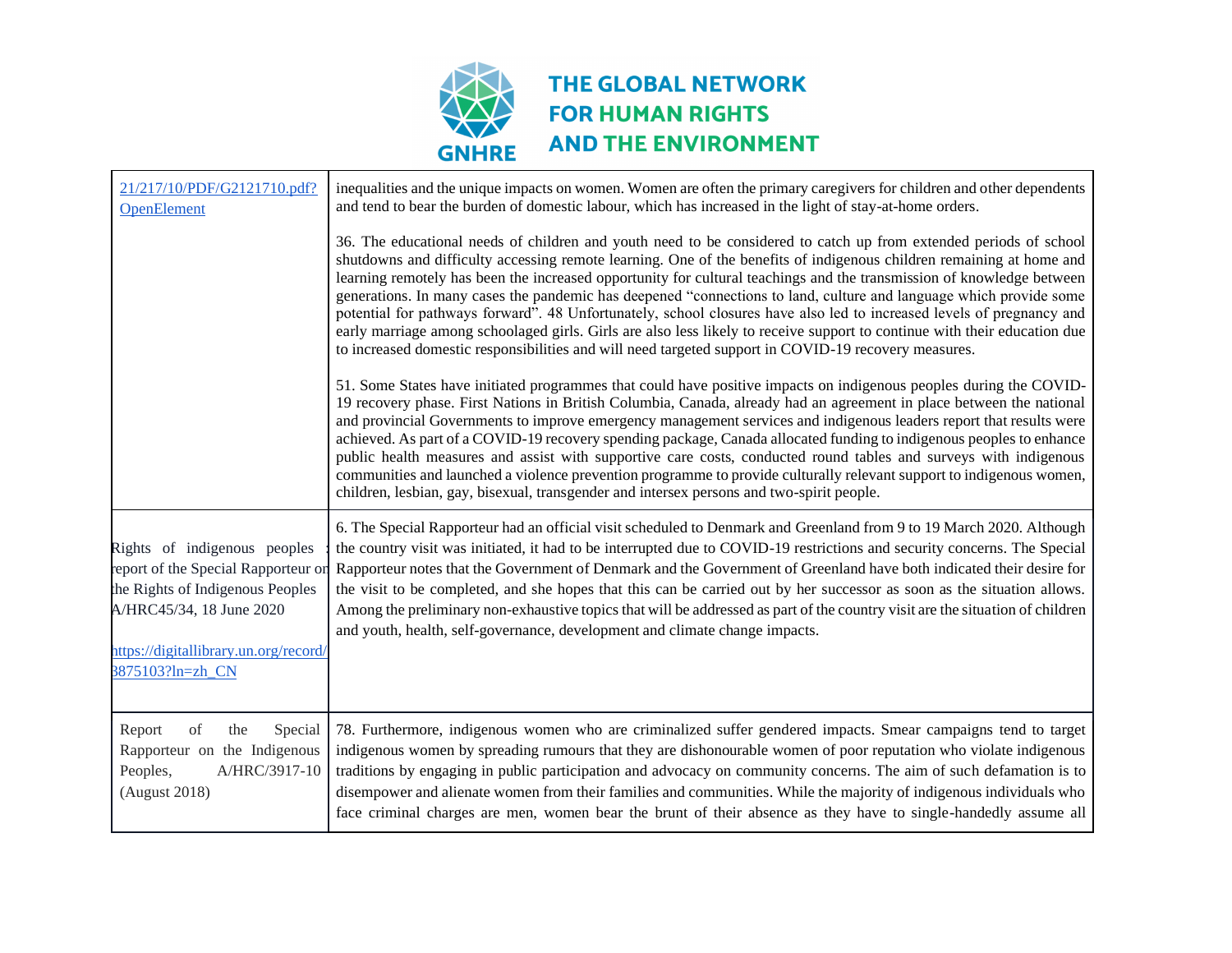

| https://documents-dds-      | responsibilities for securing resources to sustain the family, including food and the means to send their children to school. |
|-----------------------------|-------------------------------------------------------------------------------------------------------------------------------|
| ny.un.org/doc/UNDOC/GEN/G   | During her recent country visit to Guatemala, the Special Rapporteur met with numerous indigenous women whose                 |
| 18/246/34/PDF/G1824634.pdf? | husbands were detained and heard first-hand accounts of the dire consequences for the affected women and the families.        |
| <b>OpenElement</b>          |                                                                                                                               |
|                             |                                                                                                                               |
|                             |                                                                                                                               |

## 2.9. Special Rapporteur on the human rights of internally displaced persons

| Report                                                                                                                                              | References to Children's Rights and the Environment                                                                                                                                                                                                                                                                                                                                                                                                                                                                                                                                                                                                                                                                                                                                                                                                                                                                                                                                                                                                                                                                                                                                                                                                                                                                                                                                                                                                                                                                                                                                                                                                                                                                                                                                                                                 |
|-----------------------------------------------------------------------------------------------------------------------------------------------------|-------------------------------------------------------------------------------------------------------------------------------------------------------------------------------------------------------------------------------------------------------------------------------------------------------------------------------------------------------------------------------------------------------------------------------------------------------------------------------------------------------------------------------------------------------------------------------------------------------------------------------------------------------------------------------------------------------------------------------------------------------------------------------------------------------------------------------------------------------------------------------------------------------------------------------------------------------------------------------------------------------------------------------------------------------------------------------------------------------------------------------------------------------------------------------------------------------------------------------------------------------------------------------------------------------------------------------------------------------------------------------------------------------------------------------------------------------------------------------------------------------------------------------------------------------------------------------------------------------------------------------------------------------------------------------------------------------------------------------------------------------------------------------------------------------------------------------------|
| $A/75/207$ (2020)<br>Report<br>Special<br>of<br>the<br>Rapporteur on the human rights<br>of internally displaced persons,<br>Cecilia Jimenez-Damary | 31. Children and young persons will suffer the most severe impacts of climate change resulting from the historic<br>greenhouse gas emissions of previous generations. Given their young age and limited resources, their ability to adapt to<br>the changing climate is limited. This is particularly worrying given that the countries most exposed to the adverse effects<br>of climate change have predominantly young populations. At the early stages of slow-onset processes, men and boys of<br>working age might migrate in search of better life opportunities, which exposes them to a number of risks. They are likely<br>to have unsafe and poorly remunerated jobs and to live in inadequate housing in unsafe areas. While they might have had<br>a degree of choice in their initial movement, they might be unable to return to their area of origin when slow-onset<br>processes reach the threshold of a disaster, and thus become forcibly displaced. Children who remain in the affected area<br>are exposed to the evolving environmental effects and are at risk of disasters, a situation that is likely to lead to their<br>gradual impoverishment and eventual displacement. Conversely, some families might decide to send women and girls to<br>a camp where they can receive assistance, while men and boys stay behind to look after their house, livestock or fields.<br>The risks are different for those who move and those who stay, but exist in both cases. In either case, family separation<br>makes children more likely to drop out of school and to work to support themselves or their families, increasing their<br>vulnerability to child and forced labour exploitation and abuse, including sexual exploitation and, in some contexts, child<br>recruitment and use in armed conflict. |
|                                                                                                                                                     | 32. Furthermore, owing to gender roles and the unequal distribution of resources, women and girls are particularly<br>vulnerable to the adverse effects of climate change and at higher risk of violence during displacement. In some<br>communities, they might be involved in gathering or producing food and collecting water, activities that are more directly<br>affected by slow-onset processes. Women might have limited access to land, property ownership and livelihoods, which                                                                                                                                                                                                                                                                                                                                                                                                                                                                                                                                                                                                                                                                                                                                                                                                                                                                                                                                                                                                                                                                                                                                                                                                                                                                                                                                         |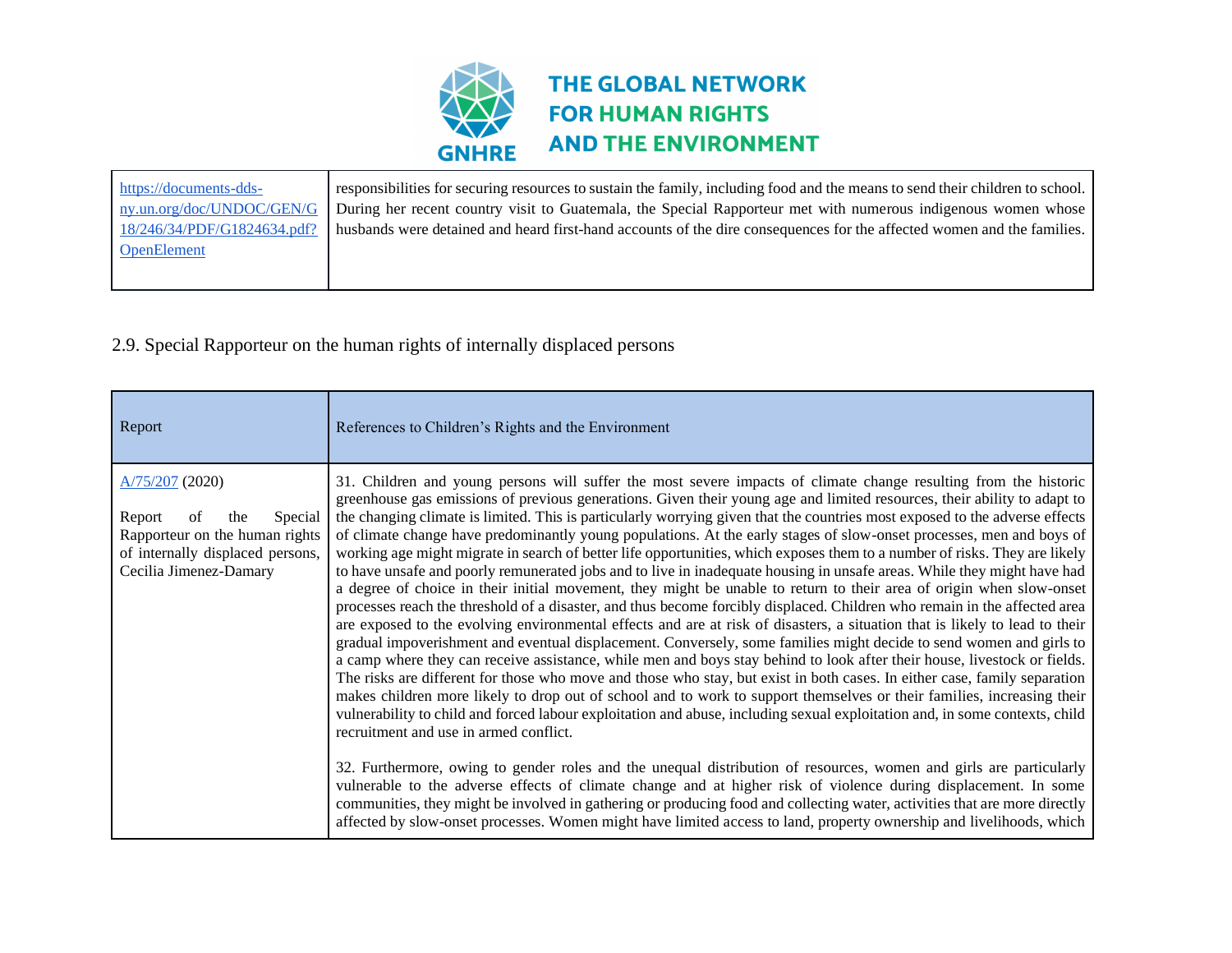

| increases their dependence on other family members, exacerbate their vulnerability to slow-onset events and constitute<br>barriers to their achieving durable solutions. When men and boys migrate at the early stages of a crisis, women and girls<br>often stay behind, living in an increasingly hazardous context. As in other situations of internal displacement, when<br>women and girls are displaced, they often have more limited livelihood opportunities and access to health care, and are<br>exposed to a higher risk of sexual and gender-based violence, forced labour, exploitation, abuse and trafficking in persons.<br>In some societies, women and girls unaccompanied by a male family member might face discrimination and barriers to<br>accessing basic services and obtaining civil documentation. In situations of crisis, women and girls are more likely to take<br>on house chores and caring duties. Girls might drop out of school and women and girls might be subjected to child or |
|-----------------------------------------------------------------------------------------------------------------------------------------------------------------------------------------------------------------------------------------------------------------------------------------------------------------------------------------------------------------------------------------------------------------------------------------------------------------------------------------------------------------------------------------------------------------------------------------------------------------------------------------------------------------------------------------------------------------------------------------------------------------------------------------------------------------------------------------------------------------------------------------------------------------------------------------------------------------------------------------------------------------------|
| forced marriage.<br>54. Internally displaced persons, communities at risk of displacement and host communities must be involved in decision-<br>making processes relating to the planning and implementation of prevention and response strategies as well as durable                                                                                                                                                                                                                                                                                                                                                                                                                                                                                                                                                                                                                                                                                                                                                 |
| solutions, at all stages of development, implementation and monitoring of laws, policies, programmes and strategies. The<br>participation of specific groups, including women, children, older persons, persons with disabilities and indigenous<br>peoples, must also be ensured.                                                                                                                                                                                                                                                                                                                                                                                                                                                                                                                                                                                                                                                                                                                                    |

### 2.10 Special Rapporteur on the human rights of migrants

| Report                                                                                                                                                                                                                                          | References to Children's Rights and the Environment                                                                                                                                                                                                                                                                                                                                                                                                                                                                                             |
|-------------------------------------------------------------------------------------------------------------------------------------------------------------------------------------------------------------------------------------------------|-------------------------------------------------------------------------------------------------------------------------------------------------------------------------------------------------------------------------------------------------------------------------------------------------------------------------------------------------------------------------------------------------------------------------------------------------------------------------------------------------------------------------------------------------|
| Call for input for the Report on<br>the impact of climate change<br>and the protection of the human<br>rights of migrants<br>(Due 14 April 2022)<br>https://www.ohchr.org/EN/Issu<br>es/Migration/SRMigrants/Pages<br>/ReportClimateChange.aspx | As explained in the call for inputs:<br>"In carrying out his mandate, the Special Rapporteur has decided to dedicate his forthcoming report to the 77th session<br>of the General Assembly to the issue of the impact of climate change and the protection of the human rights of migrants.<br>Climate change, an increasingly potent driver of migration, continue to compel millions of people to leave their homes<br>every year. The latest Groundswell report released by the World Bank finds that climate change could force 216 million |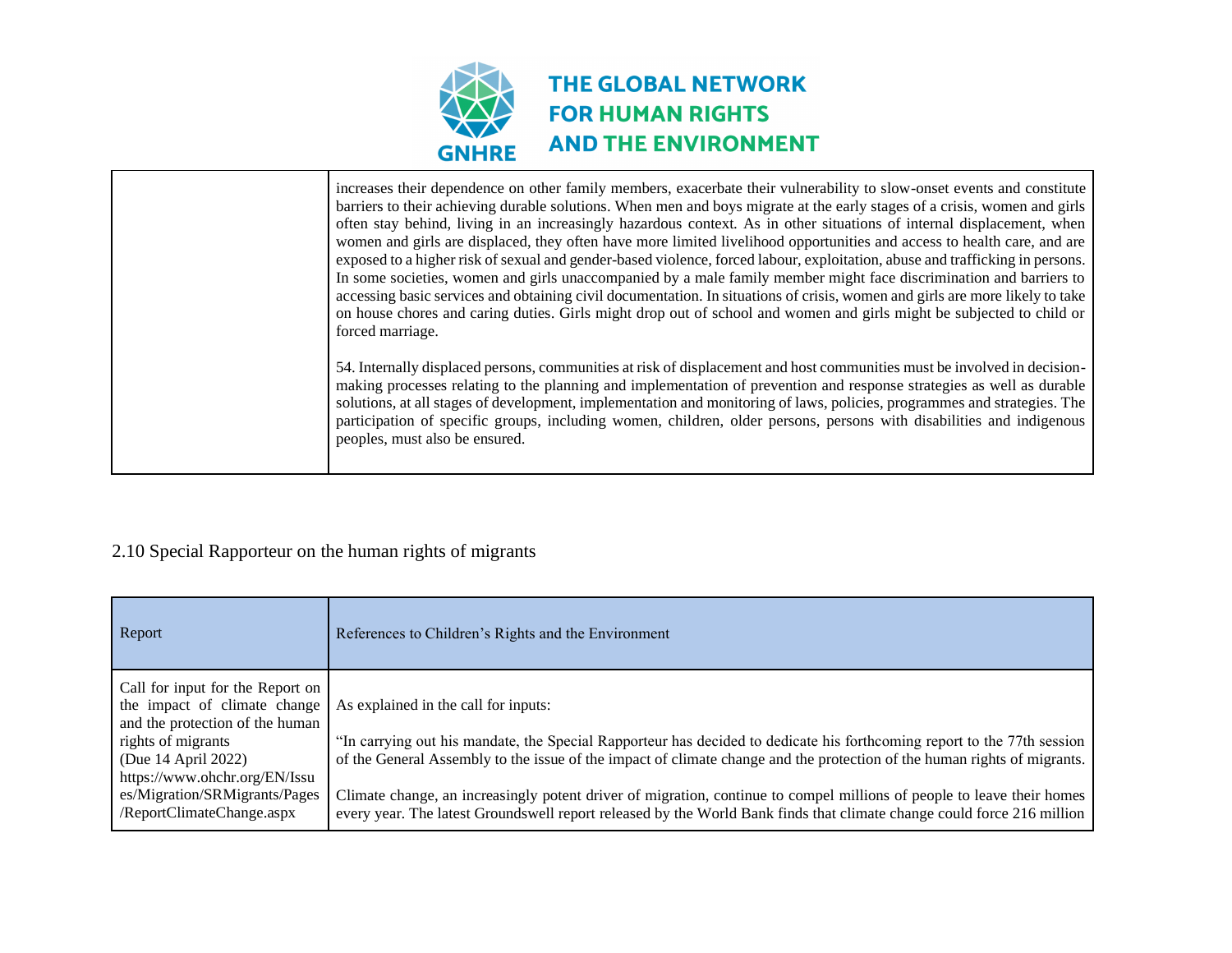

| people across six world regions to move within their countries by 2050. Given the linkage between internal displacement<br>and international migration, this figure helps to illustrate the scope of cross-border climate change-related migration."                                                                                                                                                                                                                                                                                                                                                                                                                                                                                                                                                                                                                                                                                                                                                                                                                                                                                                                                                                                                                                                                                                                                                                                                 |
|------------------------------------------------------------------------------------------------------------------------------------------------------------------------------------------------------------------------------------------------------------------------------------------------------------------------------------------------------------------------------------------------------------------------------------------------------------------------------------------------------------------------------------------------------------------------------------------------------------------------------------------------------------------------------------------------------------------------------------------------------------------------------------------------------------------------------------------------------------------------------------------------------------------------------------------------------------------------------------------------------------------------------------------------------------------------------------------------------------------------------------------------------------------------------------------------------------------------------------------------------------------------------------------------------------------------------------------------------------------------------------------------------------------------------------------------------|
| The call for input's stated objectives are to:                                                                                                                                                                                                                                                                                                                                                                                                                                                                                                                                                                                                                                                                                                                                                                                                                                                                                                                                                                                                                                                                                                                                                                                                                                                                                                                                                                                                       |
| "advance the understanding of the complex relationship between climate change, human rights and migration as well as<br>the multifaceted drivers of international migration in the context of climate change;                                                                                                                                                                                                                                                                                                                                                                                                                                                                                                                                                                                                                                                                                                                                                                                                                                                                                                                                                                                                                                                                                                                                                                                                                                        |
| examine the human rights situation of migrants, especially women, children and other individuals in specific<br>vulnerable situations, affected by the adverse effects of climate change, bearing in mind that vulnerabilities<br>may occur throughout the migration process and regardless of whether the movement was "voluntary" or not;<br>analyse the contribution of effective national prevention, protection and assistance instruments provided for<br>internally displaced persons owing to climate change to minimizing the drivers and factors that compel people<br>to leave their countries of origin;<br>identify promising practices at the local, national and regional levels, including considerations given to climate<br>change impacts as a possible ground for admission and stay in relevant asylum and migration procedures and<br>any concrete mechanisms granting human rights protection to migrants in the context of climate change<br>impacts, including in combination with other factors;<br>examine processes made on devising available and flexible pathways for regular international migration in the<br>context of climate change as an adaptation option, recognizing that well-managed migration can become an<br>effective adaptation strategy in the context of climate change, and can contribute positively to all aspects of<br>economic, environmental and social development of the host community." |
| In generating the information required to conduct the requisite analysis and meet these objectives, the Special<br>Rapporteur's requests for information in the call for inputs centre on a number of key points:                                                                                                                                                                                                                                                                                                                                                                                                                                                                                                                                                                                                                                                                                                                                                                                                                                                                                                                                                                                                                                                                                                                                                                                                                                    |
| "The Special Rapporteur welcomes inputs from Member States, inter-governmental organizations, UN entities, civil<br>society organizations, national human rights institutions, business representatives and other stakeholders, on any or all of<br>the following issues, including case studies and specific examples of good practices and current challenges:                                                                                                                                                                                                                                                                                                                                                                                                                                                                                                                                                                                                                                                                                                                                                                                                                                                                                                                                                                                                                                                                                     |
| 1. Please provide information, where applicable, on how existing national efforts to address internal displacement<br>in the context of climate change contribute to minimize drivers compelling people to migrate. Please include<br>any measures taken to protect, assist and provide durable solutions to persons, particularly women and children<br>and other individuals with specific vulnerabilities, who have been internally displaced due to the adverse<br>effects of climate change, and effective climate change mitigation and adaptation measures, as well as<br>measures to address loss and damage associated with impacts of climate change. Please also describe any                                                                                                                                                                                                                                                                                                                                                                                                                                                                                                                                                                                                                                                                                                                                                             |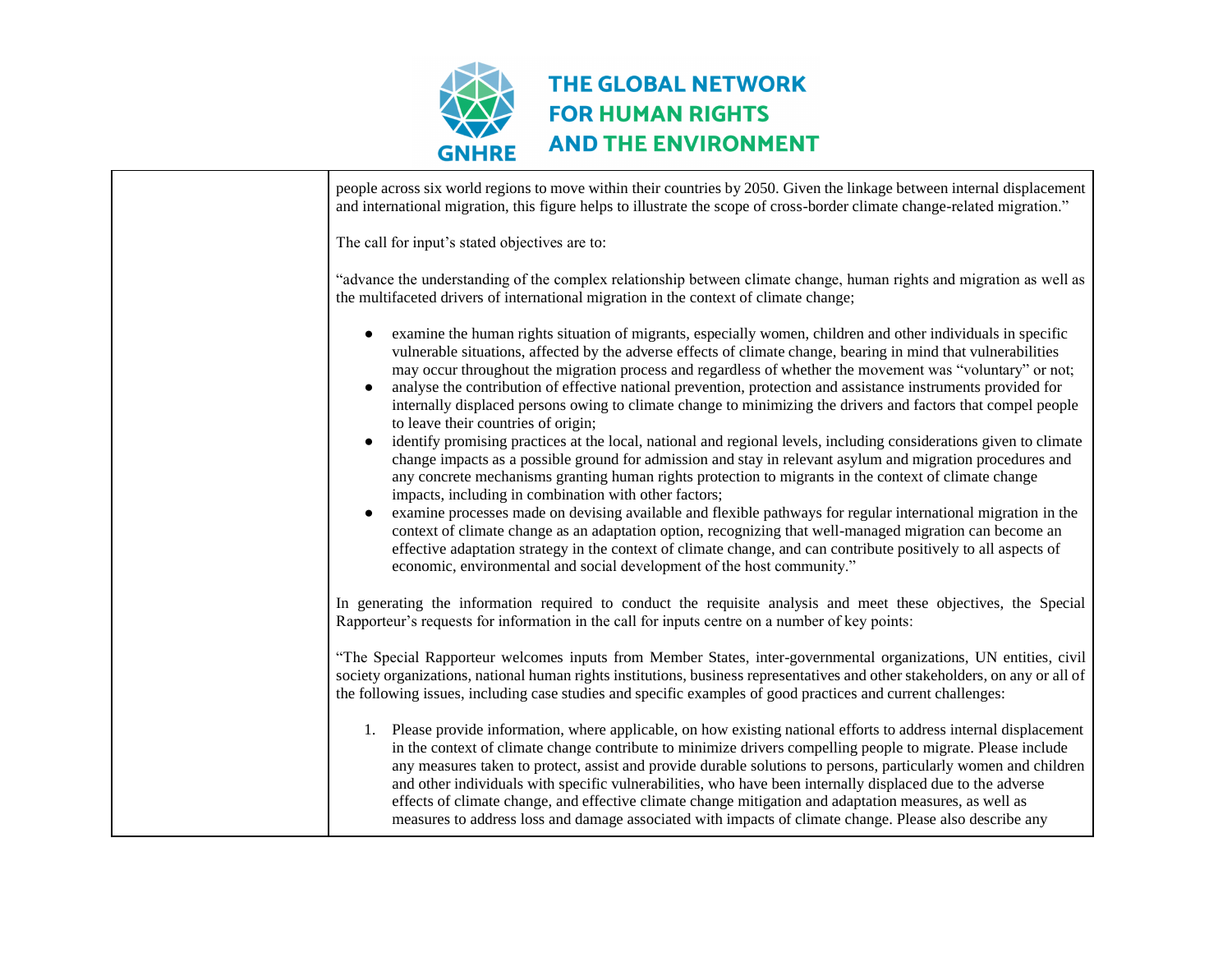

| protection gaps that have been identified in this context.<br>2. Please provide information on climate change-related cross-border movements observed in your country<br>and/or region, including information on the main challenges, impacts and key human rights concerns. How has<br>climate change exacerbated other migration drivers?<br>3. Please indicate how relevant State obligations under international human rights and refugee law are respected<br>at the national level in addressing climate change-related international migration and providing protection to<br>persons crossing international borders in response to the adverse effects of climate change. More specifically,<br>please explain to what extent the impacts of climate change are recognized as a possible ground for admission<br>and stay in national migration laws and policies, as well as asylum procedures and other procedures, including<br>for temporary and long-term protection and return procedures. Please include information on any concrete<br>mechanisms put in place to grant admission and stay and ensure protection to people fleeing the adverse effects |
|------------------------------------------------------------------------------------------------------------------------------------------------------------------------------------------------------------------------------------------------------------------------------------------------------------------------------------------------------------------------------------------------------------------------------------------------------------------------------------------------------------------------------------------------------------------------------------------------------------------------------------------------------------------------------------------------------------------------------------------------------------------------------------------------------------------------------------------------------------------------------------------------------------------------------------------------------------------------------------------------------------------------------------------------------------------------------------------------------------------------------------------------------------------------|
| of climate change.<br>4. Please share examples of national and regional solutions to expand and facilitate pathways for safe and regular<br>migration for people who are compelled to leave their countries in the context of climate change. Please<br>indicate whether your country has adopted any bilateral, subregional, regional, international mechanisms,<br>agreements, frameworks or programs, to facilitate safe, orderly and regular movements for migrants in the<br>context of climate change.                                                                                                                                                                                                                                                                                                                                                                                                                                                                                                                                                                                                                                                           |
| 5. Please share examples of good practices that your country or region have adopted to promote a human rights-<br>based approach to international migration in the context of climate change and to ensure the protection of the<br>human rights of persons crossing borders in the context of climate change. Please indicate any specific<br>challenges that your Government has encountered, or any protection gaps that have been identified, in ensuring<br>the effective enjoyment of human rights of migrants, particularly women, children, older persons, persons with<br>disabilities, Indigenous peoples, minorities and other persons, groups and peoples with specific vulnerabilities,<br>affected by climate change.                                                                                                                                                                                                                                                                                                                                                                                                                                    |
| 6. Please provide information on measures taken by your country to support and facilitate the integration of<br>arriving migrants in the context of climate change-related migration and highlight any contributions of<br>migrants to the host communities.                                                                                                                                                                                                                                                                                                                                                                                                                                                                                                                                                                                                                                                                                                                                                                                                                                                                                                           |
| 7. Engagement with civil society organizations, national human rights institutions, and other stakeholders: please<br>provide information of concrete initiatives, actions and programs relating to migration and climate change that<br>have been developed by civil society organizations and other stakeholders in your country. Please explain to<br>what extent the work of civil society organizations and other stakeholders on migration and climate change is<br>taken into account to inform national policies.                                                                                                                                                                                                                                                                                                                                                                                                                                                                                                                                                                                                                                              |
| 8. Please provide information on any specific or additional challenges in the context of the COVID-19 pandemic<br>in the implementation of climate change mitigation and adaptation measures.                                                                                                                                                                                                                                                                                                                                                                                                                                                                                                                                                                                                                                                                                                                                                                                                                                                                                                                                                                          |
| 9. Please include any other information relating to the impacts of climate change on migration and the human                                                                                                                                                                                                                                                                                                                                                                                                                                                                                                                                                                                                                                                                                                                                                                                                                                                                                                                                                                                                                                                           |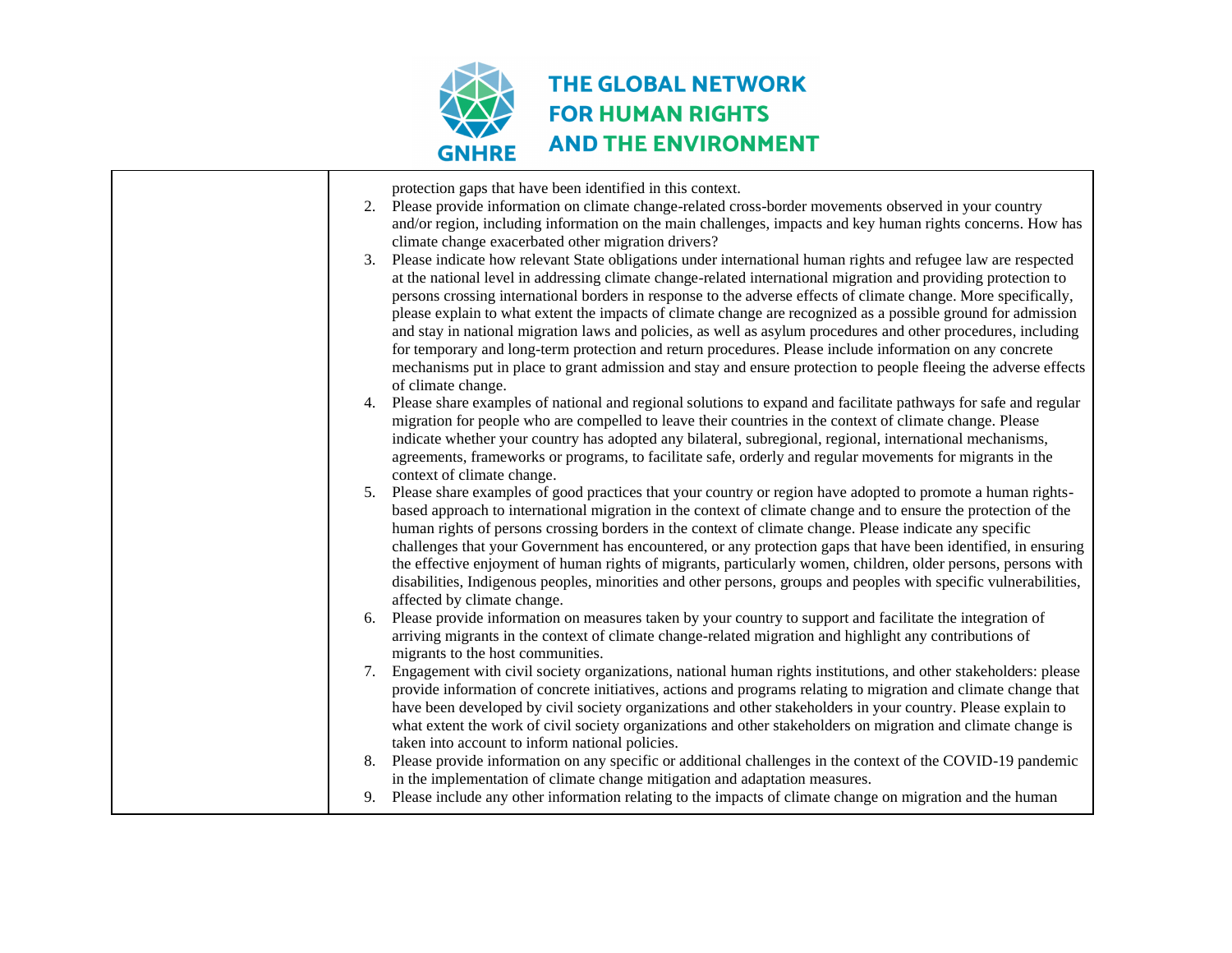

| rights of affected populations." |
|----------------------------------|
|                                  |

### 2.11. Special Rapporteur on violence against women, its causes and consequences

| Report                                                                                             | References to Children's Rights and the Environment                                                                                                                                                                                                                                                                                                                                                                                                                                                                                                                                                                                                                                                                                                                                |
|----------------------------------------------------------------------------------------------------|------------------------------------------------------------------------------------------------------------------------------------------------------------------------------------------------------------------------------------------------------------------------------------------------------------------------------------------------------------------------------------------------------------------------------------------------------------------------------------------------------------------------------------------------------------------------------------------------------------------------------------------------------------------------------------------------------------------------------------------------------------------------------------|
| A/HRC/41/26<br>(2019)<br>Annual report<br>Analytical study on gender-<br>responsive climate action | 7. Many smallholder farmers are women whose livelihoods and food sources – as well as the food security of their families and<br>communities - are at risk from climate change. Climate change-related food insecurity also affects women differently because of<br>their nutritional needs during pregnancy, lactation and childbirth. Poor nutrition is a factor in the prevalence of anaemia among<br>women, which has risen in women of reproductive age from 30.3 per cent in 2012 to 32.8 per cent in 2016, worldwide.<br>Discriminatory food allocation within families can also affect nutrition, as women are often the first to skip meals or reduce<br>consumption during times of scarcity. Rural women are among the most likely to suffer when food prices escalate. |
| for the full and effective<br>enjoyment of the rights of<br>women                                  | $(\ldots)$<br>14. Climate change can also directly affect pregnancy, heightening risks of maternal mortality and morbidity and threatening the<br>enjoyment of women's rights to health and life. Negative pregnancy and maternal health outcomes, such as reduced birth weight,<br>may result from exposure to extreme temperatures. Poor air quality from the combustion of fossil fuels can affect maternal and<br>child health by causing intrauterine growth restriction and congenital defects. Salinization of drinking water sources as a result of<br>sea-level rise may cause increased rates of adverse health outcomes, including preterm births and maternal and perinatal deaths.<br>()                                                                              |
|                                                                                                    | 16. The adverse effects of climate change increase the risks of sexual and gender-based violence. There are clear links between<br>poverty, which climate change deepens, and sexual and gender-based violence. Child, early and forced marriages can occur as a<br>harmful coping strategy among those who suffer from economic stress due to disasters and the slow-onset adverse effects of climate<br>change.<br>()                                                                                                                                                                                                                                                                                                                                                            |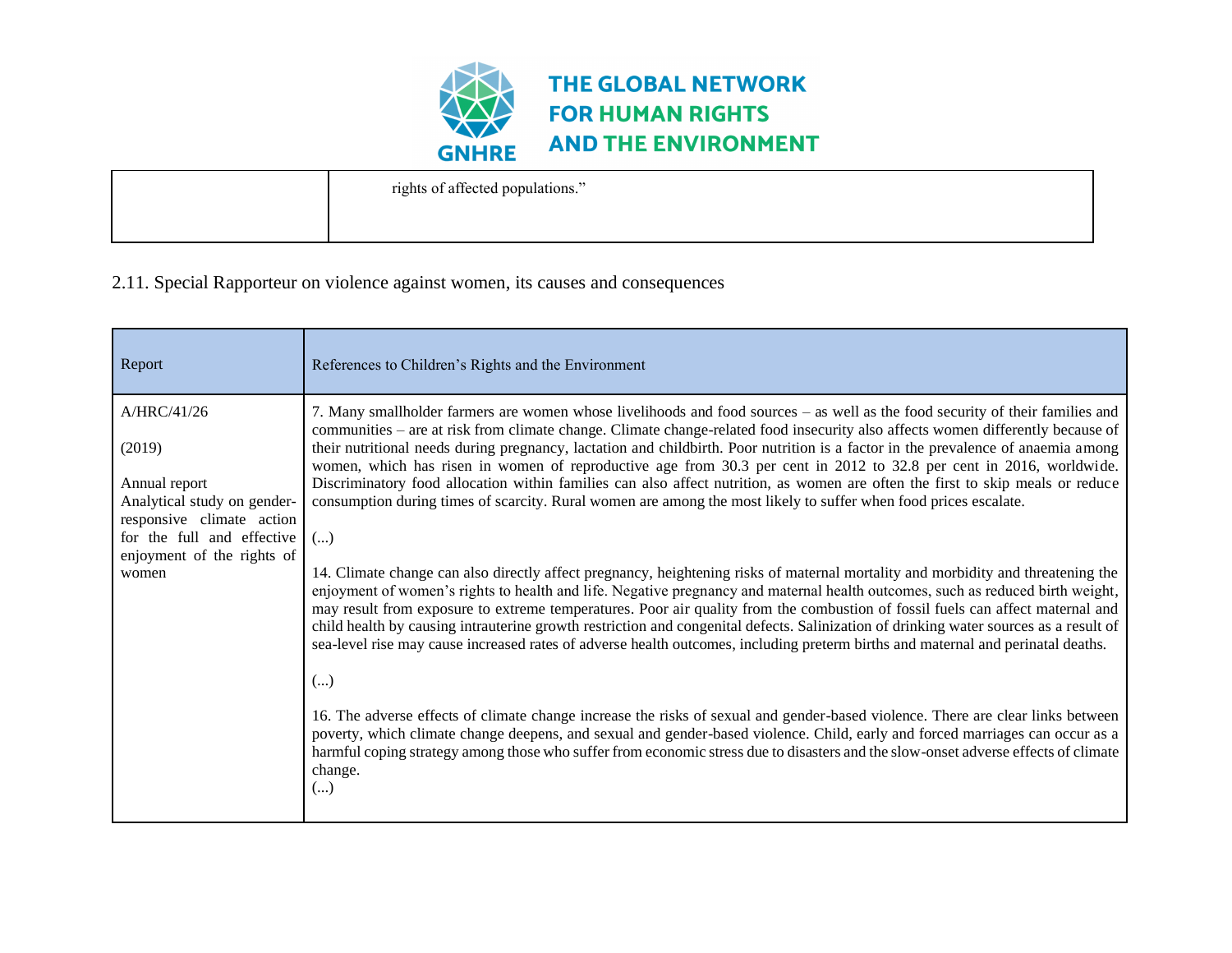

23. Although many women may migrate into situations of greater empowerment or assume leadership roles in the response to climate change, human mobility poses unique risks to women. Women on the move are more likely to suffer from sexual and genderbased violence. Lesbian, gay, bisexual, transgender and intersex persons displaced by climate change may also face elevated risks of violent abuse in the context of human mobility. Furthermore, the economic impacts of climate change can contribute to increased human trafficking and child, early and forced marriages, both of which often involve migration.

#### (...)

42. The Beijing Declaration and Platform for Action aims to "ensure the full implementation of the human rights of women and of the girl child as an inalienable, integral and indivisible part of all human rights and fundamental freedoms". It states that the "eradication of poverty based on sustained economic growth, social development, environmental protection and social justice requires the involvement of women in economic and social development, equal opportunities and the full and equal participation of women and men as agents and beneficiaries of people-centred sustainable development". The Platform for Action provides a blueprint for women's empowerment, identifying the environment as a critical area. It calls for involving women actively in environmental decision-making at all levels, integrating gender concerns and perspectives in policies and programmes for sustainable development, and strengthening or establishing mechanisms at the national, regional and international levels to assess the impact of development and environmental policies on women

#### (...)

53. A number of stakeholder inputs highlighted specific examples of domestic laws and policies related to climate change and gender equality. Morocco had specific legislation on gender and environment, and tracked relevant indicators. Guatemala had a fund for recognizing women's land rights, and a specific gender provision in its climate law.96 In Mexico, the General Law on Climate Change guaranteed the right to a healthy environment and included a specific focus on gender equality and the empowerment of women. In the Philippines, Republic Act No. 9729 required "the State to incorporate a gender-sensitive, prochildren and pro-poor perspective in all climate change and renewable energy efforts, plans and programmes".

#### Conclusions and recommendations

60. Climate change affects women, men, boys and girls in different ways. Entrenched and systemic discrimination can lead to gender-differentiated impacts of climate change with respect to health, food security, livelihoods and human mobility, among other things. Intersectional forms of discrimination can further increase the vulnerability of some women and girls to climate change, while the exclusion of women from climate action inhibits its effectiveness and further exacerbates climate harms. The meaningful, informed and effective participation of women with diverse backgrounds in relevant decision-making processes lies at the heart of a rights-based, gender-responsive approach to climate action. This inclusive approach is not only a legal, ethical and moral obligation; it will also make climate action more effective.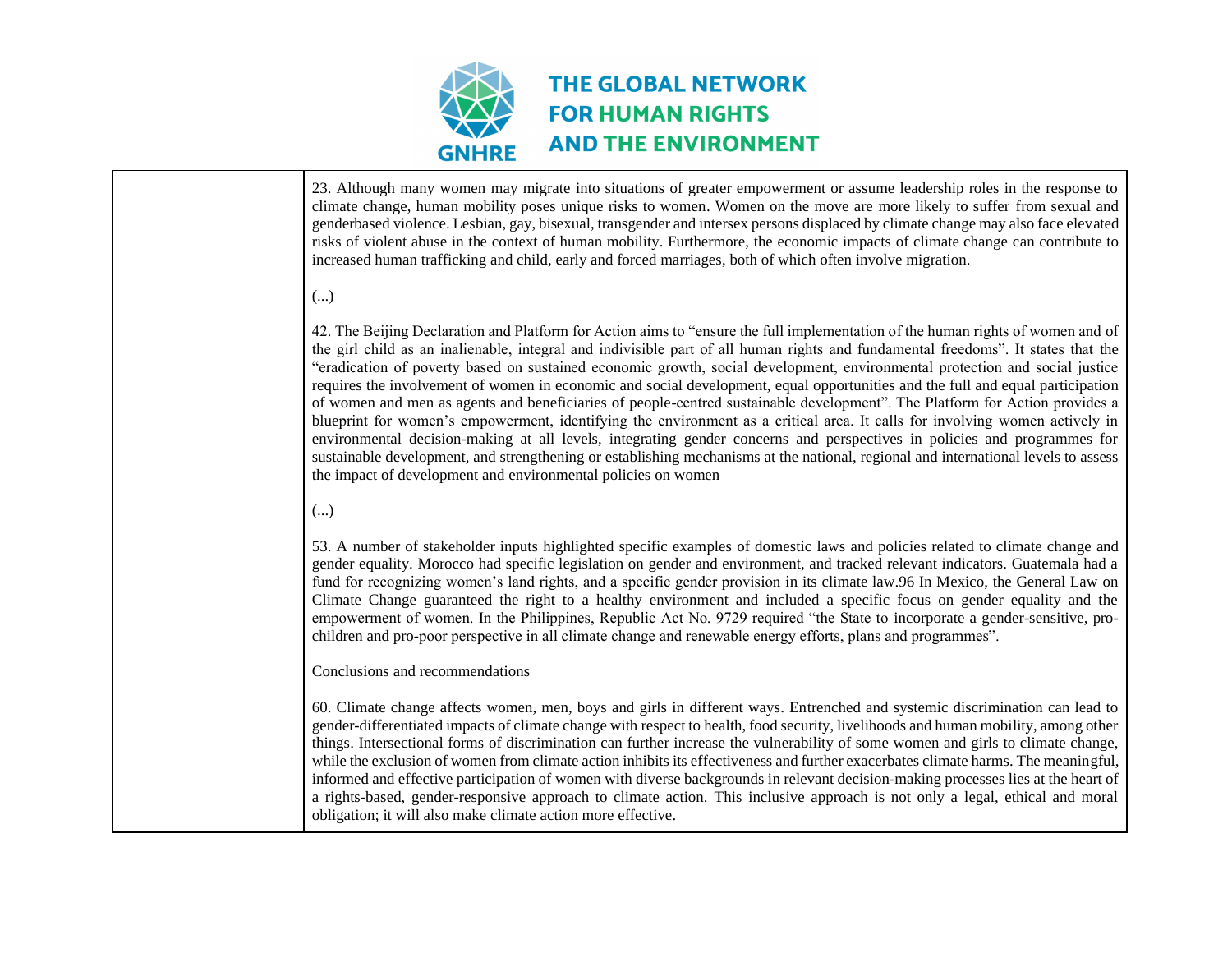

|                                                                                                                                                                                                                        | ()<br>Increase the effectiveness of climate action by funding and developing an improved understanding of the differentiated human<br>rights impacts of climate change on women, including through: • Disaggregated data collection that pays particular attention to<br>gender and its intersections with characteristics such as age, disability and ethnicity; • Development of gender-specific indicators;<br>• Mapping the effects of climate change upon the poor, women, and girls; • Identifying priority areas of action to support women,<br>and enhance access to benefits.                                                                                                                                                                                                                                                                                                                                                                                                                                                                                                                                                                                                                                                                                                                                                                                                                                                                                                                                                                                                                                                                                                                                                                                                                                                                                                                                                                                                                                                                                                                                                                                                                                                                                                                                                                                                                                                                                                                                                                                                                                                                                                 |
|------------------------------------------------------------------------------------------------------------------------------------------------------------------------------------------------------------------------|----------------------------------------------------------------------------------------------------------------------------------------------------------------------------------------------------------------------------------------------------------------------------------------------------------------------------------------------------------------------------------------------------------------------------------------------------------------------------------------------------------------------------------------------------------------------------------------------------------------------------------------------------------------------------------------------------------------------------------------------------------------------------------------------------------------------------------------------------------------------------------------------------------------------------------------------------------------------------------------------------------------------------------------------------------------------------------------------------------------------------------------------------------------------------------------------------------------------------------------------------------------------------------------------------------------------------------------------------------------------------------------------------------------------------------------------------------------------------------------------------------------------------------------------------------------------------------------------------------------------------------------------------------------------------------------------------------------------------------------------------------------------------------------------------------------------------------------------------------------------------------------------------------------------------------------------------------------------------------------------------------------------------------------------------------------------------------------------------------------------------------------------------------------------------------------------------------------------------------------------------------------------------------------------------------------------------------------------------------------------------------------------------------------------------------------------------------------------------------------------------------------------------------------------------------------------------------------------------------------------------------------------------------------------------------------|
| Call for inputs $-$ Report on<br>violence against women and<br>girls in the context of the<br>climate crisis, including<br>environmental degradation<br>and related disaster risk<br>mitigation and response<br>(2022) | The Special Rapporteur kindly seeks the support of States, National Human Rights Institutions, civil society actors,<br>international organizations, academics and other stakeholders to provide updated information on:<br>1. The impacts of the climate crisis, environmental degradation and related displacement on gender-based violence against<br>women and girls, and on specific groups of women and girls, such as women and girls with disabilities, indigenous women<br>and girls, migrant or displaced women and girls, older women, rural women and girls, women and girls living in extreme<br>poverty, women and girls human rights defenders, or other groups with heightened vulnerabilities or intersecting and<br>overlapping identities. In particular, the Special Rapporteur would be interested in updated information on the ways in which<br>intersectionality impacts the experience of violence and its consequence by different women and girls, depending on their<br>background and profile;<br>2. The different manifestations or specific types of gender-based violence experienced by women and girls related to the<br>climate crisis, environmental degradation and related displacement;<br>3. Good practices, strategies and challenges in the mitigation and prevention of gender-based violence and in the protection<br>of women and girls in the context of the climate crisis, environmental degradation and related displacement, including in the<br>promotion of access to justice, remedies and redress for victims/survivors;<br>4. Good practices, strategies and challenges related to integrating gender equality and countering gender-based violence<br>against women and girls in climate crisis related disaster risk reduction mitigation and response, including women-led and<br>community-based responses. If available, please provide information on lessons learned from the responses to the COVID-<br>19 pandemic and its intersection with climate crisis related disaster risk mitigation and response;<br>5. The extent to which women and girls are able to, at all levels, access information and participate fully, equally and<br>meaningfully in the mitigation of the climate crisis, including environmental degradation and the sudden onset of disasters,<br>and the response to it, as stipulated by the United Nations Framework Convention on Climate Change Gender Action Plan;<br>6. The way in which decisions as to what and how to finance climate crisis mitigation, adaptation and response affects funds<br>available for preventing and ending gender-based violence against women and girls; |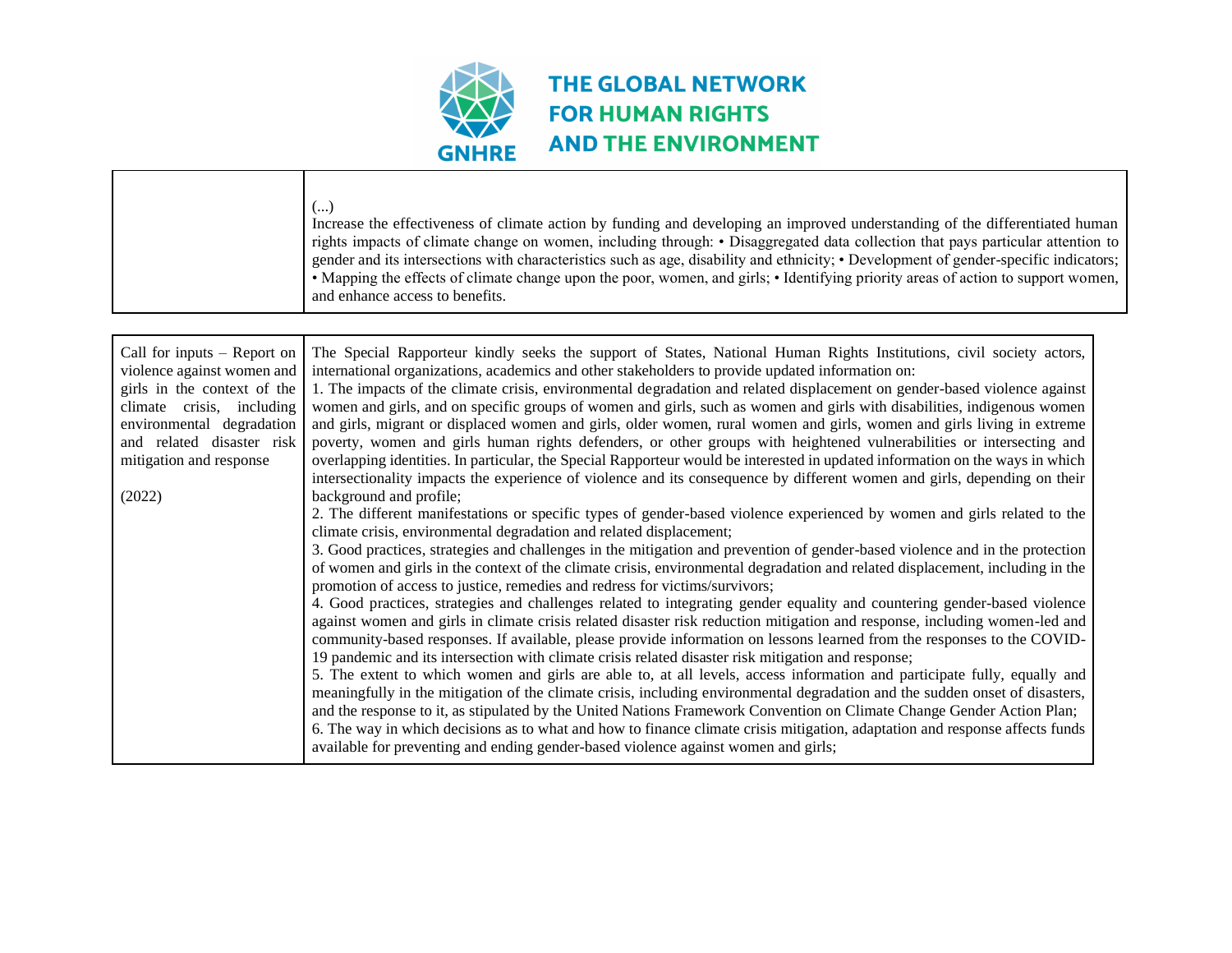

2.12. Special Rapporteur on the issue of human rights obligations relating to the enjoyment of a safe, clean, healthy and sustainable environment

| Report                                                                                                                                                                                                          | References to Children's Rights and the Environment                                                                                                                                                                                                                                                                                                                                                                                                                                                                                                                                                                                                                                                                                                                                                                                                        |
|-----------------------------------------------------------------------------------------------------------------------------------------------------------------------------------------------------------------|------------------------------------------------------------------------------------------------------------------------------------------------------------------------------------------------------------------------------------------------------------------------------------------------------------------------------------------------------------------------------------------------------------------------------------------------------------------------------------------------------------------------------------------------------------------------------------------------------------------------------------------------------------------------------------------------------------------------------------------------------------------------------------------------------------------------------------------------------------|
| The right to a clean, healthy<br>and sustainable environment:<br>non-toxic environment                                                                                                                          | 7. The world is struggling to address both old and new chemical threats. For example, lead is still widely used despite<br>long-standing knowledge regarding its toxicity and devastating consequences for the neurological development of<br>children. Lead causes close to 1 million deaths annually, as well as immense and irreversible damage to the health of<br>millions of children.                                                                                                                                                                                                                                                                                                                                                                                                                                                               |
| Report<br>of<br>the<br>Special<br>Rapporteur on the issue of<br>rights<br>obligations<br>human<br>relating to the enjoyment of a<br>clean,<br>healthy<br>safe,<br>and<br>sustainable environment<br>A/HRC/49/53 | 21. While all humans are exposed to pollution and toxic chemicals, there is compelling evidence that the burden of<br>contamination falls disproportionately upon the shoulders of individuals, groups and communities that are already<br>enduring poverty, discrimination and systemic marginalization. Women, children, minorities, migrants, Indigenous<br>peoples, older persons and persons with disabilities are potentially vulnerable, for a variety of economic, social,<br>cultural and biological reasons. Workers, especially in low- and middle-income nations, are at risk because of elevated<br>exposures on the job, poor working conditions, limited knowledge about chemical risks and lack of access to health<br>care. Millions of children are employed in potentially hazardous sectors including agriculture, mining and tanning. |
| https://documents-dds-<br>ny.un.org/doc/UNDOC/GEN/<br>G22/004/48/PDF/G2200448.p<br>df?OpenElement                                                                                                               | 30. In Kabwe, Zambia, 95 per cent of children suffer from elevated blood lead levels caused by lead mining and<br>smelting. Experts described the situation as a severe environmental health crisis, and Kabwe was named as one of the<br>most polluted places on Earth. Exposure to lead during childhood impairs neurological development, causing lifelong<br>cognitive deficits. Extremely high levels of exposure, such as those seen in Kabwe, can cause blindness, paralysis<br>and death.                                                                                                                                                                                                                                                                                                                                                          |
|                                                                                                                                                                                                                 | 34. China extracts the majority of the world's rare earth minerals, elements used in products including electric<br>vehicles, wind turbines and mobile phones. These minerals are mined in Bayan Obo and processed in Baotou, a<br>nearby city. Air quality is very poor, and toxic emissions cause a substantial lifetime risk of lung cancer for local<br>residents, especially children. Residents have elevated levels of rare earth minerals (lanthanum, cerium and<br>neodymium) in their blood, urine and hair. Elevated concentrations of heavy metals in dust and soil threaten people's<br>health.                                                                                                                                                                                                                                               |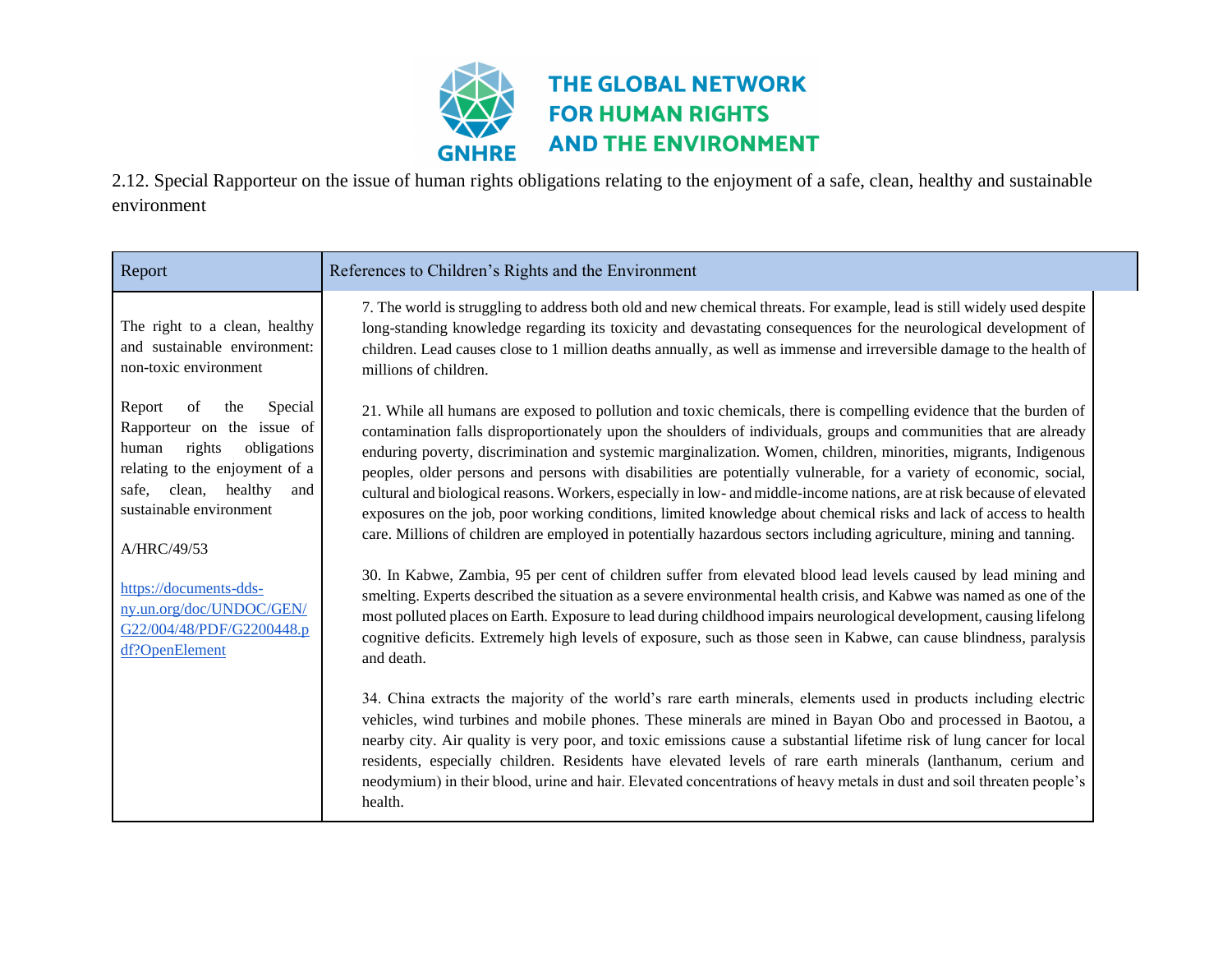

39. Quintero-Puchuncaví, the most notorious sacrifice zone in Chile, is home to the Ventanas industrial complex, comprising more than 15 industrial businesses (oil refineries, petrochemical facilities, coal-fired power plants, gas terminals and a copper smelter). In 2018, a major air pollution incident in Quintero-Puchuncaví made hundreds of school children ill. In the universal periodic review process, the United Nations country team recommended that Chile investigate the negative effects on the inhabitants of sacrifice zones, accelerate the implementation of remediation programmes and develop environmental quality standards in accordance with WHO international standards. The Supreme Court of Chile concluded that the egregious air pollution in Quintero-Puchuncaví violated the right to a pollution-free environment and ordered the Government to take steps to address the problem.

40. In La Oroya, Peru, generations of children have been poisoned by a huge lead smelter. A shocking 99 per cent of children have levels of lead in their blood that exceed acceptable limits. Despite interventions by the Constitutional Court of Peru and the Inter-American Commission on Human Rights, levels of contamination in La Oroya remain hazardous. Also located in Peru, in Cerro de Pasco, is a massive open-pit mine adjacent to an impoverished community exposed to elevated levels of heavy metals. In 2018, the Government of Peru declared a state of emergency in Cerro de Pasco because of the pollution, but children in the region continue to suffer adverse health effects.

### 3. Special Procedures and Committees

#### 3.1. Committee on the Rights of the Child

| Convention, | comment | and References to Children's Rights and the Environment |
|-------------|---------|---------------------------------------------------------|
| decision    |         |                                                         |
|             |         |                                                         |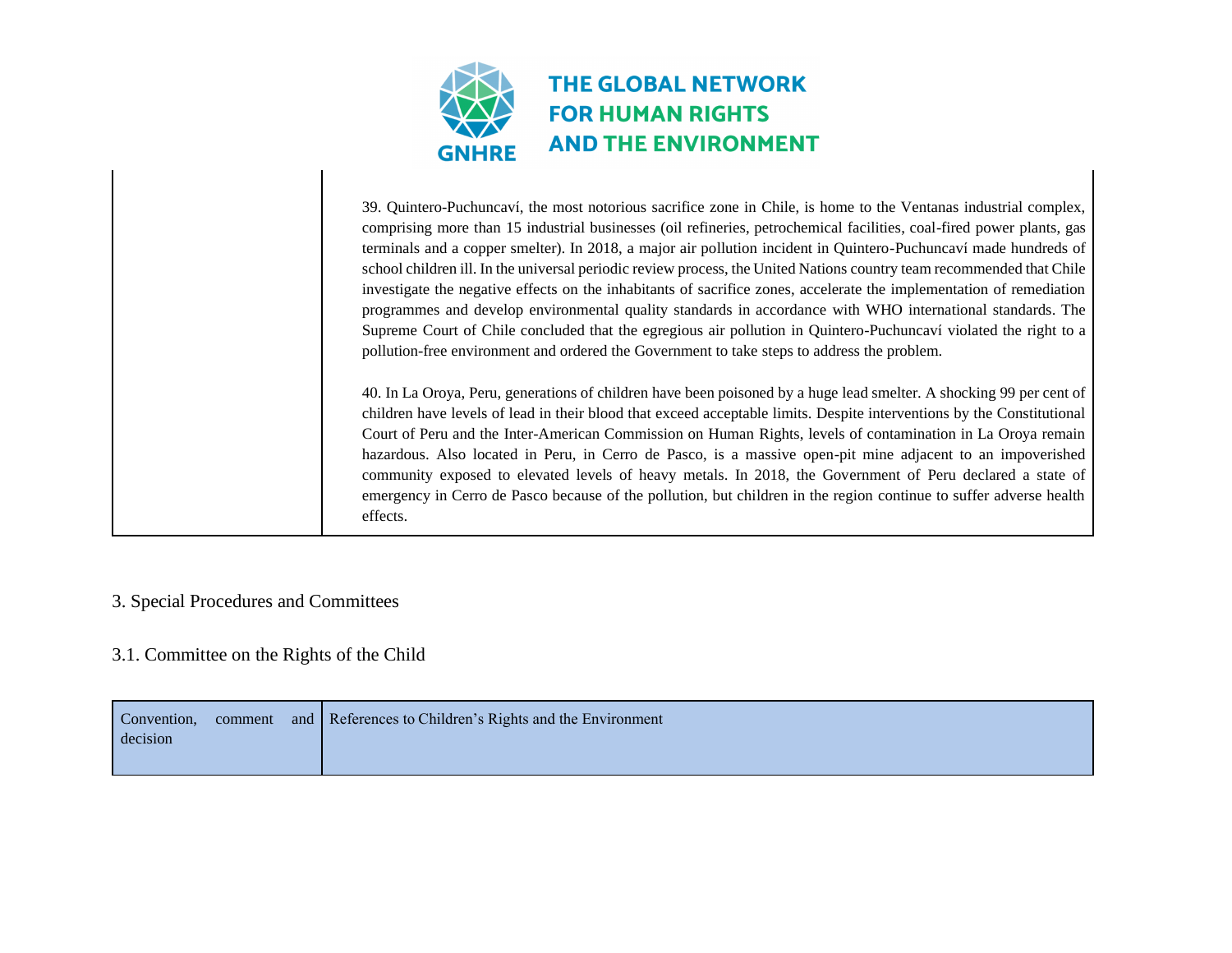

 $\blacksquare$ 

|                                                                                                                                                                                                     | Article 24                                                                                                                                                                                                                                                                                                                                                                                                                                                                                                                                                                                                                                                                                                                                   |
|-----------------------------------------------------------------------------------------------------------------------------------------------------------------------------------------------------|----------------------------------------------------------------------------------------------------------------------------------------------------------------------------------------------------------------------------------------------------------------------------------------------------------------------------------------------------------------------------------------------------------------------------------------------------------------------------------------------------------------------------------------------------------------------------------------------------------------------------------------------------------------------------------------------------------------------------------------------|
| UN Convention on the Rights                                                                                                                                                                         |                                                                                                                                                                                                                                                                                                                                                                                                                                                                                                                                                                                                                                                                                                                                              |
| of the Child                                                                                                                                                                                        | 1. States Parties recognize the right of the child to the enjoyment of the highest attainable standard of health and to                                                                                                                                                                                                                                                                                                                                                                                                                                                                                                                                                                                                                      |
|                                                                                                                                                                                                     | facilities for the treatment of illness and rehabilitation of health. States Parties shall strive to ensure that no child is                                                                                                                                                                                                                                                                                                                                                                                                                                                                                                                                                                                                                 |
| https://www.ohchr.org/en/prof<br>essionalinterest/pages/crc.aspx                                                                                                                                    | deprived of his or her right of access to such health care services.                                                                                                                                                                                                                                                                                                                                                                                                                                                                                                                                                                                                                                                                         |
|                                                                                                                                                                                                     | 2. States Parties shall pursue full implementation of this right and, in particular, shall take appropriate measures:                                                                                                                                                                                                                                                                                                                                                                                                                                                                                                                                                                                                                        |
|                                                                                                                                                                                                     | (a) To diminish infant and child mortality;                                                                                                                                                                                                                                                                                                                                                                                                                                                                                                                                                                                                                                                                                                  |
|                                                                                                                                                                                                     | (b) To ensure the provision of necessary medical assistance and health care to all children with emphasis on the<br>development of primary health care;                                                                                                                                                                                                                                                                                                                                                                                                                                                                                                                                                                                      |
|                                                                                                                                                                                                     | (c) To combat disease and malnutrition, including within the framework of primary health care, through, inter alia,<br>the application of readily available technology and through the provision of adequate nutritious foods and clean<br>drinking-water, taking into consideration the dangers and risks of environmental pollution;                                                                                                                                                                                                                                                                                                                                                                                                       |
|                                                                                                                                                                                                     | ()                                                                                                                                                                                                                                                                                                                                                                                                                                                                                                                                                                                                                                                                                                                                           |
| Committee on the Rights of the<br>Child, General comment No.<br>15 $(2013)$ on the right of the<br>child to the enjoyment of the<br>highest attainable standard of<br>health (art. 24), CRC/C/GC/15 | 49. States should take measures to address the dangers and risks that local environmental pollution poses to children's<br>health in all settings. Adequate housing that includes non-dangerous cooking facilities, a smoke-free environment,<br>appropriate ventilation, effective management of waste and the disposal of litter from living quarters and the<br>immediate surroundings, the absence of mould and other toxic substances, and family hygiene are core requirements<br>to a healthy upbringing and development. States should regulate and monitor the environmental impact of business<br>activities that may compromise children's right to health, food security and access to safe drinking water and to<br>sanitation. |
| https://undocs.org/es/CRC/C/<br>GC/15                                                                                                                                                               | 50. The Committee draws attention to the relevance of the environment, beyond environmental pollution, to children's<br>health. Environmental interventions should, inter alia, address climate change, as this is one of the biggest threats to<br>children's health and exacerbates health disparities. States should, therefore, put children's health concerns at the<br>center of their climate change adaptation and mitigation strategies. States have three types of obligations relating to                                                                                                                                                                                                                                         |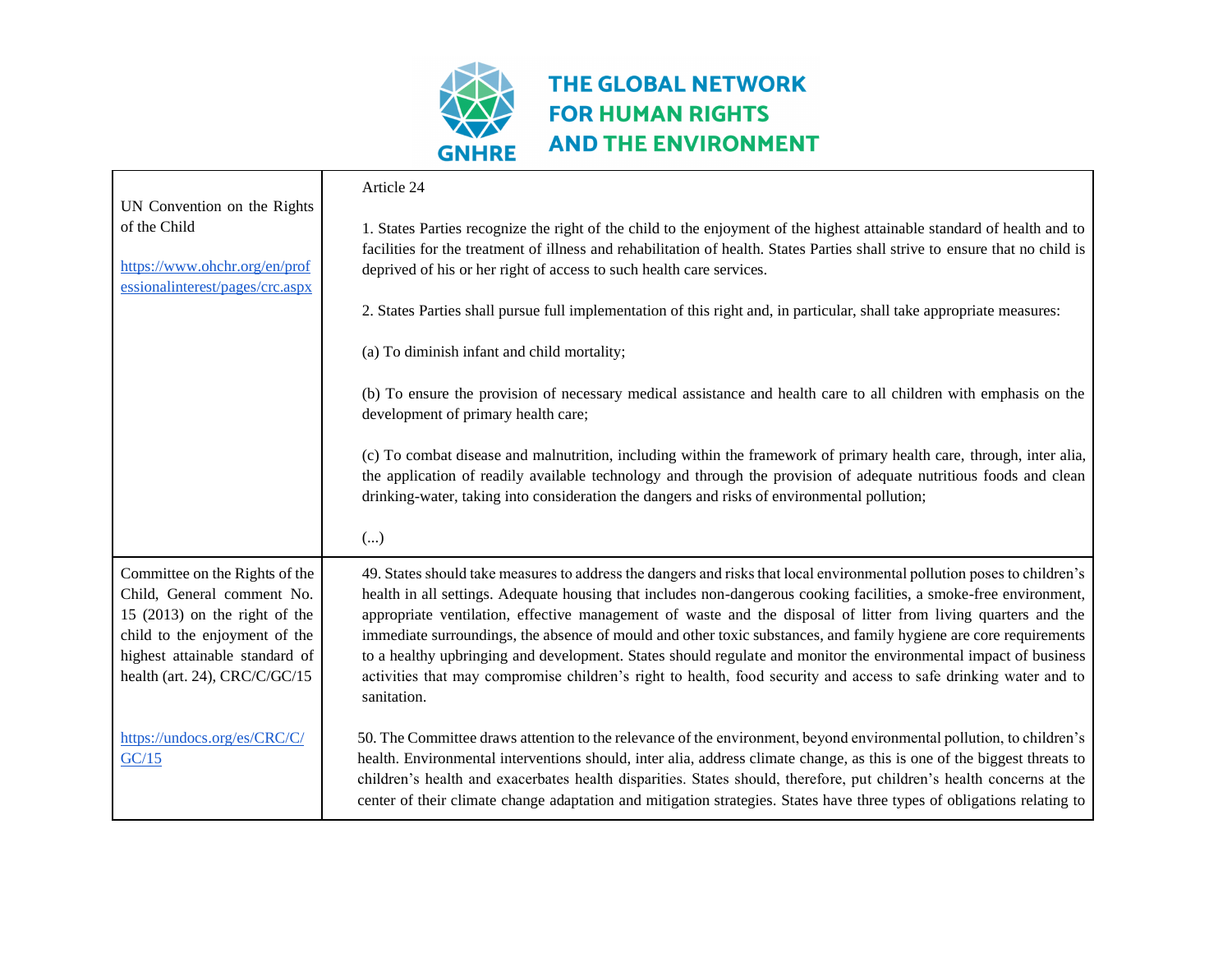

|                                                                                                                                                                                                                                                                                                          | human rights, including children's right to health: to respect freedoms and entitlements, to protect both freedoms and<br>entitlements from third parties or from social or environmental threats, and to fulfil the entitlements through facilitation<br>or direct provision.                                                                                                                                                                                        |
|----------------------------------------------------------------------------------------------------------------------------------------------------------------------------------------------------------------------------------------------------------------------------------------------------------|-----------------------------------------------------------------------------------------------------------------------------------------------------------------------------------------------------------------------------------------------------------------------------------------------------------------------------------------------------------------------------------------------------------------------------------------------------------------------|
| Committee on the Rights of<br>the Child Decision adopted by<br>the Committee on the Rights<br>of the Child under the<br>Optional Protocol to the<br>Convention on the Rights of<br>the Child on a<br>communications procedure in<br>respect of Communication No.<br>104/2019*, and four similar<br>cases | The CRC found that the youth are victims of foreseeable threats to their rights to life, health, and culture, and that a<br>sufficient causal link exists between the harm alleged by children due to climate change and the acts or omissions of the<br>States in preventing it. The CRC held that States are legally responsible for the harmful effects of carbon emissions<br>originating in their territory on children both inside and outside their territory. |

## 3.2. Committee on the Elimination of Discrimination against Women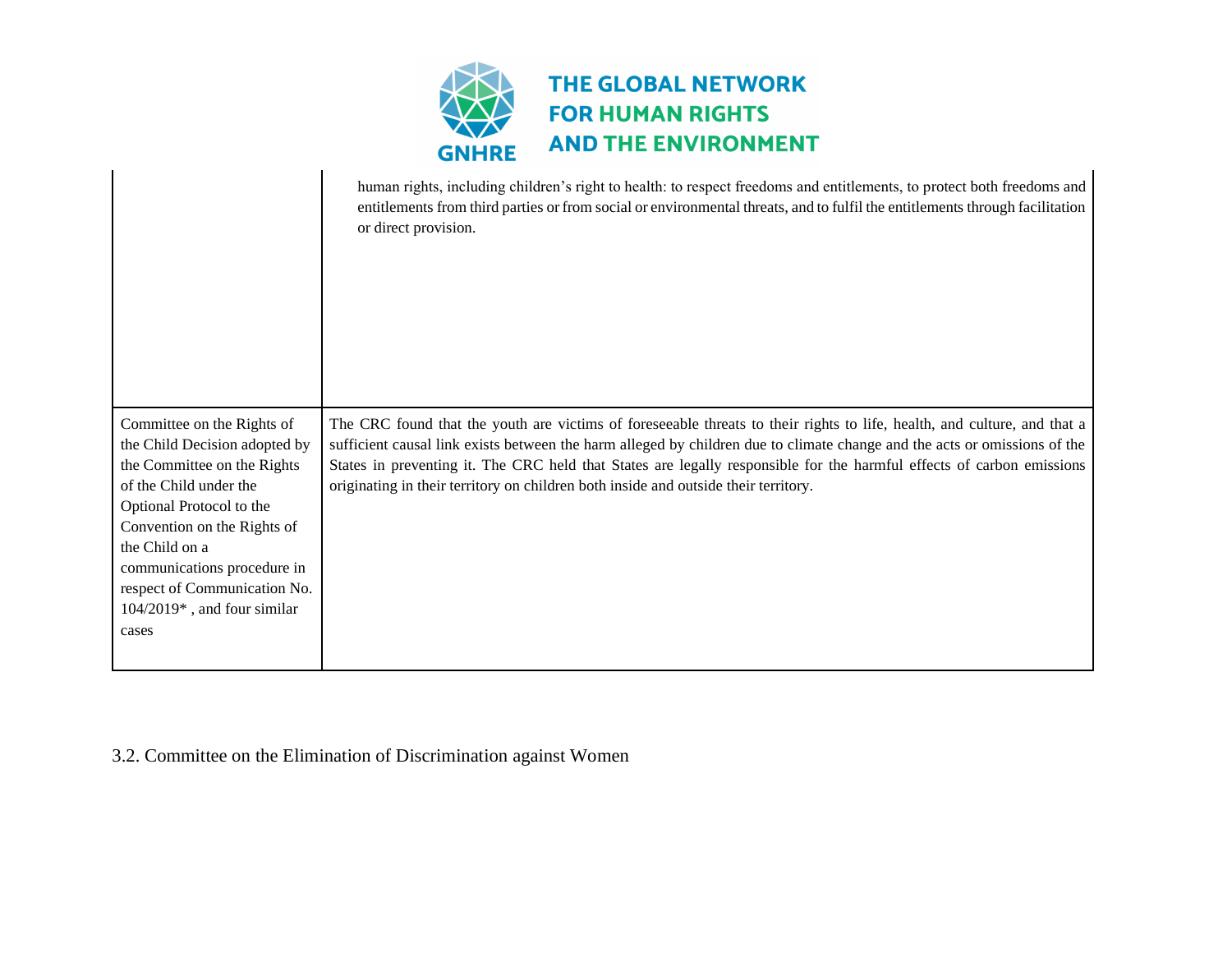

| Convention,<br>comment<br>and<br>decision                                                                                                                                    | References to Children's Rights and the Environment                                                                                                                                                                                                                                                                                                                                                                                                                                                                                                                                                                                                                                                                                                                                                                                                                                                                                                                                                                                                                                                                                                                                                                                                                                                                                                                                                   |
|------------------------------------------------------------------------------------------------------------------------------------------------------------------------------|-------------------------------------------------------------------------------------------------------------------------------------------------------------------------------------------------------------------------------------------------------------------------------------------------------------------------------------------------------------------------------------------------------------------------------------------------------------------------------------------------------------------------------------------------------------------------------------------------------------------------------------------------------------------------------------------------------------------------------------------------------------------------------------------------------------------------------------------------------------------------------------------------------------------------------------------------------------------------------------------------------------------------------------------------------------------------------------------------------------------------------------------------------------------------------------------------------------------------------------------------------------------------------------------------------------------------------------------------------------------------------------------------------|
|                                                                                                                                                                              |                                                                                                                                                                                                                                                                                                                                                                                                                                                                                                                                                                                                                                                                                                                                                                                                                                                                                                                                                                                                                                                                                                                                                                                                                                                                                                                                                                                                       |
| Committee<br>the<br>on<br>Elimination<br>of<br>Discrimination<br>against<br>Women (joint statement)<br>https://www.ohchr.org/en/h<br>rbodies/cedaw/pages/cedaw<br>index.aspx | On 9 July 2019, further to its decision 72/XI, the Committee adopted the text of a statement on the issue of human rights and<br>climate change, issued jointly with the Committee on Economic, Social and Cultural Rights, the Committee on the Rights of<br>the Child, the Committee on the Protection of the Rights of All Migrant Workers and Members of Their Families and the<br>Committee on the Rights of Persons with Disabilities on 16 September 2019 on the occasion of the 2019 Climate Action<br>Summit (bit.ly/3btIpcR):                                                                                                                                                                                                                                                                                                                                                                                                                                                                                                                                                                                                                                                                                                                                                                                                                                                               |
| https://tbinternet.ohchr.org/<br>layouts/15/treatybodyexter<br>nal/SessionDetails1.aspx?S<br>$e$ ssionID=1252⟪=en                                                            | () This report confirms that climate change poses significant risks to the enjoyment of the human rights protected by the<br>International Convention on the Elimination of all Forms of Discrimination Against Women, the International Covenant on<br>Economic, Social and Cultural Rights, the International Convention on the Protection of the Rights of All Migrant Workers<br>and Members of Their Families, the Convention on the Rights of the Child, and the International Convention on the Rights<br>of Persons with Disabilities. The adverse impacts identified in the report threaten, among others, the right to life, the right to<br>adequate food, the right to adequate housing, the right to health, the right to water and cultural rights. These negative impacts<br>are also illustrated in the damage suffered by the ecosystems which in turn affect the enjoyment of human rights. The risk of<br>harm is particularly high for those segments of the population already marginalised or in vulnerable situations or that, due to<br>discrimination and pre-existing inequalities, have limited access to decision-making or resources, such as women, children,<br>persons with disabilities, Indigenous peoples and persons living in rural areas. Children are particularly at heightened risk of<br>harm to their health, due to the immaturity of their body systems. |
|                                                                                                                                                                              | () Women, children and other persons such as persons with disabilities, should not be seen only as victims or in terms of<br>vulnerability. They should be recognised as agents of change and essential partners in the local, national and international<br>efforts to tackle climate change. The Committees emphasise that States must guarantee their human right to participate in<br>climate policy-making, and further, that given the scale and complexity of the climate challenge, States must ensure an<br>inclusive multi-stakeholder approach, which harnesses the ideas, energy and ingenuity of all stakeholders.                                                                                                                                                                                                                                                                                                                                                                                                                                                                                                                                                                                                                                                                                                                                                                       |
|                                                                                                                                                                              | State's human rights obligations                                                                                                                                                                                                                                                                                                                                                                                                                                                                                                                                                                                                                                                                                                                                                                                                                                                                                                                                                                                                                                                                                                                                                                                                                                                                                                                                                                      |
|                                                                                                                                                                              | () 4. When reducing emissions and adapting to climate impacts, States must seek to address all forms of discrimination and                                                                                                                                                                                                                                                                                                                                                                                                                                                                                                                                                                                                                                                                                                                                                                                                                                                                                                                                                                                                                                                                                                                                                                                                                                                                            |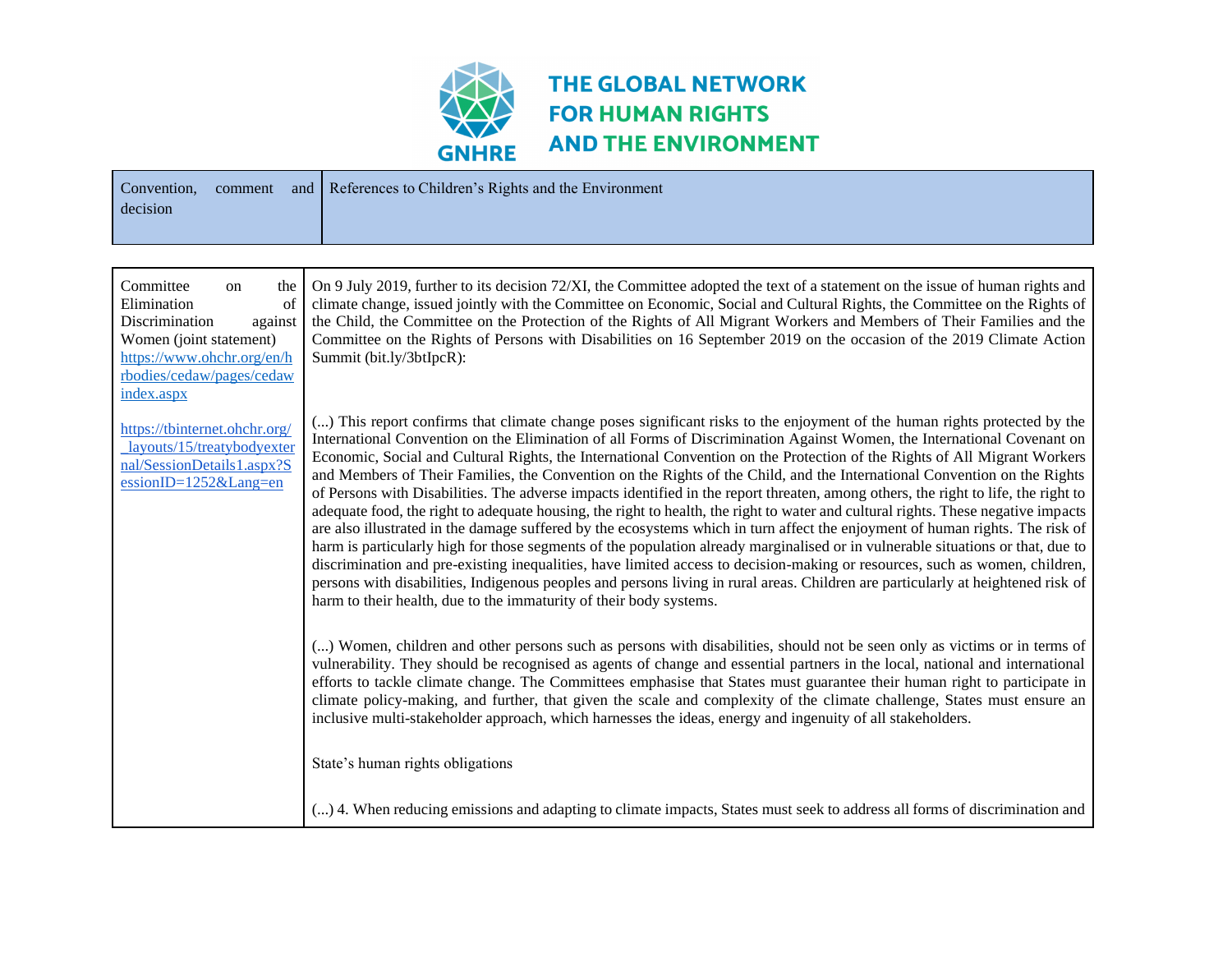

inequality, including advancing substantive gender equality, protecting the rights of Indigenous peoples and of persons with disabilities, and taking into consideration the best interests of the child. (...) 7. In the design and implementation of climate policies, States must also respect, protect and fulfil the rights of all, including by mandating human rights due diligence and ensuring access to education, awareness raising, environmental information and public participation in decision-making. In particular, States have the responsibility to protect and defend effectively the rights of environmental human rights defenders, including women, Indigenous and child environmental defenders. International Co-operation 1. As part of international assistance and co-operation towards the realization of human rights, high-income States should also support adaptation and mitigation efforts in developing countries, by facilitating transfers of green technologies, and by contributing to financing climate mitigation and adaptation. In addition, States must co-operate in good faith in the establishment of global responses addressing climate-related loss and damage suffered by the most vulnerable countries, paying particular attention to safeguarding the rights of those who are at particular risk of climate harm and addressing the devastating impact, including on women, children, persons with disabilities and indigenous peoples.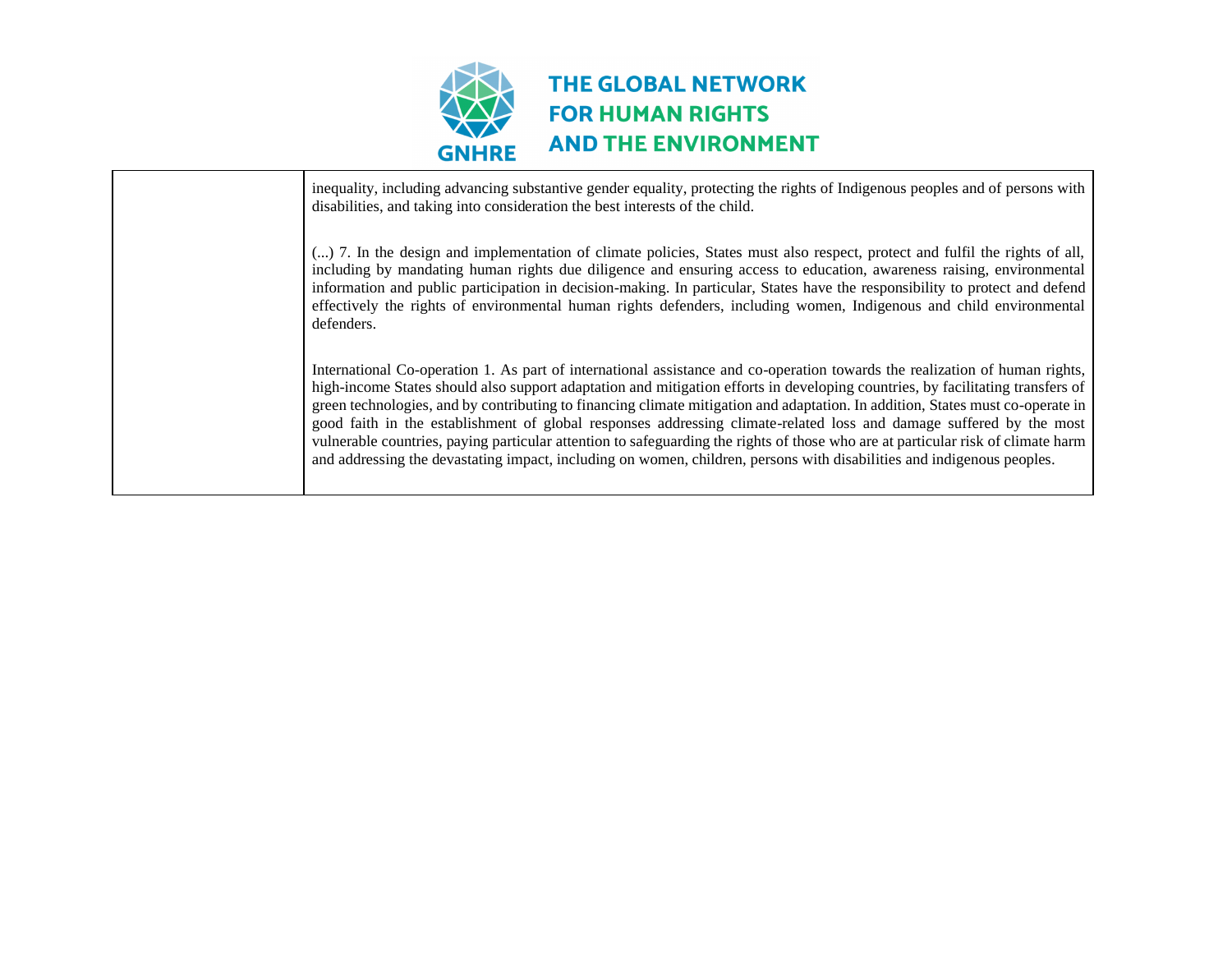

## THE GLOBAL NETWORK **FOR HUMAN RIGHTS AND THE ENVIRONMENT**

| General Recommendation<br>37<br>CEDAW/C/GC/37<br>the<br>Committee<br>on<br>Elimination<br>of<br>Discrimination<br>against<br>Women<br>https://tbinternet.ohchr.org/<br>Treaties/CEDAW/Shared%<br>20Documents/1_Global/CE<br>DAW C GC 37 8642 E.<br>pdf | 1. Climate change is exacerbating the risks and impact of disasters globally by increasing the frequency and severity of<br>weather and climate hazards, which heightens the vulnerability of communities to these hazards. Scientific evidence show<br>that human-caused changes in climate are now responsible for a large proportion of extreme weather events around the world<br>The human rights consequences of these disasters are apparent in political and economic instability, growing inequality<br>declining food and water security and in increased threats to health and livelihoods. While climate change affects everyone<br>those countries and populations, including people living in poverty, young people and future generations, who have<br>contributed least to climate change are most vulnerable to its impact.<br>2. Women, girls, men and boys are affected differently by climate change and disasters, with many women and girls<br>experiencing greater risks, burdens and impacts. Situations of crisis exacerbate pre-existing gender inequalities and also<br>compound intersecting forms of discrimination against, inter alia, women living in poverty, Indigenous women, women<br>belonging to ethnic, racial, religious and sexual minorities, women with disabilities, women refugees and asylum seekers<br>internally displaced, stateless and migrant women, rural women, single women, adolescents and older women, who are often<br>affected disproportionately compared to men or other women.<br>3. In many contexts, gender inequalities limit the control that women and girls have over decisions governing their lives as<br>well as their access to resources such as food, water, agricultural inputs, land, credit, energy, technologies, education, health |
|--------------------------------------------------------------------------------------------------------------------------------------------------------------------------------------------------------------------------------------------------------|--------------------------------------------------------------------------------------------------------------------------------------------------------------------------------------------------------------------------------------------------------------------------------------------------------------------------------------------------------------------------------------------------------------------------------------------------------------------------------------------------------------------------------------------------------------------------------------------------------------------------------------------------------------------------------------------------------------------------------------------------------------------------------------------------------------------------------------------------------------------------------------------------------------------------------------------------------------------------------------------------------------------------------------------------------------------------------------------------------------------------------------------------------------------------------------------------------------------------------------------------------------------------------------------------------------------------------------------------------------------------------------------------------------------------------------------------------------------------------------------------------------------------------------------------------------------------------------------------------------------------------------------------------------------------------------------------------------------------------------------------------------------------------------------------------------------|
|                                                                                                                                                                                                                                                        | adequate housing, social protection and employment. As a result of these inequalities, women and girls are more likely to be<br>exposed to disaster induced risks and losses related to their livelihoods and they are less able to adapt to changes in climatic<br>conditions. While climate change mitigation and adaptation programmes may provide new employment and livelihood<br>opportunities in sectors such as agricultural production, sustainable urban development and clean energies, failure to addres<br>the structural barriers faced by women in accessing their rights will increase gender-based inequalities and intersectional<br>forms of discrimination.                                                                                                                                                                                                                                                                                                                                                                                                                                                                                                                                                                                                                                                                                                                                                                                                                                                                                                                                                                                                                                                                                                                                    |
|                                                                                                                                                                                                                                                        | 4. Women and girls have higher levels of mortality and morbidity in situations of disaster. Gender-based economic<br>inequalities mean that women, and female-headed households in particular, are at a higher risk of poverty and more likely to<br>live in inadequate housing in urban and rural areas of low land value that are vulnerable to the impact of climate related event.<br>such as floods, storms, avalanches, earthquakes, landslides and other hazards. Women and girls in conflict situations are<br>particularly exposed to risks associated with disasters and climate change. The higher levels of mortality and morbidity among<br>women during and following disasters are also a result of inequalities they face in access to adequate health care, food and<br>nutrition, water and sanitation, education, technology and information. In addition, the failure to engage in gender-responsive<br>disaster planning and implementation means that protective facilities and infrastructures such as early warning mechanisms<br>shelters and relief programmes have frequently neglected the specific accessibility needs of diverse groups of women                                                                                                                                                                                                                                                                                                                                                                                                                                                                                                                                                                                                                                     |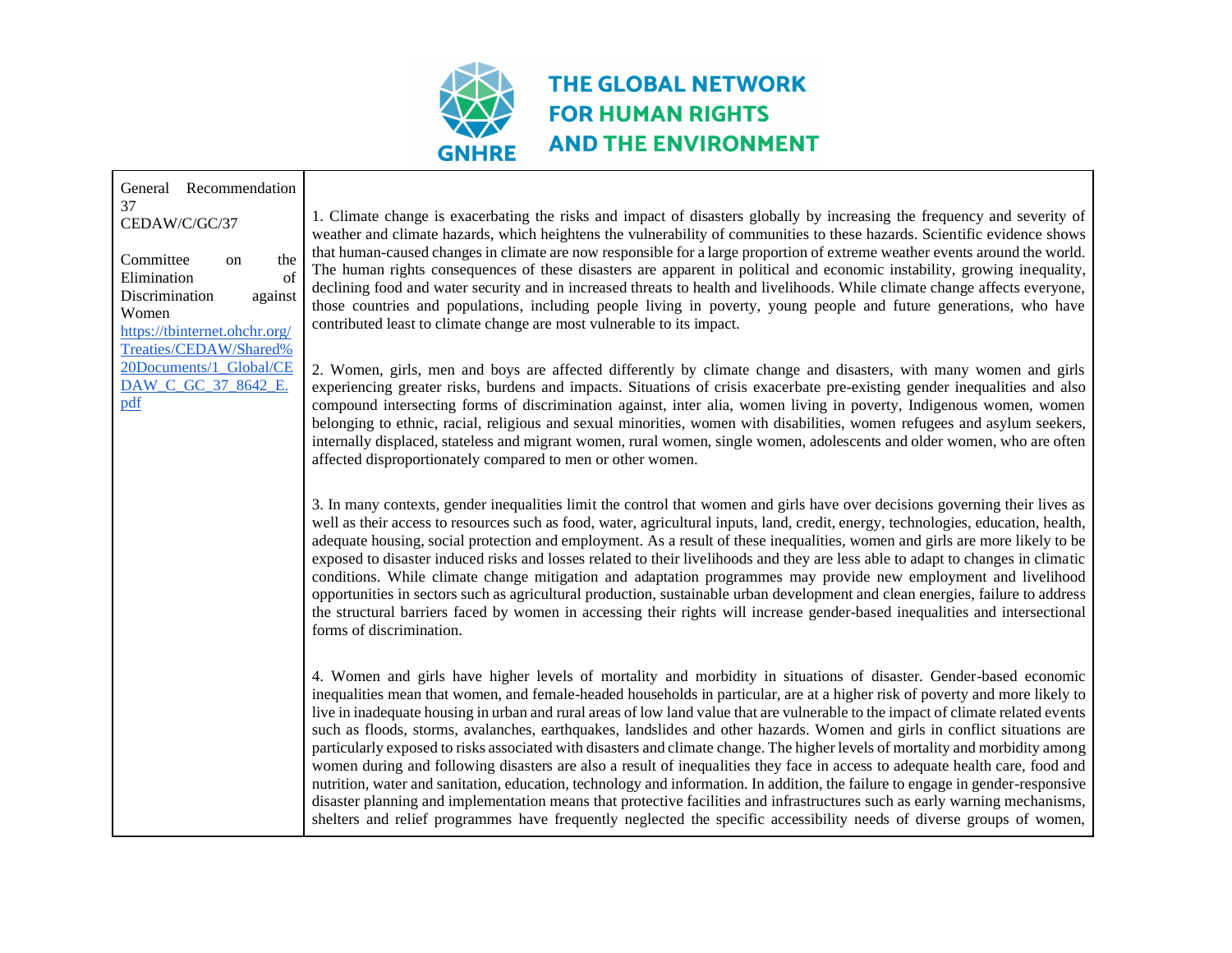

including women with disabilities, older women and indigenous women.

5. Women and girls also face a heightened risk of gender-based violence during and following disasters. In the absence of social protection schemes and in situations where there is food insecurity, coupled with impunity for gender-based violence, women and girls are often exposed to sexual violence and exploitation as they attempt to access food and other basic needs for family members and themselves. In camps and temporary settlements, the lack of physical security, as well as the lack of safe and accessible infrastructures, including drinking water and sanitation, also result in increased levels of gender-based violence against women and girls. Women and girls with disabilities are at particular risk of gender-based violence and sexual exploitation during and following disasters due to discrimination based on physical limitations and barriers to communication, as well as the inaccessibility of basic services and facilities. Domestic violence, early and/or forced marriage, human trafficking and forced prostitution are also more likely to occur during and following disasters.

6. The vulnerability and exposure of women and girls to disaster risk and climate change are economically, socially and culturally constructed and can be reduced. Such vulnerability may vary with different disasters and across geographical and socio-cultural contexts.

7. The categorization of women and girls as passive 'vulnerable groups' in need of protection from the impact of disasters is a negative gender stereotype that fails to recognize the important contributions to disaster risk reduction, post-disaster management and climate change mitigation and adaptation strategies that women are already making. Well-designed disaster risk reduction and climate change initiatives that provide for women's full and effective participation can advance substantive gender equality and women's empowerment, while ensuring that sustainable development, disaster risk reduction and climate change objectives are achieved. It should be underlined that gender equality is a pre-condition for the realization of sustainable development goals.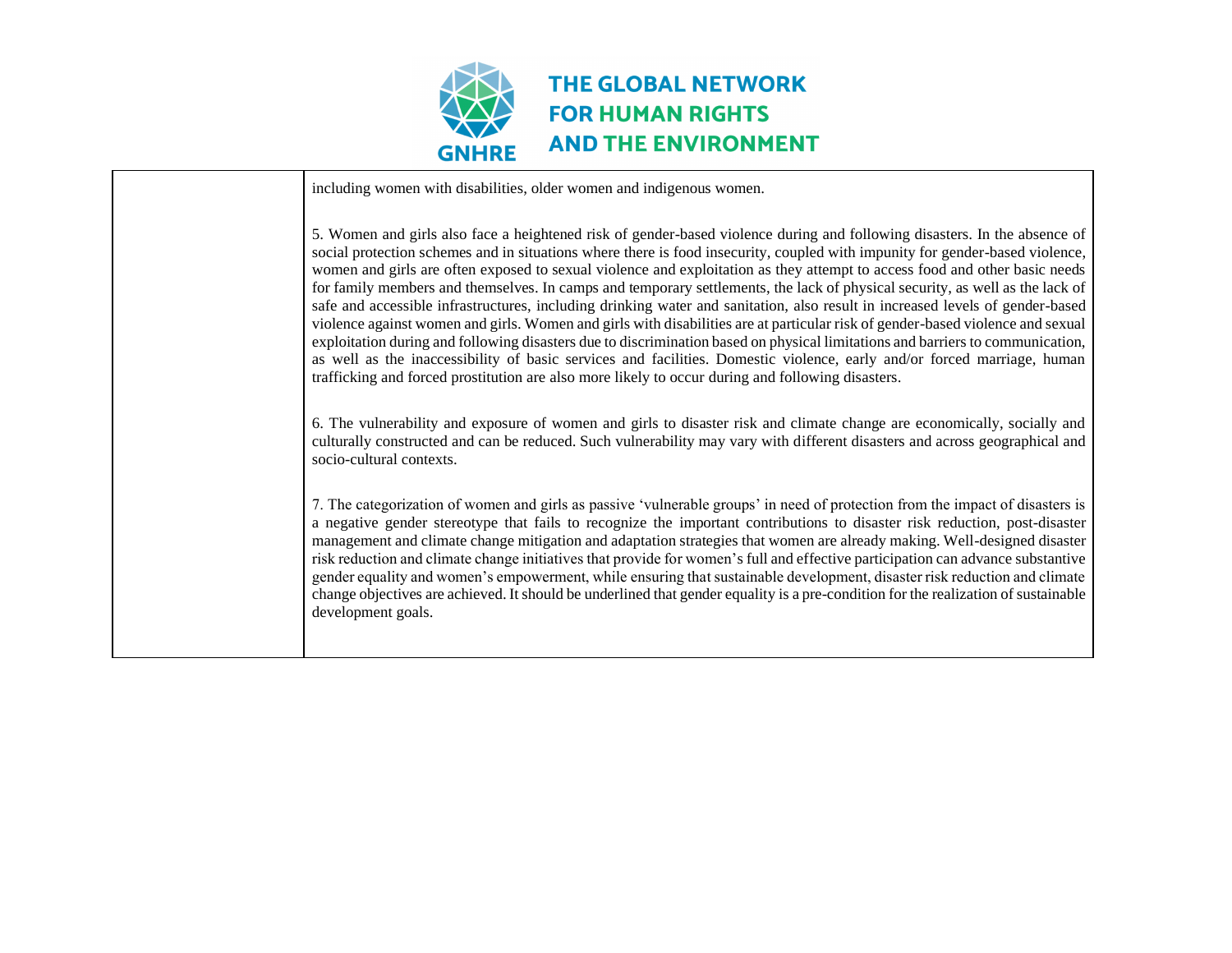

## 3.3. The Effects of Climate Change on the Full Enjoyment of Human Rights

| The Effects of Climate Change     |                                                                                                                                 |
|-----------------------------------|---------------------------------------------------------------------------------------------------------------------------------|
| on the Full Enjoyment of          | 58. The Convention on the Rights of the Child, which enjoys near universal ratification, obliges States to take action to       |
| Human Rights.                     | ensure the realization of all rights in the Convention, including rights to life and health, for all children within their      |
|                                   | jurisdiction. The 2009 OHCHR report stated: Overall, the health burden of climate change will primarily be borne by             |
| (https://unfccc.int/files/science | children in the developing world. For example, extreme weather events and increased water stress already constitute             |
| /workstreams/the_2013-            | leading causes of malnutrition and infant and child mortality and morbidity. Likewise, increased stress on livelihoods will     |
| $2015$ review/application/pdf/c   | make it more difficult for children to attend school. Girls will be particularly affected as traditional household chores, such |
| vf submission annex 1 hum         | as collecting firewood and water, require more time and energy when supplies are scarce. Moreover, like women, children         |
| anrights.pdf)                     | have a higher mortality rate as a result of weather-related disasters.                                                          |
|                                   |                                                                                                                                 |
|                                   |                                                                                                                                 |

## 3.4. Human Rights council holds an annual debate on the rights of persons with disabilities

| Human Rights Council Holds   "[]Accordingly, there was a need to adopt stronger accountability mechanisms through the integration of a human rights- |
|------------------------------------------------------------------------------------------------------------------------------------------------------|
| based approach into the monitoring and follow-up of the Sustainable Development Agenda, as well as by enhancing civil                                |
| society participation. It was also necessary to adopt the lens of the right to development with its transformative vision,                           |
| which would enable Governments and different stakeholders and actors to really shift forward a rights-holders perspective                            |
| to focus on the process by which the Sustainable Development Goals were achieved. Warning of the trends in global                                    |
| warming, climate change and food insecurity, certain speakers called attention to major polluting industries, discharging                            |
| toxic effluents, as well as to urban sewage and garbage waste dumped into rivers on a daily basis, and to the deteriorating                          |
|                                                                                                                                                      |
|                                                                                                                                                      |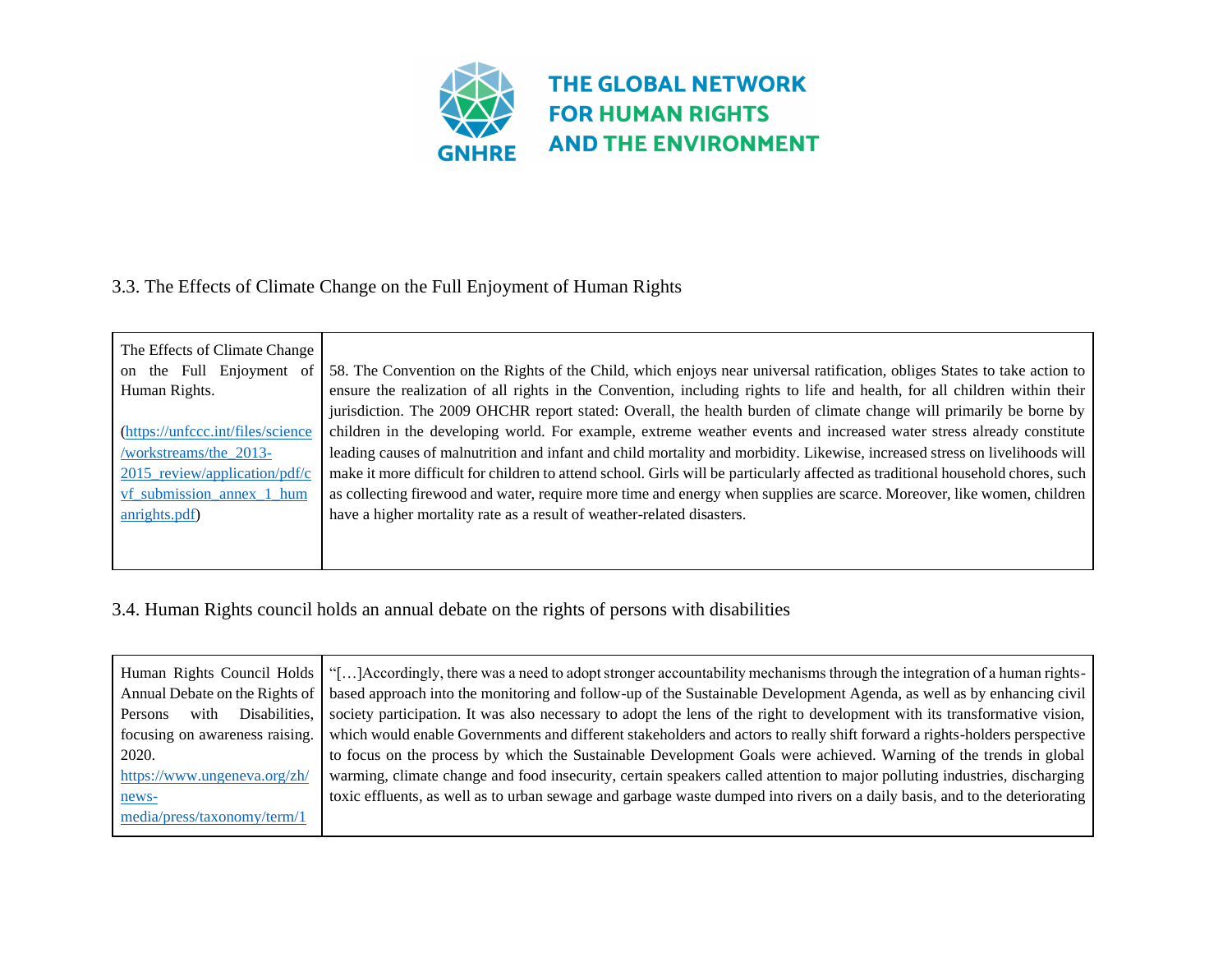

| $75/53159/human-right-$      | condition of air quality. Some areas were experiencing a major air pollution crisis, which undermined the rights to health, |
|------------------------------|-----------------------------------------------------------------------------------------------------------------------------|
| council-holds-annual-debate- | life, education, play and a childhood                                                                                       |
| <u>rights-persons</u>        |                                                                                                                             |
|                              |                                                                                                                             |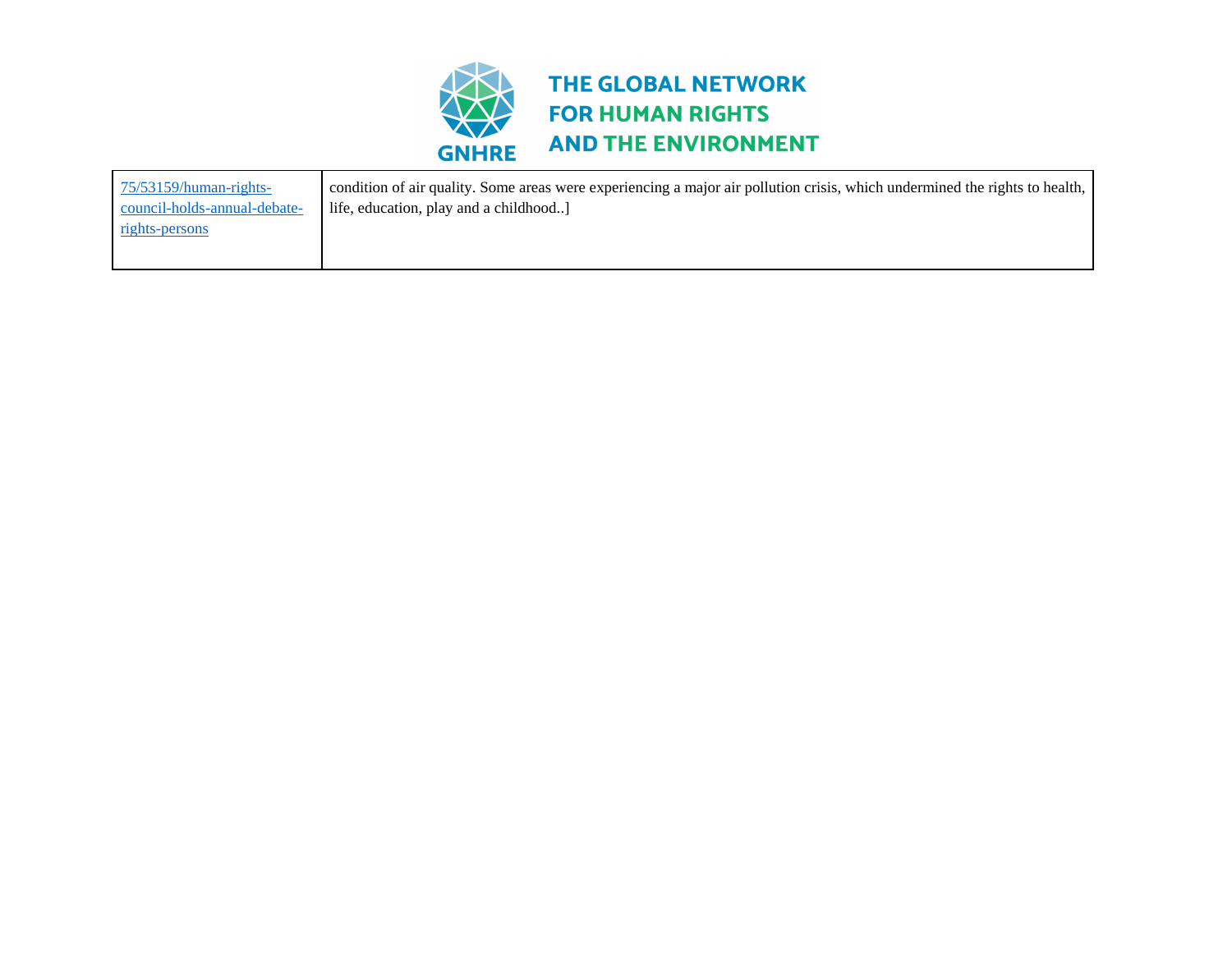

## 4. Scholarship

Bamblett, and Lewis. "Detoxifying the child and family welfare system for Australian Indigenous peoples: Self-determination, rights and culture as the critical tools." *First Peoples Child & Family Review: A Journal on Innovation and Best Practices in Aboriginal Child Welfare Administration, Research, Policy & Practice* 3.3 (2007): 43-56.

Burke, Sanson & Van Hoom, "The Psychological Effects of Climate Change on Children" (2018) 20:35 Current Psychiatry Reports 1.

Daly (forthcoming, 2022), "Climate Competence: The impact of youth climate activism on international [human rights law"](https://ucc-ie.academia.edu/AoifeDaly) *Human Rights Law Review*.

Farmer, Alice. 2018. Finding a new balance: Bringing together children's rights law and migration policy for effective advocacy for migrant children. In *Research handbook on child migration*. Edward Elgar Publishing.

Fitzmaurice & Fijalkowski (eds) (2017) The Right of the Child to Clean Environment. London: Routledge

Goldhagen, Shenoda, Oberg, Mercer, Kadir, Raman, Waterston, and Spencer. "Rights, justice, and equity: a global agenda for child health and wellbeing." *The Lancet Child & Adolescent Health* 4, no. 1 (2020): 80- 90.

Han and Ahn, 'Youth Mobilization to Stop Global Climate Change: Narratives and Impact' (2020) 12 *Sustainability* 4127.

Hickman et al, "Climate anxiety in children and young people and their beliefs about government responses to climate change: a global survey" (2021) 5:12 The Lancet e863, online: [<https://doi.org/10.1016/S2542-](https://doi.org/10.1016/S2542-5196(21)00278-3) [5196\(21\)00278-3>](https://doi.org/10.1016/S2542-5196(21)00278-3)

Laborde, A et al. (2015) 'Children's Health in Latin America: The Influence of Environmental Exposures', Environ Health Perspect 123(3), pp.m201–209. DOI: <http://dx.doi.org/10.1289/ehp.1408292>

Libesman, "Can international law imagine the world of indigenous children." *Int'l J. Child. Rts.* 15 (2007): 283.

Lundy and Templeton*, Children Human Rights Defenders: The Views and Perspectives of Children.* Child Rights Connect, 2018, available at: Https://www.childrightsconnect.org/wpcontent/uploads/2018/09/DGD-REPORT\_WEB\_en\_def\_web.pdf [last accessed 6 December 2021].

Macdonald (2006) Sustaining the Environmental Rights of Children: An Exploratory Critique. Fordham Environmental Law Review, Vol. 8, No. 1, pp. 1-65